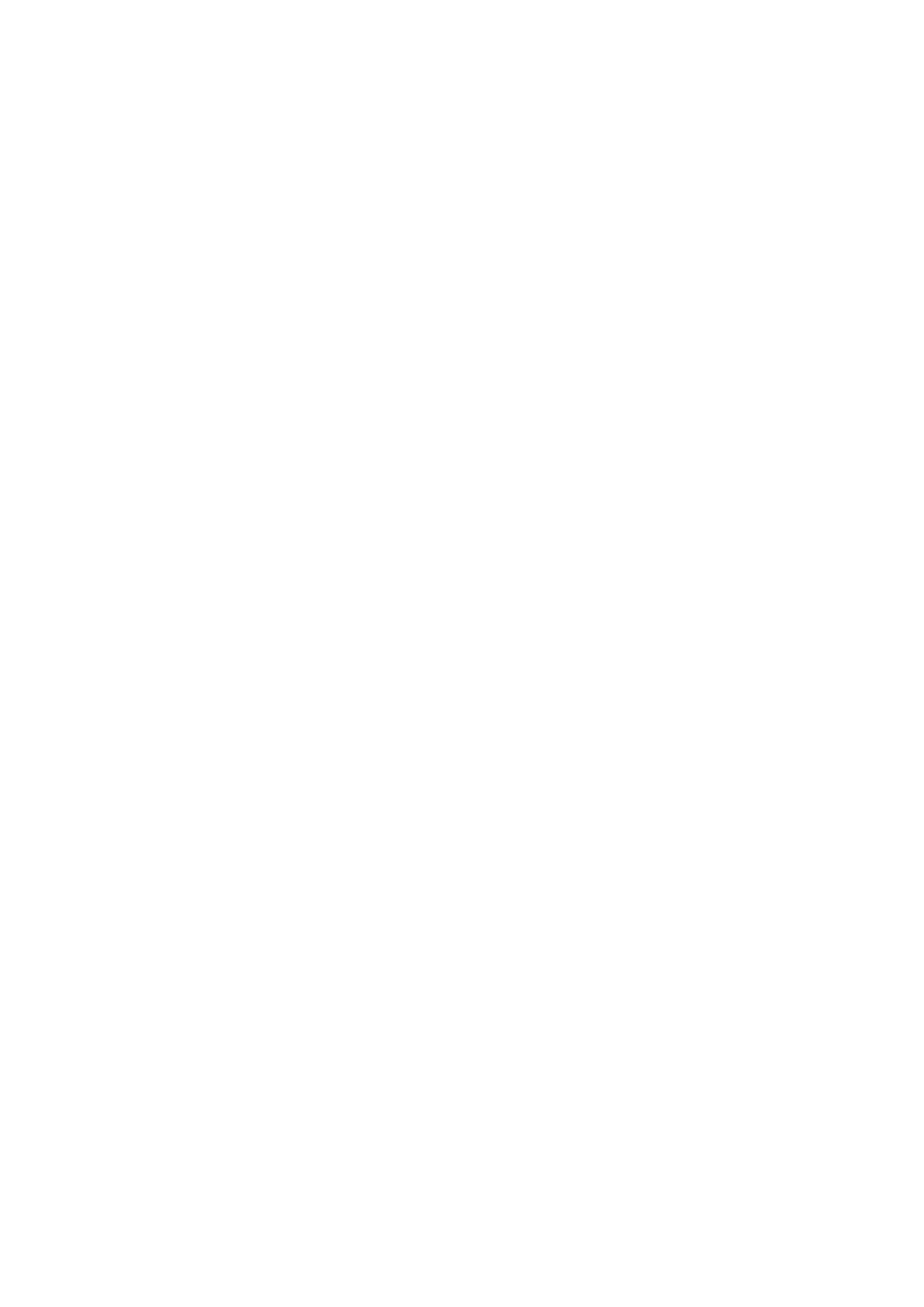## EUROSHORE

PROTECTING THE EU FINANCIAL SYSTEM FROM THE EXPLOITATION OF FINANCIAL CENTRES AND **OFFSHORE FACILITIES BY ORGANISED CRIME** 

## FINAL REPORT

EXECUTED BY

## **TRANSCRIME**

IN COOPERATION WITH

CERTI INSTITUTE OF TAX RESEARCH FOR ENTERPRISES, BOCCONI UNIVERSITY (MILAN, ITALY)

AND

ERASMUS UNIVERSITY OF ROTTERDAM SCHOOL OF LAW (ROTTERDAM, NETHERLANDS)

AND

GENERAL CONSULTANT: PROF. MICHAEL LEVI, PROFESSOR OF CRIMINOLOGY, CARDIFF UNIVERSITY (CARDIFF, U.K.)

FOR THE

## EUROPEAN COMMISSION

## WITH FINANCIAL SUPPORT FROM THE FALCONE PROGRAMME EUROPEAN COMMISSION (1998/TFJHA\_FAL/116)

Università degli Studi di Trento January 2000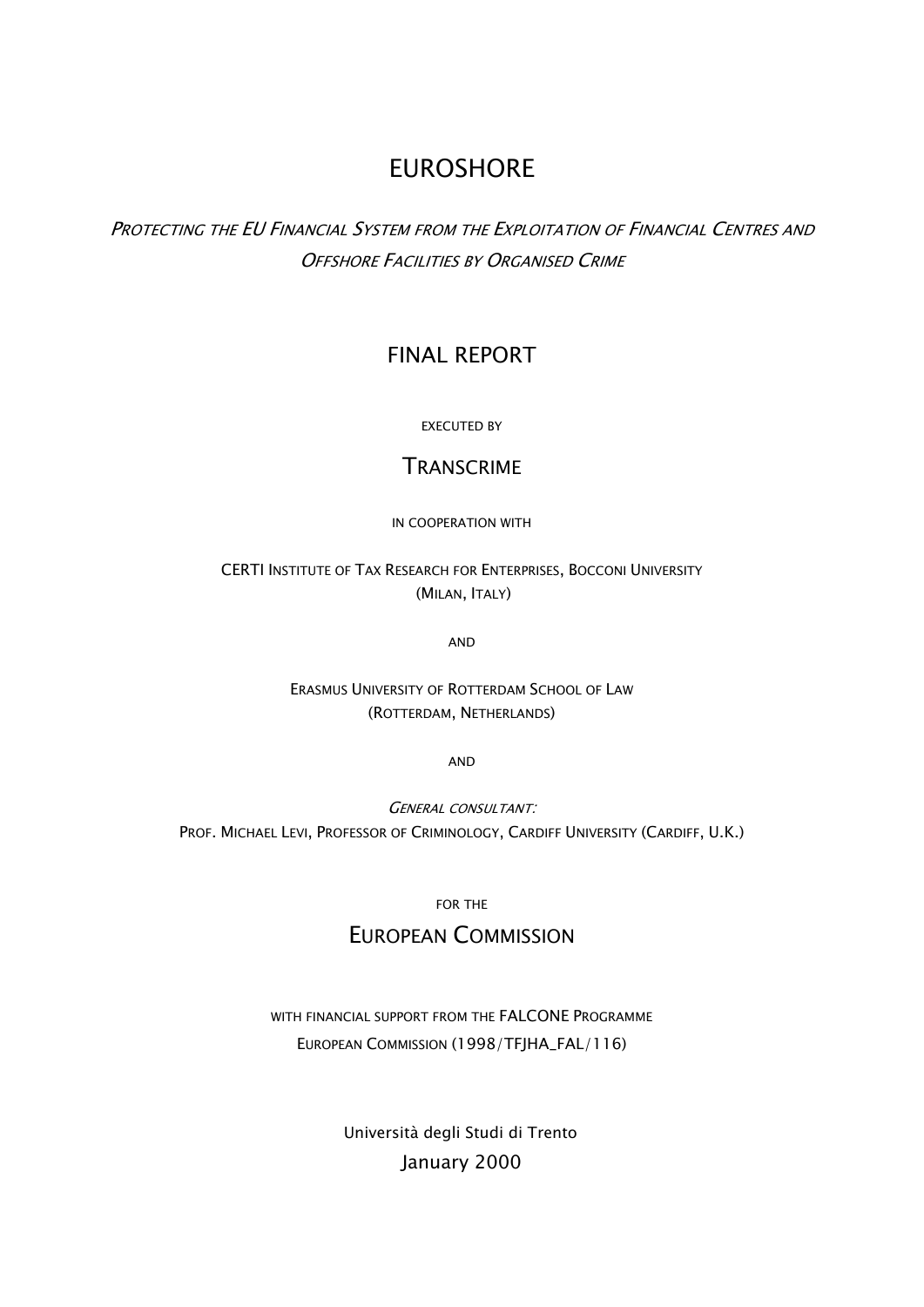Transcrime Reports n.1

The content of this report represents the views of its authors and not necessarily those of the European Commission.

© 2000 Transcrime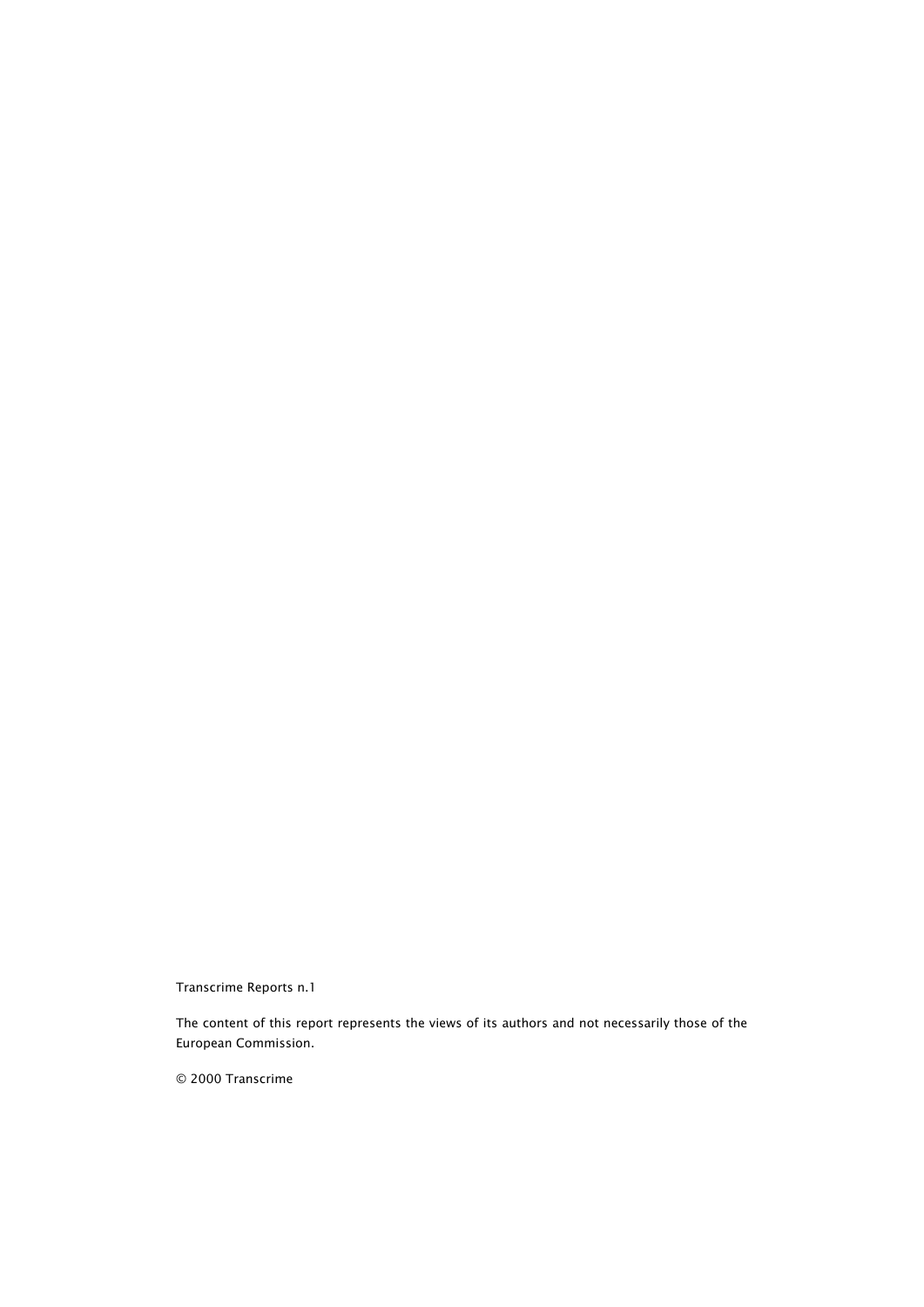#### TABLE OF CONTENTS

| 6.1 The demand for laundering the proceeds from crime __________________________ 31                                                                     |  |
|---------------------------------------------------------------------------------------------------------------------------------------------------------|--|
| 6.2 The supply of financial services at risk of exploitation ___________________ 32                                                                     |  |
| 7. REGULATORY ASYMMETRIES AND THE RISK OF EXPLOITATION OF FINANCIAL CENTRES<br>AND OFFSHORE JURISDICTIONS BY ORGANISED CRIME: TWO ASSUMPTIONS AND THREE |  |
| 8. METHODOLOGY AND DATA COLLECTION PROCEDURES __________________________________39                                                                      |  |
|                                                                                                                                                         |  |
| 8.2 Objectives analysed and data collected _________________________________ 40                                                                         |  |
|                                                                                                                                                         |  |
| 9.1 Country Profiles (The detailed analysis of the countries considered                                                                                 |  |
|                                                                                                                                                         |  |
| 10. OPERATIONAL DEFINITIONS OF CRITERIA, STANDARDS AND INDICATORS FOR                                                                                   |  |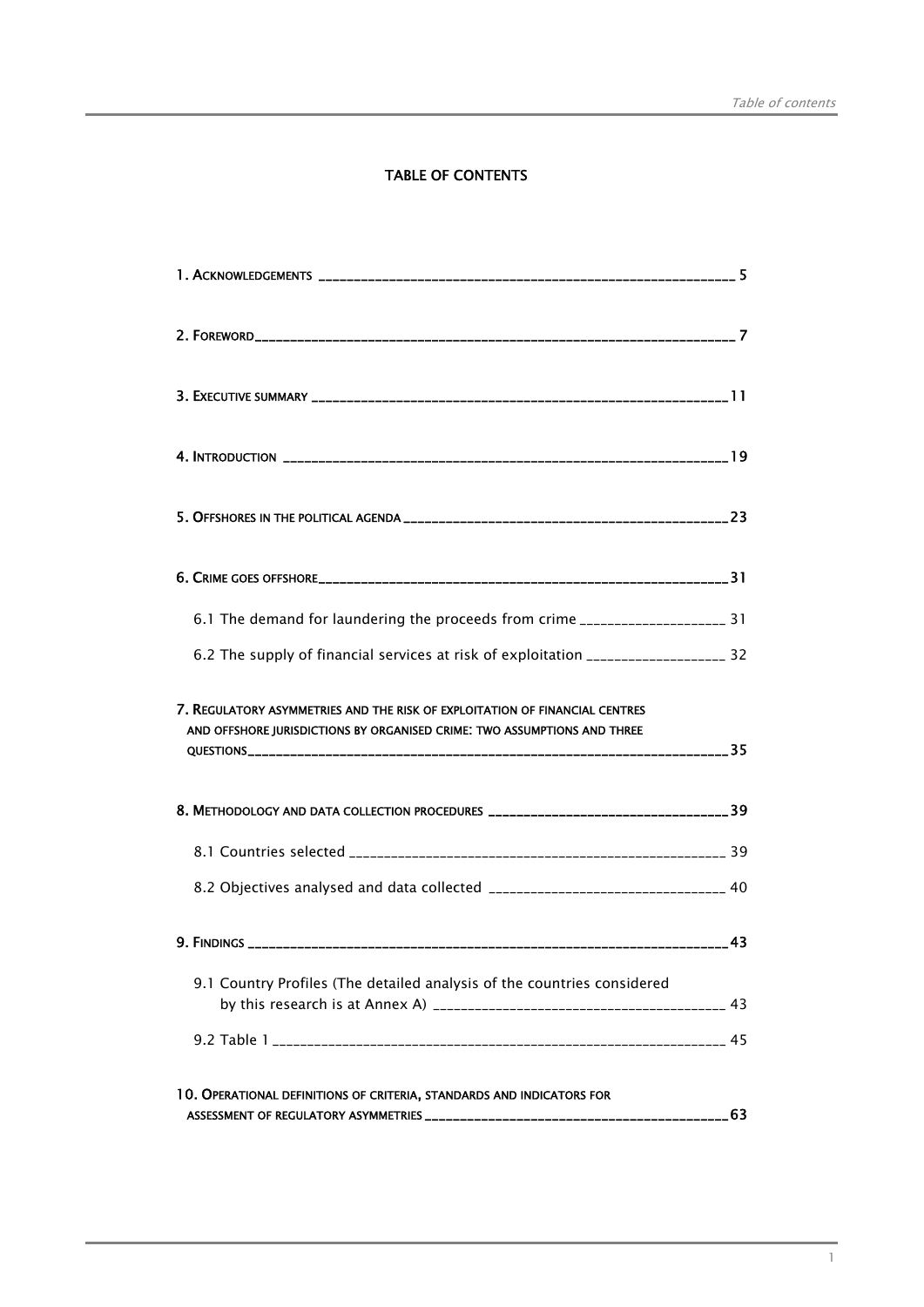| 11.1 Deviation of Groups from the integrity standards _______________________ 69    |  |
|-------------------------------------------------------------------------------------|--|
| 11.2 Deviation of Groups 1, 2 and 3 from the European Union integrity               |  |
|                                                                                     |  |
|                                                                                     |  |
| 13. THE EUROSHORE PROJECT'S RECOMMENDATIONS FOR EU ACTION _______________________95 |  |
| 13.1 Criminal law asymmetries and connected recommendations _____________ 99        |  |
| 13.2 Banking law and administrative regulations asymmetries and                     |  |
| 13.3 Company law asymmetries and connected recommendations __________ 117           |  |

| The model for the assessment of regulatory asymmetries. Analytical              |  |
|---------------------------------------------------------------------------------|--|
| A) Criminal and criminal procedure law standard ____________________________124 |  |
|                                                                                 |  |
|                                                                                 |  |
|                                                                                 |  |
|                                                                                 |  |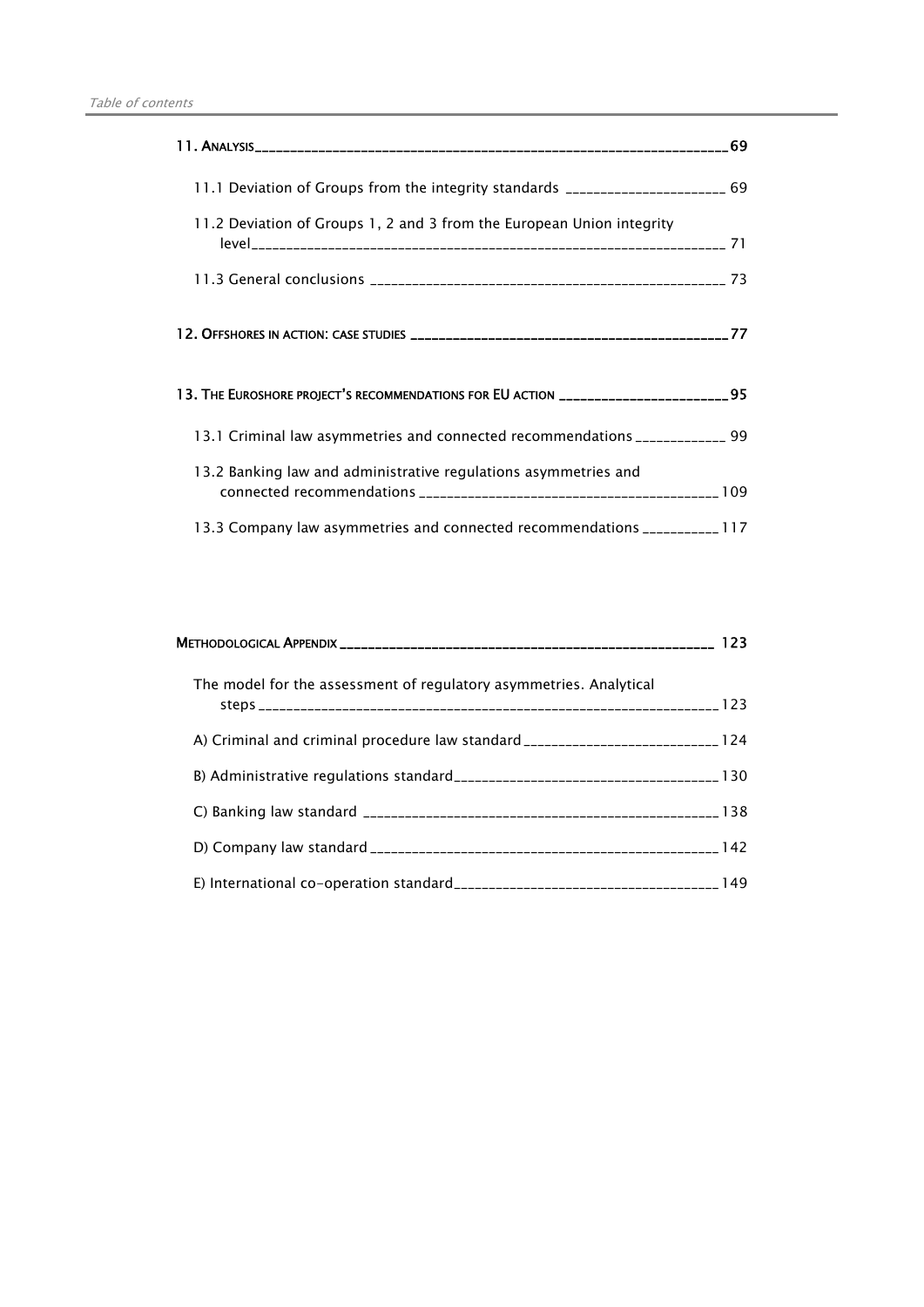### LIST OF ABBREVIATIONS

| <b>AUSTRAC</b> | Australian Transaction Reports and Analysis Centre          |
|----------------|-------------------------------------------------------------|
| EU             | European Union                                              |
| <b>FATF</b>    | <b>Financial Action Task Force</b>                          |
| <b>GRECO</b>   | Group of States against Corruption                          |
| <b>IMF</b>     | International Monetary Fund                                 |
| <b>IOSCO</b>   | International Organisation of Securities Commissions        |
| <b>OAS</b>     | Organisation of American States                             |
| <b>OECD</b>    | Organisation for Economic Cooperation and Development       |
| $PC-R-EV$      | Select Committee on the Evaluation of anti-money laundering |
|                | measures of the Council of Europe                           |
| <b>UN</b>      | <b>United Nations</b>                                       |
| <b>UNDCP</b>   | United Nations Drug Control Programme                       |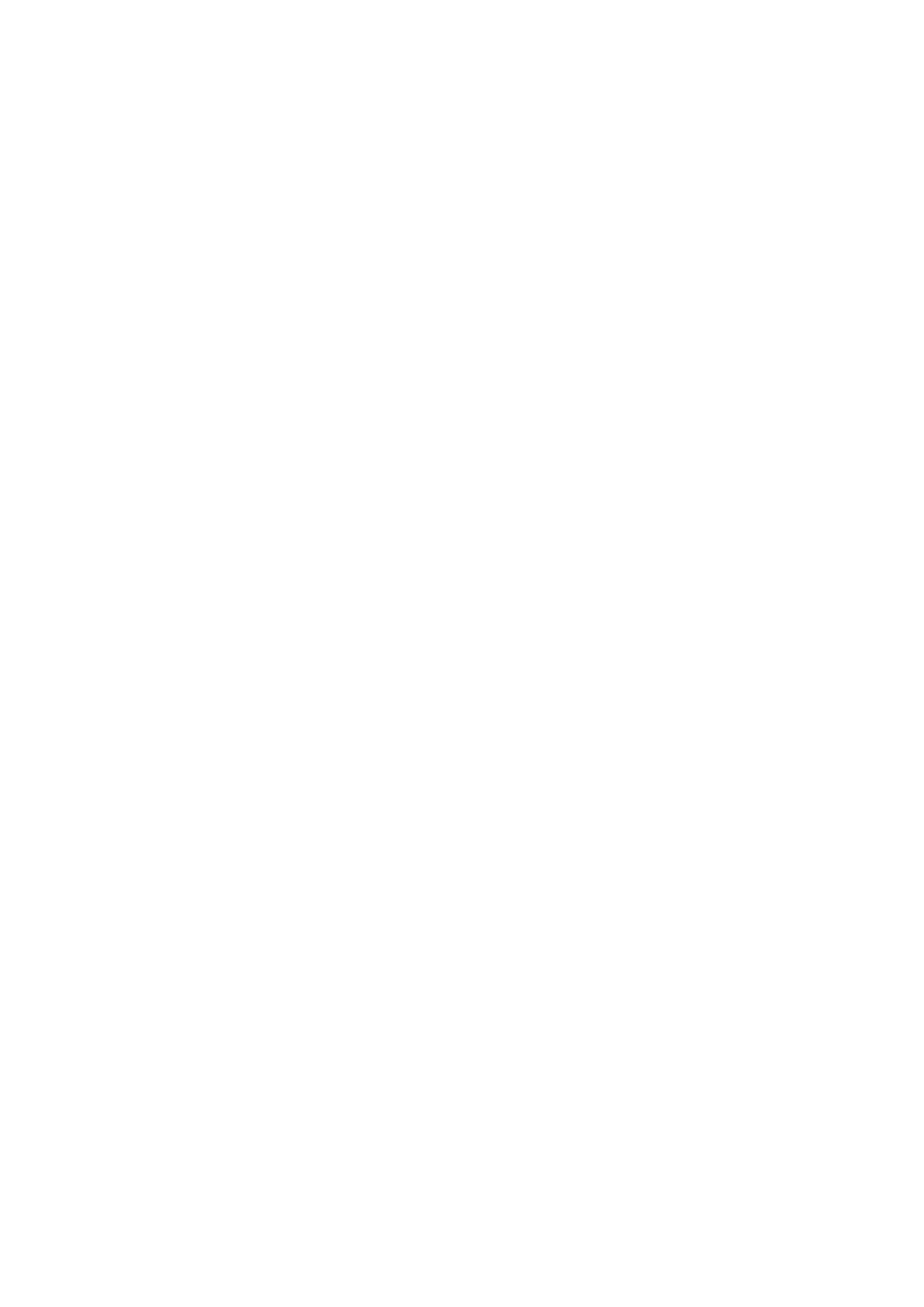## **ACKNOWLEDGEMENTS**

1.

The research set out in this report has been urged and aided by contributions from various institutions and individuals, which we gratefully acknowledge:

- As regards the European Union Institutions we wish to thank Tung-Laï Margue and J-J. Nuss of the Falcone Programme of the European Commission for supporting and following the project until its conclusion. Our special thanks go to A. Beverly for his precious co-operation in finalising this report. We are also grateful to P. Hobbing of the European Commission, and to J. De Kerchove, B. Műhl, H. Nilsson and J. Vlogaert of the European Council for their suggestions;
- The three research groups are grateful to the General Secretariat of Interpol for its valuable co-operation in distributing the questionnaires to the offshore jurisdictions selected by this research project and in collecting their reactions to the texts developed therefrom;
- We are indebted to J. Galvao, President of the Financial Action Task Force, and A. Papadopulos of the Asian Pacific Secretariat for their information;
- We wish to express special thanks to M. Lezertua and P. Csonka of the Council of Europe for the opportunity given to the Director of this project to share his views with other experts at a recent Council of Europe Conference on the subject.

We thank all the Italian Institutions which have helped in different phases of the project. We are particularly grateful to:

- the Italian Ministry of Justice in Rome, which solicited and recommended the undertaking of this project: in particular, G. Lattanzi, Director of Criminal Affairs, E. Calvanese and E. Rosi. Our especial thanks go to L. Salazar, permanent representative of the Italian Ministry of Justice at the European Union in Brussels for following this project in all its phases, and to F. Greco, prosecutor in Milan;
- G. Donadio, Commissione Nazionale Antimafia, Italian Parliament, Rome;
- L. Soderini, Italian Ministry of Treasury, International Affairs, Rome;
- R. Staiano, *SECIT*, Italian Ministry of Finance, Rome;
- G. Berionne, Capo Servizio Vigilanza Finanziaria, A. Lo Monaco and G. D'Amico, Bank of Italy, Rome;
- P.A. Ciampicali, Director of the *Ufficio Italiano Cambi*, R. Righetti, Director of the Anti-money Laundering Unit, G. Guarnaccia, F. De Pasquale, G. Ilacqua and A. Becchi, Professor and Director of the Anti-money Laundering Observatory, Rome;
- P. Vigna, Procuratore Generale; Direzione Nazionale Antimafia, Rome;
- R. Perugini, *Polizia di Stato*, Ministry of the Interior, Rome;
- C. Sasso, Director *II Reparto* and A. Jacovacci of *Guardia di Finanza*, Rome.

Among the many institutions that have helped us in different parts of the world, our particular thanks go to those in Australia which spent time with us on discussing the data collected and the methodology used for their analysis: among them the National Crime Authority in Sydney, AUSTRAC, the Australian Institute of Criminology in Canberra, and our friend John Walker.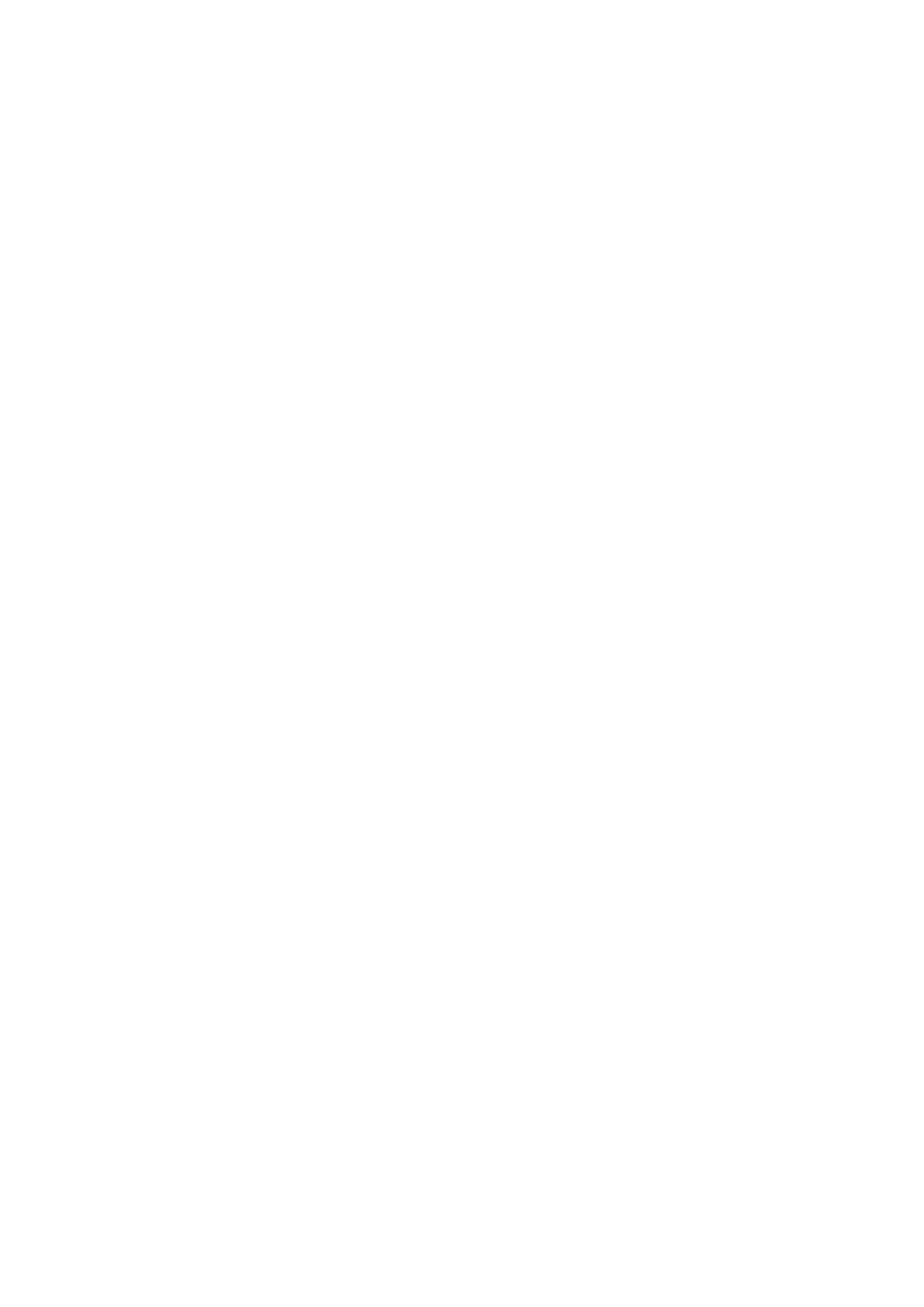## FOREWORD

2.

This research is the result of co-operation between three research institutions: TRANSCRIME, the Research Centre on Transnational Crime of the University of Trento (Italy), which co-ordinated the project; CERTI, Bocconi University of Milan (Italy) and the Faculty of Law of Erasmus University of Rotterdam (The Netherlands). Respectively, the three Directors were:

| E. U. Savona   | (Professor – University of Trento and Director of TRANSCRIME –<br>University of Trento)                                                                                                                                                                                                       |
|----------------|-----------------------------------------------------------------------------------------------------------------------------------------------------------------------------------------------------------------------------------------------------------------------------------------------|
| V. Uckmar      | (Professor – University of Genoa and Bocconi University of Milan<br>and President of CERTI – Bocconi University of Milan)                                                                                                                                                                     |
| H. de Doelder  | (Professor – Erasmus University of Rotterdam and Dean of The<br>Faculty of Law)                                                                                                                                                                                                               |
| $\blacksquare$ | $\sqrt{2}$ . $\sqrt{2}$ . $\sqrt{2}$ . $\sqrt{2}$ . $\sqrt{2}$ . $\sqrt{2}$ . $\sqrt{2}$ . $\sqrt{2}$ . $\sqrt{2}$ . $\sqrt{2}$ . $\sqrt{2}$ . $\sqrt{2}$ . $\sqrt{2}$ . $\sqrt{2}$ . $\sqrt{2}$ . $\sqrt{2}$ . $\sqrt{2}$ . $\sqrt{2}$ . $\sqrt{2}$ . $\sqrt{2}$ . $\sqrt{2}$ . $\sqrt{2}$ . |

Michael Levi (Professor - University of Wales - Cardiff - UK) acted as General Consultant.

The following persons directly participated in the research:

For TRANSCRIME – University of Trento:

Senior researchers:

| S. Adamoli     | (TRANSCRIME - University of Trento) |
|----------------|-------------------------------------|
| A. Di Nicola   | (TRANSCRIME – University of Trento) |
| A. Scartezzini | (TRANSCRIME - University of Trento) |
| C. Fancello    | (TRANSCRIME - University of Trento) |

Junior researchers:

| S. Daves    | (TRANSCRIME – University of Trento) |
|-------------|-------------------------------------|
| V. De Santa | (TRANSCRIME – University of Trento) |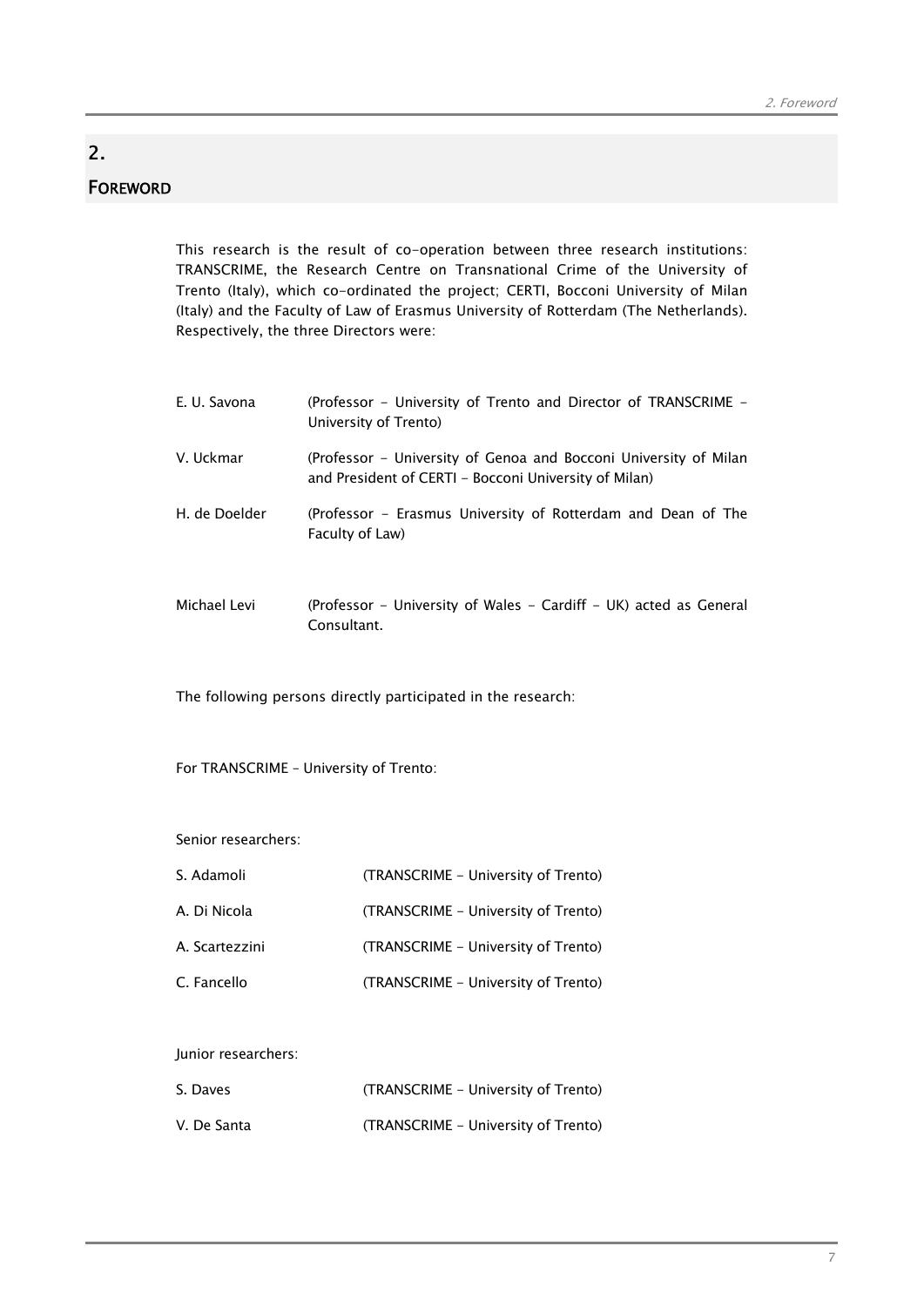#### For CERTI – Bocconi University:

Senior researchers:

| F. M. Giuliani | (Contract Professor - University of Piemonte Orientale)                        |
|----------------|--------------------------------------------------------------------------------|
| A. Lovisolo    | (Associate Professor - University of Genoa and Bocconi<br>University of Milan) |
| G. Marino      | (Contract Professor - Bocconi University of Milan)                             |
| C. Magnani     | (Professor - University of Genoa and Bocconi)                                  |

#### Junior researchers:

| P. Angelucci   | (CERTI- Bocconi University of Milan) |
|----------------|--------------------------------------|
| A. Ballancin   | (CERTI- Bocconi University of Milan) |
| A. Contrino    | (CERTI- Bocconi University of Milan) |
| G. Corasaniti  | (CERTI- Bocconi University of Milan) |
| V. D'Ambra     | (CERTI- Bocconi University of Milan) |
| L. Dell'Anese  | (CERTI- Bocconi University of Milan) |
| R. Franzè      | (CERTI- Bocconi University of Milan) |
| A. Marcheselli | (CERTI- Bocconi University of Milan) |
| R. Papotti     | (CERTI- Bocconi University of Milan) |

For the Erasmus University of Rotterdam:

| N. Meijer     | (Erasmus University of Rotterdam)                                                 |
|---------------|-----------------------------------------------------------------------------------|
| V. Mul        | (Erasmus University of Rotterdam)                                                 |
| E.J.V. Pols   | (Erasmus University of Rotterdam)                                                 |
| M. Veldt      | (Erasmus University of Rotterdam)                                                 |
| J.W. de Zwaan | (Professor of the Law of the European Union - Erasmus<br>University of Rotterdam) |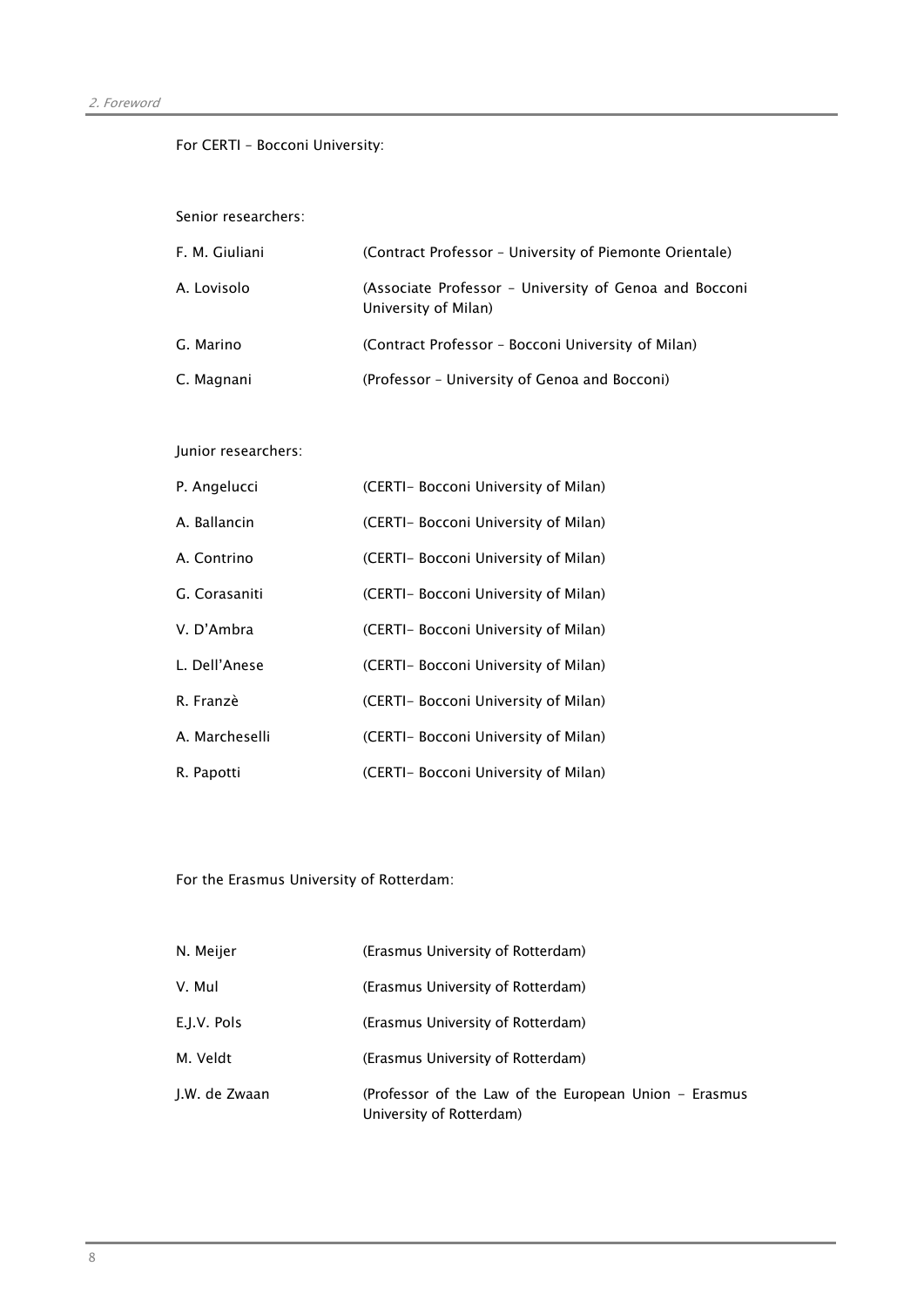| <b>ADMINISTRATION:</b>                      |                                            |
|---------------------------------------------|--------------------------------------------|
| C. Osele                                    | (Department of Law - University of Trento) |
| M. Amico                                    | (Department of Law - University of Trento) |
| L. Fattori                                  | (Department of Law - University of Trento) |
|                                             |                                            |
| SECRETARIAT:                                |                                            |
| L. Galante                                  | (TRANSCRIME - University of Trento)        |
|                                             |                                            |
| DOCUMENTATION:                              |                                            |
| D. Tosi                                     | (TRANSCRIME - University of Trento)        |
|                                             |                                            |
| <b>EXTERNAL RELATIONS AND TRANSLATIONS:</b> |                                            |
| A. Belton                                   |                                            |
| C. Stura                                    | (TRANSCRIME - University of Trento)        |
|                                             |                                            |
| <b>COMPUTER ASSISTANCE:</b>                 |                                            |
| G. Chiasera                                 | (TRANSCRIME - University of Trento)        |
| A. Tyszkiewicz                              | (TRANSCRIME - University of Trento)        |

As the research and this report are the result of a variety of activities, persons and institutions, responsibilities may be as allocated as follows:

With reference to the country profiles contained in Annex A, the work was divided as follows.

#### TRANSCRIME:

- gathered the documentation for analysis of objective A (analysis of the infiltration of the countries considered by organised criminal groups) and objective B (comparative analysis of the legislation....) as regards items B1.5 (criminal law), B1.6 (criminal procedure law), B2 (administrative controls) and B3 (international co-operation);
- conducted analysis of objective A (analysis of the infiltration of the countries considered by organised criminal groups);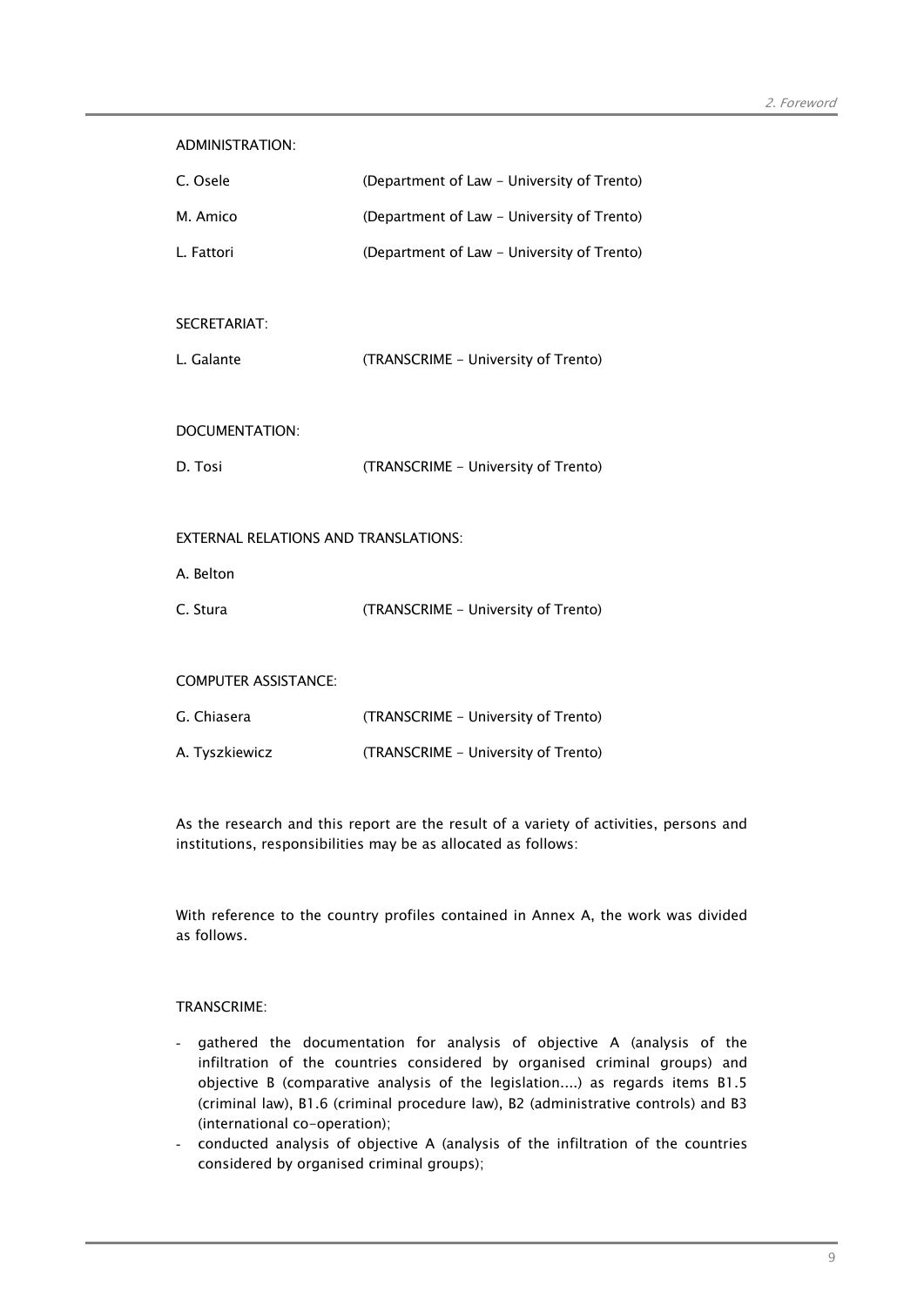- co-operated with the Erasmus University and CERTI in drawing up the questionnaires sent through Interpol to the authorities (police, justice, central bank and financial) in the various jurisdictions covered by the project;
- transformed the information gathered by the questionnaires into the country profiles, in co-operation with the Erasmus University, and incorporated the reactions of the jurisdictions to the country profiles;
- developed additional research for objective C (harmonisation of the differences in standards of transparency between EU and non-EU financial centres and offshore facilities and the planning of remedies and common policies of international co-operation to prevent their use by criminal organisations for illicit purposes);
- edited Annex A.

#### CERTI:

- gathered the relevant documentation and conducted analysis of objective B (the comparative analysis of the legislation...) as regards items B1.1 (tax law), B1.2 (company law), B1.3 (banking law) and B1.4 (currency law);
- co-operated with the Erasmus University and TRANSCRIME in drawing up the questionnaires sent by Interpol to the various jurisdictions covered by the project.

Erasmus University:

- conducted analysis of objective B (comparative analysis of the legislation...) as regards items B1.5 (criminal law), B1.6 (criminal procedure law), B2 (administrative controls) and B3 (international co-operation);
- co-operated with CERTI and TRANSCRIME in drawing up the questionnaires sent through Interpol to the jurisdictions covered by the project, and maintained contacts with Interpol with regard to these questionnaires;
- transformed the information gathered by the questionnaires into the country profiles, in co-operation with TRANSCRIME.

The work of writing this final report was carried out as follows.

TRANSCRIME conceptualised, organised and wrote a draft report, which was discussed in Brussels on 5 October 1999 at a meeting between the three research institutions and the European Commission, the Council of the European Union and other experts in the field.

Moreover, TRANSCRIME elaborated, in co-operation with CERTI and the Erasmus University, the final recommendations set out in this report. The Erasmus University co-operated with TRANSCRIME in the compiling and analysis of the case-studies and in revising the final recommendations.

This final report, together with its methodological appendix, was written by TRANSCRIME – University of Trento. The authors were: Ernesto U. Savona, Sabrina Adamoli, Andrea Di Nicola and Alessandro Scartezzini. This report has been sent for approval to the participating Institutes and to the General Consultant. Annexes A and B were written jointly by the three research units.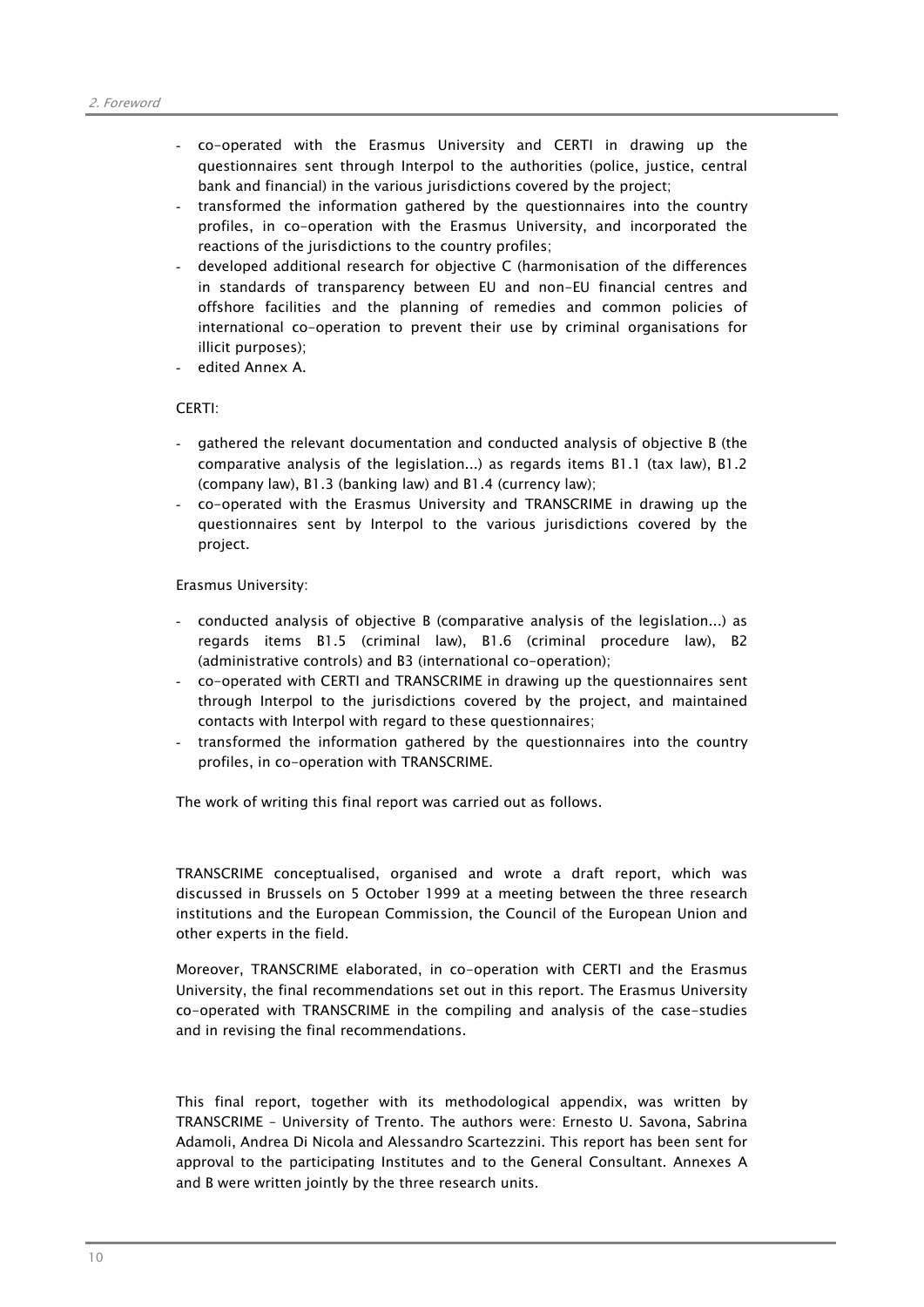## EXECUTIVE SUMMARY

3.

This report presents the results of research conducted as part of the Project "EUROSHORE. Protecting the EU financial system from the exploitation of financial centres and offshore facilities by organised crime" awarded by the European Commission under Programme Falcone 1998 and carried out by TRANSCRIME, Research Centre of the University of Trento (Italy) in co-operation with CERTI – University Bocconi (Italy) and the Faculty of Law, Erasmus University of Rotterdam (The Netherlands). The project proposal was prepared in August 1998, following Recommendation no. 30 of the EU Action Plan against organised crime of April 1997. In implementation of this recommendation, Member States "should examine how to take action and provide adequate defences against the use by organised crime of financial centres and offshore facilities, in particular when they are located in places subject to their jurisdiction. With respect to those located elsewhere, the Council should develop a common policy, consistent with the policy conducted by Member States internally, with a view to prevent the use thereof by criminal organisations operating within the Union". The aim of the research reported here was to foster the development of the promising path of 'organised crime prevention' that the European Union has undertaken with its Action Plan and the Forum "Towards a European Strategy to Prevent Organised Crime" held in the Hague on 4-5 November 1999. Its rationale is that there is a broad area of regulatory measures that could be used to hamper the growth of organised crime. This action, if properly pursued, would be less costly and more effective in terms of reducing the amount of organised crime than crime control action alone, with which, however, it should be combined. Acting on the regulation of the markets infiltrated and exploited by organised crime requires understanding and explanation of why and how the demand of organised crime is matched by opportunities which facilitate its development. The policy implications of this understanding should be a re-regulation of the mechanisms that produce such opportunities.

The existence of under-regulated and non co-operative financial centres and offshore jurisdictions is the cause of serious concern for international efforts to combat organised crime. The problem has been placed high on the agendas of numerous international organisations (United Nations, FATF, OECD, Council of Europe and European Union) and national governments. This report, with its Annexes A and B, intends to furnish a better understanding of the problem and of its policy implications. The seven recommendations set out at the end of the report are suggestions on how the European Union might protect its financial system more effectively against the exploitation of offshore financial centres by organised crime.

The report begins by examining the point at which the demand for financial crime meets the supply of financial services furnished by financial centres and offshore jurisdictions. This is the point at which the facilities provided by these jurisdictions, compared with the other more co-operative and more closely regulated ones, may be exploited by criminals in order to reduce the 'law enforcement risk'. The latter is the sum of the probabilities that members of criminal organisations will be intercepted, arrested and convicted and the proceeds of their crime confiscated, and that the organisation itself will be disrupted. After discussing the rationale for such exploitation by organised crime – and after concluding that the combination of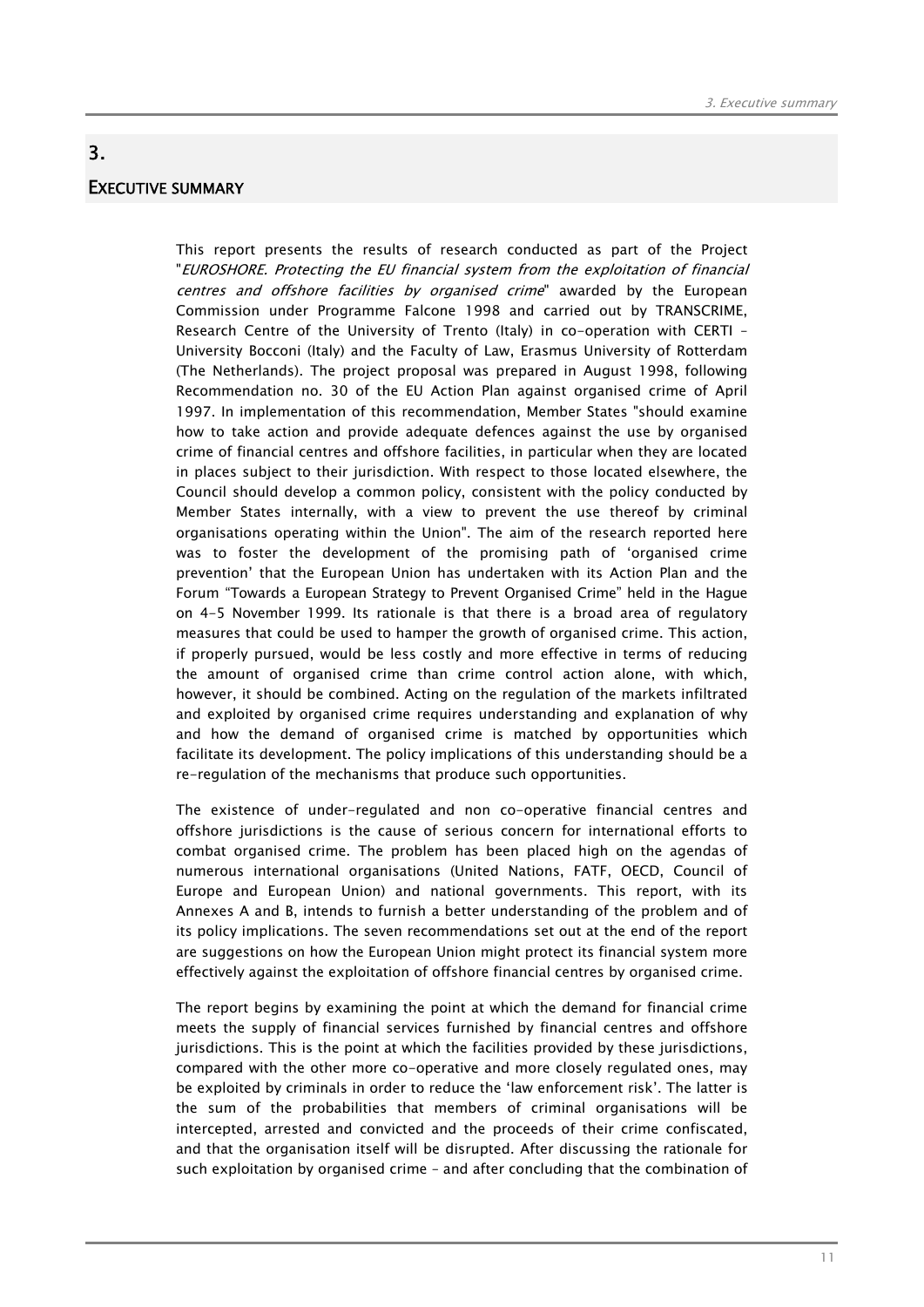the facilities provided by offshore jurisdictions and the increasing availability of information about them (through the media, Internet and professionals) may heighten the risk of their exploitation by organised criminals – in order to suggest effective remedies, this report seeks to determine and to explain in which jurisdictions and sectors of regulation these financial facilities are to be found, and endeavours to quantify them.

The facilities offered by financial centres and offshore jurisdictions are often, but not always, the result of asymmetries in regulation. These asymmetries may be defined as the differences between a certain type of regulation and the integrity standards established by the international community to protect financial systems.<sup>1</sup> The underlying assumptions on which this research has been based are: (1) the risk of exploitation is a function of asymmetries in regulation, and (2) protection of the EU financial system is a function of the risk of exploitation. Summarising the two functions implies that the protection of the EU financial system depends on the level assumed by asymmetries in regulation between EU countries and offshore jurisdictions.

Given that the risk of exploitation is determined by the asymmetries in regulation and that legislation plays a considerable role in reducing them, and consequently that the level of protection of the EU financial system depends on the level of the risk of exploitation, this report seeks to answer the following questions:

Which group of jurisdictions deviates most markedly from the general integrity standards and in which sector/s?

How substantial are the asymmetries in each of these sectors and in which group of jurisdictions?

What remedies can be suggested to reduce the risk of exploitation and ensure the best protection of the EU financial system?

Three groups of 'financial centres and offshore jurisdictions' were selected according to their level of (geographical, political, economic) 'proximity' to the European Union member states, which were treated as another homogeneous group (Group 0). The four groups selected were:

- Group 0 - EU member states

<sup>&</sup>lt;sup>1</sup> As explained in Section 10, this concept has been operationalised as 'integrity standard', which may be defined as the 'optimal level of regulation' in different sectors of law (criminal, administrative, commercial, banking, international co-operation regulations). The '*optimal level of regulation*' is that which ensures the optimal integrity of a country's financial system.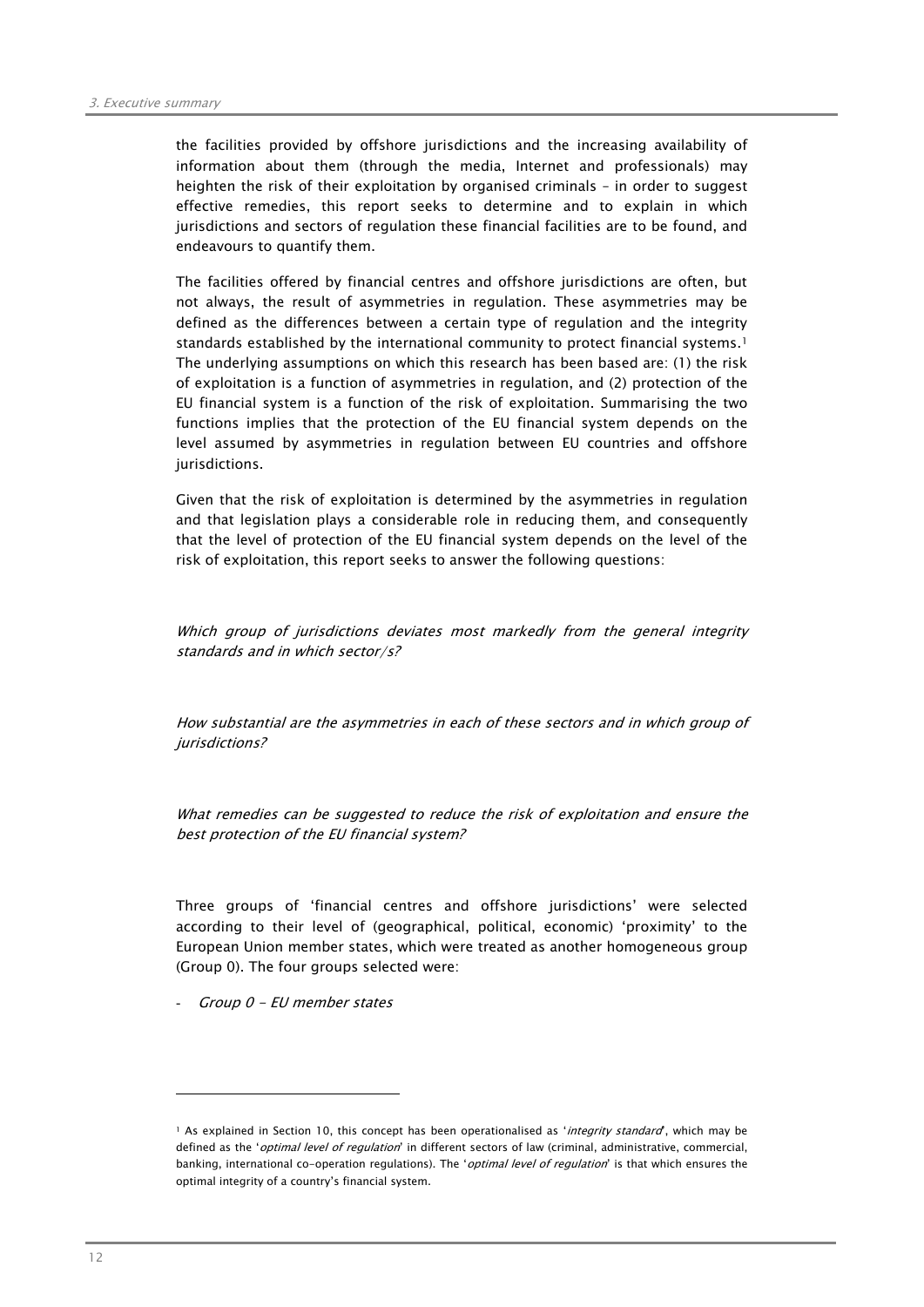- Group 1 European financial centres and offshore jurisdictions those that are not member states of the Union but have special geographical, political or economic links with the European Union;
- *Group 2 Economies in transition -* those jurisdictions belonging to the ex-Soviet Bloc and those located in the Balkan region. Some of these countries are connected with the European Union by Association Agreements and have commenced the process of gaining entry to the European Union;
- Group  $3$  Non-European offshore jurisdictions those jurisdictions entirely unconnected with the European Union.

Analysis was then conducted for each jurisdiction of the organised crime activities to which its facilities were vulnerable, followed by detailed description of regulations in the sectors of criminal law and criminal procedure, as well as of administrative, commercial and banking regulations and international co-operation (see Annex A).

A number of primary and secondary sources were used to conduct this analysis.

The primary sources were:

- replies to the questionnaires prepared by the three research units and sent via Interpol to respondents (Police, Justice, Central Bank and Finance authorities) in most of the jurisdictions mentioned (see Annex B to the report for the full text of the questionnaires).
- the reactions by the various jurisdictions to their country profiles (which were sent to each of them), and this enabled the information in Annex A to be checked for accuracy and updated;
- the replies to a questionnaire drawn up by TRANSCRIME University of Trento on company law regulations and sent to members of the International Organisation of Securities Commissions (IOSCO) in most of the jurisdictions considered.

The secondary sources were: white literature (research reports, scientific and professional journals), police and press reports.

In order to minimise the risk that information might be out-of-date or invalid, the results of the analysis on objectives A) and B) were sent to various jurisdictions to obtain their reactions. Their replies have been incorporated, when possible, in Annex A.

The overall levels of these asymmetries were then quantified for the purpose of comparative analysis. Two comparisons were made: a) among asymmetries representing the distance of the regulatory systems of the three groups from the optimal levels of integrity established by operationalising the concept of standards as adopted by the international community; b) among asymmetries representing the distance of the regulatory systems of the three groups of jurisdictions considered from the levels of integrity set by the European Union members states.

The research provides a detailed analysis of the country profiles, having previously operationalised criteria, indicators and standards. The findings consist of (a) quantification of the deviation by Groups of jurisdictions from the general integrity standards; (b) deviation by Groups of jurisdictions from EU standards.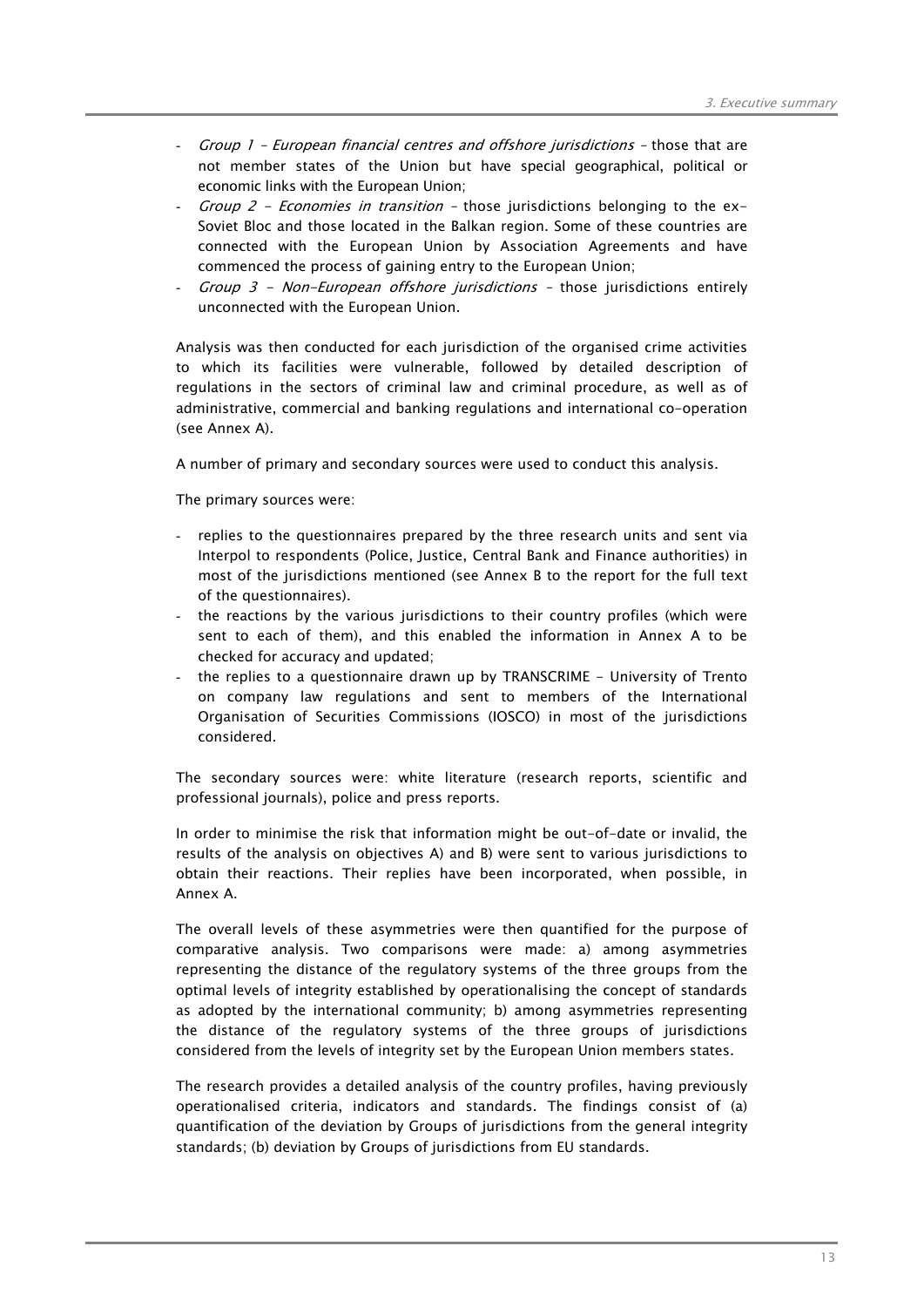The general conclusions of this analysis and the consequent policy implications may be summarised as follows.

#### NOT ONLY OFFSHORE

The distinction between offshore and onshore is losing much of its conventional meaning if construed as the opposition between opacity and transparency. Some offshore jurisdictions are moving towards tougher criminal law legislation and international co-operation, and somewhat more transparency (Group 1 - EU financial centres and offshore jurisdictions and Group 2 - Economies in transition), while others (Group 3 - Non-EU offshore jurisdictions) adhere to their traditions of lenient criminal law, non-cooperation and opacity. At the same time, countries with long traditions as financial centres display the same or lower standards of regulation with respect to those officially termed 'offshore'.

ASSOCIATION AGREEMENTS WORK : INCOMING MEMBERS TO THE EUROPEAN UNION ARE CHANGING THEIR CRIMINAL LAW AND INTRODUCING FINANCIAL REGULATION

The results of the research show quite clearly that, as offshore and onshore compete to attract capital (and sometime obtain 'dirty' capital as well), so countries belonging to Group 2 are tightening their criminal legislation and giving greater transparency to their financial regulations. The influence of the European Union is evident in this process, highlighting the positive role of regional institutions like the European Union in improving the integrity standards of surrounding countries.

ECONOMIC AND POLITICAL PROXIMITY WORKS: THE CLOSER OFFSHORE JURISDICTIONS ARE TO EUROPEAN UNION, THE LESS THEY DEVIATE FROM THE INTEGRITY STANDARDS SET BY THEIR REGULATIONS AND FROM THOSE OF THE EUROPEAN UNION

Not only do Association Agreements work but also proximity with the European Union seems to be beneficial. The results of the research show that offshore jurisdictions belonging to Group 1 (those with geographical, economical and political links with the European Union) deviate less from integrity standards than do other jurisdictions in Group 3 (offshore with no links with the European Union). With the exception of company law, all the other sectors of regulation obtain better results than do equivalent sectors of Group 3.

THE EUROPEAN FINANCIAL SYSTEM SHOULD BECOME MORE TRANSPARENT BEFORE IT CAN CREDIBLY ASK OTHERS TO 'CLEAN UP THEIR ACT'

The first two conclusions assert that a regional approach works, and that when offshore financial centres remain in the political and economical periphery of the European Union greater integrity arises in their standards of regulation, with the consequent reduction of the risk that their financial facilities may be exploited by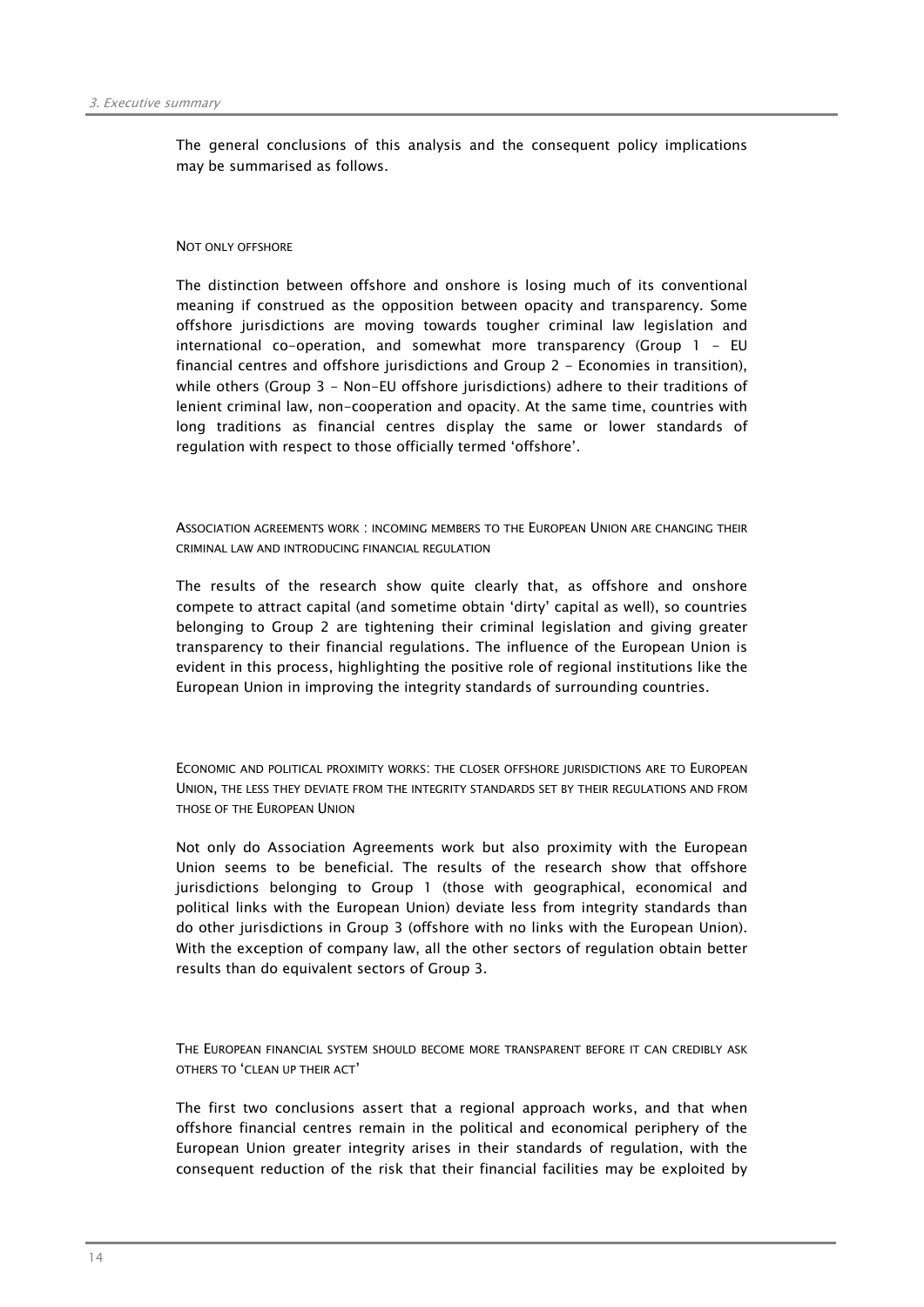organised crime. This holds for almost all the regulatory systems analysed by this research project with the exception of one, namely company law. Comparing the score for the deviation by the company law of European member states from the integrity standards shows that EU company law deviates by 0.22 from the general integrity standards, which is slightly less than the deviation by Group 2 (0.30) and significantly less than that by Group 1 (0.46) and Group 3 (0.47) of financial centres and offshore jurisdictions. This signifies that in at least one crucial sector of regulation, the European Union members states have not 'cleaned up their act' before asking others to do so. This 'cleaning-up' process should be accelerated for two reasons. Firstly for the sake of credibility. The European financial system cannot ask others to change their regulatory systems with a view to improving the integrity of their financial systems without itself having done so first. Secondly, because company law regulation is the most essential factor in the transparency of a financial system.

#### COMPANY LAW EXERTS A 'DOMINO' EFFECT ON THE OPACITY OF OTHER SECTORS OF REGULATION

Company law contributes more than other sectors of regulation to the level of a financial system's transparency/opacity. It sets share capital and regulates the issue of bearer shares by limited liability companies, the possibility that legal entities may act as directors, the requirement of establishing a registered office, and also the obligatory auditing of financial statements in the case of limited liability companies and the keeping of share-holders' registers. According to the type of regulation, company law produces the greater transparency or the greater opacity of a financial system, thereby influencing the other sectors of regulation and determining the effectiveness of police and international judicial co-operation. This is the 'domino' effect of company law: if this type of regulation seeks to maximise anonymity in financial transactions, enabling the creation of shell or shelf companies whose owners remain largely unknown (because other companies own them), such anonymity will be transferred to other sectors of the law. Thus the names of ultimate beneficial owners or the beneficiaries of financial transactions will remain obscure, which thwarts criminal investigation and prosecution. Police co-operation should concentrate on physical persons, not legal entities, and if company law maximises anonymity, then the ineffectiveness of criminal law and police and judicial co-operation is inevitable. The same effect arises in banking law, where bank secrecy becomes a marginal issue owing to the anonymity enjoyed by the companies operating bank accounts under surveillance. The 'domino' effect, therefore, influences the other sectors of regulation, producing much of the opacity surrounding a financial system. Consequently, this research suggests, if asymmetries are greater in this sector than in others, company law is the point from which action to protect financial systems against exploitation by organised crime should begin, both in Europe and elsewhere.

Better understanding of the exploitation of financial and offshore centres by organised crime is afforded by the case studies of 'offshore in action' (drawn from international law enforcement operations) comprised in this report. The data and the case studies point to the policy implication that, since criminal law and criminal procedure law have reduced the distance between the less regulated and the well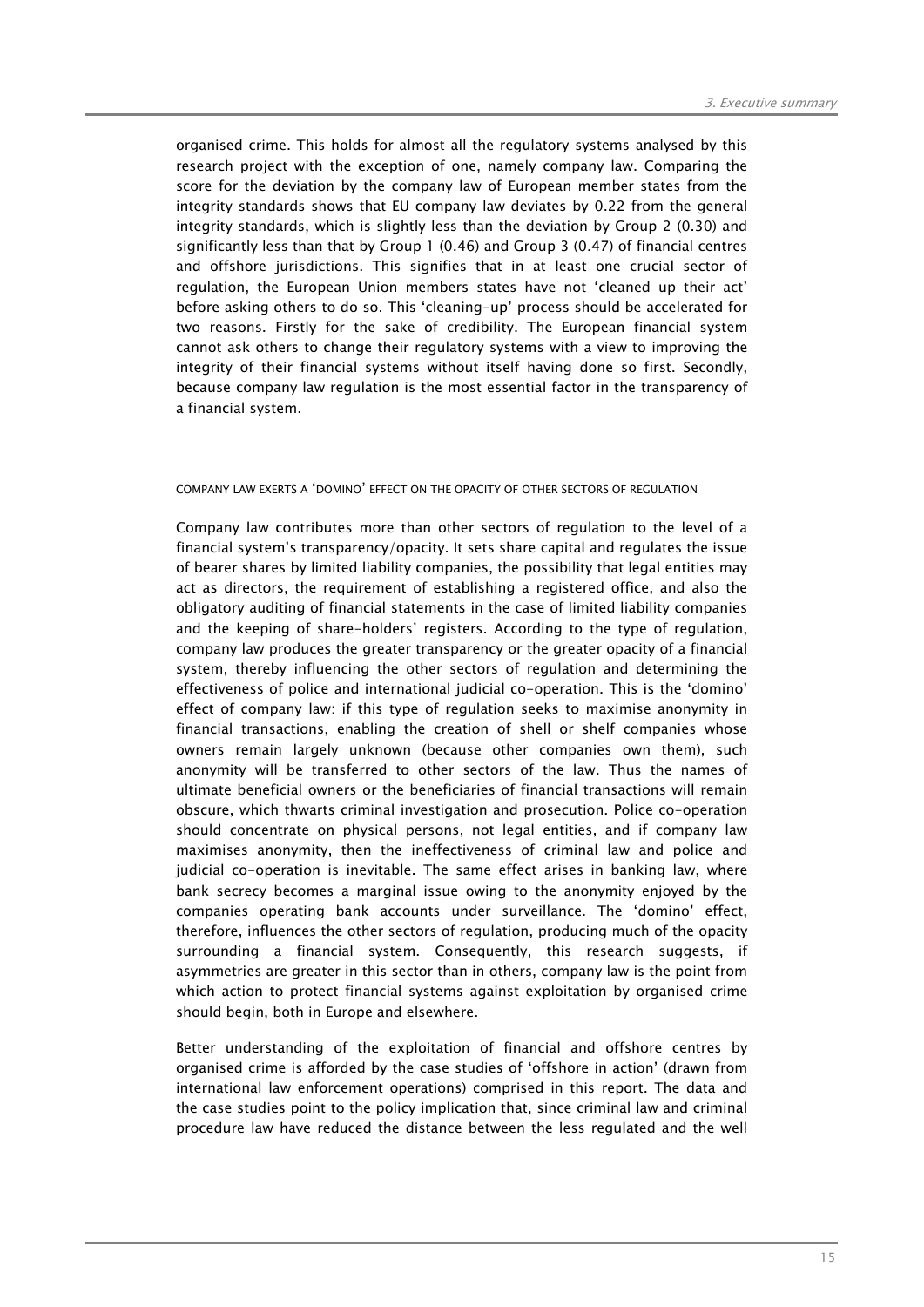regulated jurisdictions2, real changes would be brought about by introducing greater transparency into the rules on the establishment of corporations and their operations. This would enable law enforcement agencies and regulators to identify the physical persons whose interests are being managed. Rules of corporate governance combining efficiency with transparency of ownership should be extended to encompass a further kind of transparency: one targeted on the optimal level of integrity. This form of transparency will reduce the risk of the criminal exploitation of financial centres and offshore jurisdictions, rendering international co-operation with law enforcement agencies truly effective. Only in this case will 'following the money trail' yield investigative results that can be used to prosecute criminals and disrupt their organisations. Corporations and governments should be aware that facilitating identification of the physical persons who operate in financial markets will, in the long run, increase the transparency of financial systems without impairing their efficiency. The less it is likely that 'dirty money' can pollute competition among enterprises and infiltrate legitimate enterprises, the less it is likely that illicit operators will proliferate to the advantage of legitimate ones. Partnership among corporations, regulatory and law enforcement authorities and governments would foster this process.

With these results in mind, and following consultations with experts in various fields, this report proposes seven recommendations which suggest three different levels of action by the European Union Institutions to protect its financial system:

- harmonising and raising, when necessary, the level of regulation among EU member states (harmonisation);
- exporting the standards thus achieved to financial and offshore centres, the purpose being to reduce the asymmetries between the regulatory systems of financial centres and offshore jurisdictions and those of the EU member states (active protection - reduction of asymmetries);
- preventing EU financial mechanisms (financial and non-financial institutions) from receiving financial transactions originating in financial and offshore centres outside the EU unless they meet the level of regulation of the EU member states (*passive protection - exclusion*), the purpose being to prevent pollution of the EU financial system.

Described for each recommendation is its background and rationale, the remedy proposed and its aim. The seven recommendations are outlined on the next page.

<sup>2</sup> See Group 1.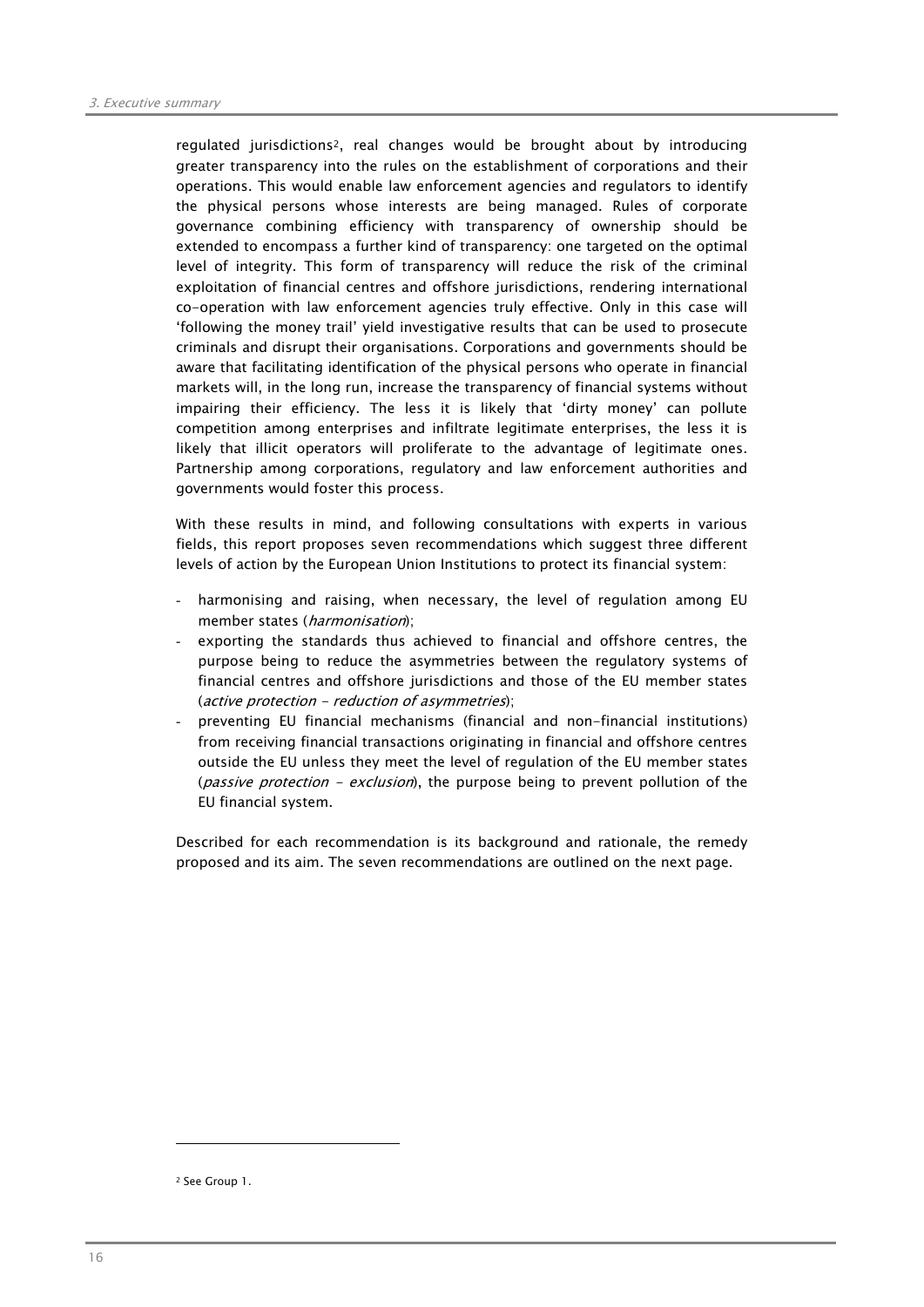THE SEVEN RECOMMENDATIONS BY THE EUROSHORE PROJECT TO THE EUROPEAN UNION

- 1. The introduction of an 'all crimes' anti-money laundering legislation is recommended, accompanied at the same time by a well-defined list of predicate offences to be included as distinct crimes in each jurisdiction.
- 2. The enactment in other jurisdictions of money laundering legislation consistent with the standards set by the EU Money Laundering Directive, as amended.
- 3. The introduction of the liability of corporations, either administrative (short term) or criminal (long term), as a generic sanction on crimes committed by corporations.
- 4. The requirement that EU financial institutions accepting transactions from countries outside the EU must impose the disclosure – together with the name of the person ordering the transaction – of the names of the director of the corporation and of the trustee, together with those of the ultimate beneficial owner (i.e. main shareholder) of the corporation itself and of the beneficiary and settlor of a trust. If the EU institution fails to require this disclosure, it should be subjected to sanction.
- 5. Exploration of the feasibility of establishing a system of incentives for credit and financial institutions (from minimum measures of involvement intended to show these institutions the concrete results of their anti-money laundering action, to maximum measures consisting in economic rewards when reporting has been essential for the conviction of criminals and/or confiscation of criminal assets), the purpose being to enhance and give greater effectiveness to co-operation between credit and financial institutions and law enforcement authorities.
- 6. Examination of the feasibility of eliminating the issuance of bearer shares and of eliminating nominee shareholders; of setting minimum capital requirements for the incorporation of companies; of mandating the drafting and depositing of audited financial statements; of creating public registers of companies. Examination of these possibilities is especially recommended as regards companies located in financial and offshore centres with a view to preventing the use of companies as vehicles for money laundering. This recommendation, if implemented, would assist in ascertaining the real identities of the persons on whose behalf financial transactions are conducted, and it is therefore closely connected with recommendation no. 4.
- 7. The introduction of certain minimum requirements, such as the registration of trust deeds and disclosure of the identities of the settlor and the beneficiary, for the purpose of enhancing transparency in trust law. This recommendation, if implemented, would assist in ascertaining the identities of the persons on whose behalf transactions are conducted and is therefore closely connected with recommendations no. 4.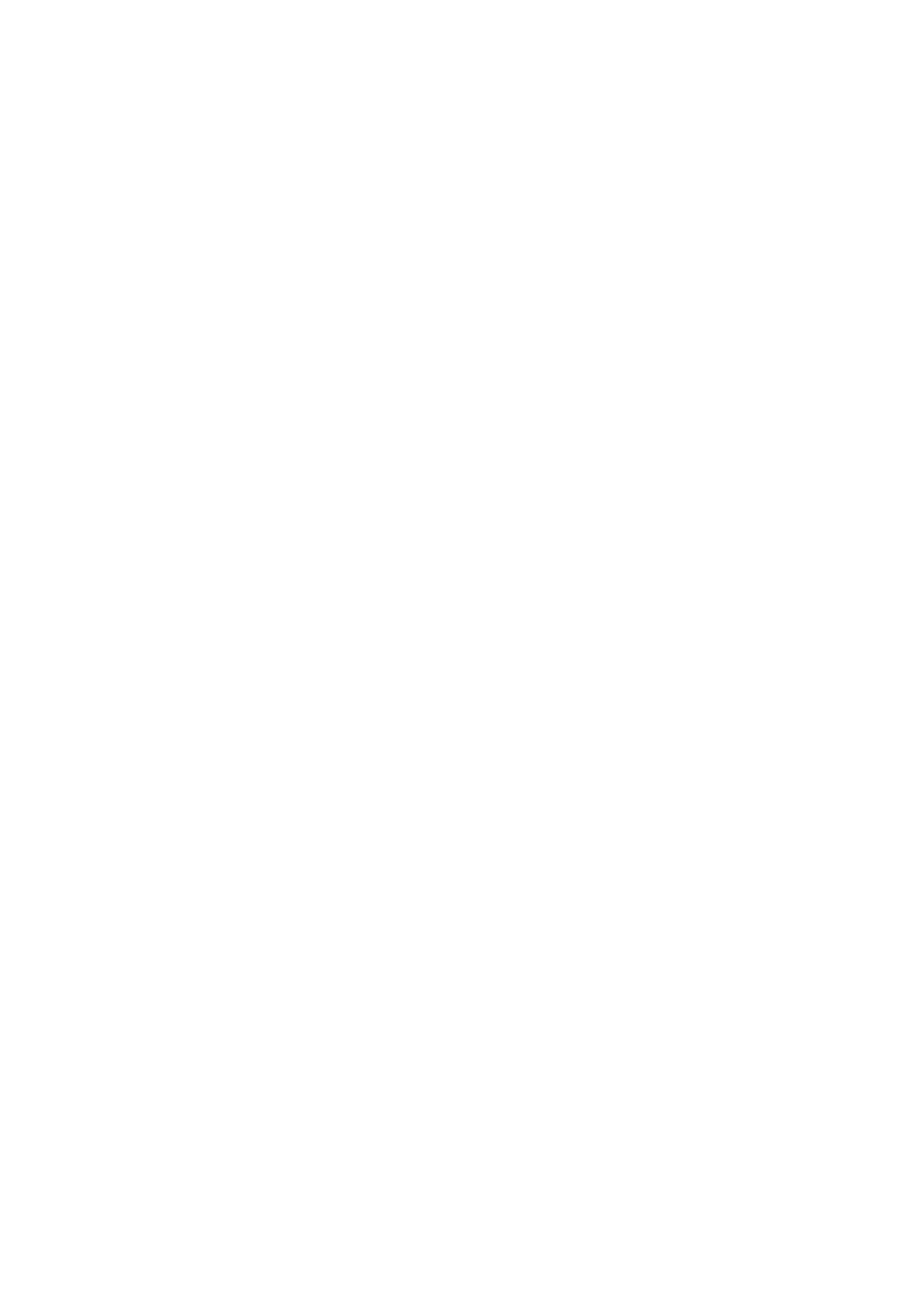## **INTRODUCTION**

4.

This report sets out the results of the research project entitled "EUROSHORE. Protecting the EU financial system from the exploitation of financial centres and offshore facilities by organised crime", awarded by the European Commission under Falcone Programme 1998 (contract no. 1998/TFJHA\_FAL/116). The undertaking of the research was suggested by the Italian Minister of Justice at a meeting of the European Council of Ministers held in March 1998.

The project proposal was prepared in August 1998, following Recommendation no. 30 of the EU Action Plan against organised crime of April 1997. To implement this recommendation, Member States "should examine how to take action and provide adequate defences against the use by organised crime of financial centres and offshore facilities, in particular when they are located in places subject to their jurisdiction. With respect to those located elsewhere, the Council should develop a common policy, consistent with the policy conducted by Member States internally, with a view to prevent the use thereof by criminal organisations operating within the Union".

The subtitle following the project's acronym "Euroshore" encapsulates this recommendation: protecting the EU financial system from the exploitation of financial centres and offshore facilities by organised crime.

The summary presented with the research proposal stated the following:

#### Aim:

The project will develop proposals for EU action plans to harmonise differences in transparency standards, which characterise financial centres and offshore facilities with respect to the European Union Member States, and to provide adequate defences against the use by organised crime of these markets.

#### Problem:

Due to their role in the international payments system, a number of financial centres and offshore facilities damage the EU financial system by offering services which facilitate money laundering activities and satisfy the need for anonymity among criminal organisations in economic operations. These countries take advantage of special economic and financial relations with the European Union and thus they can be considered as open windows for capital which finds investment opportunities within the Union.

#### Solution:

The action plans will highlight deficiencies in legislation and practice with respect to money laundering, indicate the most appropriate effective and feasible initiatives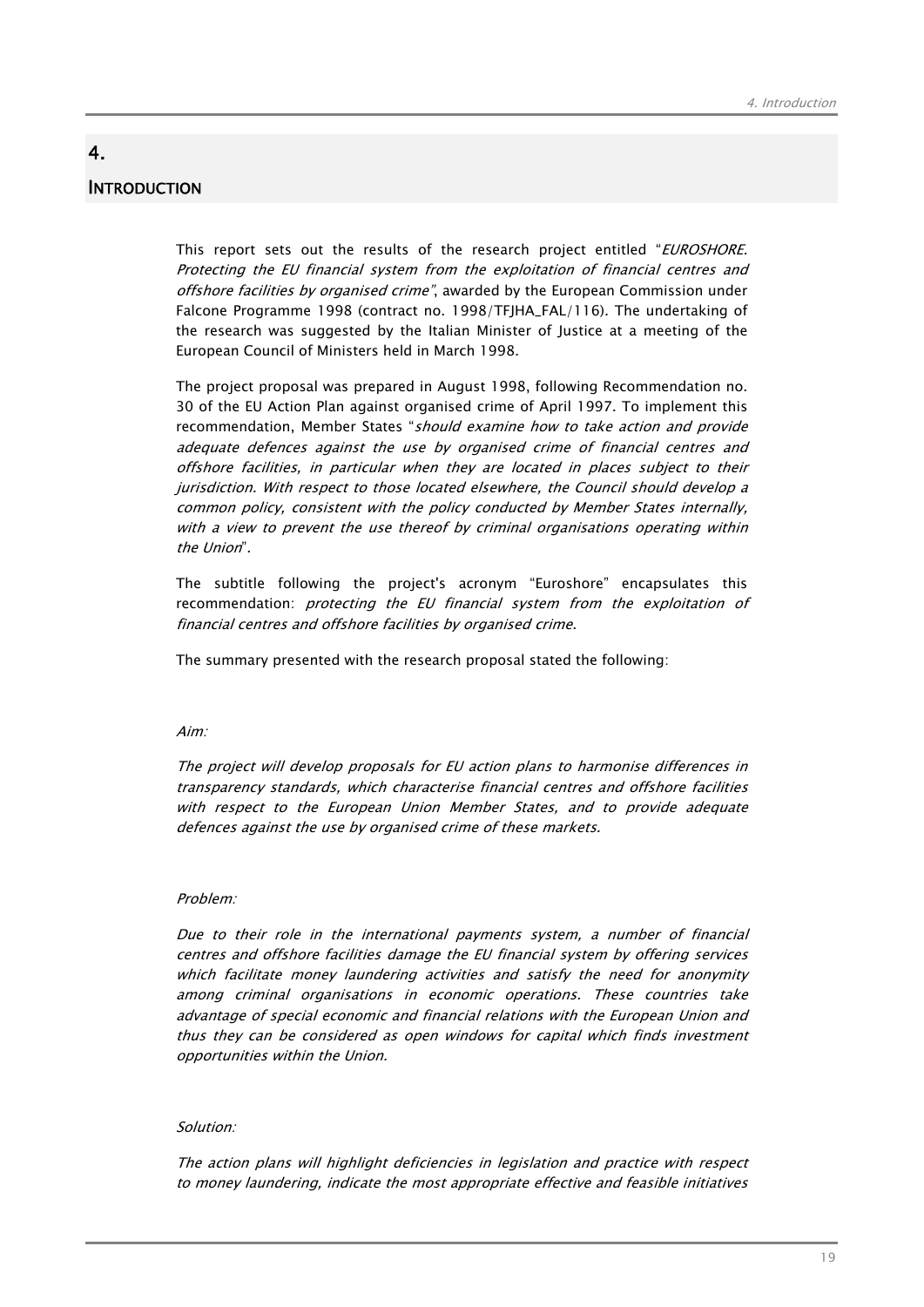to be adopted by the European Union and its Member States to prevent their exploitation by organised crime groups and suggest ways of incentivating forms of co-operation aimed at resolving existing loopholes.

#### How:

The project will analyse the most recent trends and changes in money laundering mechanisms, methods and instruments and highlight the legislative characteristics of financial centres and offshore facilities, which make them particularly attractive for criminals. The results of this work could be used to create EU action plans.

This report is organised as follows:

- Executive summary (Section 3):
- Introduction (Section 4);
- How the offshore problem is considered by international institutions and national governments (Section 5);
- How the demand for financial crime meets the supply of financial facilities by financial centres and offshore jurisdictions (Section 6);
- Two assumptions concerning the relationship between regulatory asymmetries, the risk of exploitation of financial centres and offshore jurisdictions by organised crime and protection of the EU financial system (Section 7);
- Methodology and data collection procedures (Section 8);
- Country profiles (Section 9 and Annex A);
- Operational definitions of Criteria, Standards and Indicators for the assessment of asymmetries in regulation (Section 10 and methodological appendix);
- Analysis (Section 11);
- Case studies on 'offshores in action' (Section 12);
- A proposal for seven EU recommendations (Section 13).

Given that the goal of the research was to analyse the risk of exploitation of financial centres and offshore jurisdictions by organised crime, with a view to suggesting guidelines to the European Union for action in various *fora*, the reading of the present report will be facilitated by the following explanations of key concepts.

#### Offshore financial centres

A working definition of this concept is essential. Although 'offshore' does not automatically denote illegal or criminal activity, numerous international organisations (UN, FATF, OECD, Council of Europe and European Union) and national governments have pointed out the risk that facilities provided by financial centres and offshore jurisdictions may be exploited by organised crime groups. The offshore problem, indeed, is an important item on their political agendas.

The present report uses the term used by the Financial Action Task Force of "nonco-operative countries and territories", integrating it with the practical qualification of these countries as 'under-regulated' jurisdictions now current among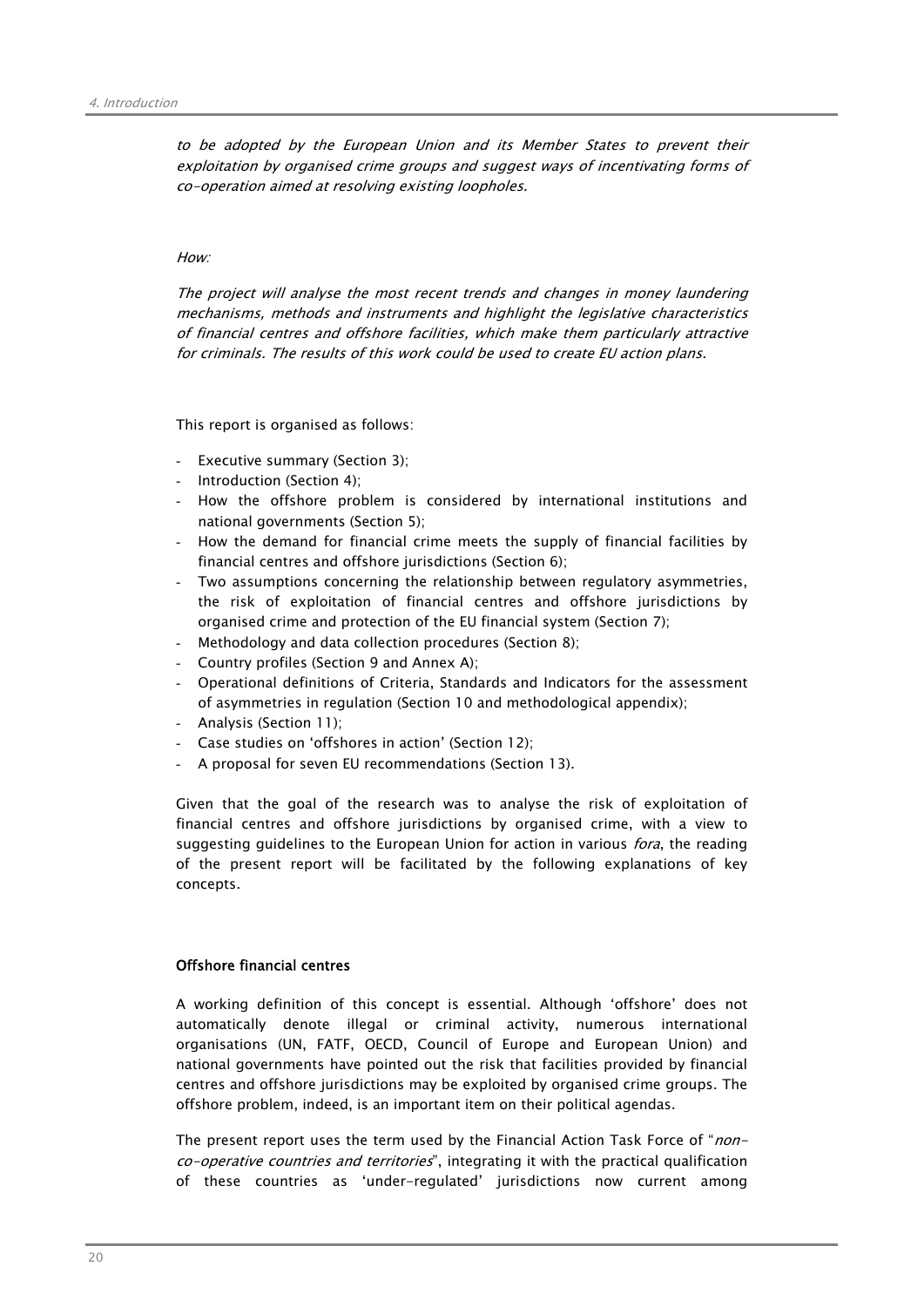professionals. These two concepts are commonly found in the public perception about offshores, which as a concept, is becoming synonymous with 'underregulated and non-co-operative jurisdictions'3.

'Under-regulated' signifies that their regulation in one or more of the following areas - financial, tax, company, currency, criminal, administrative laws - falls below the standards of regulation set out in the instruments provided by the international community (Basle principles, FATF recommendations, International Auditing, etc.) to protect the integrity of financial systems (hereinafter 'integrity standards'). On the other hand, the concept of 'non-co-operative' applies to those countries and territories which do not co-operate in principle (by not signing and/or ratifying instruments of international co-operation elaborated by the United Nations, the Council of Europe, the OECD, etc.). In this report the term 'jurisdiction' is used broadly to cover the many geographical, political and economic issues that concern the countries and territories termed 'offshore'. These criteria are perhaps more efficacious than others such as the ratio between deposits by residents and non residents or the ratio between the number of companies and the population. These statistics, when reliable, confirm a self-evident assumption: that these jurisdictions attract money because they are under-regulated and non-co-operative.

#### Organised crime

The concept of organised crime was given a broad definition for the purpose of this research. The term, in fact, is polysemous.4 A useful working definition is the one used by the Joint Action of 21 December 1998, adopted by the Council of the European Union on the basis of Article K.3 of the Treaty on European Union on making it a criminal offence to participate in a criminal organisation in the Member States of the European Union. Article 1 of this Joint Action states: "…A criminal organization shall mean a structured association, established over a period of time, of more than two persons, acting in concert with a view to committing offences which are punishable by deprivation of liberty or a detention order of a maximum of at least four years or a more serious penalty, whether such offences are an end in themselves or a means of obtaining material benefits and, where appropriate, of improperly influencing the operation of public authorities."

#### Risk of exploitation

 $\overline{a}$ 

This concept denotes the likelihood that the facilities (criminal, administrative, banking, company) provided by financial centres and offshore jurisdictions may be used for purposes forbidden by law and contrary to integrity standards (see the standards identified in Section 10 of this report).

<sup>3</sup> This definition has been used in the E.U. Savona's general report "Questions and answers on the nexus between corruption and offshore financial centres" prepared for the Council of Europe Fourth European Conference of Specialised Services in the Fight against Corruption, Limassol, Cyprus, 20-21 October 1999

<sup>4</sup> For an analysis of the various definitions of "organised crime" see: S. Adamoli, A. Di Nicola, E.U. Savona, P. Zoffi, Organised Crime around the World, report prepared by TRANSCRIME - University of Trento for HEUNI - United Nations, HEUNI Publication Series n. 31, Helsinki, 1998, pp. 4-10; 132-142.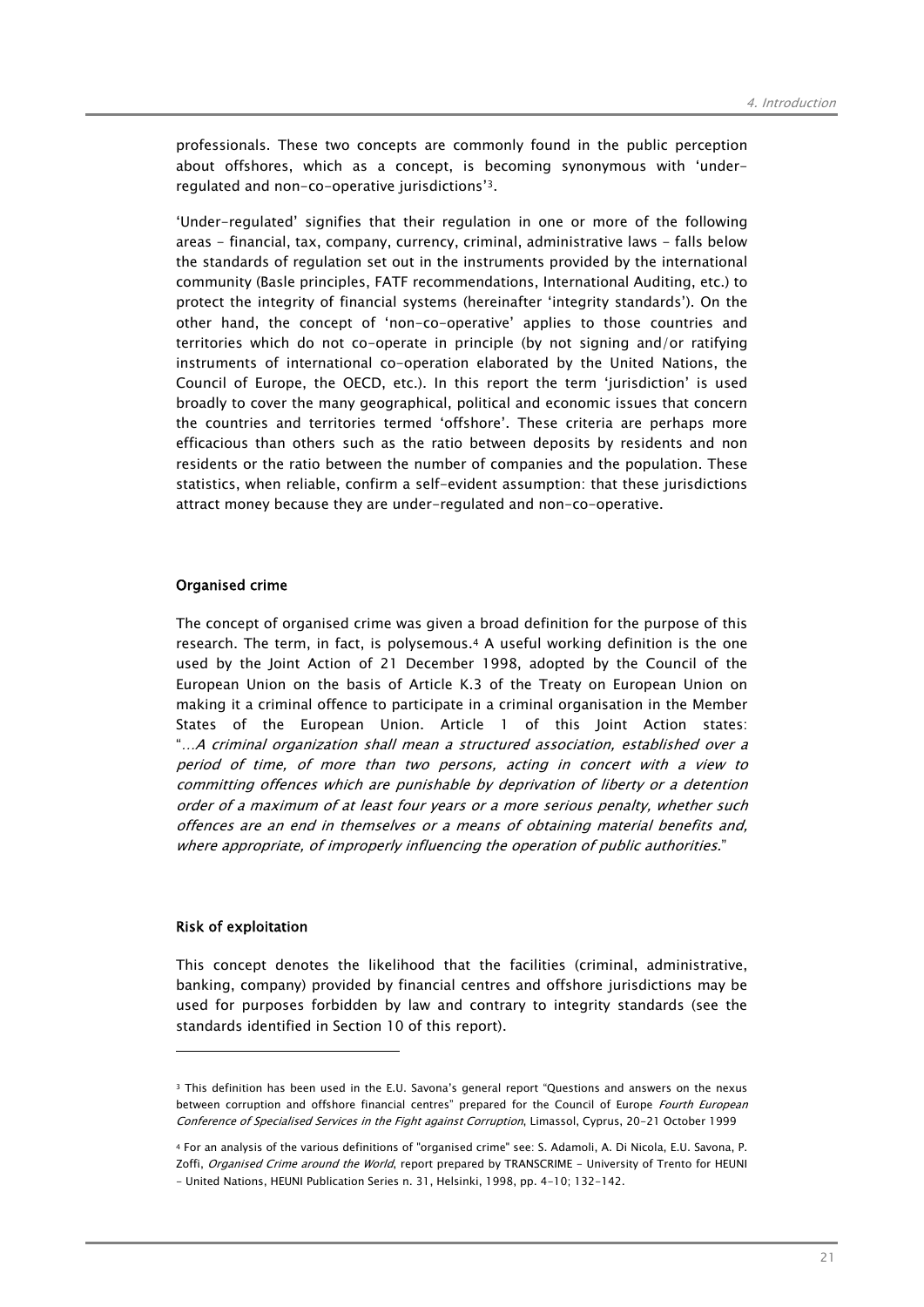#### Protecting EU financial markets

The subtitle of the research project explains its rationale: to contribute to protection of the EU financial system. The grouping of countries according to their 'proximity' to the European Union (see Section 8), the main assumptions, and the perspective from which the recommendations have been drafted are all inspired by this rationale.

This report considers the protection of the EU financial system to be a functional objective achievable through active or passive action  $vis-\hat{a}-vis$  countries providing financial facilities which increase their vulnerability to exploitation by organised crime. For present purposes, protection may be defined as the condition which ensures that illicit proceeds do not pollute the legitimate European financial markets and business competition. The term also covers the capacity of the European Union member states to recover the proceeds of crime transferred to financial and offshore centres for laundering.

It should be pointed out that EU financial markets may be involved either in the layering stage of money laundering or in the integration of illicit proceeds as investments in legitimate European markets, after the laundering process has begun, with placement of such proceeds in a financial or offshore centre.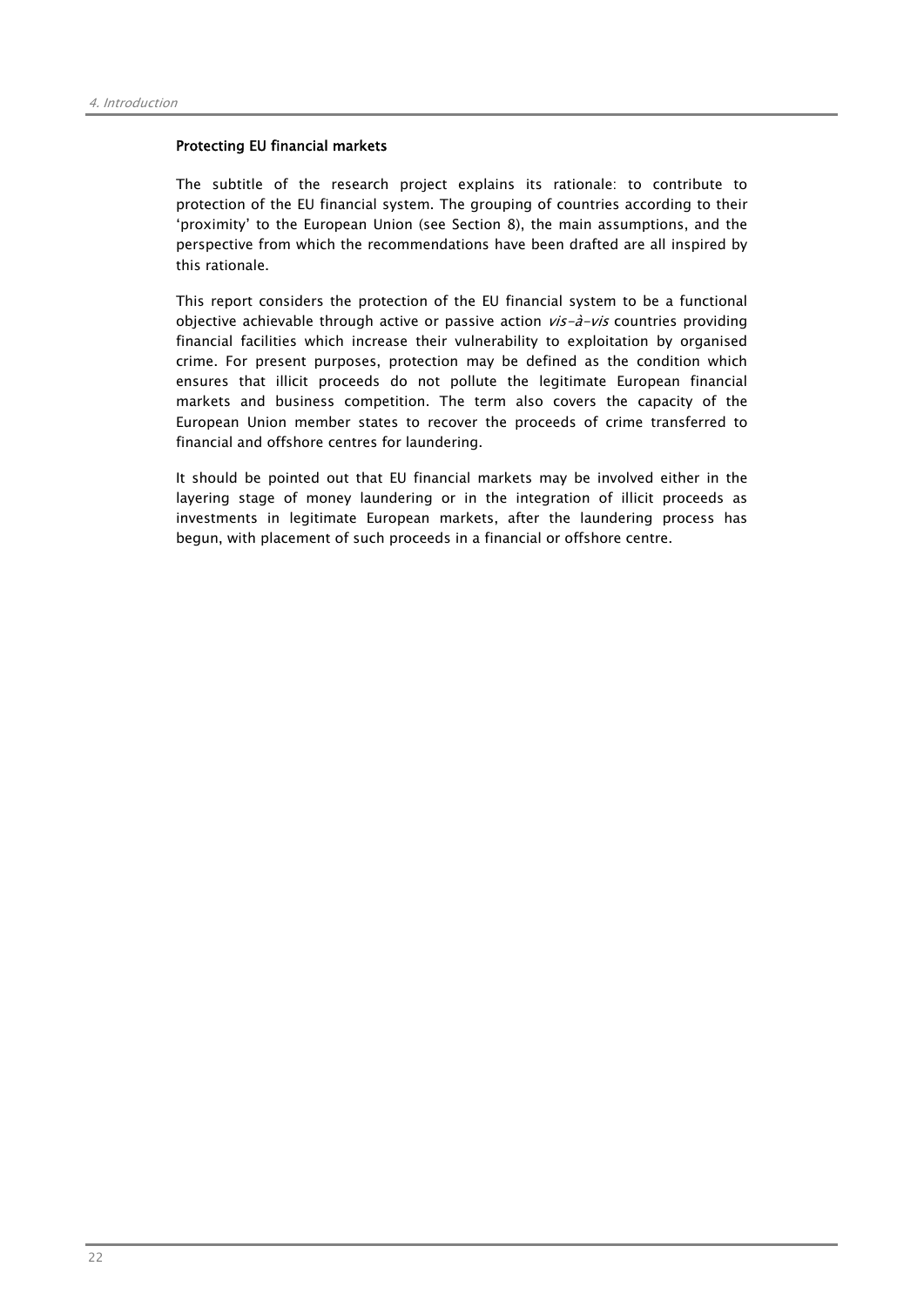## OFFSHORES IN THE POLITICAL AGENDA

5.

Among international organisations, the United Nations<sup>5</sup> has been actively engaged in analysis of money laundering in general, and of financial centres and offshore jurisdictions in particular. The report Financial Havens, Banking Secrecy and Money Laundering<sup>6</sup>, issued by the United Nations Office for Drug Control and Crime Prevention, stresses the potential role of offshore financial centres in money laundering, stating that "*criminal organisations are making wide use of the* opportunities offered by financial havens and offshore centres to launder criminal assets, thereby creating roadblocks to criminal investigations. Financial havens offer an extensive array of facilities to foreign investors who are unwilling to disclose the origin of their assets.[…] The difficulties for law enforcement agencies are amplified by the fact that, in many cases, financial havens enforce very strict financial secrecy, effectively shielding foreign investors from investigations and prosecutions from their home countries."7

In 1998 the OECD produced the report *Harmful Tax Competition*<sup>8</sup> which examines harmful tax practices in the form of tax havens and harmful preferential tax regimes in OECD member countries and their dependencies. The report focuses on geographically mobile activities, such as financial and other services. It defines the factors to be used in identification of harmful tax practices and sets out nineteen wide-ranging Recommendations to counteract such practices.9

These Recommendations are divided into three categories:10

9 The factors with which to identify tax havens are:

- whether a jurisdiction imposes no or only nominal taxes and offers itself, or is perceived to offer itself. as a place to be used by non-residents to escape tax in their country of residence;
- laws or administrative practices which prevent the effective exchange of relevant information with other governments on taxpayers benefiting from the low or no tax jurisdiction;
- lack of transparency;

 $\overline{a}$ 

the absence of a requirement that the activity be substantial, since this would suggest that a jurisdiction may be attempting to attract investment or transactions that are purely tax driven (i.e., these centres are essentially 'booking centres').

Moreover, there are four key factors which identify preferential tax regimes:

- the regime imposes a low or zero effective tax rate on the relevant income;
- the regime is 'ring-fenced';
- the operation of the regime is non-transparent;

<sup>10</sup> For more detailed analysis see OECD,  $op.$  cit., chapter Three, pp. 37-55.

<sup>5</sup> UN Global Programme Against Money Laundering of 1997 and the UN Anti-money Laundering Programme launched at the special Session of the UN General Assembly on the World Drug problem, 8-10 June 1998, New York.

<sup>&</sup>lt;sup>6</sup> J. Blum, M. Levi, T. Naylor, P. Williams, Financial Havens, Banking Secrecy and Money Laundering, issue 8 of the UNDCP Technical Series, New York, 1998.

<sup>7</sup> J. Blum, M. Levi, T. Naylor, P. Williams, J. Blum, M. Levi, T. Naylor, P. Williams, op. cit, p. 1.

<sup>8</sup> OECD, Harmful Tax Competition. An Emerging Global Issue, OECD, Paris, 1998.

the jurisdiction operating the regime does not effectively exchange information with other countries. For more extensive information see OECD, op. cit., pp. 22-34.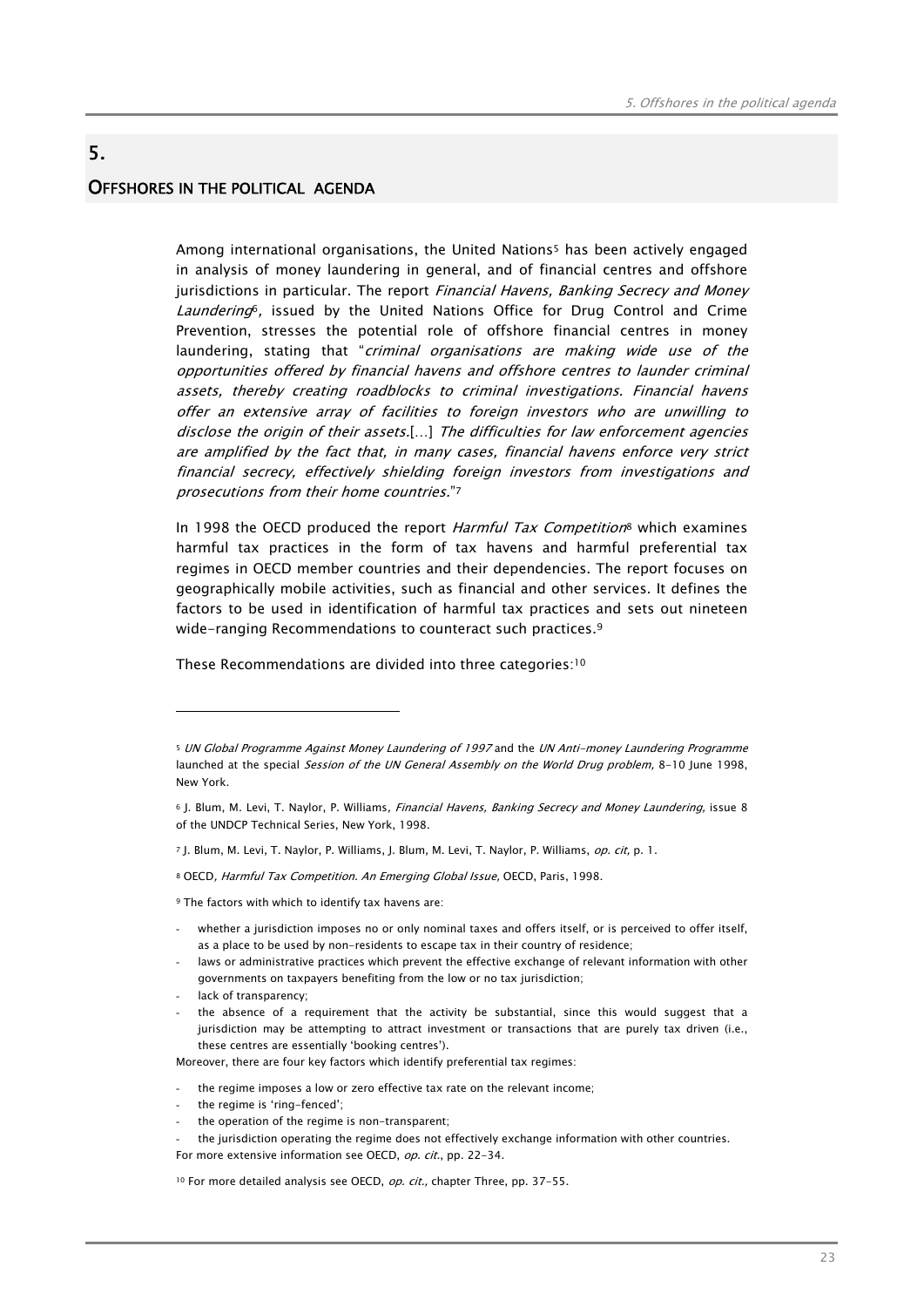- recommendations concerning domestic legislation;
- recommendations concerning tax treaties;
- recommendations for intensification of international co-operation.

The Report concludes that "there is a strong case for intensifying international cooperation when formulating a response to the problem of harmful tax competition, although the counteracting measures themselves will continue to be primarily taken at the national, rather than at the multilateral level. The need for co-ordinated action at the international level is also apparent from the fact that the activities […] are highly mobile. In this context, and in the absence of international co-operation, there is little incentive for a country which provides a harmful preferential tax regime to eliminate it since this could merely lead the activity to move to another country which continues to offer a preferential treatment."11

The Financial Action Task Force on Money Laundering (FATF), the leading international body on anti-money laundering, has also been concerned with the issue. Its latest Annual Report<sup>12</sup> of July 1999 devotes a section to the "noncooperative countries or territories". In order to tackle the problem, FATF has established an Ad Hoc Group to discuss future action in detail. The scope of the group's work extends both within and outside FATF membership. The priority task of the Ad Hoc Group has been to define the detrimental rules and practices which impair the effectiveness of anti-money laundering systems and to determine criteria for definition of non-co-operative jurisdictions. As a result, FATF has adopted twenty-five criteria, which at the time of writing have not yet been published, but which cover such aspects as loopholes in financial regulations (e.g., inadequate customer identification, inadequacy of rules on financial intermediaries), the obstacles raised by regulatory requirements (e.g., inadequate or no requirement for the registration of business and legal entities and the identification of their beneficial owners), the obstacles to international co-operation at both the administrative and the judicial levels (e.g., existence of laws or practices prohibiting the international exchange of information), and inadequate resources for the prevention and detection of money laundering. In addition, the FATF Ad Hoc Group has agreed on a process for identifying non-co-operative countries or territories.

The identification of jurisdictions which fulfil the aforementioned criteria, and definition of action to eliminate detrimental rules and practices, are the next steps for the FATF's work in this area.

The Council of Europe has always been extremely active in the fight against money laundering. Among the numerous initiatives undertaken by the Council of Europe as regards financial centres and offshore jurisdictions are Resolution no. 114713

<sup>11</sup> OECD, op. cit., p. 38.

<sup>12</sup> FATF, Annual Report 1998-99, 2 July 1999, p. 35.

<sup>13</sup> Extract from Resolution no. 1147: "The Assembly calls for new strategies that permit the co-ordination of different financial investigations targeting the assets of organised economic crime. Such initiatives may require quick legal mechanisms to lift banking secrecy and various provisions under which bankers, judiciaries, accountants and lawyers may be compelled by judicial order to suspend their vow of professional confidentiality and produce bank records or other financial statements or, if necessary, give testimony. Consideration should also be given to the possibility for different countries having participated in a law-enforcement operation to share assets recuperated, insofar as they cannot be returned to their rightful owners.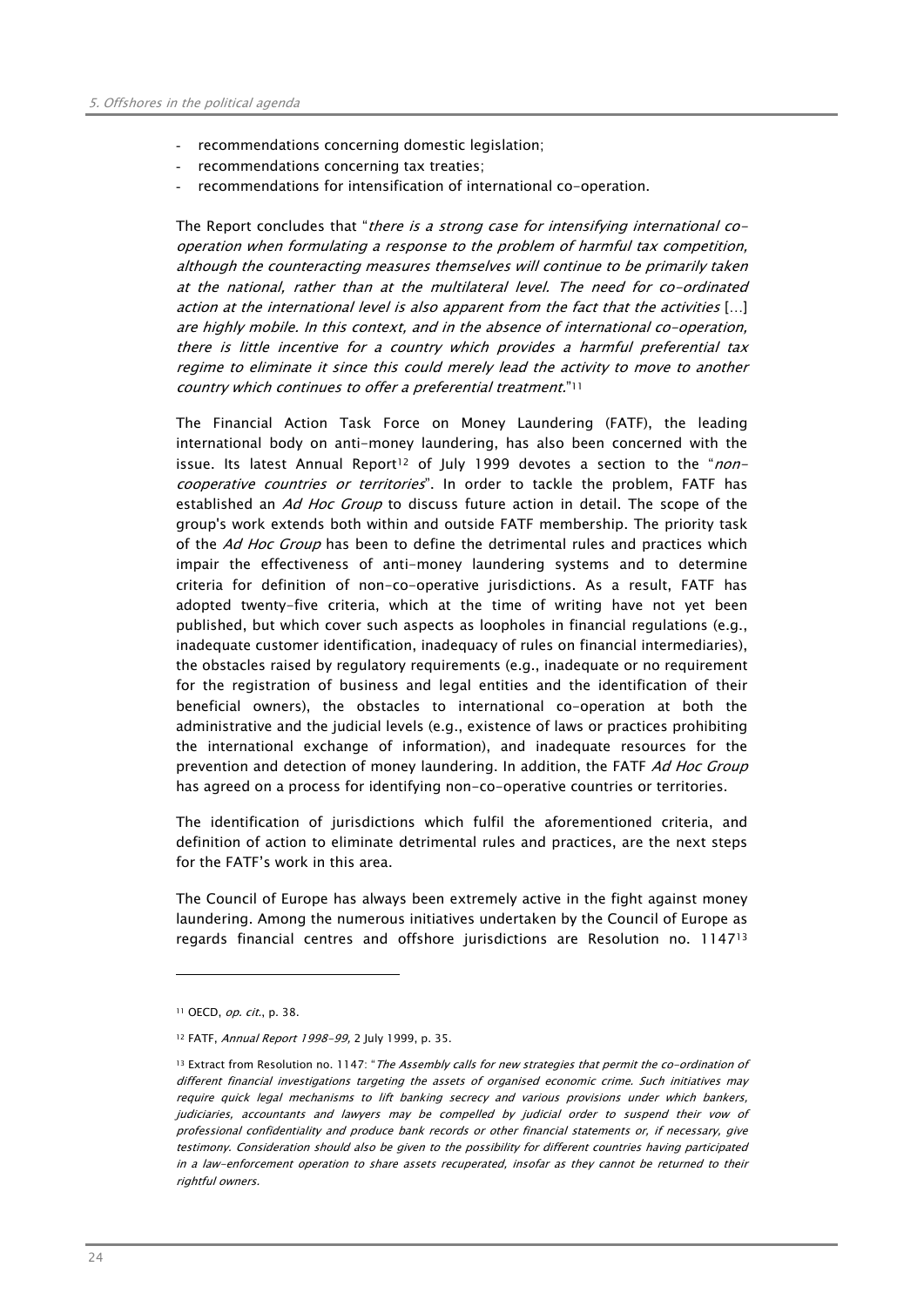adopted by the Assembly on 28 January 1998 and the activities of the Select Committee of Experts on the Evaluation of anti-money laundering measures (PC-R-EV). The recent 4th European Conference of Specialized Services in the Fight against Corruption<sup>14</sup> was devoted to the issue of "international co-operation in the fight against corruption and offshore financial centres", focusing on obstacles and solutions. The conclusions adopted by the Conference outline the potential role of offshore jurisdictions in money laundering:15

"Whereas some offshore jurisdictions offer bank secrecy, confidentiality, anonymity, tax avoidance facilities and fail to provide international co-operation in criminal matters, others have introduced measures of supervision and control that easily match, or on occasion may even exceed, those that can be found in some onshore jurisdictions. The services provided by offshore centres are particularly attractive for individuals and companies involved in corruption transactions, the setting-up of slush funds, the laundering of proceeds and the creation of shell companies being facilitated by offshore environments. Experience shows that modern corruption schemes often involve the use of shell companies or bank accounts domiciled in offshore centres."

Various impediments against international co-operation are then identified:

 $\overline{a}$ 

Special attention should be given to economic crime, money laundering and corruption being undertaken in the rapidly growing field of electronic commerce, as studied particularly within the OECD. Co-operation between the Council of Europe and the OECD should be stepped up to accelerate the shaping of legislation and conventions in this field.

Member states should agree to draw up, within the framework of the Council of Europe, regular reports on the situation in their countries as regards economic crime, money laundering and corruption for joint examination within the Organisation, through a body which could advise countries on ways to improve the situation. Such a body should also be accessible to ordinary citizens in member states who feel affected by these ills. Finally, member states should consider introducing an ombudsman or commissioner at national level (where such a person does not exist already), or within existing regional or international organisations where available.

The Assembly invites member states which have not yet done so to join the Financial Action Task Force on Money Laundering (FATF) or at least to make use of its work. The new body mentioned in paragraph 7 above should also be entrusted with the task of monitoring and evaluating the anti-money laundering policies of all member states.

The Assembly also invites member states to include in their upper secondary school curricula the subject of organised crime and illicit economic activities in order to encourage prevention and offer citizens possible means, including individual means, of defending themselves.

The Assembly welcomes the agreement reached in November 1997 among the member countries of the OECD on a convention on combating bribery in international business transactions, including that of foreign public officials, and calls on all member states of the Council of Europe, including non-OECD members, to sign and ratify this open treaty as soon as possible.

Finally, the Assembly calls for as close a co-ordination as possible between the Council of Europe and the European Union in the fields mentioned, especially in view of future European Union enlargement".

14 4th European Conference of Specialized Services in the Fight against Corruption, subject: International Co-operation in the fight against corruption and offshore financial centres: obstacles and solutions, held in Limassol (Cyprus) on 20-22 October, 1999.

15 4th European Conference of Specialized Services in the Fight against Corruption, subject: International Co-operation in the fight against corruption and offshore financial centres: obstacles and solutions, Conclusions adopted by the Conference following a proposal by Ernesto U. Savona, General Rapporteur, Limassol (Cyprus), 20-22 October 1999.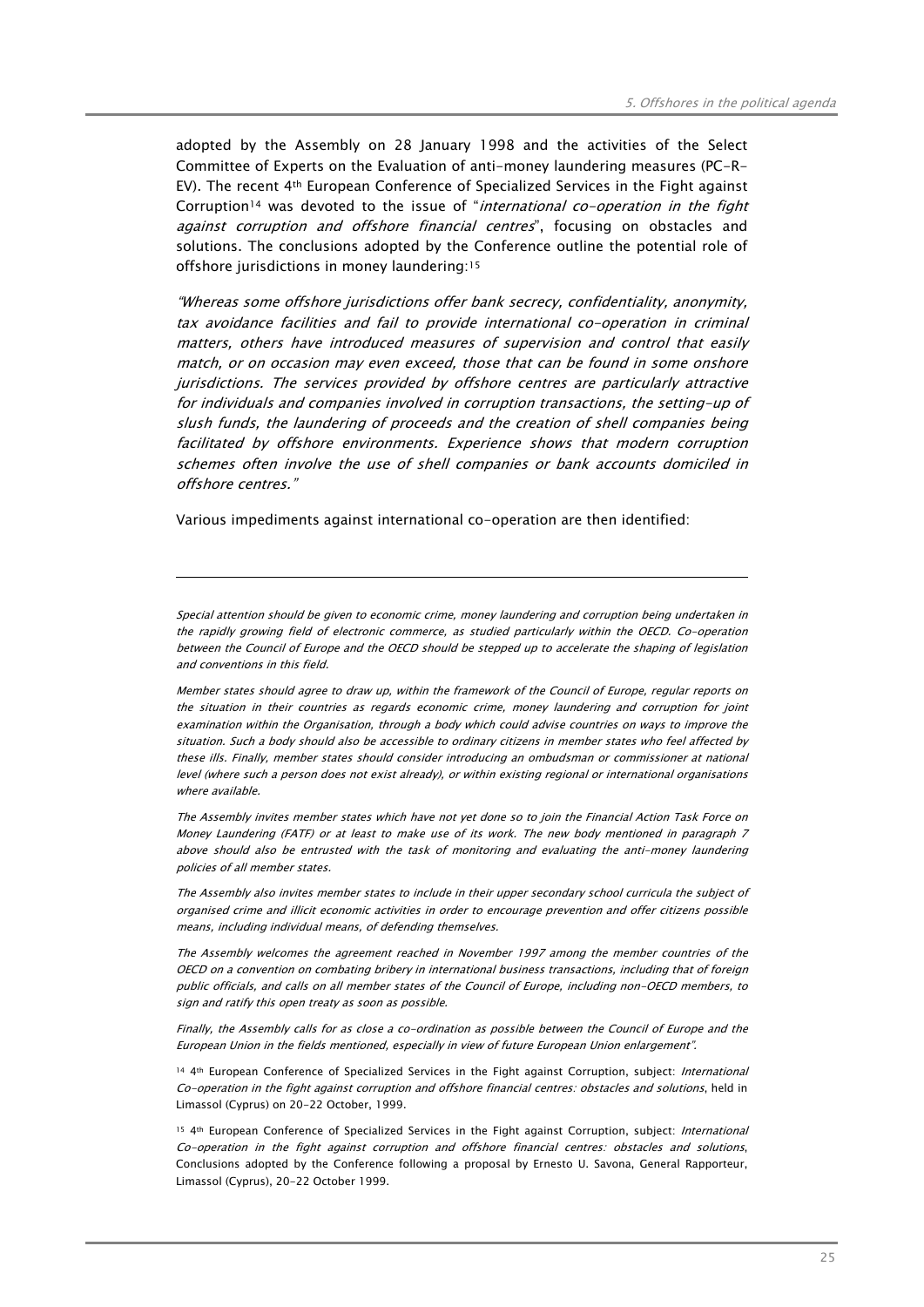- "differences in company laws and other related regulatory norms, in particular the possibility of setting up shell or letter-box companies lacking any commercial or industrial activity which often do not require minimum capital, audited accounts, annual general meetings or even a locally appointed administrator;
- the fact that such shell or letter-box companies are used for operating outside the territory of offshore centres where they have been created, rendering their control difficult or even impossible;
- the lack of means to identify the ultimate physical beneficial owner of shell or letter box companies;
- the reluctance to sign, ratify or implement treaties on international co-operation in criminal and administrative matters;
- insufficient staffing and training of law enforcement personnel;
- insufficient knowledge about the patterns and methods of corruption transactions using offshore centres;
- the misuse of rules providing for bank secrecy, confidentiality, professional privilege and immunities."

The concluding document of the Conference proposes measures to be taken at the national16 and at international level.17

The European Union has taken action against money laundering through financial centres and offshore jurisdictions with its Action Plan to Combat Organised Crime adopted by the Council on 28 April 1997 (97/C 251/01). Recommendation no. 30 reads as follows: "Member States should examine how to take action and provide adequate defences against the use by organised crime of financial centres and offshore facilities in particular where these are located in places subject to their jurisdiction. With respect to those located elsewhere, the Council should develop a common policy, consistent with the policy conducted by Member States internally,

17 Some of the proposed measures are:

- international co-operation should be enhanced through the use of available instruments, recommendations and initiatives developed by international organisations;
- in this context it seems necessary to speedily implement the decisions of the recent extraordinary European Council of Tampere to reinforce the fight against serious organised crime, to develop common standards to prevent the use of corporations and entities registered outside the jurisdiction of the Union in the hiding of criminal proceeds and in money laundering, and to provide for arrangements with offshore centres with a view to ensuring efficient and transparent co-operation in mutual legal assistance;
- the launching of the activities of the "Group of States against Corruption GRECO";
- negotiations should be launched on the drafting of a *Protocol to the Convention on Laundering, Search*, Seizure and Confiscation of the Proceeds from Crime (FTS n° 141);
- Council of Europe member states which have not ratified the Additional Protocol (ETS n° 99) to the 1959 European Convention on Mutual Assistance in Criminal Matters (ETS n° 30) should be urged to do so without delay, and all Council of Europe member states should be invited to sign and ratify the Civil Law Convention on Corruption (ETS N°174);
- the Council of Europe should be invited to update the *European Convention of Mutual Assistance in* Criminal Matters, simplifying the procedures of rogatory letters, providing for direct contact between judicial authorities and reducing the grounds for refusals of assistance;
- the Council of Europe should be invited to examine the possibility of drafting a European Convention on tax fraud;
- the Council of Europe should be invited to consider ways of providing for more expeditious and efficient extradition procedures among its member States.

<sup>16</sup> These measures envisage action on the following: company law, bank secrecy, identification and reporting of suspicious transactions, law enforcement personnel, professionals.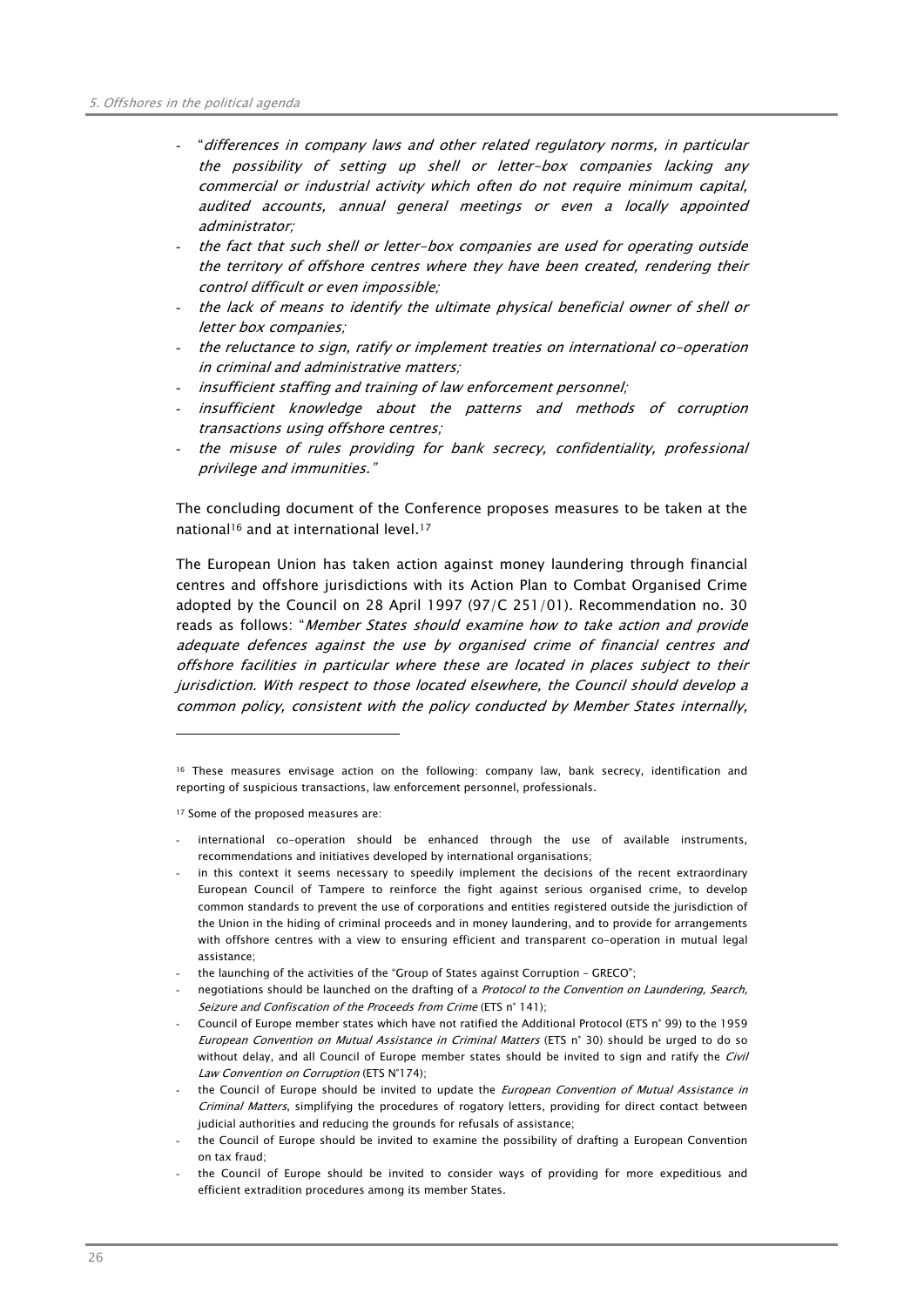with a view to prevent the use thereof by criminal organisations operating within the Union (see political quideline no. 12)".

Moreover, the European Commission has monitored the implementation of the EU anti-money laundering Directive 91/308 and is now preparing a new directive to enhance the recommendations to member countries and enlarge the subjects involved. The adoption of this new version of the Directive, together with stronger action towards financial centres and offshore jurisdictions, was recommended by the meeting of the European Council held in Tampere (Finland) on 15-16 October 1999 18.

National governments, too, have started to consider, and to take action against, the potential illicit use of offshore jurisdictions for money laundering operations. Some relevant examples of such action are the following.

The United States of America are changing their anti-money laundering legislation and considering the introduction of tough measures against offshore centres.

The United Kingdom has paid close attention to the problem, issuing the White Paper on Britain and Overseas Territories of 17 March 1999 and the recent review of the operations of offshore financial centres in its Caribbean dependent territories and Bermuda.19 In particular, the White Paper clearly states the risk that offshore centres in general, and a significant number of the Overseas Territories (especially those in the Caribbean but also Bermuda and Gibraltar) in particular, may be exploited by criminals for money laundering purposes: "The international financial services industry has grown dramatically in recent decades. […] The success of the Overseas Territories has been built upon by their reputation for sound administration, effective legal systems, political stability and public order, and their association with the UK. […] The development of sizeable financial sectors brings risks of abuse. There have already been a number of problems. […] As markets develop and techniques for laundering money, fraud, tax evasion and regulatory abuse evolve, so financial regulatory systems must improve, be updated, and be responsive to ever tighter international standards. The Caribbean Overseas Territories in particular are a potential target for money launderers because of their offshore financial business, their proximity to major drug producing and consuming countries and, in some cases, their inadequate standard of regulation and strict confidentiality rules. They are also at risk from attempted fraud. In some cases, the small size of their public sectors makes it difficult to provide adequate regulation, particularly if the offshore sector has grown more rapidly than

<sup>18</sup> Recommendations n. 57 and 58 refer to the issue of offshore jurisdictions. Following Recommendation no. 57 "Common standards should be developed in order to prevent the use of corporations and entities registered outside the jurisdiction of the Union in the hiding of criminal proceeds and in money laundering. The Union and Member States should make arrangements with third country offshore. centres to ensure efficient and transparent co-operation in mutual legal assistance following the recommendations made in this area by the Financial Action Task Force". Recommendation n. 58 states that "The Commission is invited to draw up a report identifying provisions in national banking, financial and corporate legislation which obstruct international co-operation. The Council is invited to draw necessary conclusions on the basis of this report "

<sup>19 &</sup>quot;Operations of Offshore Financial Centres under spotlight", in The Financial Times, 21 September 1999.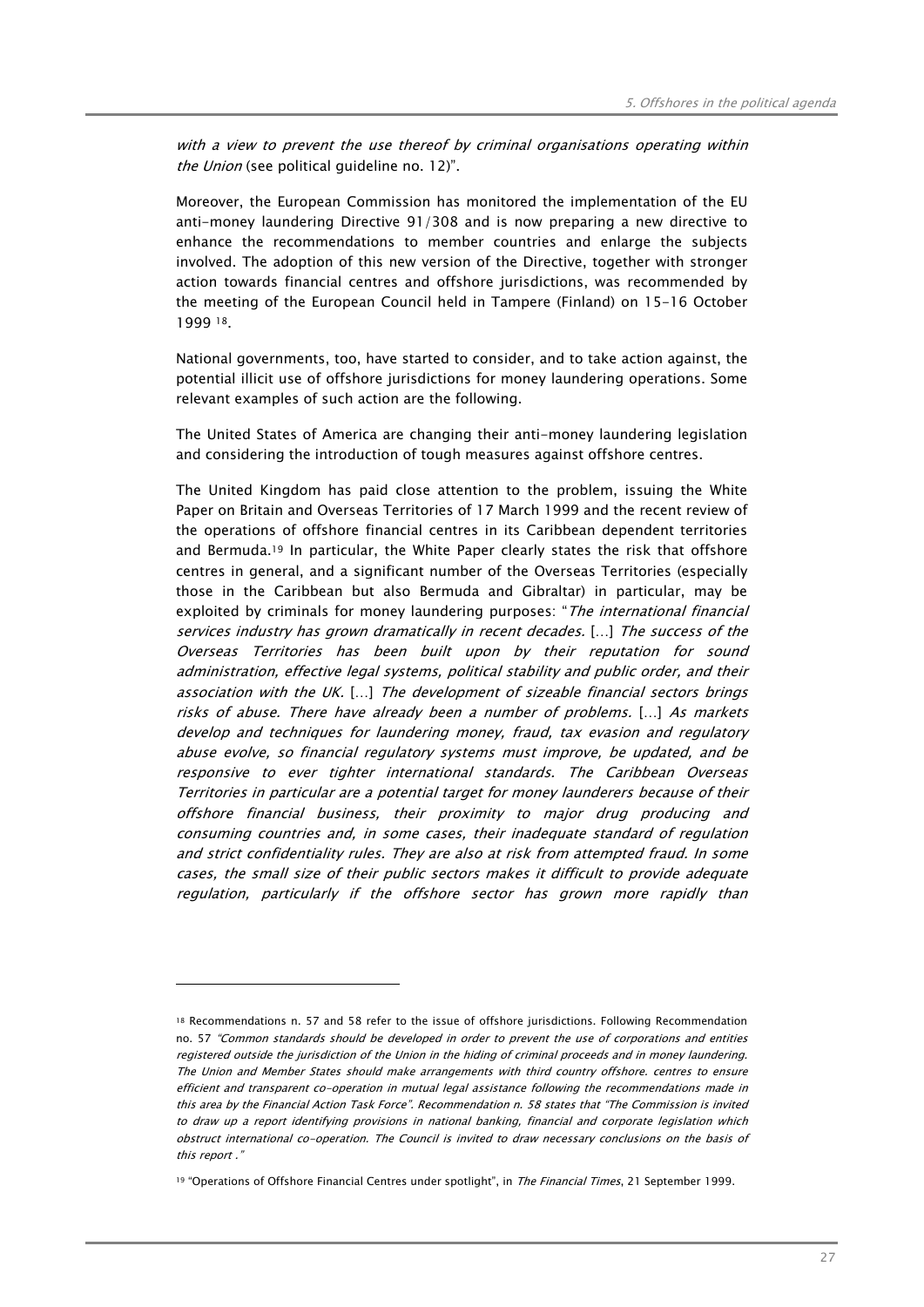regulatory capacity. International financial crime and regulatory abuse arising in the Overseas Territories is mainly targeted at other countries."20

On 25 September 1999 it was reported<sup>21</sup> that France had drawn up nine proposals to crack down on tax havens and money laundering. According to unofficial sources, these proposals include the following:

- an international ban on under-regulated legal entities, such as shield companies and opaque trusts;
- improvement of legislation against money-laundering by extending the scope of indictments and mandatory reports by financial institutions of suspicious transactions to include bribery;
- the enlistment of non-financial agents such as lawyers, real-estate agents and casinos in the fight against money laundering;
- the drawing up a list of non-cooperative states and territories identified by objective criteria, such as their lack of indictments for money-laundering, opaque commercial law which prevents identification of beneficiaries, inadequate or non-existent financial standards and supervision, inadequate prudential and judicial instruments, and non-existent or deficient judicial cooperation with other countries and international bodies;
- persuading these states to adhere to international standards and urging the automatic lifting of bank secrecy rules in investigations and judicial proceedings;
- closer co-operation among anti-money-laundering authorities, possibly through creation of an international alert mechanism;
- to permit the simultaneous freezing of suspects' accounts. (Although a suspect's accounts can be frozen in one jurisdiction, the suspect is more often than not free to move his/her assets around other countries whose legal systems are more cumbersome or whose governments are loath to clamp down on moneylaundering);
- closer involvement of international financial institutions (like the IMF and the World Bank) in the fight against corruption and money laundering. This could be achieved through the attachment of conditions when providing financial aid, a bar on public entities in countries benefiting from multilateral support from dealing with offshore centres, and the independent auditing of critical sectors;
- the setting up of a separate department within the IMF to attend to governance issues;
- enforcement of the new rules by sanctions, which might also comprise the halting of public financial flows to states and territories which do not comply with the rules or at least make an effort to do so. Also proposed are partial, total, temporary or permanent restrictions on capital flows with non-cooperative or under-regulated offshore centres.

All of these initiatives are important, for they confirm that the problem of financial centres and offshore jurisdictions is one of international public concern. However, this substantial concern is matched by very little action. Numerous economic and

<sup>&</sup>lt;sup>20</sup> Partnership for Progress and Prosperity. Britain and the Overseas territories, presented to Parliament by the Secretary of State for Foreign and Commonwealth Affairs by Command of Her Majesty, March 1999, pp. 22-24. The White Paper is available in full at the web site of Great Britain's Foreign and Commonwealth Office at the following address: http://www.fco.gov.uk/.

<sup>&</sup>lt;sup>21</sup> In *Dow Jones News*, 25 September 1999.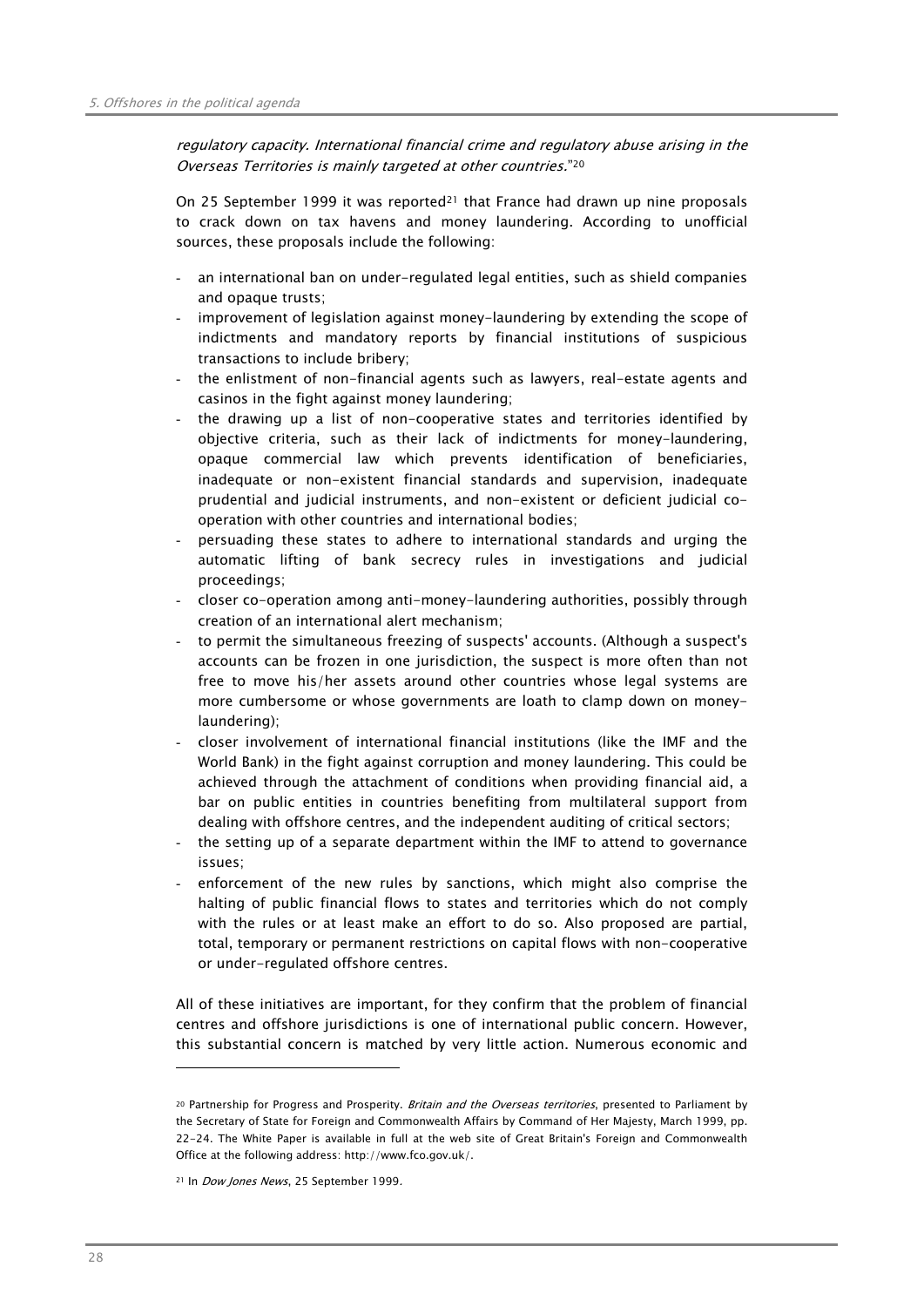political difficulties obstruct effective concerted action. Some countries strive to limit the damage to their tax systems by signing bilateral tax treaties that will probably solve the problem of the country involved, displacing inevitably the distortive effect of tax competition to other countries. The result of this lack of action is that the number of financial centres and offshore jurisdictions grows as competition among different offshores increases, with a proportional exacerbation of the risk that their facilities may be exploited for criminal purposes.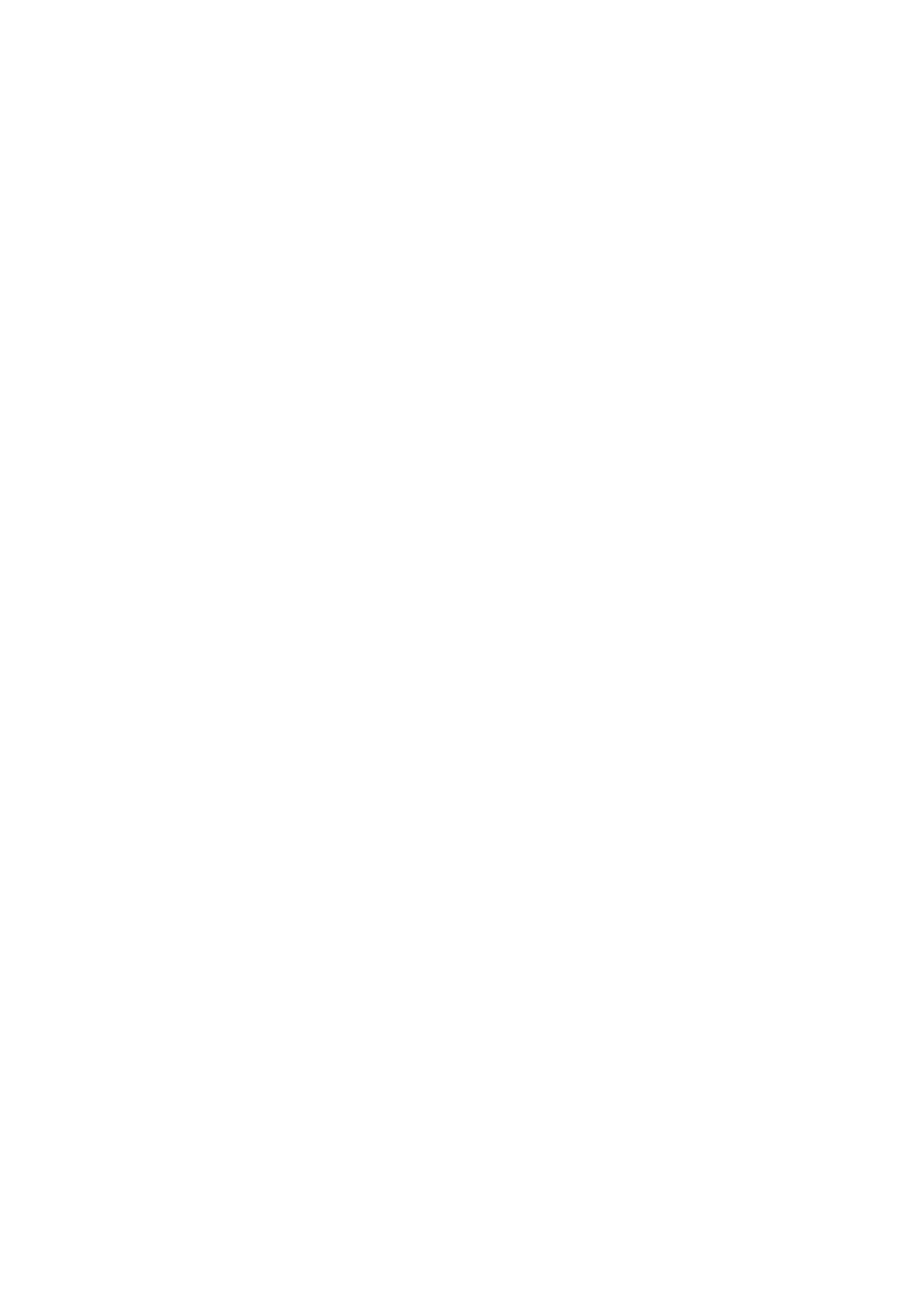## CRIME GOES OFFSHORE

 $\overline{a}$ 

6.

This research intends to contribute to the development of the promising path of 'organised crime prevention', which is a recent and challenging perspective considered by only few analyses<sup>22</sup>, empirical studies and practical inquiry.<sup>23</sup> The recent joint Forum organised by the European Commission and Europol<sup>24</sup>, which has developed a mandate provided by the second section of the European Union Action Plan against Organised Crime of 1997 devoted to organised crime prevention, established a clear framework for development of this theoretical perspective and concrete action. Its rationale is that there is a broad area of regulatory measures that could be used to hamper the growth of organised crime. This action, if properly pursued, would be less costly and more effective in terms of deterring organised crime than crime control action alone, with which, however, it should be combined. Acting on the regulation of the markets infiltrated and exploited by organised crime requires understanding and explanation of why and how the demand of organised crime is matched by opportunities which facilitate its development. The policy implications of this understanding should be re-regulation of the mechanisms that produce such opportunities.

In analysing the risk of exploitation of financial centres and offshore jurisdictions by organised crime this research wants to stress the concept that it is not that the official facilities offered by these centres are criminal per se but that those facilities could produce opportunities for organised crime development and enrichment. In this direction this research tries to understand why the demand for financial crime (e.g. fraud, corruption and money laundering) meets the supply of financial services offered by offshore jurisdictions, and how does this happen.

#### 6.1 THE DEMAND FOR LAUNDERING THE PROCEEDS FROM CRIME

The laundering of the proceeds of crime is almost automatic where organised crime groups are concerned. This is the organised crime-money laundering cycle which links criminal activities and their proceeds with the need to launder the latter in order to disguise their criminal origin and enable their reinvestment in legitimate

<sup>22</sup> See: E.U. Savona, "La reglementation du marché de la criminalité", in Revue Internationale de Criminologie et de Police Technique, vol. XLV, n. 4, 1992, pp. 472-474; P.Williams and E.U. Savona (eds), United Nations and Transnational Organised Crime, Frank Cass, London, 1996, pp. 45-48.

<sup>&</sup>lt;sup>23</sup> Organised Crime Task Force, Corruption and Racketeering in the New York City Construction Industry, Final Report to Mario Cuomo, N.Y. 1989 and the "Report Organised Crime in the Netherlands" by C. Fijnaut, F. Bovenkerk, G. Bruinsma and H. van de Bunt, mentioned by C. Fijnnaut in his introduction to the European Commission – Europol, Forum Towards a European Strategy to Prevent Organised Crime, held in The Hague on 4-5 November 1999.

<sup>&</sup>lt;sup>24</sup> European Commission - Europol, Forum Towards a European Strategy to Prevent Organised Crime, The Hague, 4-5 November 1999.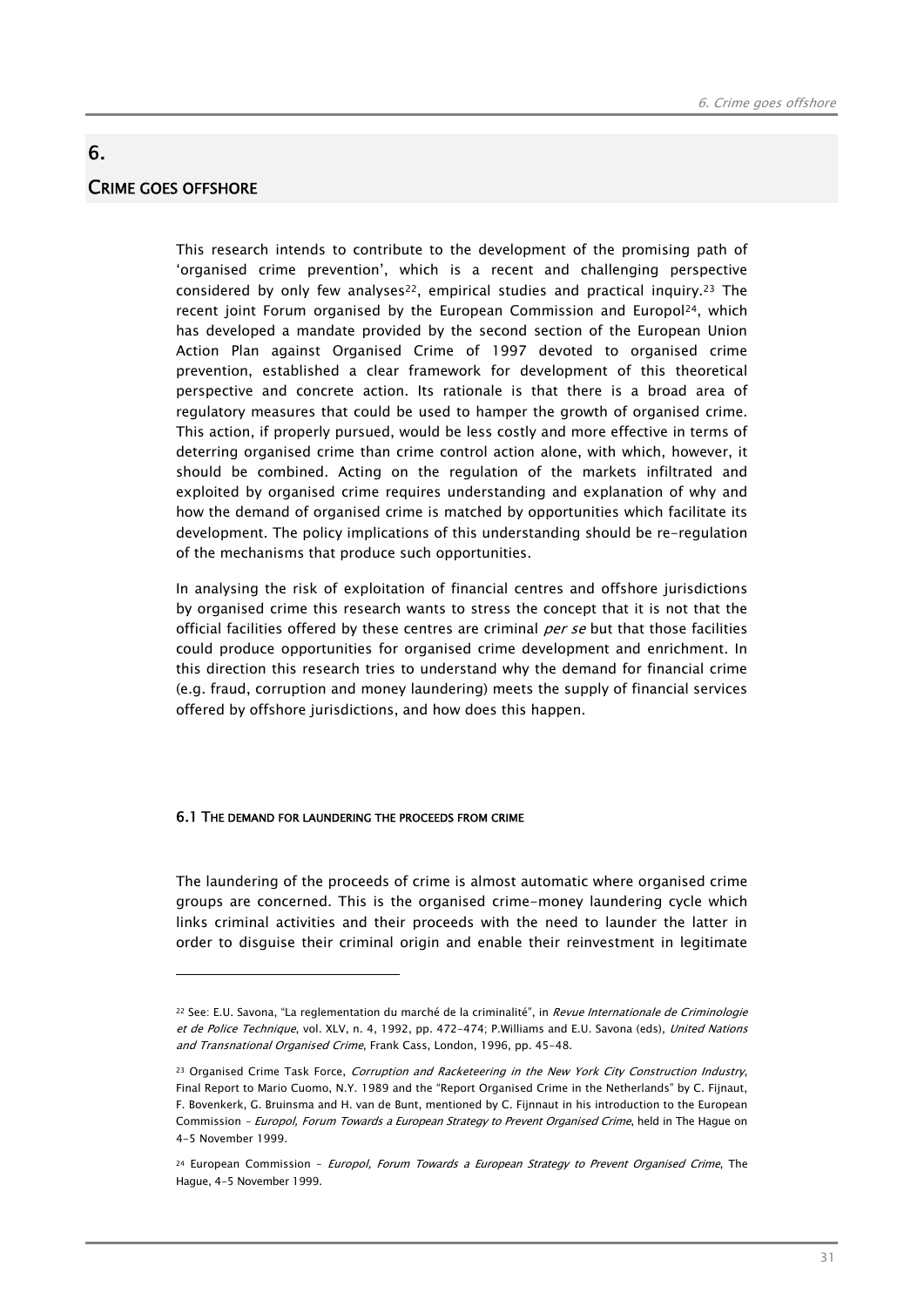enterprises.25 The demand for money laundering is closely connected with the development of organised crime groups, and it is driven by the following factors:26

- the amount of funds realised by illegal activities;
- the need for the anonymity in economic operations that certain (not always criminal) business operators and enterprises frequently enjoy, in order to avoid financial regulations and criminal legislation and to conceal funds;
- the need to avoid 'law enforcement risk', or the sum of the various probabilities that members of criminal organisations will be intercepted, arrested and convicted, the proceeds of crime confiscated, and the organisation disrupted;
- the desire to infiltrate legitimate activities as part of a continuous process which channels the actions of organised crime groups into either illegal markets or legitimate businesses.

It is possible to identify a variety of types of criminal offence associated with the offshore sector. Financial crimes such as fraud, tax offences, corruption and money laundering are present in numerous international operations involving financial centres and offshore jurisdictions.27 The investigation and prosecution of complex cases involving such economic crimes frequently reveals that organised crime groups exploit financial centres and offshore jurisdictions in a variety of locations.

#### 6.2 THE SUPPLY OF FINANCIAL SERVICES AT RISK OF EXPLOITATION

Criminals prefer financial centres and offshore jurisdictions because the anonymity guaranteed by their banking, tax and company regulations provides an effective shield against requests for information by law enforcement agencies. Anonymity, in fact, is an essential requisite for the laundering of criminal proceeds and their reinvestment in the legitimate economy without incurring the 'law enforcement risk'. It is possible to argue that the lesser this risk (due to the opacity of the legislation governing the services offered by financial centres and offshore jurisdictions), the greater the probability that organised crime groups will use financial centres and offshore jurisdictions to launder the proceeds of their criminal activities.

The overall hypothesis of the research was that financial centres and offshore jurisdictions provide facilities which reduce the 'law enforcement risk', compared with other non-offshore financial centres and jurisdictions subject to tighter regulation and offering closer co-operation, the reason being that they are more easily exploited by criminal organisations.28

<sup>25</sup> E.U. Savona, *European Money Trails*, Harwood Academic Press, Amsterdam, 1999, p. 2.

<sup>26</sup> E.U. Savona, European Money Trails, cit., p. 5.

<sup>27</sup> See for examples the cases outlined in Section 12 of this report.

<sup>&</sup>lt;sup>28</sup> We are aware, and this research will show, that not all offshore jurisdictions offer the same facilities in the same areas, that they co-operation with law enforcement authorities to differing extents, and above all that, as many national and international corruption or money laundering operations show, the services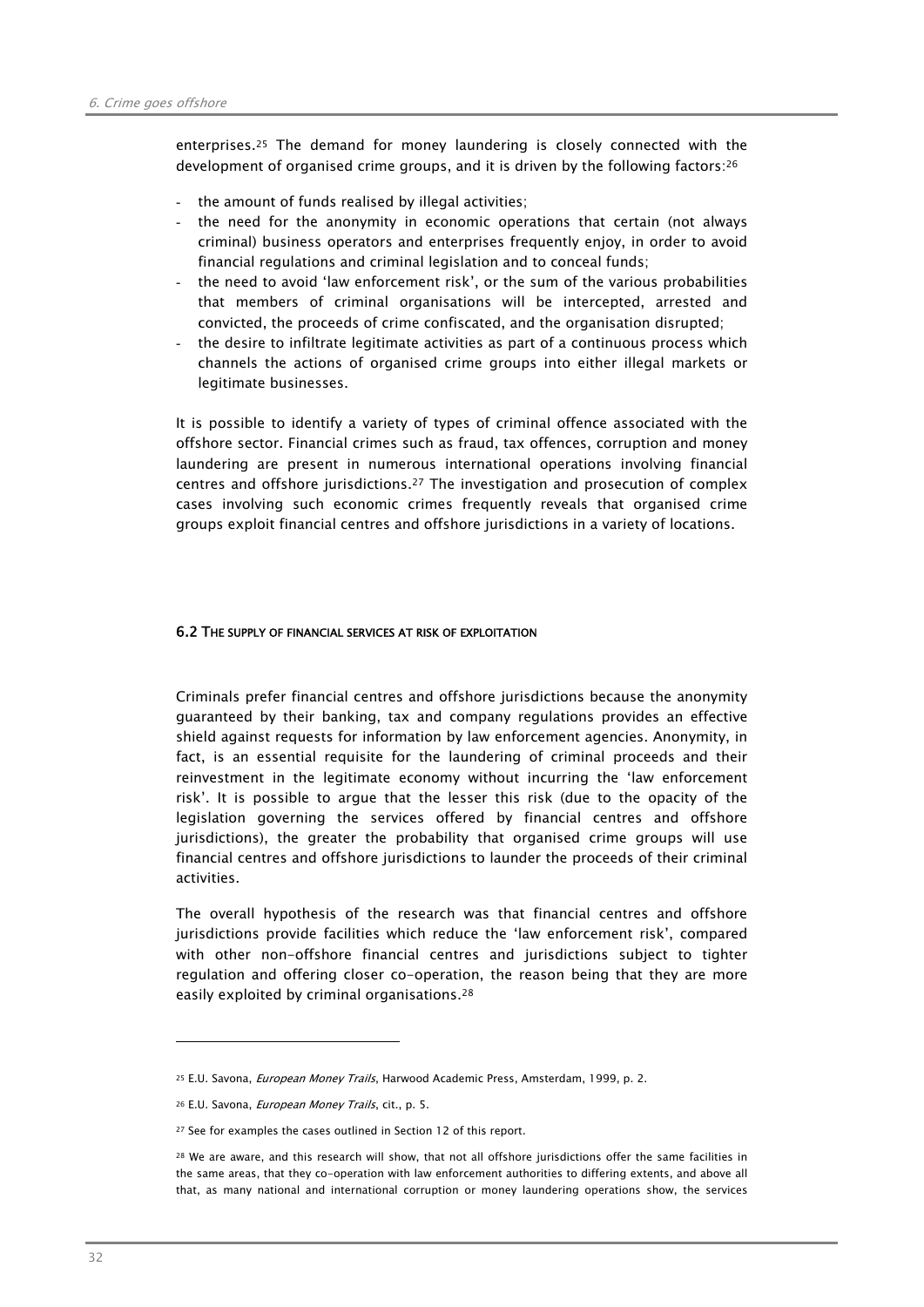The importance of this hypothesis is substantiated by the fact that an increasing amount of information about the facilities provided by financial centres and offshore jurisdictions is available in the media and on the Internet. If we add to this information the technical advice provided by professionals, the conclusion that can be drawn is that criminals, whether organised or not, have today, and will have in the future, more low-cost and risk-free information at their disposal than in the past.

Having hypothesised that the criminal demand for financial facilities is met because criminals exploit the facilities offered by offshore financial centres, a further two points require making, given their relevance to the policy implications of the problem.

The first is that the combination of the facilities offered by offshore jurisdictions and the increasing amount of information about them (furnished by the media, Internet and professionals) may heighten the risk of their exploitation by organised criminals. Consequently, since it is impossible to reduce the amount of information available regarding the services offered by offshore financial centres, measures should be devised to reduce the number of those facilities which for criminals constitute an added value for criminal purposes.

The second point concerns the European context (protecting the EU financial system) in which the development of the research was planned. It is clear that the action of criminals is not hindered by the geographical or political borders of the financial markets whose legitimate businesses they intend to infiltrate. Criminals are opportunistic. They go where the opportunities are, and their choice of the European financial system, like others world-wide, is a matter of opportunity rather than political preference. In a global world the preference for the EU financial market may be of relevance only for criminals who operate in Europe, but it will be marginal for the others. So why was the research restricted to the protection of the EU financial system? For two main reasons.

Firstly, the European financial system and market is today a reality which attracts criminal organisations operating in any part of the world, as the United States financial system has done for many years. The introduction of the Euro has accelerated the integration of national financial systems and markets into a unified European system.

Secondly, protecting the European financial system entails assisting in the protection of the global financial system. The European Union is able to play a crucial role in what has been called a 'three-level response strategy' (national/regional/international) as the only possible globally effective strategy against money laundering. In this strategy the regional level (i.e. Europe) could be used to apply pressure on non-complying nations and to enhance action in the international *fora*. This strategy has been explained elsewhere:<sup>29</sup>

provided by offshore jurisdictions may be illegally obtained in co-operative and well-regulated jurisdictions. Corruption and violence may be used to pressure banking or non-banking institutions into satisfying the financial needs of criminal organisations.

<sup>&</sup>lt;sup>29</sup> E.U. Savona (ed.), Responding to Money Laundering. An International Perspective, Harwood Academic Press, Amsterdam, 1997, pp. 65-66.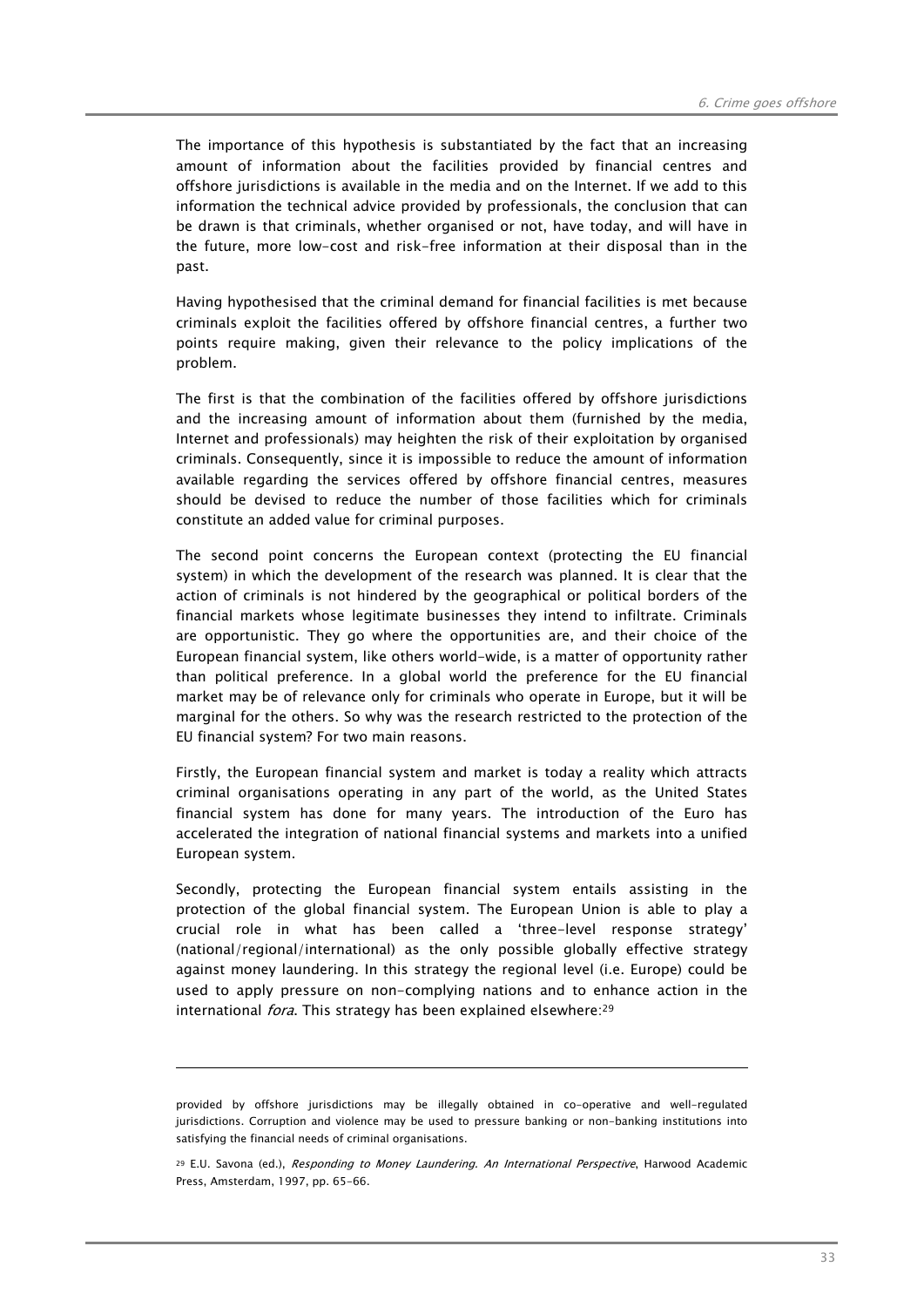"The process should be managed in terms of progressively achieving more responsible country/regional/international mechanisms. The basic unit of money laundering control is domestic legislation and regulation. However, not every country, for a number of reasons, will move spontaneously toward implementation of effective anti-money laundering policies. When a country does not, a three level response strategy may be implemented. On a bilateral level its neighbors, other countries damaged by the country's lack of a sufficiently tight anti-money laundering mesh, and those most able to influence it culturally and economically, should use education, persuasion, and legitimate forms of pressure to move the deficient country to create or repair its net. At the same time the regional organizations, broadly understood to include not only geographic groupings such as the Organization of American States or Council of Europe, but also political/cultural groupings such as the Commonwealth, should exert peer pressure and leadership to bring their member stated up to a regional minimal standard of anti-money laundering policies. Positive regional experiences such as the E.U. Directive and the O.A.S. Model Regulations should be extended to all regions and should become progressively more binding, that is they should be written to have legal and not only inspirational or exemplary effect. At the international level the existing organizations can reinforce these processes going on at the bilateral and regional levels. A non-complying country which is damaging the international anti-money laundering effort should know that aid is available from friends and neighbors, from regional groupings, and from the international community if it wishes to weave its part of the anti-money laundering net, and that bilateral, regional, and international disapproval and appropriately measured disincentives are inevitable if it chooses not to do so".

Under this strategy, the action of the European Union is not limited to protecting the EU financial system. In fact, the three levels of the strategy are targeted on different Groups of jurisdictions:

- the first is targeted on those offshore jurisdictions with close political and geographical proximity to the EU member states and concerning which the European Union could apply pressure on member states;
- the second level concerns those financial centres in central and eastern Europe that have entered into Association Agreements with the European Union which provide the framework also for agreements based on their anti-money laundering legislation;
- the third level is addressed at those financial centres and offshore jurisdictions beyond direct proximity with the European Union and consists in the contribution of the European Union to those international *fora* in which action against money laundering is taken.

This perspective has shaped the criteria used to group the financial centres and offshore jurisdictions considered by this research and the recommendations set out in its conclusions (see Section 8 of this report).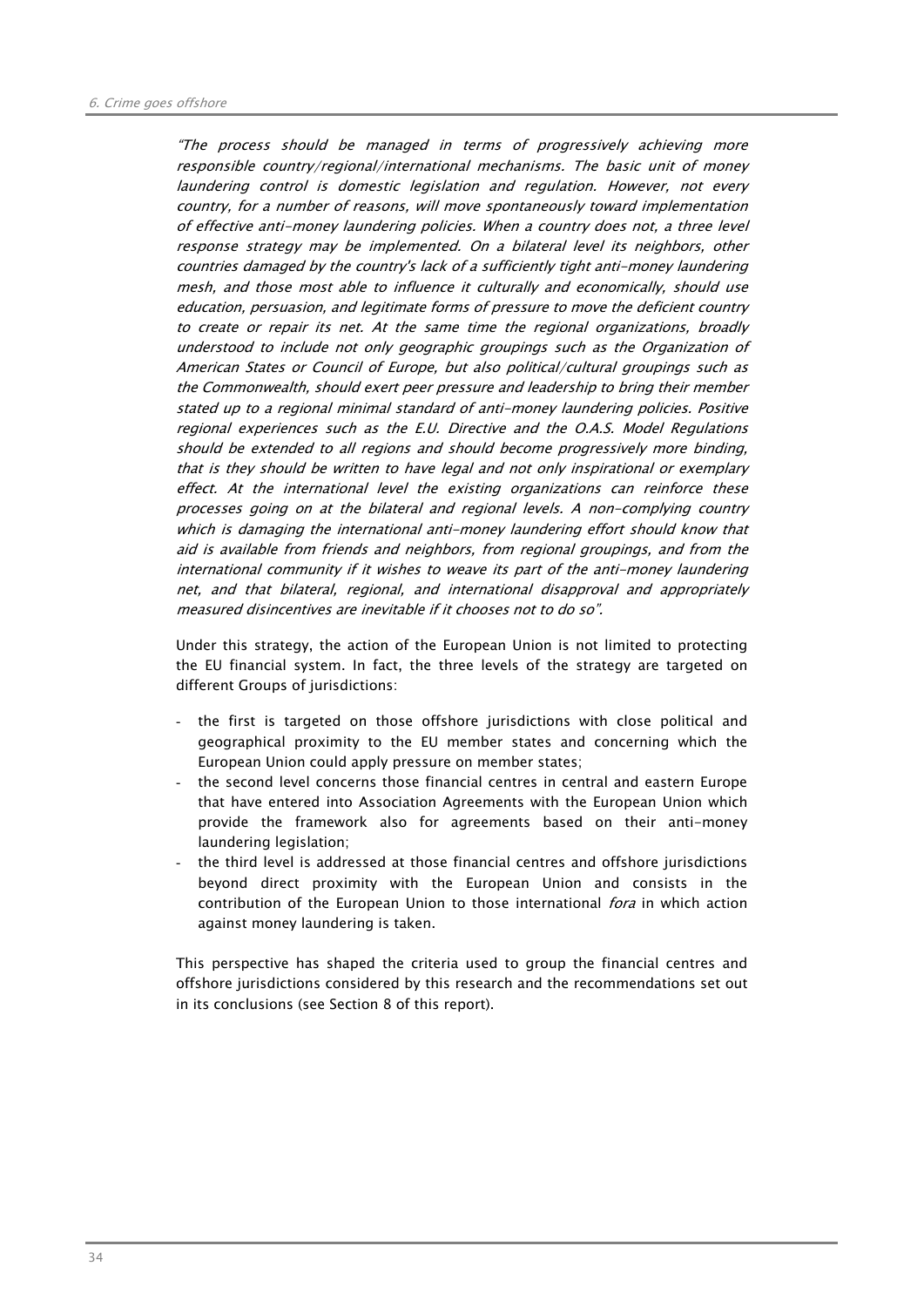# 7.

# REGULATORY ASYMMETRIES AND THE RISK OF EXPLOITATION OF FINANCIAL CENTRES AND OFFSHORE JURISDICTIONS BY ORGANISED CRIME: TWO ASSUMPTIONS AND THREE QUESTIONS

The increasing availability of a wide range of business opportunities publicised through newspapers, periodicals, leaflets and Internet web sites demonstrates that differences in regulatory systems induce persons and corporations to use financial centres and offshore jurisdictions for their financial transactions. In the context of this research these differences are either in legislation (criminal, criminal procedure and others) or in administrative and banking regulations. The use made of these differences may be legal (i.e. tax avoidance, or more elegantly, tax planning) or illegal/criminal (i.e. tax evasion and tax fraud). These differences may also be exploited to commit frauds, undertake corrupted transactions or launder the proceeds of crime and invest them in legitimate markets. It could be argued that financial centres and offshore jurisdictions exist precisely because of these asymmetries, in that they make financial transactions more rapid and less expensive. Here asymmetries are understood to be the differences in a type of regulation among the various Groups of jurisdictions identified, and among the integrity standards considered. This report defines 'integrity standard' as the optimal level of regulation within a given sector which ensures the integrity of a jurisdiction's financial system and protects it against infiltration by organised crime (the standards identified are described in Section 10 of this report).

The services supplied in the offshore market (i.e. tax level, the types of company offered, the cost of incorporation, the rights and duties of shareholders and the publicity of company information, the level of bank secrecy and confidentiality) vary among jurisdictions and between offshore jurisdictions and more co-operative and better regulated ones, such as the European member states.

Regulatory asymmetries generate competition among offshore jurisdictions because they influence the demand for financial transactions. A potential investor will be attracted by the jurisdiction that provides the financial services needed on the most favourable conditions (reliability and costs in terms of time and money).

A finding of this research to be emphasised is that, independently of evaluations of their efficiency, regulatory asymmetries are of major relevance to the vulnerability of offshore and financial centres to exploitation by organised crime. The main challenge posed for the international community is equalising the efficiency of financial operations in offshore jurisdictions with those conducted in onshore ones, but without reducing their transparency. Equalising levels of efficiency will reduce the 'harmful tax competition' which is, by definition, legal but harmful (as outlined by the OECD30), and it will bolster the integrity standards intended to minimise the risk of exploitation.

It should also be pointed out that modern legislation on corporate governance seeks to combine efficiency with transparency, where transparency is oriented

<sup>30</sup> OECD, op. cit.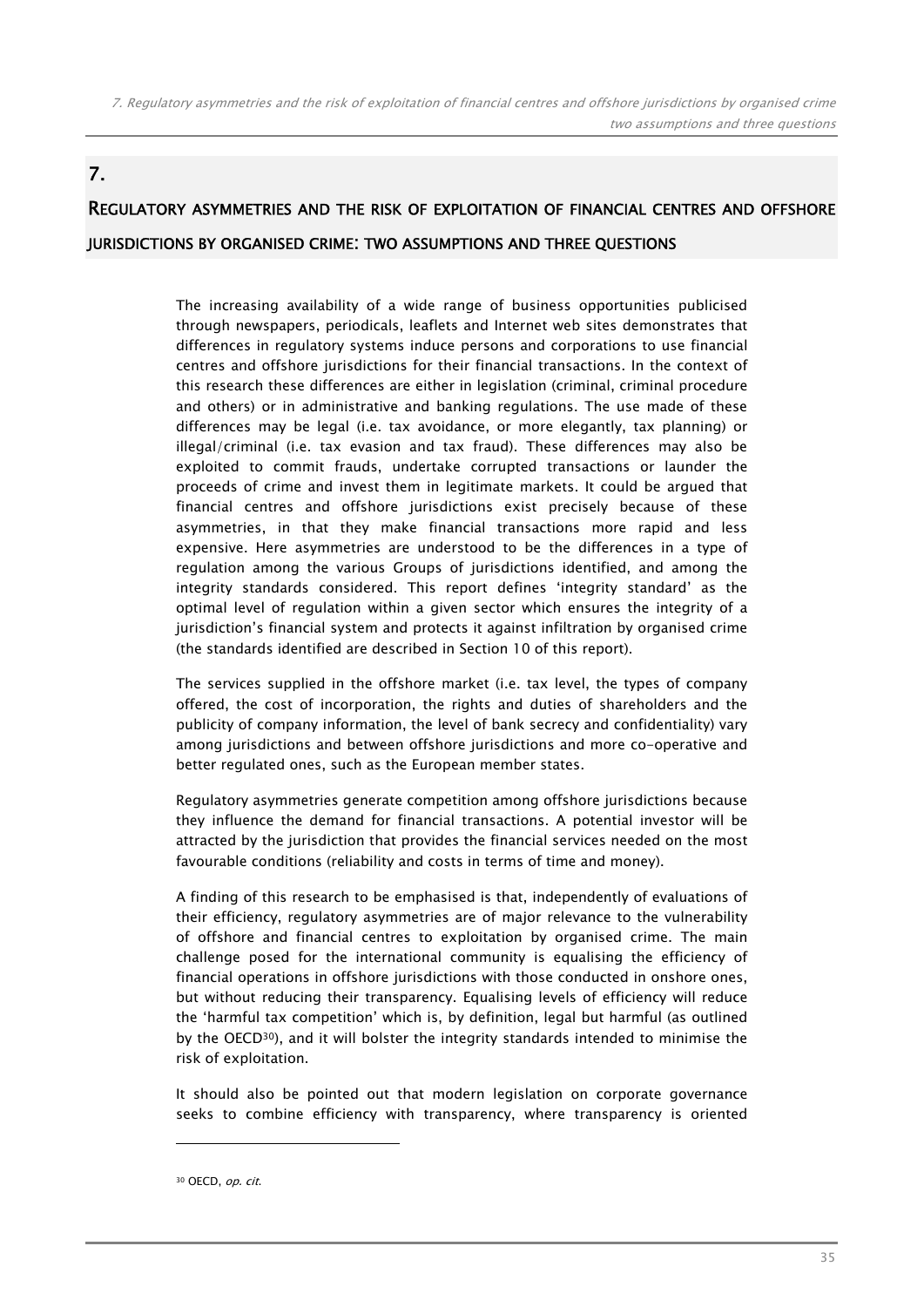neither towards minimisation of the risk of exploitation by criminals not towards facilitation of co-operation with law enforcement agencies. The current debate on corporate governance perceives transparency as leading to efficiency. In this report, regulatory asymmetries are measured in order to evaluate deviations from those integrity standards that, in the view of the authors, represent the optimal level of regulation, the one at which the risk of exploitation of these jurisdictions by organised crime is minimised.

These aspects can be translated into two main assumptions, from which three research questions spring.

The first assumption is that asymmetries in regulating the transparency of financial transactions between EU countries and other financial centres and offshore jurisdictions heighten the risk that the latter will be exploited by organised crime groups: i.e. the tighter bank secrecy becomes and the greater the anonymity of the ultimate beneficial owner, the more criminals are able to launder the proceeds of crime and return them as investments in Europe, and the more the risk diminishes that proceeds will be traced and confiscated and the criminal organisation disrupted.

This signifies, therefore, that the risk of exploitation is a function of asymmetries in regulation.

The second assumption is that the greater the risk of exploitation of financial centres and offshore jurisdictions, the more vulnerable the EU financial system and other financial systems become to pollution by proceeds of crime which, having passed through financial and offshore centres, enter the EU financial system and distort competition among legitimate EU enterprises.

This signifies that protection of the EU financial system is a function of the risk of exploitation.

Summarising the two functions, one draws the overall conclusion that protection of the EU financial system depends on the level of the regulatory asymmetries existing between EU countries and offshore jurisdictions.

Those just stated are key assumptions for this report, and it was they that guided the research, the aim of which, as said, was to analyse the risk of exploitation of financial centres and offshore jurisdictions in order to provide European Union institutions with guidelines for action in international fora.

Considering that the risk of exploitation is determined by regulatory asymmetries, that legislation plays a major role in reducing them, and that consequently the level of the protection afforded to the EU financial system depends on the level assumed by the risk of exploitation, the research project was conducted in order to answer the following questions:

Which group of jurisdictions displays the greatest deviation from the standards and in which sector/s?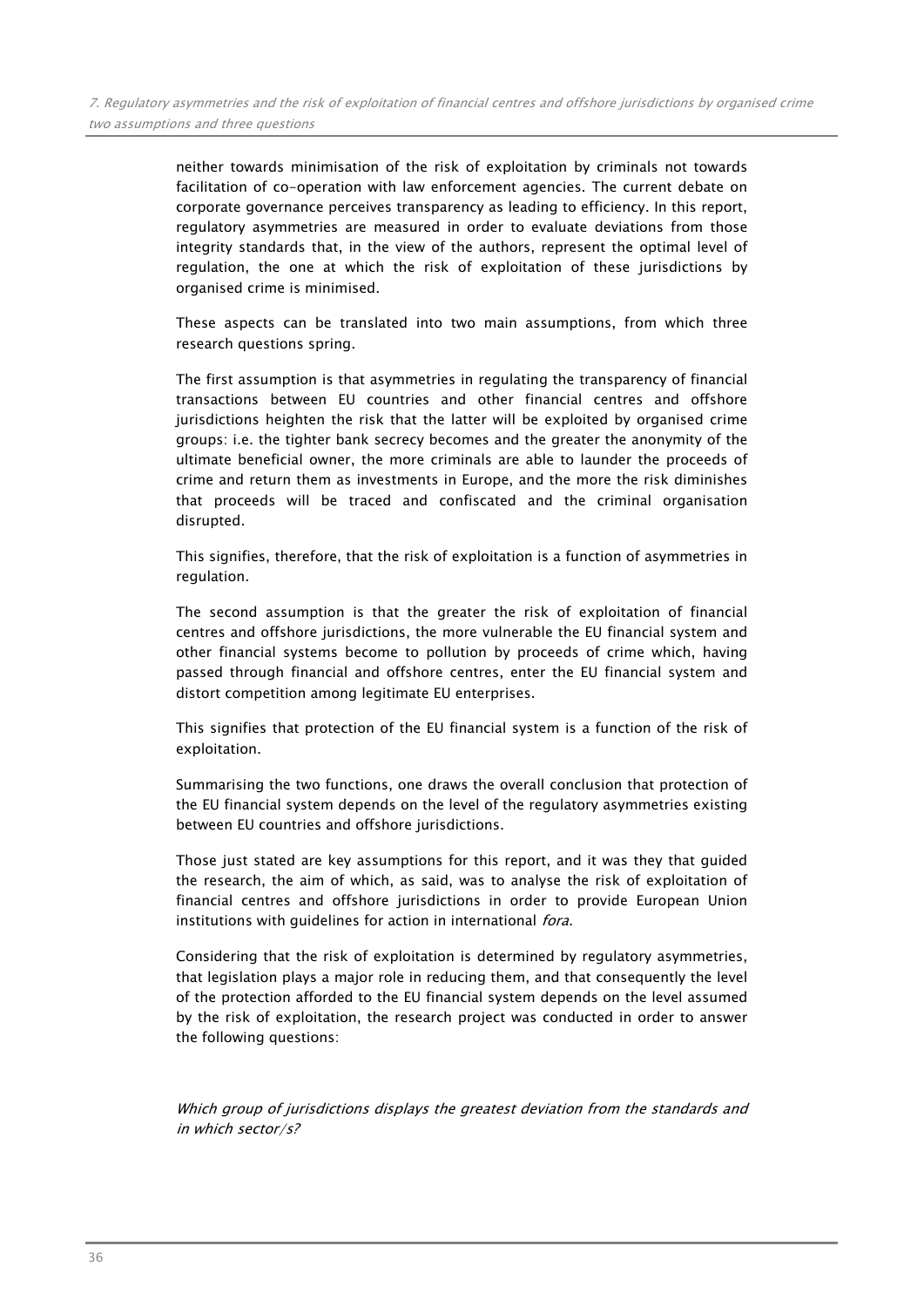How wide are the asymmetries in each of these sectors and in which group of jurisdictions?

What remedies can be suggested to reduce the risk of exploitation and ensure closer protection of the EU financial system?

With this aim in mind, this report moves through the following stages:

- identification of the jurisdictions to be analysed, according to criteria selected in view of the purpose of the research, the objectives analysed, the methodology used and the data collection procedures selected (Section 8);
- comparative analysis of jurisdictions according to the various sectors of law (see Annex A and Findings in Section 9.1) summarised by synoptic tables in Section 9.2;
- definition of criteria, standards and indicators for analysis (Section 10);
- analysis of asymmetries in relation to groups of jurisdictions and sectors of law (Section 11);
- analysis of case-studies concerning law enforcement operations involving offshore jurisdictions, where the latter have been exploited by organised crime (Section 12);
- the drawing up of seven recommendations to the European Union institutions with regard to reducing asymmetries, minimising the risk of exploitation of offshore jurisdictions by organised crime, and affording better protection to the EU financial system (Section 13).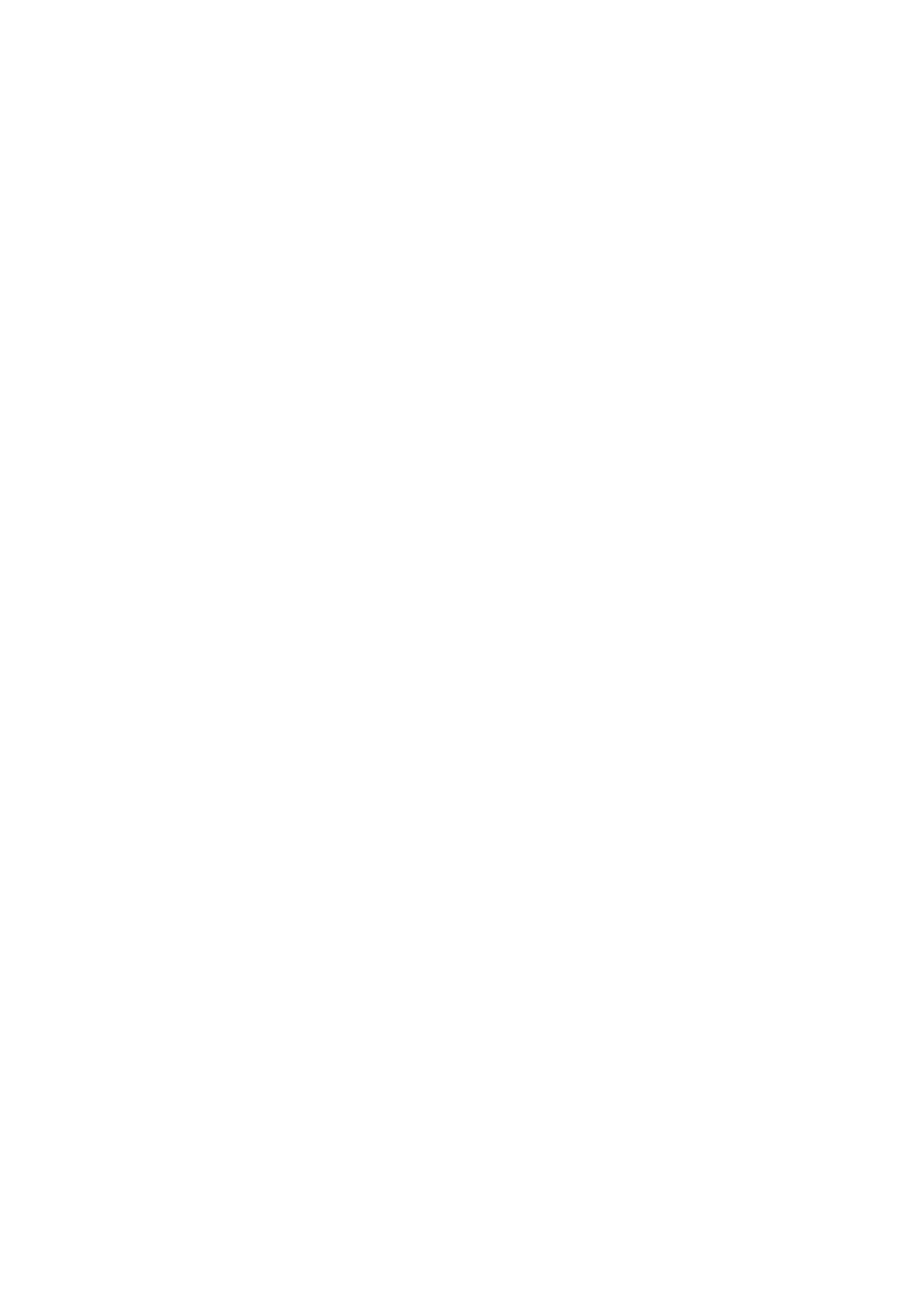# 8. METHODOLOGY AND DATA COLLECTION PROCEDURES

#### 8.1 COUNTRIES SELECTED

The financial centres and offshore jurisdictions named in this report have been selected and grouped according to their level of 'proximity' (geographical, political, economic) to European Union member states.

Group 0 – European Union member states

#### Group 1 – European financial centres and offshore jurisdictions

Although these jurisdictions are not member states of the European Union, they are financial centres and offshore jurisdictions with special geographical, political or economic links with the European Union. For this reason, they may feasibly be persuaded to adopt more effective anti-money laundering policies. Using these geographical, political and economic links as selection criteria, the countries and territories considered by the research were the following: Andorra, the British Overseas Territories (which comprise Anguilla, Bermuda, the British Virgin Islands, the Cayman Islands, Montserrat and the Turks and Caicos Islands), Gibraltar, the Channel Islands (which comprise Guernsey and Jersey), Cyprus, the French West Indies Departments, the Isle of Man, Liechtenstein, Malta, the Caribbean Territories of the Kingdom of the Netherlands (which comprises Aruba and the Netherlands Antilles), the Principality of Monaco, San Marino and Switzerland.

#### Group 2 – Economies in transition

 $\overline{a}$ 

The concept of a non-EU financial centre, broadly interpreted, may be extended to include a further group of jurisdictions – for instance certain of those which formerly belonged to the Soviet Bloc and those located in the Balkan region – which today raise potentially serious threats against the integrity of the European Union's financial system. Some of them are linked with the European Union by Association Agreements and have embarked on the process of gaining entry to the European Union.31

<sup>31</sup> The Europe Agreements cover trade-related issues, political dialogue, legal approximation and other areas of co-operation, including industry, environment, transport and customs. Of the jurisdictions considered in this research project, besides Malta and Cyprus, ten countries in Central and Eastern Europe have signed an Association Agreement with the European Union: Bulgaria, the Czech Republic, Estonia, Hungary, Latvia, Lithuania, Poland, Romania, Slovakia and Slovenia. All Association Agreements contain a clause which commits the country to co-operate in the fight against money laundering.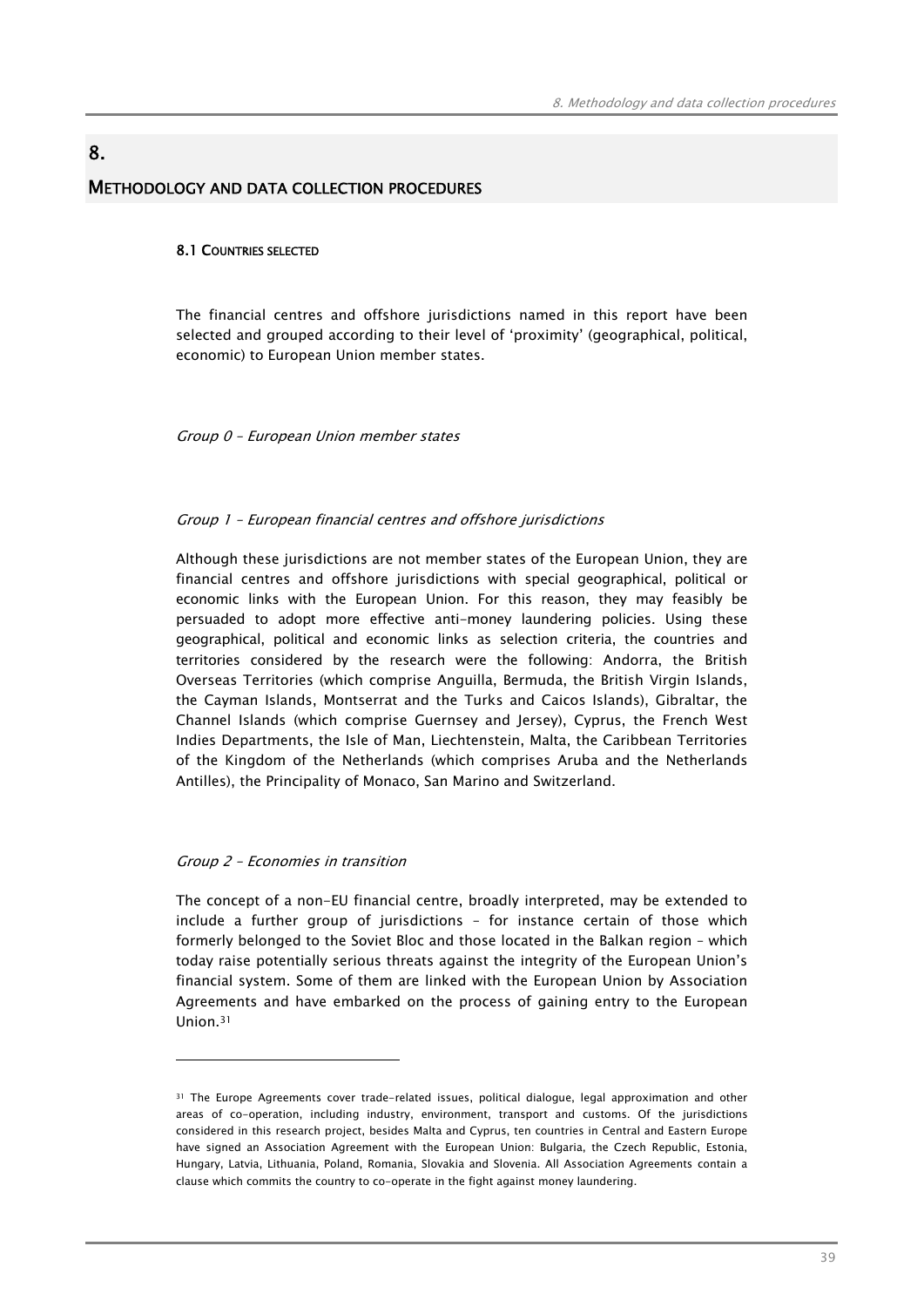The research therefore considered the following jurisdictions: Albania, Bulgaria, the Czech Republic, the Baltic States (which comprise Estonia, Latvia and Lithuania), Hungary, Moldova, Poland, Romania, the Russian Federation, Slovakia, Slovenia and Ukraine.32

### Group 3 – Non-European offshore jurisdictions

The non-European offshore jurisdictions considered are the Bahamas, the Barbados, Jamaica and Puerto Rico (these four are connected to the United States by co-operation agreements, including fiscal issues), the Cook Islands, Hong Kong and Macao (China), Malaysia, Nauru, Niue, the Philippines, the Seychelles, Singapore and Vanuatu.

### 8.2 OBJECTIVES ANALYSED AND DATA COLLECTED

The research focused on the following objectives, considering the different jurisdictions grouped according to their level of 'proximity' to the European Union:

- Objective A): analysis of the infiltration of financial centres and offshore jurisdictions by organised criminal groups;
- Objective B): comparative analysis of legislation, administrative controls and international co-operation (understanding what and where the asymmetries are);
- Objective C): harmonisation of the differences in integrity standards between EU and non-EU financial centres and offshore facilities and the planning of remedies and common policies of international co-operation to prevent their use by criminal organisations for illicit purposes.

With reference to objective A) and B):

- the primary sources were:
	- replies to the questionnaires prepared by the three research units and sent via Interpol to respondents (Police, Justice, Central Bank and Finance authorities) in most of the jurisdictions mentioned (see Annex B to the report for the full text of the questionnaires). At the time of writing, of the 35 questionnaires sent out33 (to 48 jurisdictions), 21 replies34 had been received since July 1999.

<sup>32</sup> Owing to difficult political conditions, it was not possible to develop analysis of the Federal Republic of Yugoslavia.

<sup>33</sup> These jurisdictions are, in alphabetical order: Albania, Andorra, Aruba, the Bahamas, Barbados, the Bermuda, the British Virgin Islands, Bulgaria, the Cayman Islands, Cyprus, the Czech Republic, Estonia, Gibraltar, Hong Kong, Hungary, Jamaica, Latvia, Liechtenstein, Malta, Moldova, Monaco, Montserrat, the Netherlands Antilles, Poland, Puerto Rico, Romania, the Russian Federation, San Marino, the Seychelles, Singapore, Slovakia, Slovenia, Switzerland, the Turks and Caicos Islands and Ukraine.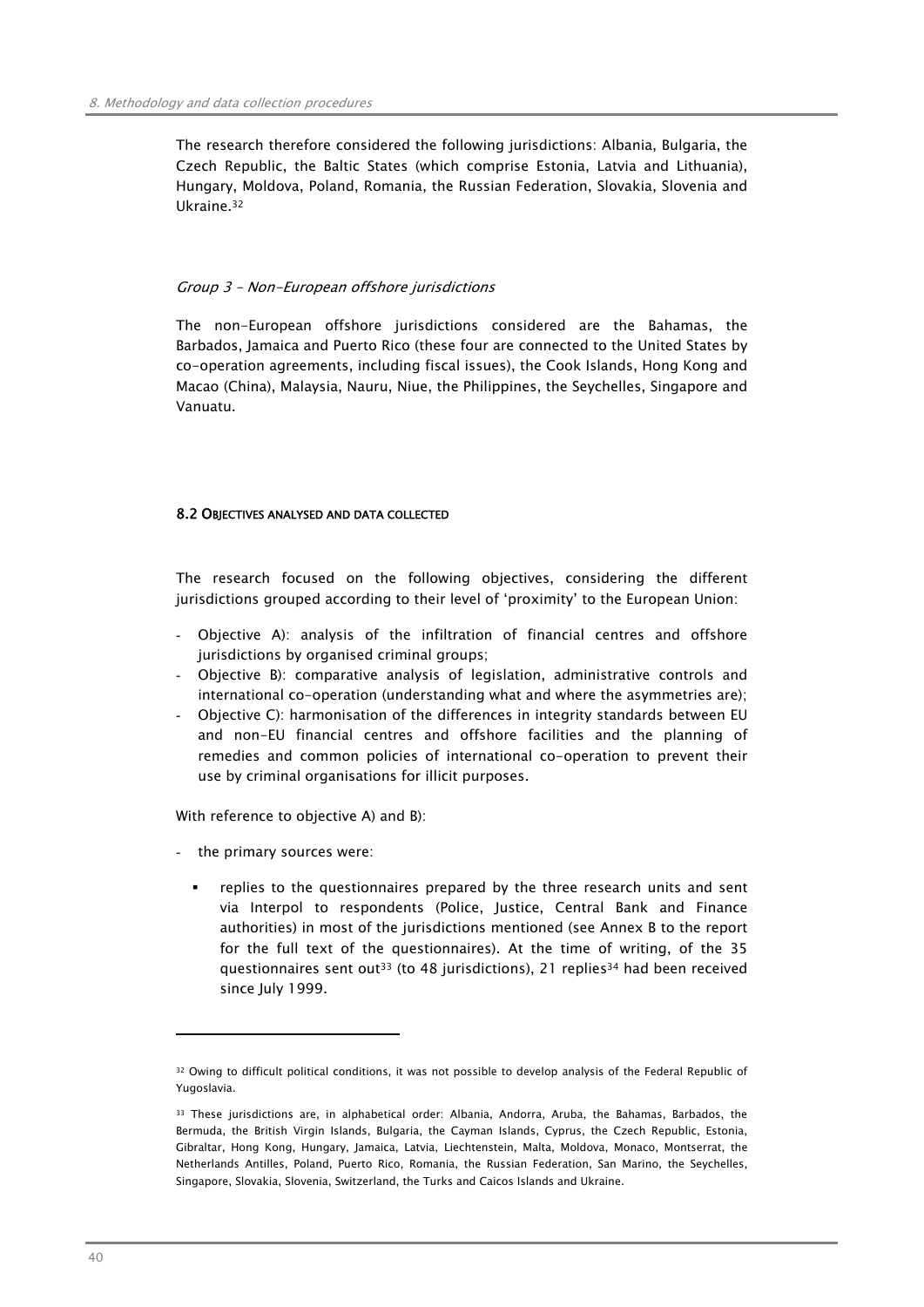Some jurisdictions failed to receive the questionnaires because they did not have an Interpol central national bureau. Another primary source consisted of the reactions by the various jurisdictions<sup>35</sup> to their country profiles (which were sent to each of them), and this enabled the information in Annex A to be checked for accuracy and updated;

- the replies to a questionnaire drawn up by TRANSCRIME University of Trento on company law regulations and sent to members of the International Organisation of Securities Commissions (IOSCO) in most of the jurisdictions considered36.
- the secondary sources were: white literature (research reports, scientific and professional journals), police and press reports.

In order to minimise the risk that information might be out-of-date or invalid, the results of the analysis on objectives A) and B) were sent to various jurisdictions to obtain their reactions. Their replies have been incorporated, when possible, in Annex A.

It should be immediately noted that it was not possible to conduct satisfactory analysis of legislation 'in practice'. Those parts of the questionnaire relating to the implementation of legislation were not filled out in sufficient detail by respondents. The procedure used to select relevant case studies in Section 12 does not substantially change the final conclusions of this report, the main concern of which is to analyse the formal regulatory systems characteristic of the jurisdictions selected. The authors of the report are aware of the lag between regulation and its

35 The jurisdictions which commented on their country profile were, in alphabetical order: Cyprus, Gibraltar, Guernsey, Jersey, Hong Kong, Latvia, Lithuania, Moldova, Montserrat, Poland, the Principality of Monaco, Romania, the Russian Federation, San Marino, Switzerland, the Turks and Caicos Islands and Ukraine.

36 We thank, in alphabetical order, the following institutions for their co-operation:

Austrian Securities Authority, Austria;

- Securities Commission of the Bahamas, Bahamas;
- Bermuda Stock Exchange, Bermuda;
- Danish Financial Supervisory Authority, Denmark;
- Danish Commerce and Companies Agency, Denmark;
- Bundesaufsichtsamt für den Wertpapierhandel, Germany;
- The Stock Exchange of Hong Kong Limited, Hong Kong;
- Hungarian Banking and Capital Market Supervision, Hungary;
- Budapest Stock Exchange, Hungary;
- Central Bank of Ireland, Ireland;
- Lithuanian Securities Commission, Lithuania;
- Commission de Surveillance du Secteur Financier, Luxembourg;
- Kredit Tilsynet, The Banking, Insurance and Securities Commission of Norway, Norway;
- Riga Stock Exchange, Latvia;
- Warsaw Stock Exchange, Poland;
- Bucharest Stock Exchange, Romania;
- Monetary Authority of Singapore, Singapore;
- Bolsa de Madrid, Spain;
- SWX Swiss Exchange, Switzerland:
- STE, Securities Board of The Netherlands, The Netherlands;
- Securities and Stock Market State Commission, Ukraine;
- Financial Services Authority, United Kingdom.

<sup>34</sup> Replies were received from, in alphabetical order: Andorra, the Bahamas, Barbados, Bulgaria, Cyprus, the Czech Republic, Estonia, Gibraltar, Hungary, Latvia, Lithuania, Moldova, Monaco, Poland, Romania, Russia, Seychelles, Slovakia, Slovenia, Switzerland and Ukraine.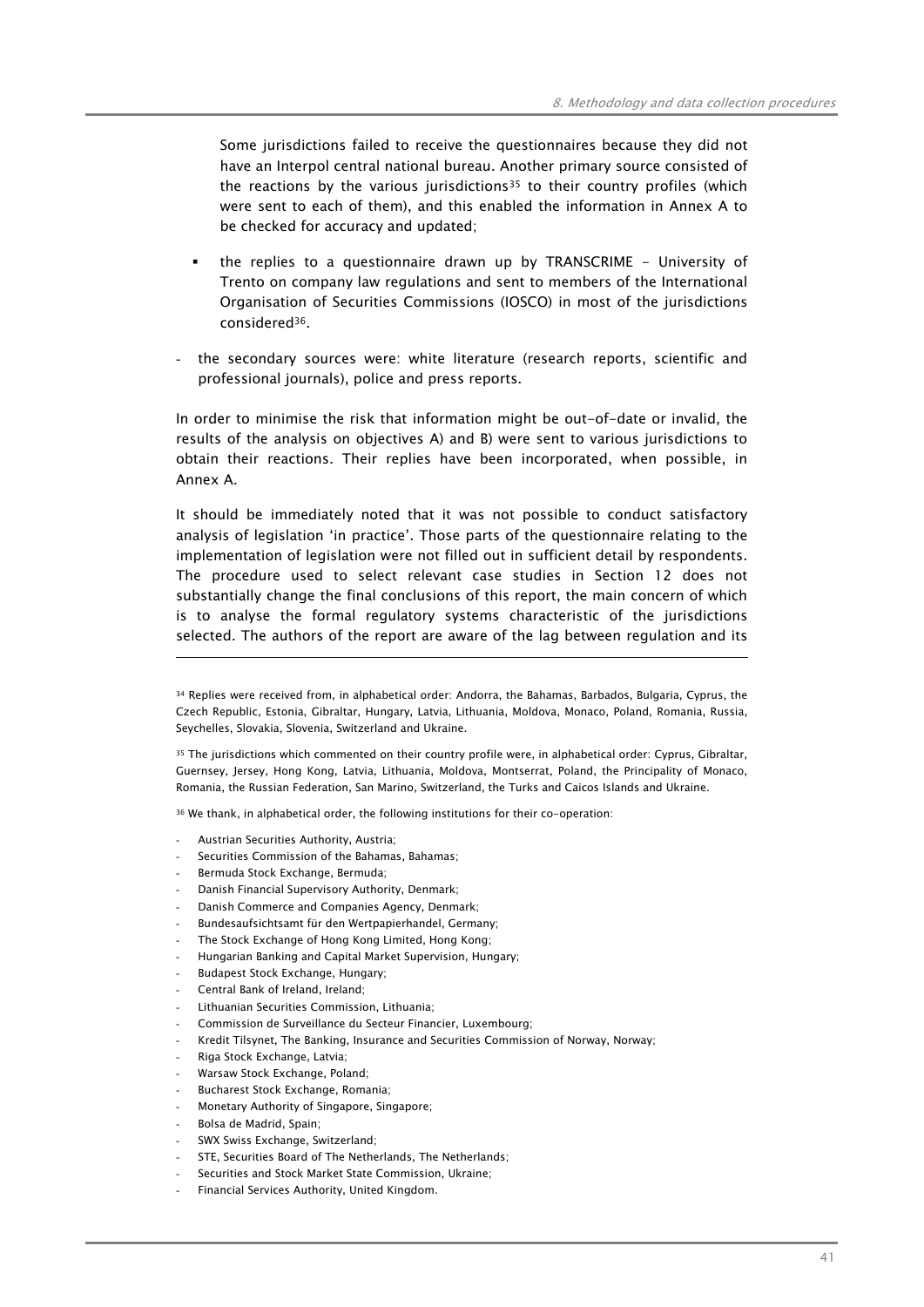implementation and that analysis of the law 'in action' produces interesting results that should be added to those from analysis of the law 'in the books'. At the same time, the authors believe that better understanding of the differences among regulatory systems could identify some relevant problems. The enactment of legislation and regulation is the beginning of a process that passes through numerous stages before implementation. This report concentrates on the first stage in that it analyses the asymmetries in regulation characteristic of offshore and onshore jurisdictions.

With reference to objective C):

- The three research units, together with experts in the various fields covered by this report, discussed the general framework of recommendations and jointly drafted feasible recommendations.
- The results of the analysis carried out on objectives A) and B) were incorporated into the country profiles (Annex A to this report) and are set out in Table 1 (see Section 9.2), which collects the results of the analysis in order to display the regulatory asymmetries among different jurisdictions.
- After quantifying these asymmetries, the research considered a number of case studies in which these asymmetries were highlighted (see Section 12).
- The results of the analysis on objective C) have been included in this report. The framework within which recommendations were developed reflected the research design and consisted of: the problems (asymmetries in regulation); the rationale and background; the aim; the three actions; the group of jurisdictions to which the recommendations are addressed; the ways in which EU Institutions may implement them; and the text of the complete recommendation.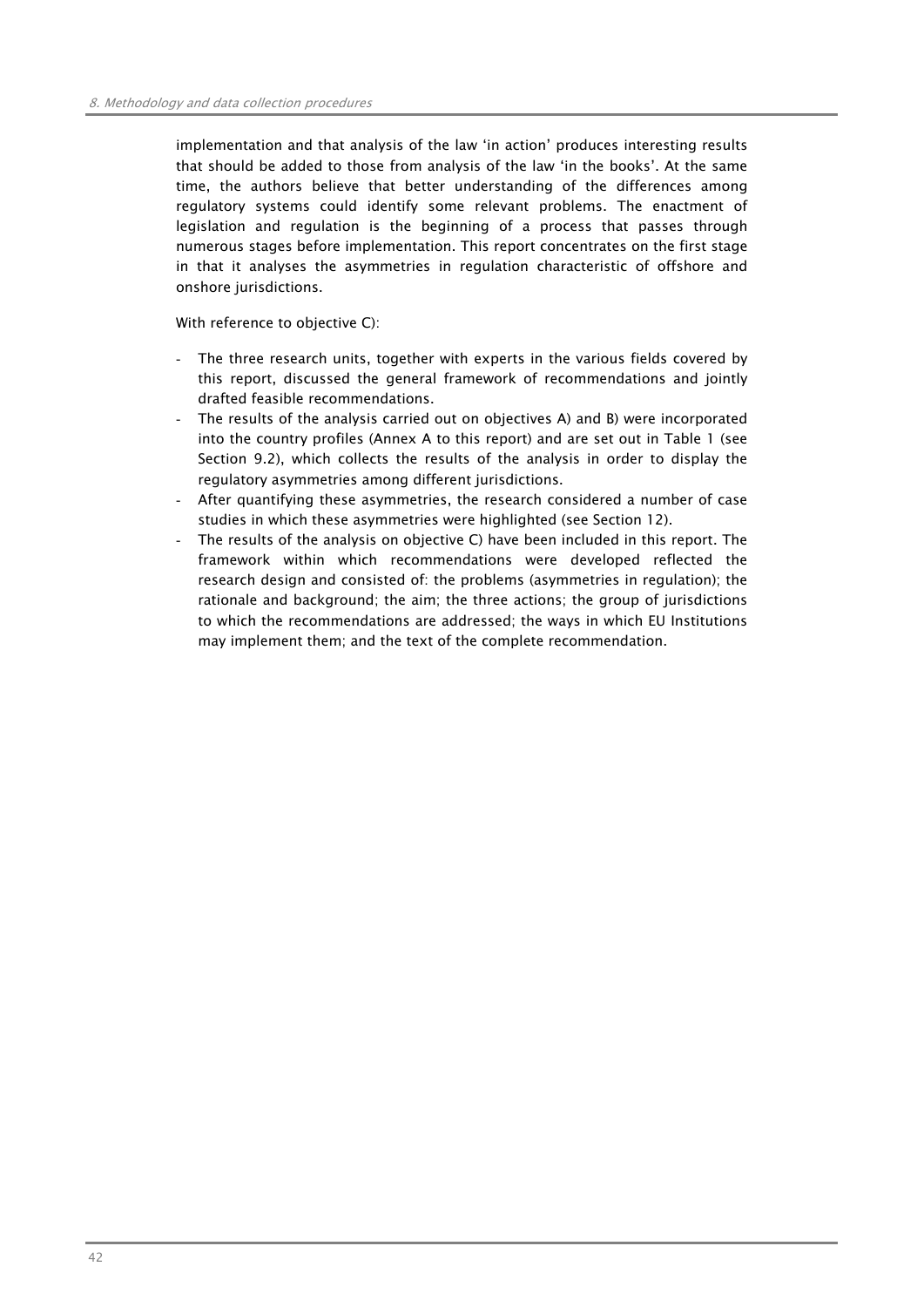# **FINDINGS**

9.

# 9.1 COUNTRY PROFILES (THE DETAILED ANALYSIS OF THE COUNTRIES CONSIDERED BY THIS RESEARCH IS AT ANNEX A)

Annex A to this report contains the complete analysis of the countries selected. In each jurisdiction the following items were considered: existing organised crime activities, present tax laws and regulations, company law and regulations, criminal law and criminal procedure, and the instruments of international co-operation agreed and used.

A number of inferences can be drawn from the analysis.

There is a substantial difference in the extent to which organised crime is present in the various countries considered. Some of them, in particular those in central and eastern Europe, are marked by the presence of tightly organised criminal groups engaged in a variety of criminal activities, one of which is money laundering. The majority of the remaining jurisdictions, however, do not appear to have significant problems with local criminal groups (with the exception of certain groups used to transit drugs being smuggled into the US or the countries of Western Europe).

Criminal organisations are significantly exploiting the vast majority of financial centres and offshore facilities for money laundering purposes. Although the information available on the money laundering activities of criminals is very often meagre, it is nevertheless possible to ascertain that the services provided by these countries (e.g. offshore companies, special tax regimes, low banking scrutiny standards, etc.) are being used by launderers.

With virtually no exception, the information gathered shows that all jurisdictions are highly attractive to criminals, all the more so since the advent of electronic money transactions, which have enormously speeded up money movements. In most financial centres and offshore facilities, banks and other financial institutions have already adopted electronic banking services and Internet web sites, thereby enabling investors to move their capital to these 'safe' jurisdictions even more rapidly and easily.

At the same time, the impressively small number of law enforcement operations and cases of money laundering investigated in these countries testifies to their unwillingness 'to ask too many questions' about the legitimate origin of the capital concerned.

With reference to the regulation of companies, for instance as regards Group 1 (offshore jurisdictions close the to European Union), the regulation of exempt companies differs significantly among jurisdictions: such companies are not subject to the same requirements on incorporation and the functions that they may perform, and in which locations.

The integrity standards related to company law are relatively lax in all three Groups. Numerous countries do not require disclosure of the identity of the beneficial owner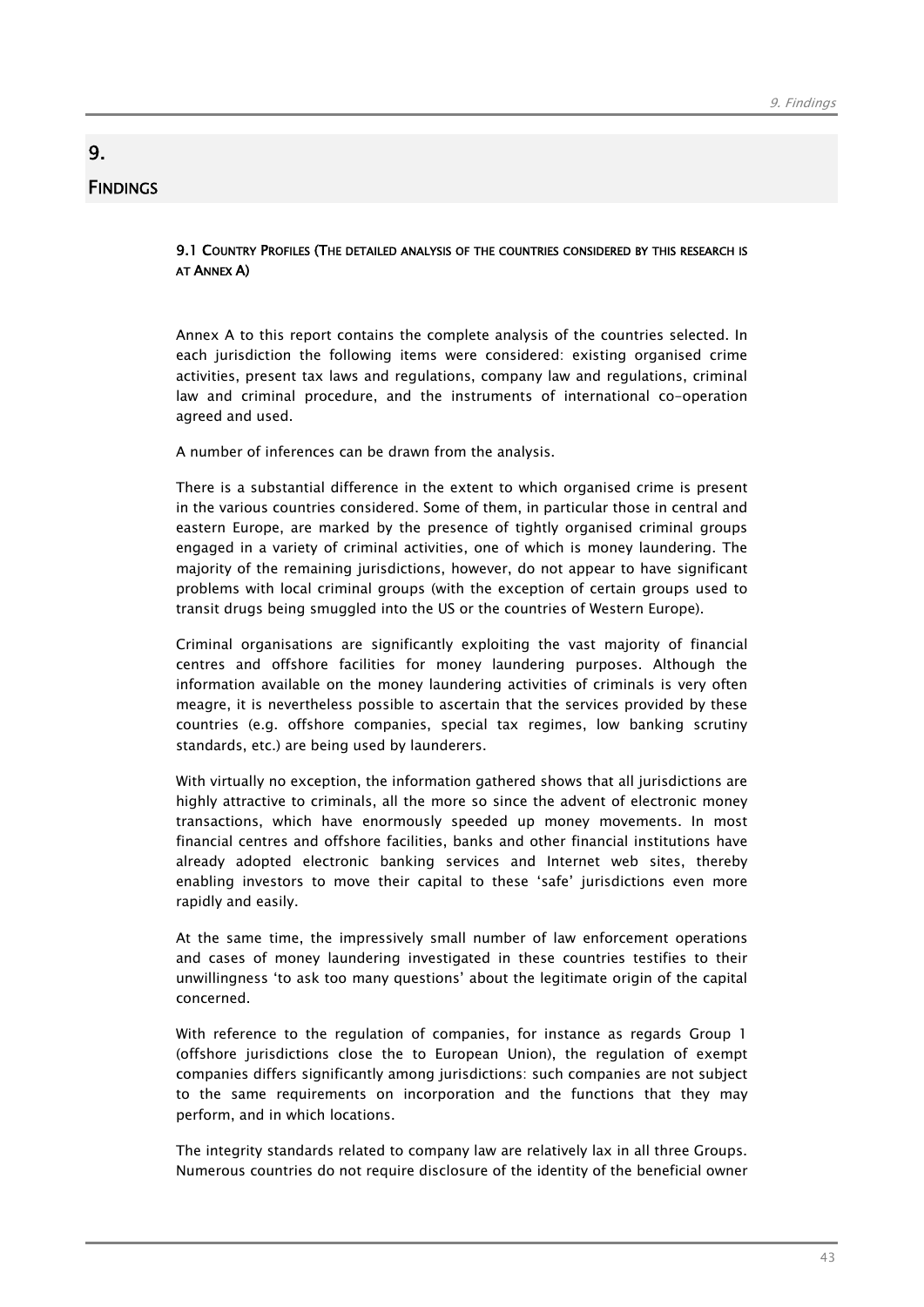of a company at the moment of its incorporation. The same applies to shareholders and directors. Moreover, even in those countries in which such disclosure is compulsory, the use of nominee shareholders and directors is allowed. Furthermore, most of the jurisdictions on which we have information permit the issuing of bearer shares, and many of them do not require the filing and publication of financial statements.

Trusts can be easily exploited for money laundering purposes, considering the rules governing them in the countries surveyed. Many jurisdictions, for example, do not require the disclosure of the identity of the beneficiary and of the settlor. Sometimes a trust company acting as a trustee is not even required to obtain a governmental licence to operate, and consequently no control is exerted over the professional integrity of the trust administrator. In some jurisdictions, the trustee is able to move the trust from one jurisdiction to another in the event of criminal investigation ('flee clause').

The same situation of persisting discord among countries is apparent in banking law. Although it seems impossible in many Group 1 jurisdictions to open a bank account without indicating the beneficial owner, it is nevertheless possible to circumvent the rule. In some countries, indeed, for instance Liechtenstein or the Cayman Islands, a declaration of the person opening the account (e.g. a lawyer) stating that he has positively ascertained the identity of his/her client is all that is required. The name of the ultimate beneficial owner is therefore unknown to the institution operating the bank account, a problem exacerbated by bearer shares when the account signatories remain the same. Moreover, large differences among identification requirements still persist.

Most of the countries under consideration, particularly those belonging to Group 1, have no controls on cross-border movements of capital. Nor do they have a central monetary authority to supervise the soundness of their financial systems.

Although money laundering is a criminal offence in most of the countries considered (there are a few exceptions, such as Moldova, which has a draft law), the list of the predicate offences is far from being harmonised.

There exist very significant cases of countries still without mandatory identification requirements (Slovakia and Jamaica), and no concordance is apparent even in the financial institutions that should be subject to these requirements. The law in Poland or in Montserrat, for example, continues to apply only to the banking sector, while Liechtenstein expressly excludes some kinds of company, namely the Anstalt and the Stiftung, from the identification and suspicious transactions reporting requirements imposed by its anti-money laundering legislation. The same applies to suspicious transaction reporting, which is not mandatory in all jurisdictions, being only voluntary in the Cayman Islands and in Jamaica, for instance, and entirely lacking in Andorra, Moldova, and the Russian Federation.

International co-operation seems in theory to be possible in all countries, but only for specific offences and often only on a dual criminality basis. Since many offshore jurisdictions do not envisage fiscal offences, foreign requests for co-operation during criminal investigations are often refused.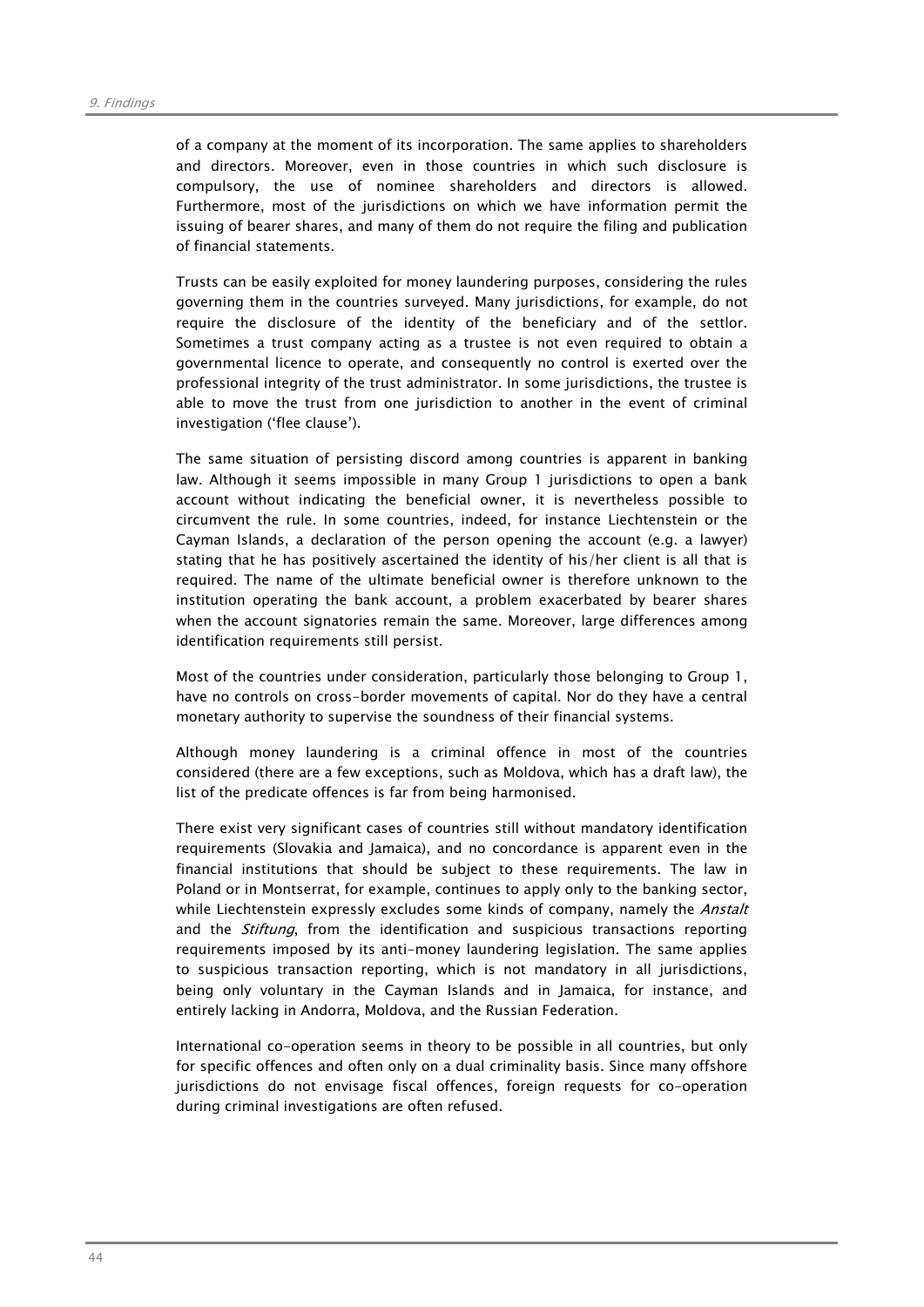# **9.2 TABLE 1**

 $\overline{a}$ 

These findings, which constitute important information on the regulatory structures of financial centres and offshore jurisdictions, have been set out in a synoptic table which summarises the main questions asked by the questionnaires. The replies were extracted by the primary and secondary sources (see Section 8 on methodology and data collection). With reference to company law this information was integrated with data from other sources.<sup>37</sup> It was impossible to introduce this integration in the country profiles provided in Annex A. For this reason, the information contained in this report in the section dedicated to company law is updated in respect to that contained in the Annex A (country reports).

A further disclaimer on the information provided is necessary. Although the analysis was cross-checked, amongst other things by sending the results to the jurisdiction concerned, the information contained in this report with reference to certain items in some jurisdictions may misrepresent their present situations. If this is the case, the authors apologise to the jurisdiction concerned.

Groups 0, 1, 2 and 3 represent the four groups identified for the purpose of this research project and described in Section 8.

<sup>&</sup>lt;sup>37</sup> As far as company law is concerned in particular, the following have been key sources of information:

Company Law in Europe, Buttherworths, London, 1999;

the answers to a questionnaire on company law regulations drawn up by TRANSCRIME and sent to members of the International Organisation of Securities Commissions (IOSCO) in most of the jurisdictions considered;

<sup>-</sup> cross-checked data from companies offering offshore services on the Internet (Ocra – http://www.ocra.com; Finor Associates Ltd. – http://www.finor.com; International Company Services Limited – http://www.icsl.com, American Offshore Consultants Limited);

Department of Trade and Industry (DTI), Modern Company Law for a Competitive Economy, DTI, London, August 1998;

Centre for Law and Business, Faculty of Law, University of Manchester, Company Law in Europe: Recent Developments, produced for the Department of Trade and Industry, February 1999.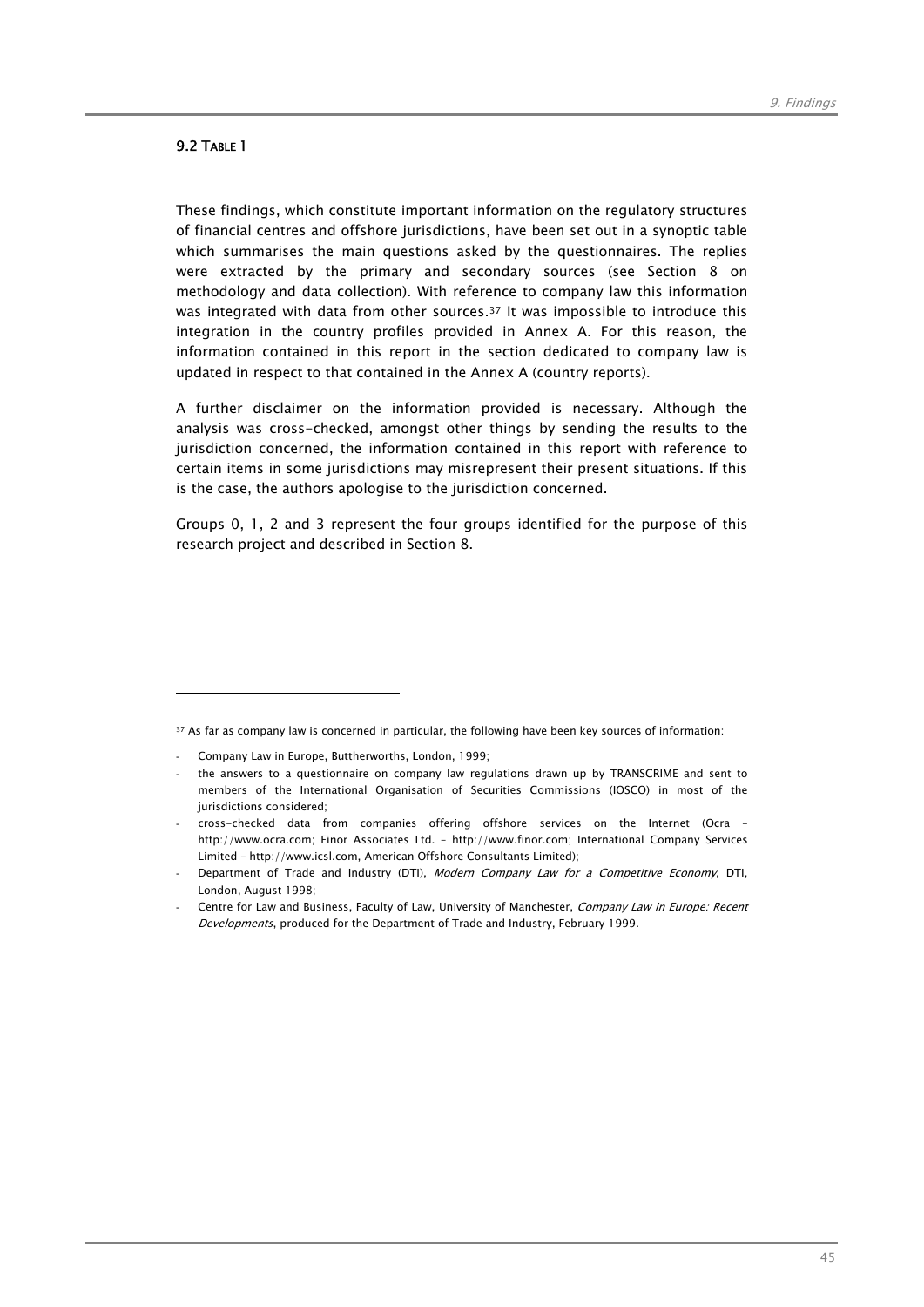#### CRIMINAL LAW

- 1. Is money laundering punished in your criminal system?
- 2. Does the legislation provide for a list of crimes as predicate offences of money laundering?
- 3. Do predicate offences of money laundering cover all serious crimes?
- 4. Do predicate offences of money laundering cover all crimes?
- 5. Is there a provision allowing confiscation of assets for a money laundering offence?
- 6. Are there any special investigative bodies or any special means of investigation (e.g. electronic surveillance, undercover operations, etc.) in relation to money laundering offences?

#### Criminal law – Explanation of questions

Yes\*: The answer Yes\* has been assigned only for analytical purposes (quantification of asymmetries in Section n. 10 and in the methodological appendix). Answers to questions nn. 2, 3 and 4 should be considered as a continuum from the minimum requisite (list of crimes) to the maximum one (all crimes), going through an intermediate option (all serious crimes). This means that the authors have assigned Yes\* to the answer of those jurisdictions which have equally been assigned a positive answer in the subsequent question. For instance, if Belgium, Denmark, Finland, Ireland or Sweden have answered 'Yes' to the question regarding the 'all crimes' option, the authors have equally assigned 'Yes\*' in the previous boxes, referring respectively to the 'list of crimes' and to 'all serious crimes'. Such decision has been taken although authors are aware that Belgian, Finnish or Swedish legislation could not actually have a 'list of crimes' in their legislation. This option has been necessary in order to allow the conversion of qualitative answers into numbers, using a dichotomic model (Yes=1; No=0). Consequently, Yes\* has only an analytical purpose and cannot be used for description of the situation in the jurisdiction considered.

Question 1: An answer was deemed to be 'yes' when the criminal system of the jurisdiction considered punishes money laundering (either as an autonomous crime or not, i.e. "receiving of stolen goods").

Question 2: An answer was deemed to be 'yes' when the criminal system of the jurisdiction considered envisages a list of crimes as predicate offences of money laundering.

Question 3: An answer was deemed to be 'yes' when the criminal system of the jurisdiction considered foresees as a predicate offence of money laundering any crime punished with an imprisonment over a fixed period of time.

Question 5: An answer was deemed to be 'yes' when the criminal system of the jurisdiction considered provides for the confiscation of property laundered, proceeds from, instrumentalities used or intended for use in the commission of any money laundering offence, or property of corresponding value (FATF Recommendation 7).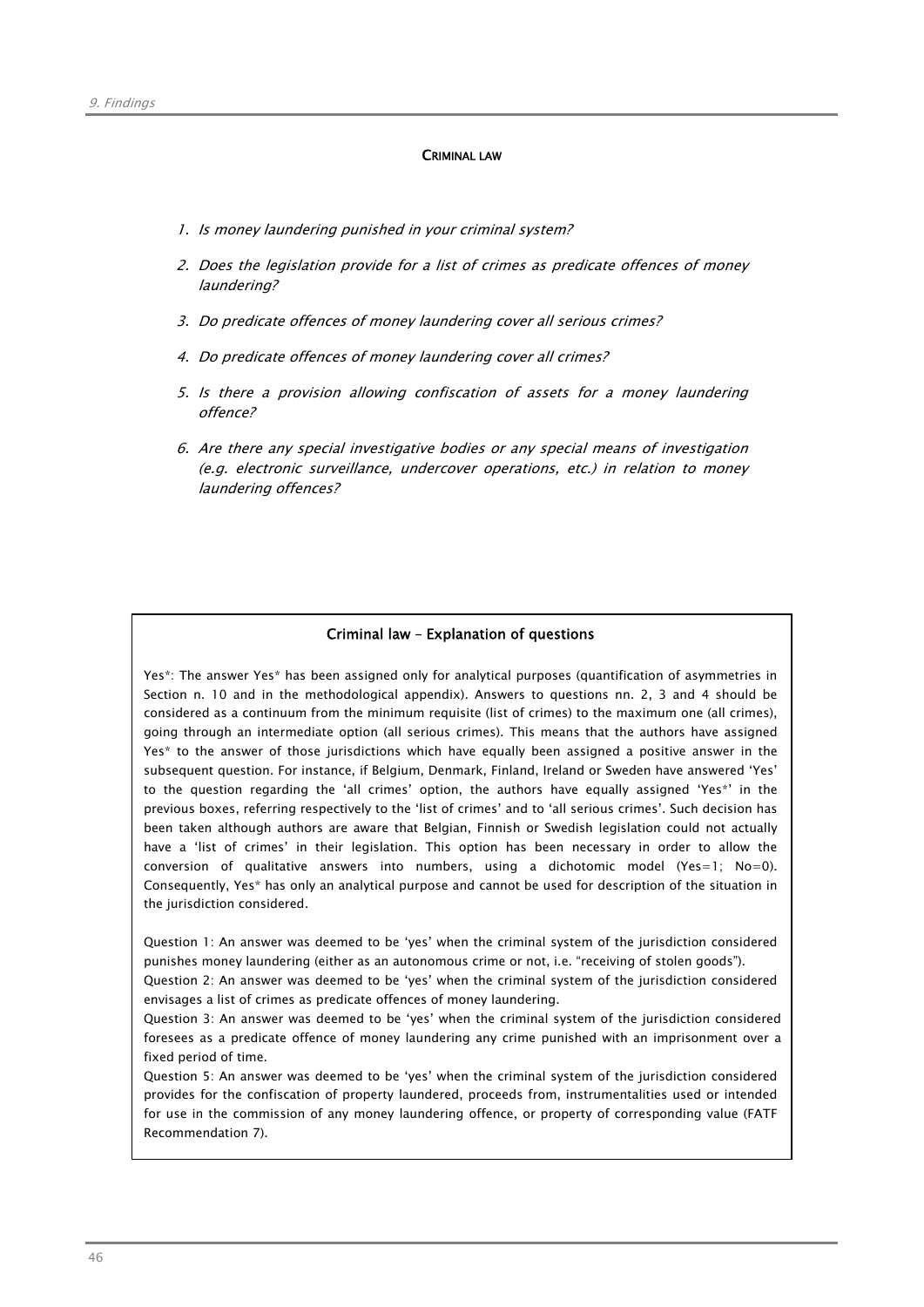| Group 0            | <b>Money</b><br>laundering<br>punished | $\overline{2}$<br>List of crimes | $\overline{\mathbf{3}}$<br>All serious<br>crimes | 4<br>All crimes | 5<br>Confiscation | 6<br>Existence of a<br>special body or<br>means of<br>investigation |
|--------------------|----------------------------------------|----------------------------------|--------------------------------------------------|-----------------|-------------------|---------------------------------------------------------------------|
| Austria            | <b>Yes</b>                             | Yes*                             | <b>Yes</b>                                       | <b>No</b>       | <b>Yes</b>        | <b>Yes</b>                                                          |
| Belgium            | Yes                                    | Yes*                             | Yes*                                             | Yes             | <b>Yes</b>        | <b>Yes</b>                                                          |
| Denmark            | Yes                                    | Yes*                             | Yes*                                             | <b>Yes</b>      | Yes               | Yes                                                                 |
| Finland            | Yes                                    | Yes*                             | Yes*                                             | Yes             | <b>Yes</b>        | <b>Yes</b>                                                          |
| France             | Yes                                    | Yes*                             | Yes*                                             | Yes             | Yes               | Yes                                                                 |
| Germany            | <b>Yes</b>                             | Yes*                             | <b>Yes</b>                                       | No.             | <b>Yes</b>        | <b>Yes</b>                                                          |
| Greece             | Yes                                    | Yes                              | No                                               | <b>No</b>       | Yes               | <b>Yes</b>                                                          |
| Ireland            | Yes                                    | Yes*                             | Yes*                                             | Yes             | Yes               | Yes                                                                 |
| Italy              | Yes                                    | Yes*                             | <b>Yes</b>                                       | No.             | <b>Yes</b>        | <b>Yes</b>                                                          |
| Luxembourg         | Yes                                    | Yes                              | <b>No</b>                                        | <b>No</b>       | Yes               | Yes                                                                 |
| The<br>Netherlands | Yes                                    | Yes*                             | Yes*                                             | Yes             | Yes               | <b>Yes</b>                                                          |
| Portugal           | Yes                                    | Yes                              | No                                               | <b>No</b>       | Yes               | Yes                                                                 |
| Spain              | Yes                                    | Yes*                             | <b>Yes</b>                                       | No.             | <b>Yes</b>        | <b>Yes</b>                                                          |
| Sweden             | Yes                                    | Yes*                             | Yes*                                             | Yes             | Yes               | <b>Yes</b>                                                          |
| United<br>Kingdom  | Yes                                    | Yes*                             | Yes                                              | No              | Yes               | Yes                                                                 |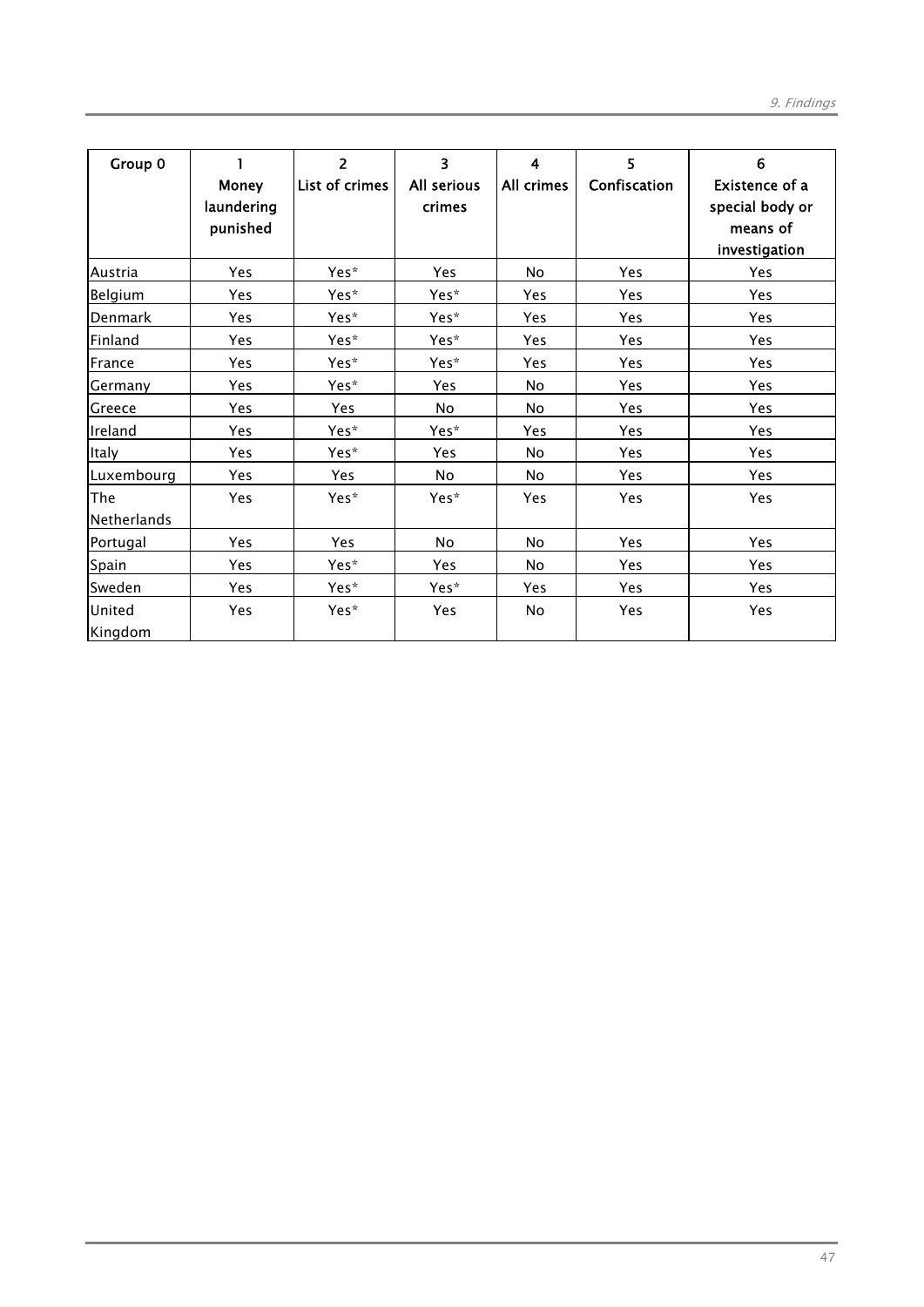| Group 1                        | $\mathbf{1}$<br><b>Money</b><br>laundering<br>punished | $\overline{2}$<br>List of crimes | $\overline{\mathbf{3}}$<br>All serious<br>crimes | $\overline{4}$<br>All crimes | 5<br>Confiscation | 6<br><b>Existence of a</b><br>special body or<br>means of<br>investigation |
|--------------------------------|--------------------------------------------------------|----------------------------------|--------------------------------------------------|------------------------------|-------------------|----------------------------------------------------------------------------|
| Andorra                        | Yes                                                    | Yes                              | <b>No</b>                                        | No                           | Yes               | Yes                                                                        |
| Anguilla                       | No                                                     | No                               | No                                               | <b>No</b>                    | No                | <b>No</b>                                                                  |
| Aruba                          | Yes                                                    | Yes*                             | Yes*                                             | Yes                          | Yes               | Yes                                                                        |
| Bermuda                        | Yes                                                    | Yes*                             | Yes                                              | No                           | Yes               | Yes                                                                        |
| <b>BVI</b>                     | Yes                                                    | Yes*                             | Yes                                              | No                           | Yes               | Yes                                                                        |
| Cayman<br>Islands              | Yes                                                    | Yes*                             | Yes                                              | <b>No</b>                    | Yes               | No                                                                         |
| Cyprus                         | Yes                                                    | Yes                              | No                                               | <b>No</b>                    | Yes               | Yes                                                                        |
| French West<br>Indies          | Yes                                                    | Yes*                             | Yes*                                             | <b>Yes</b>                   | Yes               | Yes                                                                        |
| Gibraltar                      | Yes                                                    | Yes*                             | Yes*                                             | Yes                          | Yes               | Yes                                                                        |
| Guernsey                       | Yes                                                    | Yes*                             | Yes*                                             | Yes                          | Yes               | Yes                                                                        |
| Isle of Man                    | Yes                                                    | Yes*                             | Yes*                                             | Yes                          | Yes               | Yes                                                                        |
| Jersey                         | Yes                                                    | Yes*                             | Yes*                                             | Yes                          | Yes               | Yes                                                                        |
| Liechtenstein                  | Yes                                                    | Yes*                             | Yes*                                             | Yes                          | Yes               | $\overline{\phantom{a}}$                                                   |
| Malta                          | Yes                                                    | Yes                              | No                                               | No                           | Yes               | Yes                                                                        |
| Montserrat                     | Yes                                                    | Yes                              | No                                               | <b>No</b>                    |                   | No                                                                         |
| <b>Netherlands</b><br>Antilles | Yes                                                    | Yes                              | Yes                                              | <b>Yes</b>                   | Yes               |                                                                            |
| Monaco                         | Yes                                                    | Yes                              | No                                               | No                           | Yes               | Yes                                                                        |
| San Marino                     | Yes                                                    | Yes                              | Yes                                              | No                           | Yes               | Yes                                                                        |
| Switzerland                    | Yes                                                    | Yes                              | Yes                                              | Yes                          | Yes               | Yes                                                                        |
| Turks &<br>Caicos<br>Islands   | Yes                                                    | Yes                              | Yes                                              | Yes                          | Yes               | No                                                                         |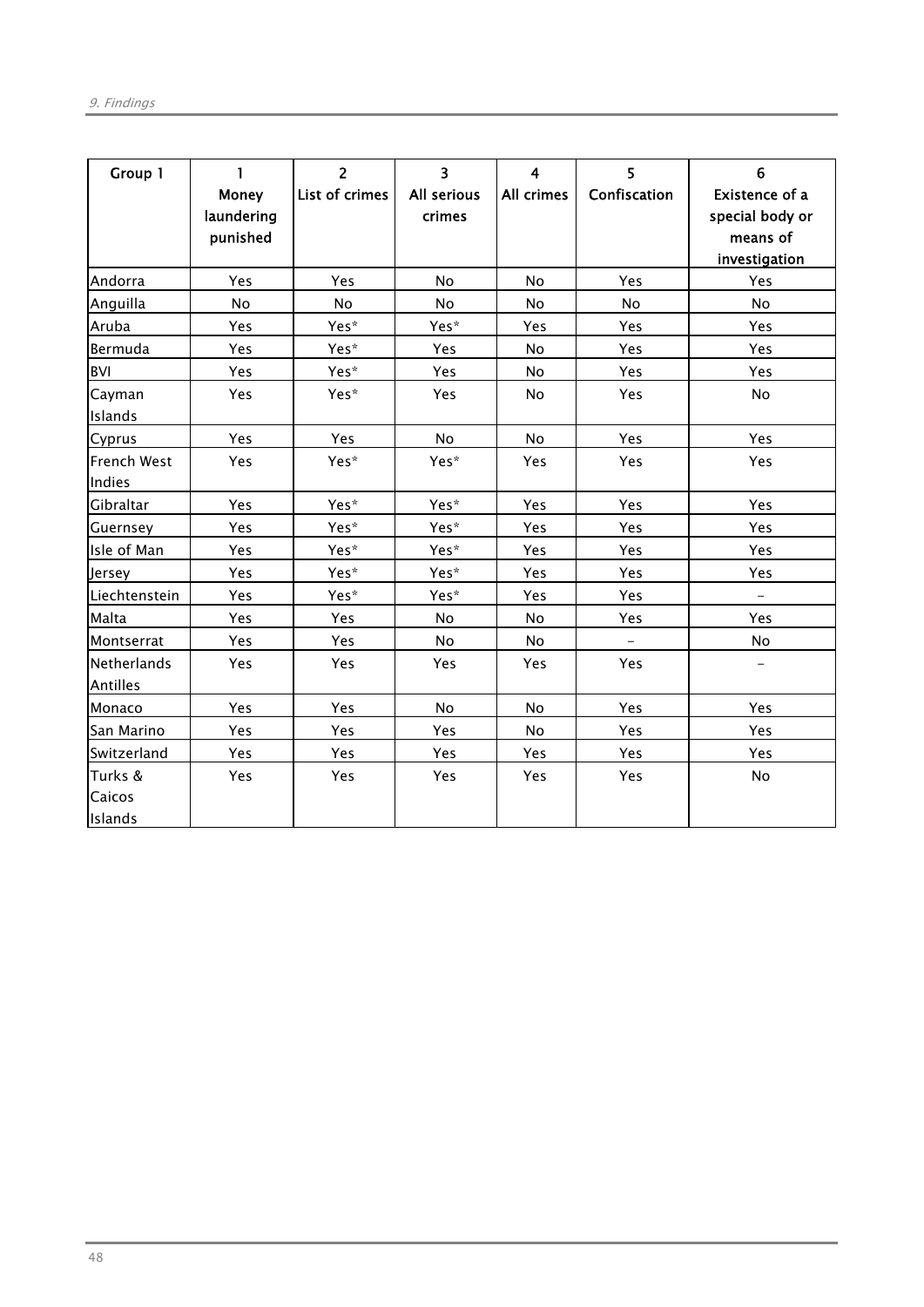| Group 2               | <b>Money</b><br>laundering<br>punished | $\overline{2}$<br>List of crimes | 3<br>All serious<br>crimes | 4<br>All crimes | 5<br>Confiscation | 6<br>Existence of a<br>special body or<br>means of<br>investigation |
|-----------------------|----------------------------------------|----------------------------------|----------------------------|-----------------|-------------------|---------------------------------------------------------------------|
| Albania               | Yes                                    |                                  |                            |                 |                   | Yes                                                                 |
| <b>Bulgaria</b>       | Yes                                    | <b>Yes</b>                       | Yes                        | Yes             | Yes               | Yes                                                                 |
| Czech<br>Republic     | Yes                                    | Yes                              | Yes                        | No              | Yes               | Yes                                                                 |
| Estonia               | Yes                                    | Yes                              | Yes                        | Yes             | Yes               | Yes                                                                 |
| <b>Hungary</b>        | Yes                                    | Yes                              | Yes                        | <b>No</b>       | Yes               | Yes                                                                 |
| Latvia                | Yes                                    | Yes                              | Yes                        | No              | Yes               | Yes                                                                 |
| Lithuania             | Yes                                    | Yes                              | <b>Yes</b>                 | Yes             | <b>Yes</b>        | <b>Yes</b>                                                          |
| Moldova               | No                                     | No                               | No                         | No.             | No                | No                                                                  |
| Poland                | Yes                                    | Yes                              | No                         | No              | Yes               | Yes                                                                 |
| Romania               | Yes                                    | Yes                              | No                         | <b>No</b>       | Yes               | Yes                                                                 |
| Russian<br>Federation | Yes                                    | Yes                              | Yes                        | Yes             | Yes               | Yes                                                                 |
| Slovakia              | Yes                                    | Yes                              | Yes                        | Yes             | Yes               | Yes                                                                 |
| Slovenia              | Yes                                    | Yes                              | Yes                        | Yes             | Yes               | Yes                                                                 |
| Ukraine               | Yes                                    | Yes                              | No                         | No              | $\qquad \qquad -$ |                                                                     |

| Group 3              | Money<br>laundering<br>punished | $\overline{2}$<br>List of crimes | 3<br>All serious<br>crimes | 4<br>All crimes | 5<br>Confiscation        | 6<br><b>Existence of a</b><br>special body or<br>means of<br>investigation |
|----------------------|---------------------------------|----------------------------------|----------------------------|-----------------|--------------------------|----------------------------------------------------------------------------|
| <b>Bahamas</b>       | Yes                             | <b>Yes</b>                       | Yes                        | <b>No</b>       | Yes                      | Yes                                                                        |
| <b>Barbados</b>      | Yes                             | Yes                              | Yes                        | <b>No</b>       | Yes                      | Yes                                                                        |
| Cook Islands         | Yes                             | Yes                              | Yes                        | <b>No</b>       | $\overline{\phantom{0}}$ | $\overline{\phantom{0}}$                                                   |
| Hong Kong<br>(China) | Yes                             | Yes                              | Yes                        | No              | Yes                      |                                                                            |
| Jamaica              | Yes                             | Yes                              | No                         | <b>No</b>       | Yes                      | -                                                                          |
| Macao<br>(China)     | Yes                             | Yes                              | Yes                        | <b>No</b>       |                          |                                                                            |
| Malaysia<br>(Labuan) | <b>No</b>                       | <b>No</b>                        | No                         | <b>No</b>       | <b>No</b>                | <b>No</b>                                                                  |
| Nauru                | <b>No</b>                       | No                               | No                         | <b>No</b>       | <b>No</b>                | <b>No</b>                                                                  |
| Niue                 | <b>No</b>                       | <b>No</b>                        | No                         | <b>No</b>       | <b>No</b>                | <b>No</b>                                                                  |
| Philippines          | <b>No</b>                       | No                               | No                         | <b>No</b>       | No                       | No                                                                         |
| <b>Puerto Rico</b>   | Yes                             | Yes                              | Yes                        | Yes             | Yes                      | Yes                                                                        |
| Seychelles           | <b>Yes</b>                      | Yes                              | <b>Yes</b>                 | <b>No</b>       | <b>Yes</b>               | Yes                                                                        |
| Singapore            | Yes                             | Yes                              | <b>No</b>                  | <b>No</b>       | <b>Yes</b>               | -                                                                          |
| Vanuatu              | Yes                             | Yes                              | Yes                        | No              |                          |                                                                            |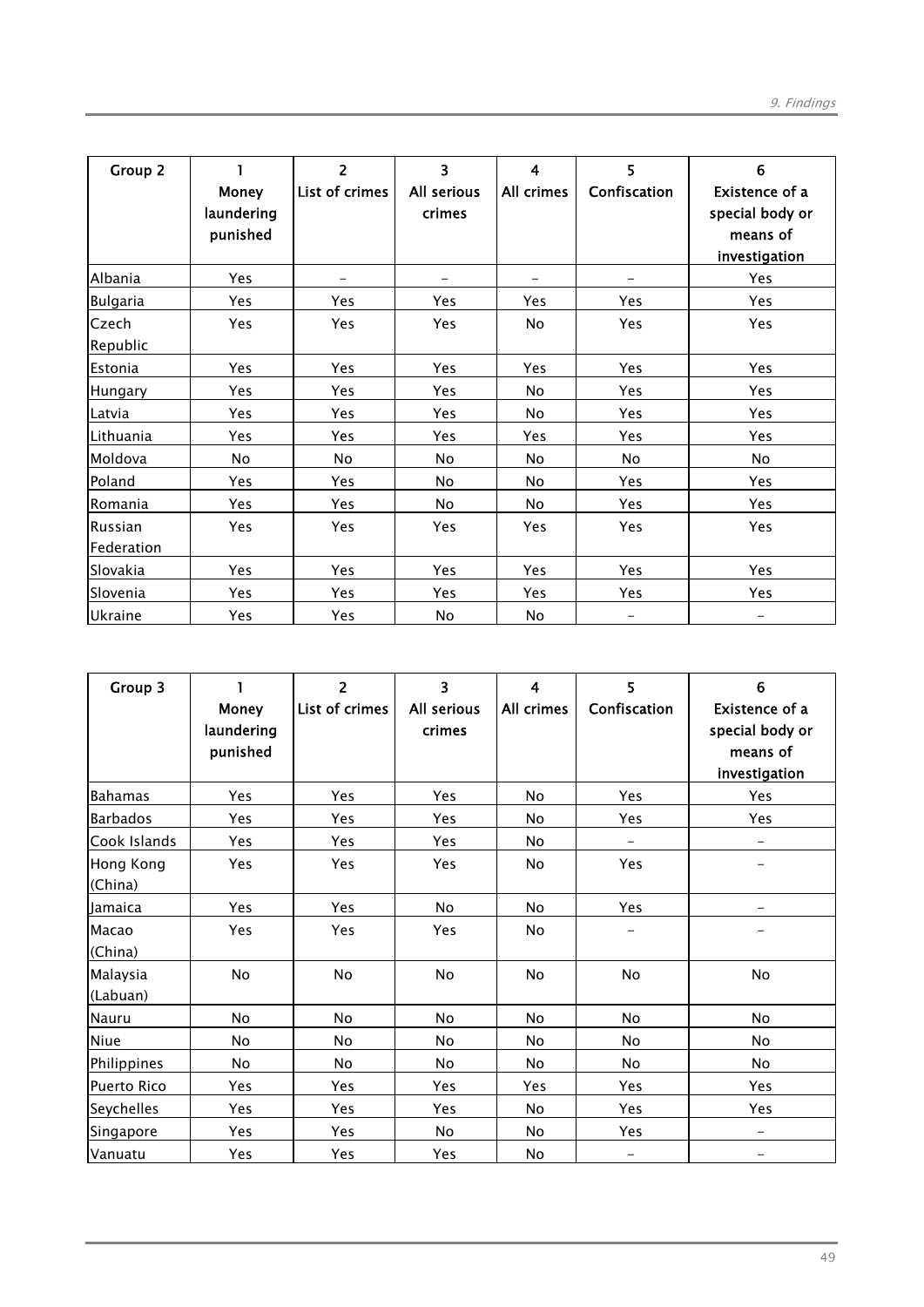#### ADMINISTRATIVE REGULATIONS

- 1. Is there an anti-money laundering law in the jurisdiction?
- 2. Are banks covered by the anti-money laundering law?
- 3. Are other financial institutions covered by the anti-money laundering law?
- 4. Are non-financial institutions covered by the anti-money laundering law?
- 5. Are other professions carrying out a financial activity covered by the anti-money laundering law?
- 6. Are there identification requirements for the institutions covered by the antimoney law?
- 7. Is there suspicious transactions reporting?
- 8. Is there a central authority (for instance, a Financial Intelligence Unit) for the collection of suspicious transactions reports?
- 9. Is there any co-operation between banks or other financial institutions and police authorities?

#### Administrative regulations – Explanations of questions

Question 1: An answer was deemed to be 'yes' when the jurisdiction considered has specific regulations intended to protect the financial sector from the laundering of illicit proceeds.

Questions 2-3-4-5: An answer was deemed to be 'yes' when in the jurisdiction considered banks/other financial institutions/non-financial institutions/other professions have special obligations under antimoney laundering law. In this context, the term 'other financial institutions' refers to those institutions undertaking one or more of the operations included in numbers 1-12 and 14 of the list annexed to Directive 89/646/EEC, and to those financial activities listed in the Annex to FATF Recommendation 9. The category 'non-financial institutions' refers to those subjects such as jewellers and dealers in precious stones and metals, supermarkets, the real estate sector. 'Other professions' include external accountants and auditors; notaries and other independent legal professions when assisting or representing clients in the: buying and selling of real property or business entities, handling of client money, securities or other assets, opening or managing bank, savings or securities accounts, creation, operation or management of companies, trusts or similar structures, execution of any other financial transactions.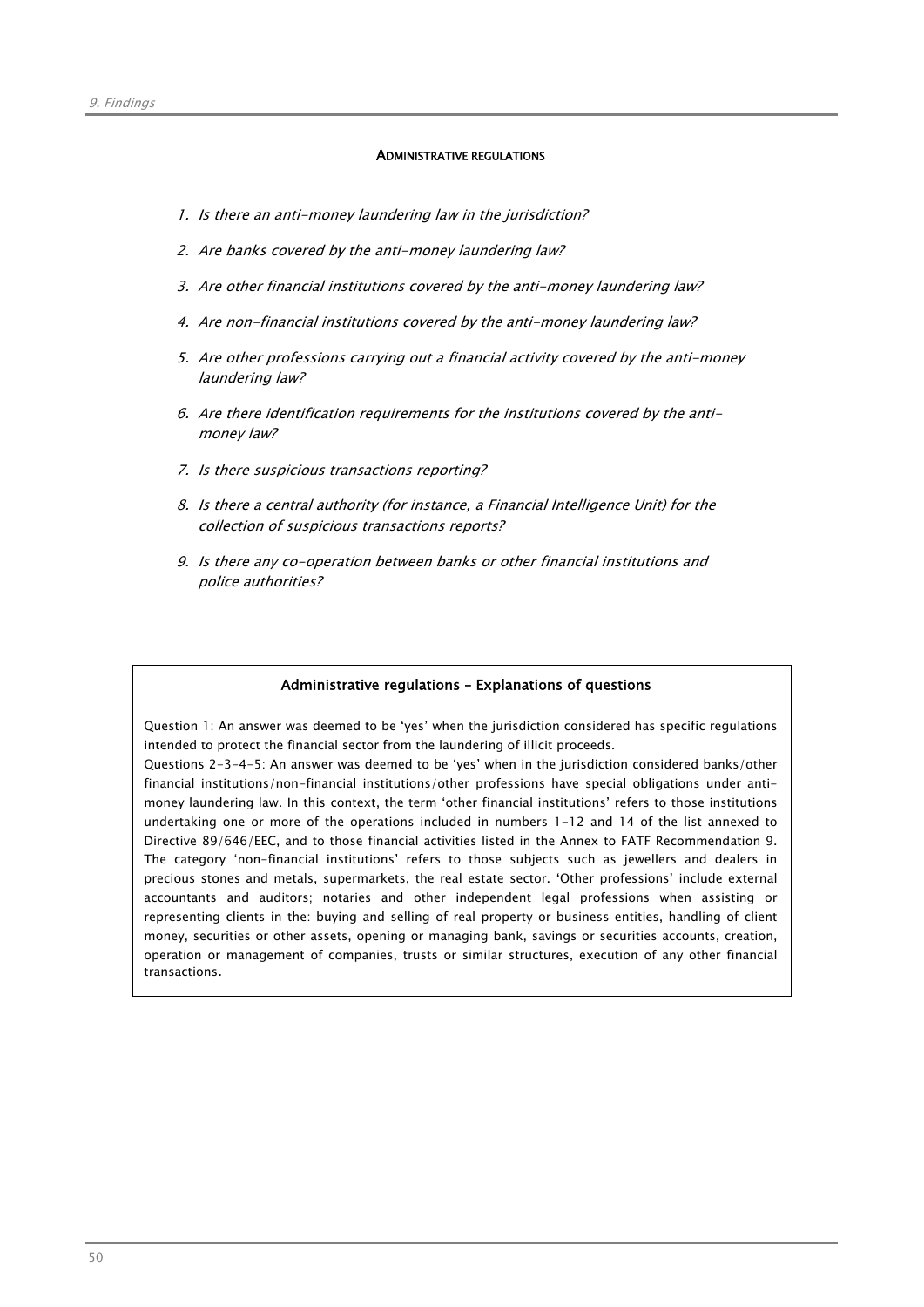| Group 0            | 1          | $\overline{2}$ | $\overline{\mathbf{3}}$ | $\overline{\mathbf{4}}$ | 5         | 6              | $\overline{7}$ | 8          | 9          |
|--------------------|------------|----------------|-------------------------|-------------------------|-----------|----------------|----------------|------------|------------|
|                    | Anti-      | <b>Banks</b>   | Other                   | Non                     | Other     | Identification | Repor-         | Central    | $Co-$      |
|                    | money      |                | <b>Financial</b>        | Financial               | profes    | requirements   | ting           | authority  | operation  |
|                    | laundering |                |                         |                         | -sions    |                |                |            |            |
|                    | law        |                |                         |                         |           |                |                |            |            |
| Austria            | Yes        | Yes            | Yes                     | <b>Yes</b>              | <b>No</b> | Yes            | Yes            | <b>Yes</b> | <b>Yes</b> |
| Belgium            | Yes        | Yes            | Yes                     | Yes                     | Yes       | Yes            | Yes            | Yes        | Yes        |
| Denmark            | Yes        | Yes            | Yes                     | <b>Yes</b>              | No        | Yes            | Yes            | Yes        | Yes        |
| Finland            | Yes        | Yes            | Yes                     | Yes                     | No        | Yes            | Yes            | Yes        | Yes        |
| France             | Yes        | Yes            | Yes                     | <b>Yes</b>              | Yes       | <b>Yes</b>     | Yes            | Yes        | Yes        |
| Germany            | Yes        | Yes            | Yes                     | Yes                     | Yes       | <b>Yes</b>     | Yes            | <b>No</b>  | Yes        |
| Greece             | Yes        | Yes            | Yes                     | <b>Yes</b>              | Yes       | Yes            | Yes            | Yes        | Yes        |
| Ireland            | Yes        | Yes            | Yes                     | Yes                     | Yes       | Yes            | Yes            | Yes        | Yes        |
| Italy              | Yes        | Yes            | Yes                     | <b>Yes</b>              | Yes       | <b>Yes</b>     | Yes            | Yes        | Yes        |
| Luxembour          | <b>Yes</b> | Yes            | Yes                     | Yes                     | Yes       | Yes            | Yes            | <b>Yes</b> | Yes        |
| g                  |            |                |                         |                         |           |                |                |            |            |
| The                | <b>Yes</b> | Yes            | Yes                     | <b>Yes</b>              | No        | Yes            | Yes            | Yes        | Yes        |
| <b>Netherlands</b> |            |                |                         |                         |           |                |                |            |            |
| Portugal           | Yes        | Yes            | Yes                     | Yes                     | Yes       | Yes            | Yes            | Yes        | <b>Yes</b> |
| Spain              | Yes        | Yes            | Yes                     | Yes                     | No.       | Yes            | Yes            | Yes        | Yes        |
| Sweden             | Yes        | Yes            | Yes                     | Yes                     | No        | Yes            | Yes            | Yes        | Yes        |
| United             | <b>Yes</b> | Yes            | Yes                     | Yes                     | Yes       | Yes            | Yes            | Yes        | Yes        |
| Kingdom            |            |                |                         |                         |           |                |                |            |            |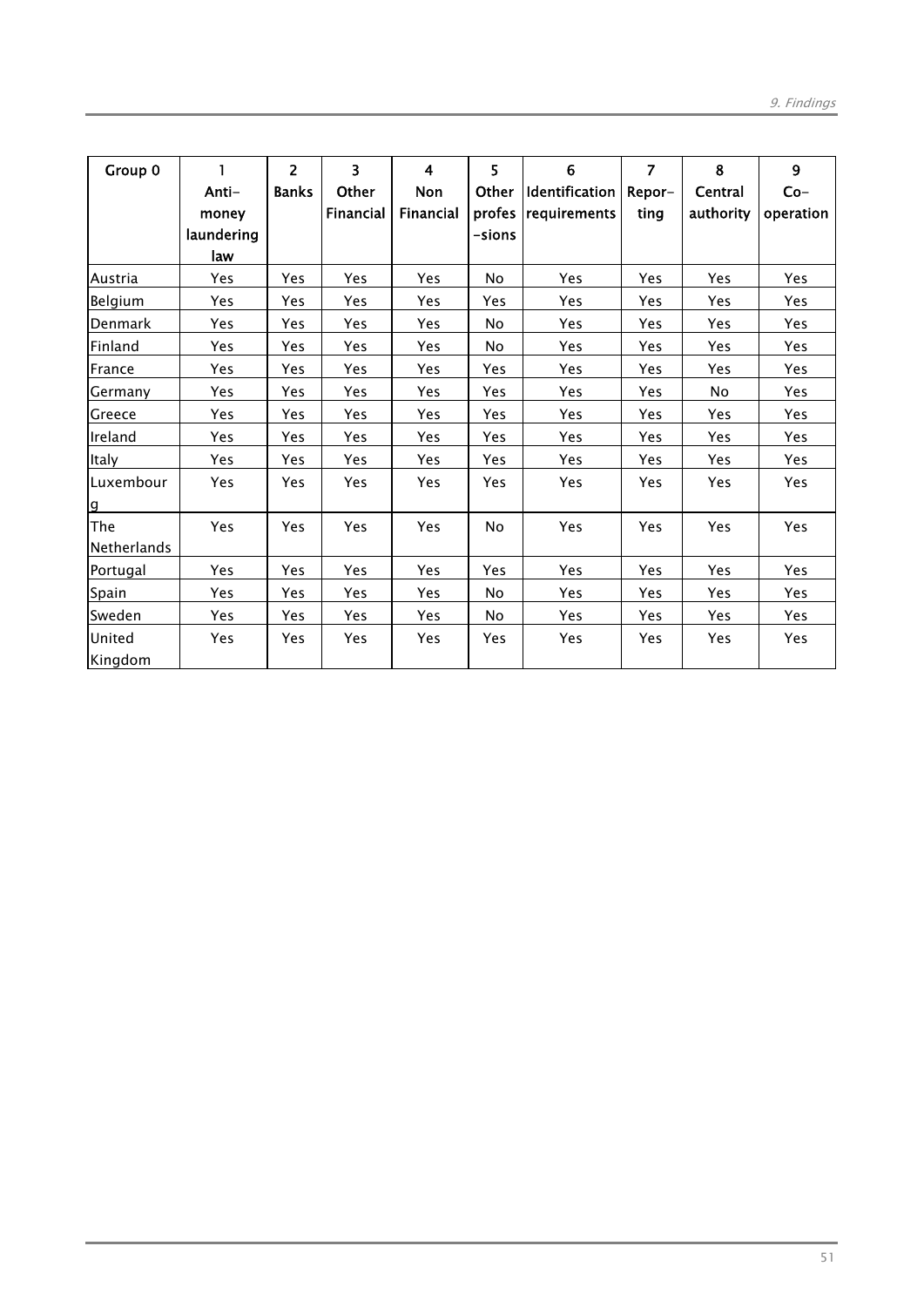| Group 1                 | $\mathbf{1}$      | $\overline{2}$           | $\overline{3}$           | $\overline{\mathbf{4}}$  | 5                        | 6                       | $\overline{7}$           | 8                 | $\overline{9}$           |
|-------------------------|-------------------|--------------------------|--------------------------|--------------------------|--------------------------|-------------------------|--------------------------|-------------------|--------------------------|
|                         | Anti-             | <b>Banks</b>             | Financial                | Non                      |                          | Profes   Identification | Repor-                   | Central           | $Co-$                    |
|                         | money             |                          |                          | <b>Financial</b>         |                          | requirements            | ting                     | authority         | operation                |
|                         | laundering<br>law |                          |                          |                          | sional                   |                         |                          |                   |                          |
| Andorra                 | Yes               | Yes                      | Yes                      | No                       | Yes                      | Yes                     | <b>No</b>                | Yes               | Yes                      |
| Anguilla                | No                | No                       | No                       | No                       | No                       | Yes                     | $\overline{\phantom{0}}$ | $\qquad \qquad -$ | $\equiv$                 |
| Aruba                   | Yes               | Yes                      | Yes                      | Yes                      | Yes                      | Yes                     | No                       | Yes               | Yes                      |
| Bermuda                 | Yes               | Yes                      | Yes                      | Yes                      | Yes                      | Yes                     | Yes                      | Yes               | Yes                      |
| BVI                     | Yes               | $\overline{\phantom{a}}$ | $\overline{\phantom{a}}$ | -                        | $\overline{\phantom{a}}$ | Yes                     | Yes                      | Yes               | Yes                      |
| Cayman<br>Islands       | Yes               | $\qquad \qquad -$        |                          | $\overline{\phantom{a}}$ | $\qquad \qquad -$        | No                      | No                       | Yes               | $\overline{\phantom{a}}$ |
| Cyprus                  | Yes               | Yes                      | Yes                      | Yes                      | Yes                      | Yes                     | Yes                      | Yes               | Yes                      |
| French West<br>Indies   | Yes               | Yes                      | Yes                      | Yes                      | Yes                      | Yes                     | Yes                      | Yes               | Yes                      |
| Gibraltar               | Yes               | Yes                      | Yes                      | Yes                      | Yes                      | Yes                     | Yes                      | Yes               | $\equiv$                 |
| Guernsey                | Yes               | Yes                      | Yes                      | Yes                      | Yes                      | Yes                     | Yes                      | Yes               | Yes                      |
| Isle of Man             | Yes               | Yes                      | Yes                      | Yes                      | Yes                      | Yes                     | Yes                      | Yes               | $\equiv$                 |
| Jersey                  | Yes               | Yes                      | Yes                      | Yes                      | Yes                      | Yes                     | Yes                      | Yes               | Yes                      |
| Liechtenstei<br>n       | Yes               | Yes                      | Yes                      | Yes                      | Yes                      | Yes                     | Yes                      | Yes               | $\overline{\phantom{a}}$ |
| Malta                   | Yes               | Yes                      | <b>Yes</b>               | No                       | <b>No</b>                | Yes                     | Yes                      | No                | Yes                      |
| Montserrat              | Yes               | Yes                      | No                       | No                       | No                       | Yes                     | Yes                      | Yes               |                          |
| Netherlands<br>Antilles | Yes               | $\overline{\phantom{a}}$ | $\overline{\phantom{a}}$ |                          | $\overline{\phantom{a}}$ | Yes                     | No                       | Yes               | Yes                      |
| Monaco                  | Yes               | Yes                      | Yes                      | Yes                      | No                       | Yes                     | Yes                      | Yes               | Yes                      |
| San Marino              | Yes               | Yes                      | Yes                      | No                       | No                       | Yes                     | Yes                      | Yes               | Yes                      |
| Switzerland             | Yes               | Yes                      | Yes                      | Yes                      | Yes                      | Yes                     | Yes                      | Yes               | Yes                      |
| Turks &<br>Caicos       | Yes               | Yes                      | No                       | No                       | No                       | -                       | Yes                      | Yes               | $\qquad \qquad -$        |
| Islands                 |                   |                          |                          |                          |                          |                         |                          |                   |                          |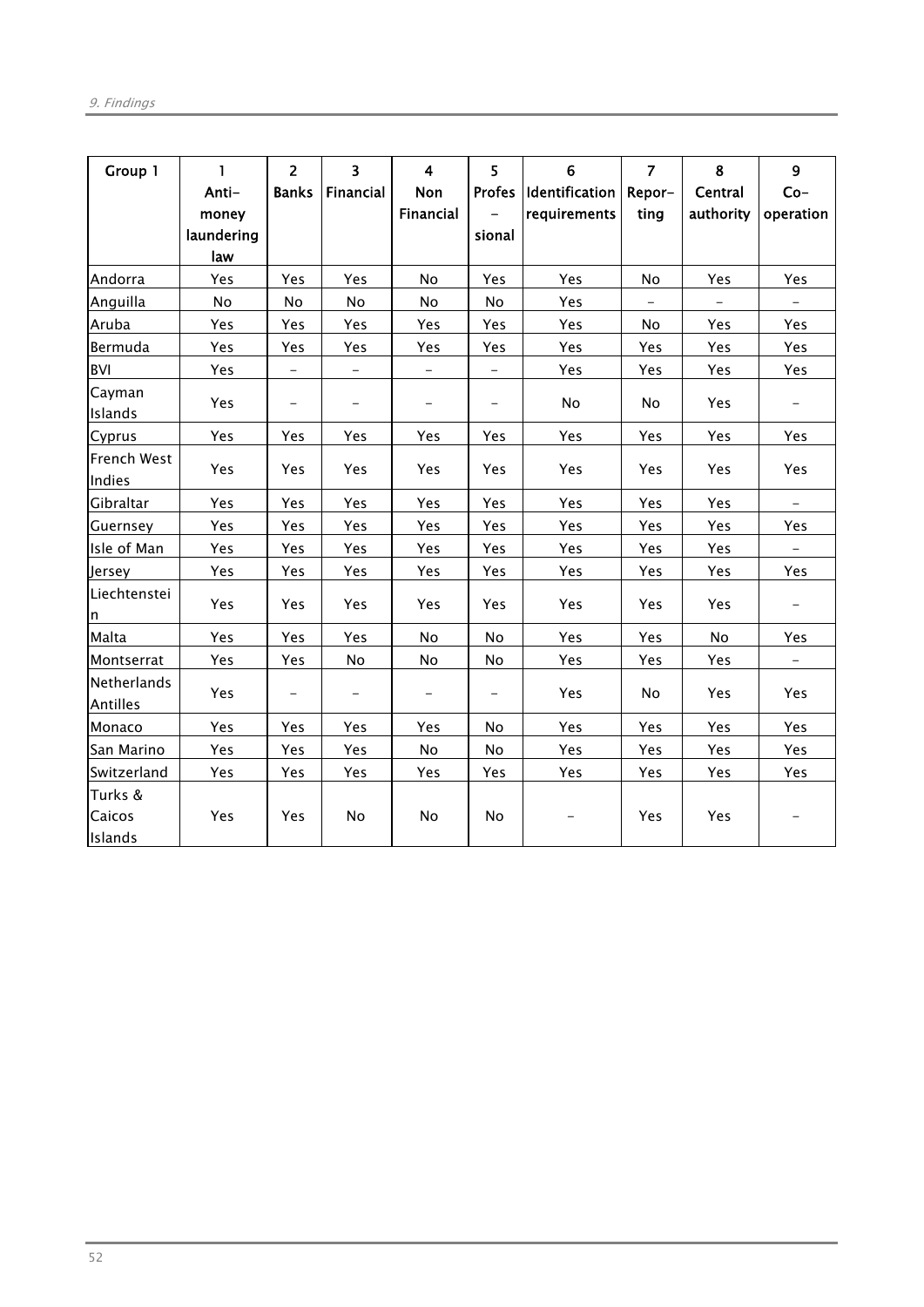| Group 2               | Anti-<br>money<br>laundering<br>law | $\overline{2}$<br><b>Banks</b> | 3<br>Other<br>Financial | 4<br>Non<br>Financial | 5<br>Other<br>profes<br>-sions | 6<br>Identification<br>requirements | 7<br>Repor-<br>ting | 8<br>Central<br>authority | 9<br>$Co-$<br>operation |
|-----------------------|-------------------------------------|--------------------------------|-------------------------|-----------------------|--------------------------------|-------------------------------------|---------------------|---------------------------|-------------------------|
| Albania               | No                                  | No                             | No                      | No                    | No                             | Yes                                 | Yes                 | No                        |                         |
| <b>Bulgaria</b>       | Yes                                 | Yes                            | Yes                     | Yes                   | No                             | Yes                                 | Yes                 | Yes                       | Yes                     |
| Czech<br>Republic     | Yes                                 | Yes                            | Yes                     | Yes                   | No                             | Yes                                 | No                  | Yes                       | Yes                     |
| Estonia               | <b>Yes</b>                          | Yes                            | Yes                     | Yes                   | Yes                            | Yes                                 | Yes                 | Yes                       | Yes                     |
| Hungary               | Yes                                 | Yes                            | Yes                     | No                    | No                             | Yes                                 | Yes                 | Yes                       | Yes                     |
| Latvia                | Yes                                 | Yes                            | Yes                     | Yes                   | Yes                            | Yes                                 | Yes                 | Yes                       | Yes                     |
| Lithuania             | Yes                                 | Yes                            | Yes                     | No                    | No                             | Yes                                 | Yes                 | Yes                       | No.                     |
| Moldova               | <b>No</b>                           | No                             | No                      | <b>No</b>             | No                             | No                                  | No.                 | Yes                       | No                      |
| Poland                | <b>Yes</b>                          | Yes                            | No                      | No                    | No                             | Yes                                 | Yes                 | No                        | Yes                     |
| Romania               | Yes                                 | Yes                            | Yes                     | Yes                   | Yes                            | Yes                                 | No.                 | Yes                       | Yes                     |
| Russian<br>Federation | No                                  | No                             | No                      | No                    | No                             | No                                  | No                  | Yes                       | Yes                     |
| Slovakia              | Yes                                 | Yes                            | No                      | No                    | No                             | Yes                                 | Yes                 | Yes                       | Yes                     |
| Slovenia              | Yes                                 | Yes                            | Yes                     | Yes                   | No                             | Yes                                 | Yes                 | Yes                       | Yes                     |
| Ukraine               | No                                  | No                             | No                      | No                    | No                             | Yes                                 | No                  | No                        | Yes                     |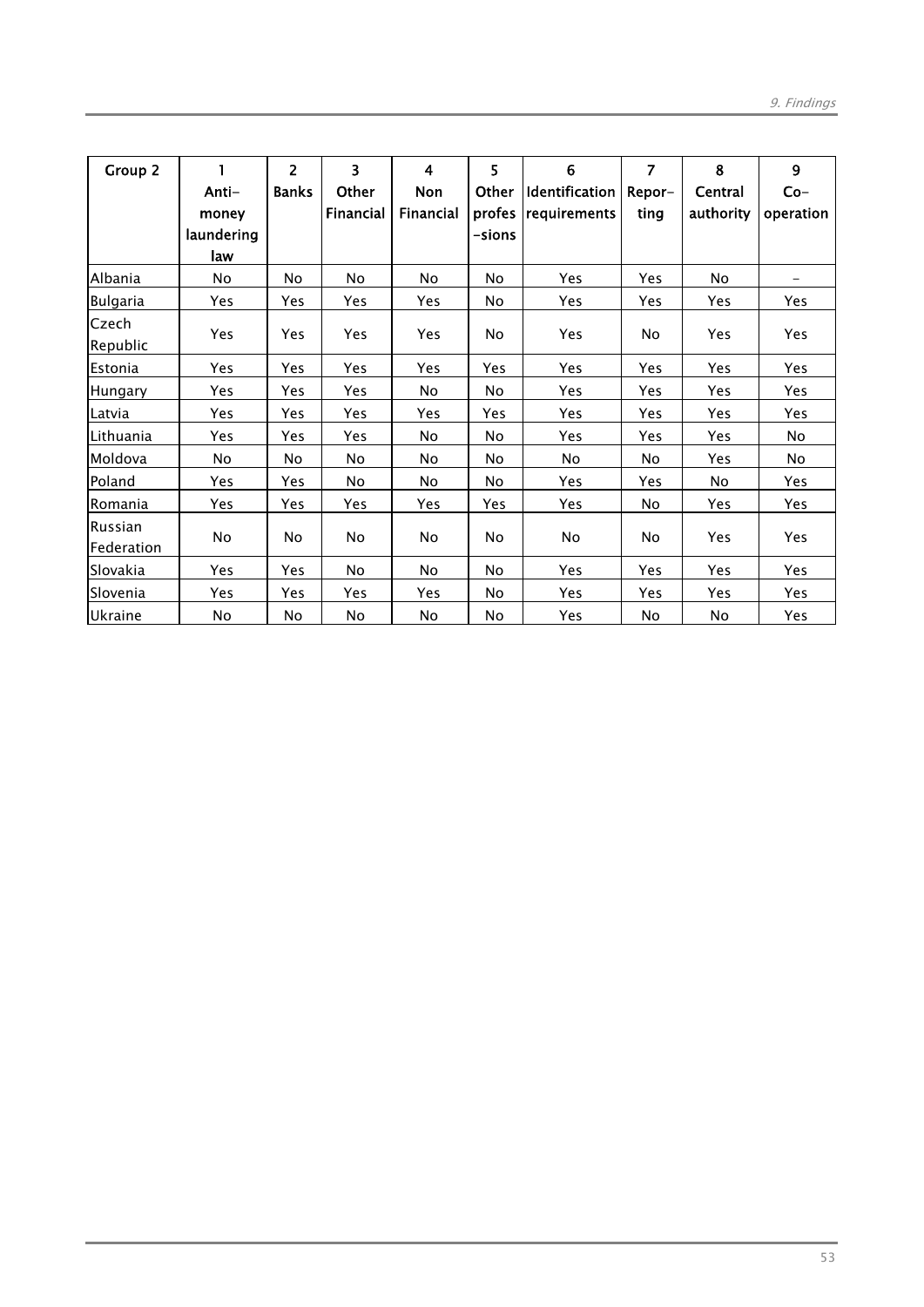| Group 3              | 1          | $\overline{2}$           | $\overline{\mathbf{3}}$  | $\overline{\mathbf{4}}$  | 5                        | $6\phantom{1}6$ | $\overline{7}$ | 8         | $\mathbf{9}$             |
|----------------------|------------|--------------------------|--------------------------|--------------------------|--------------------------|-----------------|----------------|-----------|--------------------------|
|                      | Anti-      | <b>Banks</b>             | Other                    | Non                      | <b>Other</b>             | Identification  | Repor-         | Central   | $Co-$                    |
|                      | money      |                          | Financial                | <b>Financial</b>         | profes                   | requirements    | ting           | authority | operation                |
|                      | laundering |                          |                          |                          | $-sions$                 |                 |                |           |                          |
|                      | law        |                          |                          |                          |                          |                 |                |           |                          |
| <b>Bahamas</b>       | Yes        | Yes                      | Yes                      | <b>No</b>                | <b>No</b>                | Yes             | Yes            | Yes       | Yes                      |
| <b>Barbados</b>      | Yes        | Yes                      | Yes                      | No                       | No                       | Yes             | Yes            | Yes       | Yes                      |
| Cook<br>Islands      | No         | No                       | No                       | <b>No</b>                | No                       | No              | No.            | No        | No                       |
| Hong Kong<br>(China) | Yes        | Yes                      | Yes                      | No                       | No                       | Yes             | Yes            | Yes       | Yes                      |
| Jamaica              | Yes        | $\overline{\phantom{0}}$ | $\overline{\phantom{m}}$ | $\overline{\phantom{0}}$ | $\overline{\phantom{0}}$ | No              | No             | No        | $\qquad \qquad -$        |
| Macao                | <b>Yes</b> | Yes                      | Yes                      | Yes                      | No                       | Yes             | Yes            | No        | -                        |
| (China)              |            |                          |                          |                          |                          |                 |                |           |                          |
| Malaysia             | <b>No</b>  | No                       | <b>No</b>                | No                       | No                       | Yes             | No             | No        |                          |
| (Labuan)             |            |                          |                          |                          |                          |                 |                |           |                          |
| Nauru                | <b>No</b>  | No                       | No                       | No                       | No                       | <b>No</b>       | No             | No        | $\overline{\phantom{0}}$ |
| Niue                 | No         | No                       | No                       | <b>No</b>                | No                       | No              | No             | No        |                          |
| Philippines          | No         | No                       | No                       | No                       | No                       | Yes             | No.            | No        | No                       |
| <b>Puerto Rico</b>   | Yes        | Yes                      | Yes                      | Yes                      | $\qquad \qquad -$        | Yes             | Yes            | Yes       | Yes                      |
| Seychelles           | Yes        | Yes                      | Yes                      | Yes                      | Yes                      | Yes             | Yes            | Yes       | Yes                      |
| Singapore            | <b>Yes</b> | Yes                      | Yes                      | <b>No</b>                | No                       | Yes             | Yes            | No        | -                        |
| Vanuatu              | Yes        | Yes                      | Yes                      | Yes                      | No                       | Yes             | Yes            | -         | -                        |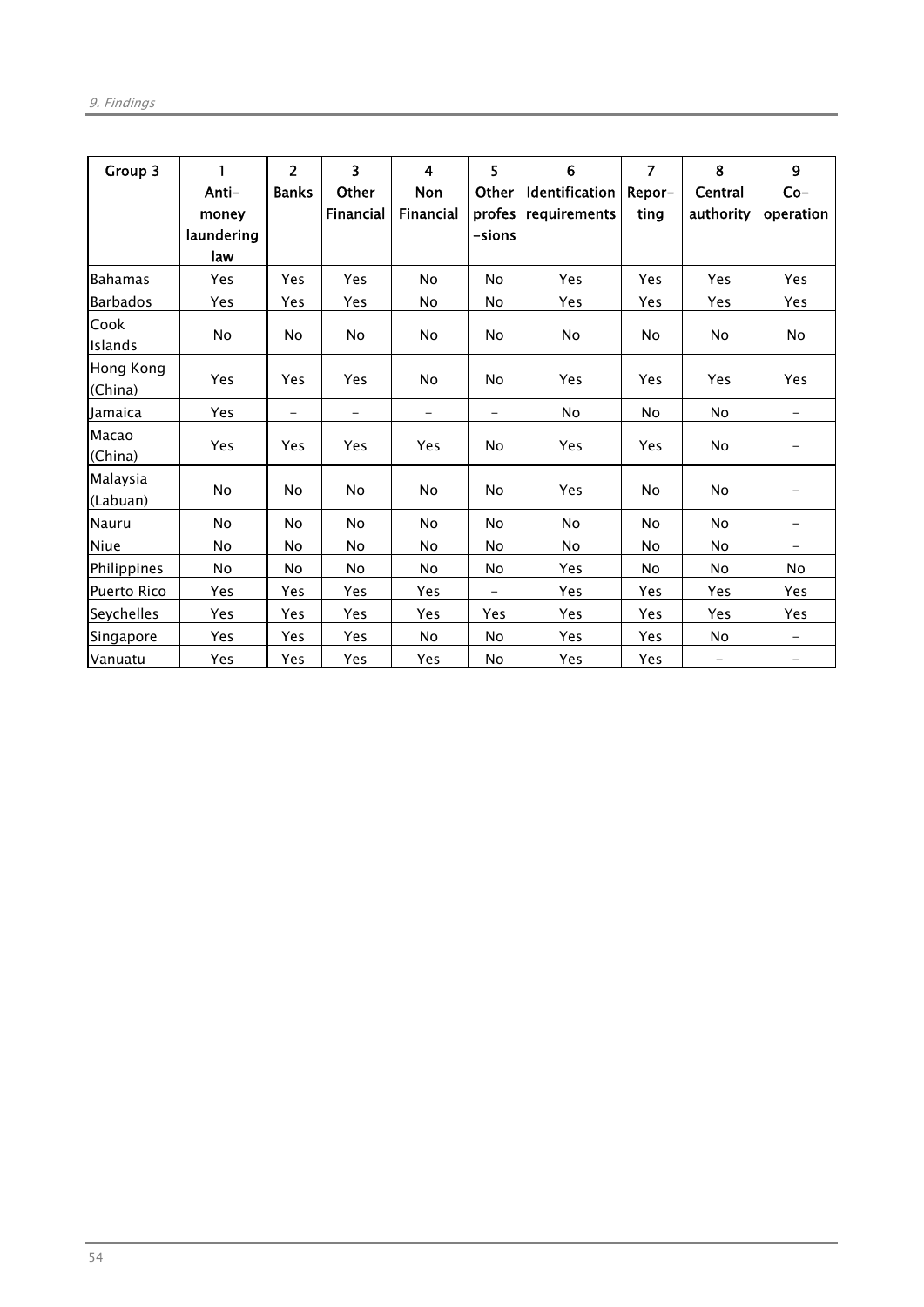## BANKING LAW

- 1. Is there a prohibition to open a bank account without indicating the identity of the beneficial owner?
- 2. Are there limits to bank secrecy in case of criminal investigation and prosecution?

| Group 0               |                     | $\overline{2}$      |
|-----------------------|---------------------|---------------------|
|                       | <b>Bank account</b> | <b>Bank secrecy</b> |
| Austria               | No                  | Yes                 |
| Belgium               | Yes                 | Yes                 |
| Denmark               | Yes                 | Yes                 |
| Finland               | Yes                 | Yes                 |
| France                | Yes                 | Yes                 |
| Germany               | Yes                 | Yes                 |
| Greece                | Yes                 | Yes                 |
| Ireland               | Yes                 | Yes                 |
| Italy                 | Yes                 | Yes                 |
| Luxembourg            | Yes                 | Yes                 |
| The Netherlands       | Yes                 | Yes                 |
| Portugal              | Yes                 | Yes                 |
| Spain                 | Yes                 | Yes                 |
| Sweden                | Yes                 | Yes                 |
| <b>United Kingdom</b> | Yes                 | Yes                 |

| Group 1                |                     | $\overline{2}$      |
|------------------------|---------------------|---------------------|
|                        | <b>Bank account</b> | <b>Bank secrecy</b> |
| Andorra                | Yes                 | Yes                 |
| Anguilla               |                     | No                  |
| Aruba                  | Yes                 | <b>No</b>           |
| Bermuda                |                     |                     |
| <b>BVI</b>             |                     | Yes                 |
| Cayman Islands         |                     | Yes                 |
| Cyprus                 | Yes                 | Yes                 |
| French West Indies     | Yes                 | Yes                 |
| Gibraltar              | Yes                 | Yes                 |
| Guernsey               | Yes                 | Yes                 |
| Isle of Man            | Yes                 | Yes                 |
| Jersey                 | Yes                 | Yes                 |
| Liechtenstein          |                     | No                  |
| Malta                  | No                  | No                  |
| Montserrat             |                     | Yes                 |
| Netherlands Antilles   | Yes                 | Yes                 |
| Monaco                 | Yes                 | Yes                 |
| San Marino             | Yes                 | Yes                 |
| Switzerland            | No                  | Yes                 |
| Turks & Caicos Islands |                     | Yes                 |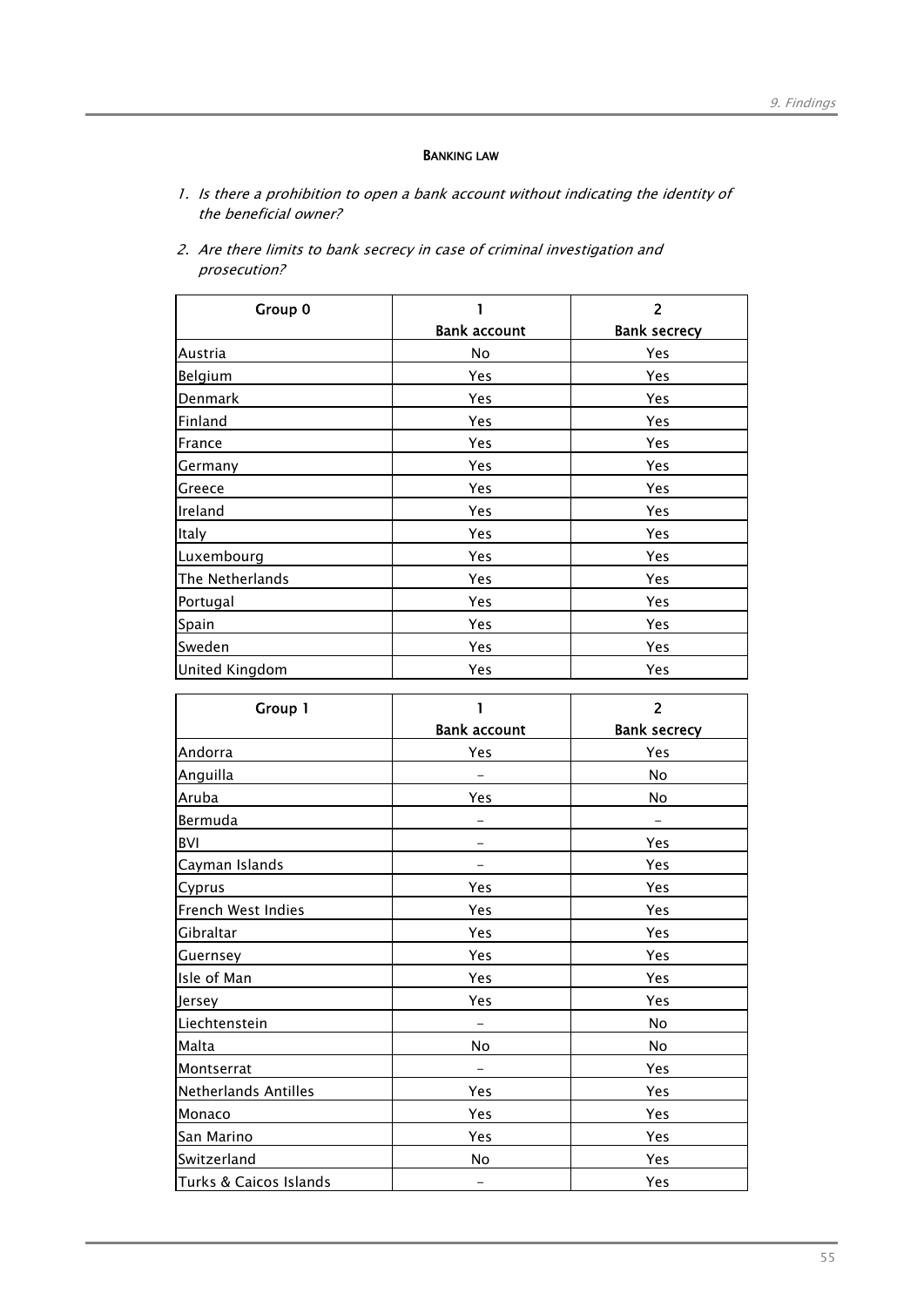| Group 2            |                     | 2                   |
|--------------------|---------------------|---------------------|
|                    | <b>Bank account</b> | <b>Bank secrecy</b> |
| Albania            |                     |                     |
| <b>Bulgaria</b>    | Yes                 | Yes                 |
| Czech Republic     | No.                 | Yes                 |
| Estonia            | Yes                 | Yes                 |
| Hungary            | No                  | Yes                 |
| Latvia             | Yes                 | Yes                 |
| Lithuania          | Yes                 | Yes                 |
| Moldova            | Yes                 | Yes                 |
| Poland             | Yes                 | Yes                 |
| Romania            |                     |                     |
| Russian Federation | No                  | Yes                 |
| Slovakia           | No                  | No                  |
| Slovenia           | Yes                 | Yes                 |
| Ukraine            | No                  | Yes                 |

| Group 3            |                     | 2                   |
|--------------------|---------------------|---------------------|
|                    | <b>Bank account</b> | <b>Bank secrecy</b> |
| <b>Bahamas</b>     | Yes                 | Yes                 |
| <b>Barbados</b>    |                     | Yes                 |
| Cook Islands       |                     |                     |
| Hong Kong (China)  | Yes                 | Yes                 |
| Jamaica            |                     |                     |
| Macao (China)      | Yes                 |                     |
| Malaysia (Labuan)  |                     |                     |
| Nauru              |                     |                     |
| <b>Niue</b>        |                     |                     |
| Philippines        | No                  | No                  |
| <b>Puerto Rico</b> | Yes                 | Yes                 |
| Seychelles         | Yes                 | Yes                 |
| Singapore          |                     | No                  |
| Vanuatu            |                     |                     |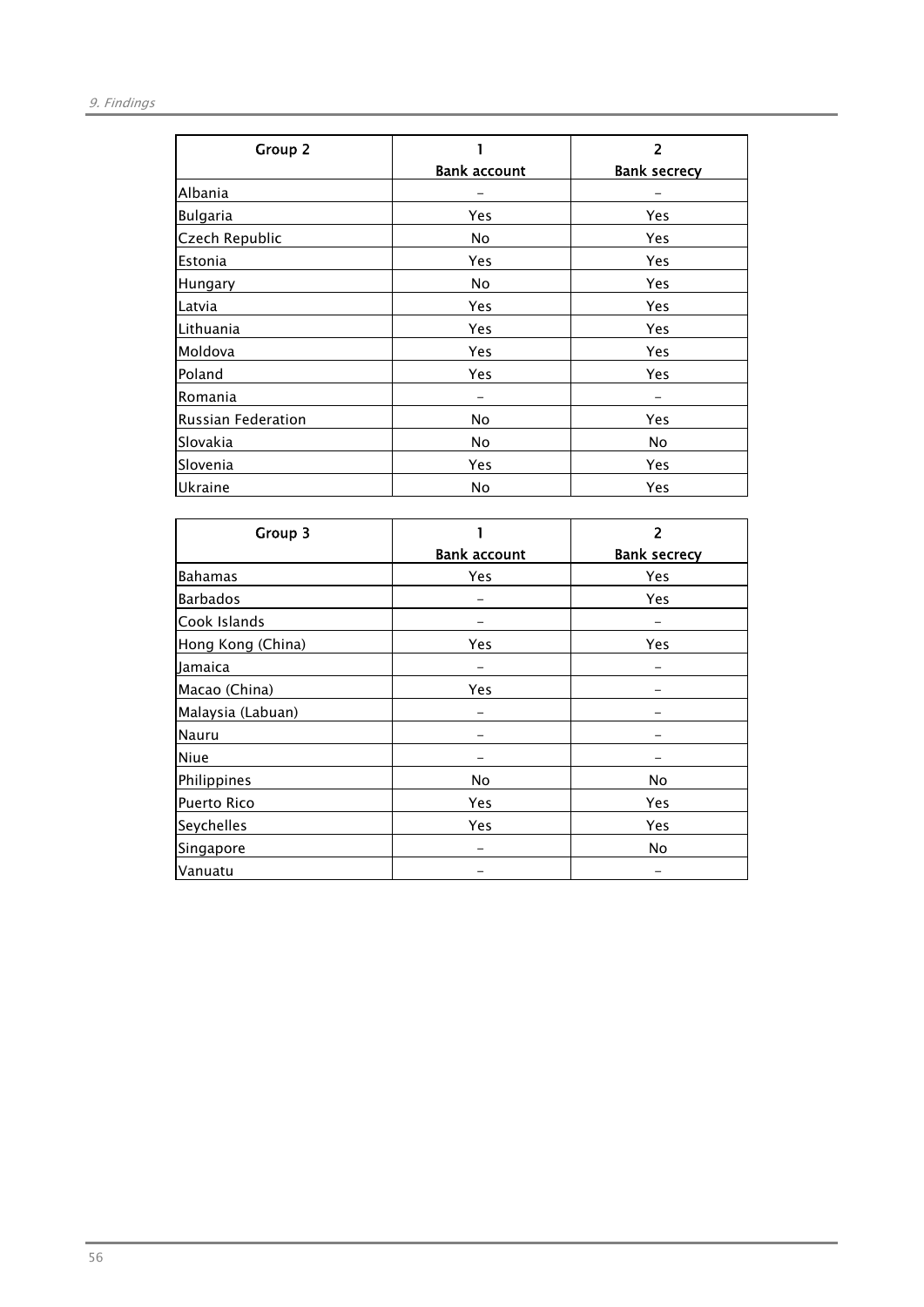### COMPANY LAW

- 1. Is a minimum share capital of at least 1000 Euro required for limited liability companies?
- 2. Is there a prohibition to issue bearer shares in limited liability companies?
- 3. Is there a prohibition to have legal entities as directors of limited liability companies?
- 4. Does a registered office exist for limited liability companies?
- 5. Is there any form of annual auditing (at least internal) for limited liability companies?
- 6. Does a shareholder register exist for limited liability companies?

# Company law – Explanations of questions

The questions on company law refer to 'limited liability companies'. In each jurisdiction, the researchers considered 'limited liability companies' to be all those corporate legal entities whose shareholders are liable for an amount equalling only their shareholding. It may happen that in a given jurisdiction there is more than one type of limited liability company, each regulated in a different manner. In this case, the researchers answered 'no' to a question when there was at least one type of limited liability company for which the requirement referred to by that question (minimum share capital, prohibition on issuing bearer shares, etc.) was lacking. For instance, if in a given jurisdiction there were two types of limited liability company, one subject to annual auditing and the other not, the answer to question number 5 was 'no'. This was because the researchers assumed that criminals exploit every loophole of the company law in a given jurisdiction (in this case the loophole is the non-transparent type of company), preferring the type of company where one of the requirements (minimum share capital, prohibition of bearer shares, existence of registered office, etc.) referred to by the question is lacking.

The six questions are intended to highlight the level of transparency of limited liability companies. The researchers tried to identify company features that might represent incentives for criminals to use a corporation as a shield for money laundering operations. A 'no' answer identifies a loophole in a jurisdiction's company regulations that might be exploited by criminals.

Question 1: The lower the minimum share capital, the more likely it is that criminals will incorporate companies in order to conceal illicit operations.

Question 2: The presence of bearer shares may facilitate money launderers in two ways. Firstly, they may be used to convert illicit money into negotiable and anonymous instruments. Secondly, they grant anonymity to criminals wishing to incorporate and govern a corporation.

Question 3: The presence of legal entities as directors is a device that enables criminals to determine the policies of a corporation, reducing the possibility of detection.

Question 4: The presence of a registered office links the corporation to a particular location. It is an indication of the seriousness of a corporation and it facilitates financial and law enforcement controls.

Question 5: The presence of an auditing process – at least internal - reduces the risks that criminals will exploit corporations. This answer was deemed to be 'yes' when in the jurisdiction considered there is a specific requirement of (at least) an internal auditing process, and this requirement cannot be eluded with an agreement among the shareholders.

Question 6: The presence of a shareholder register is indicative of the transparency of a corporation because it allows identification of the partners.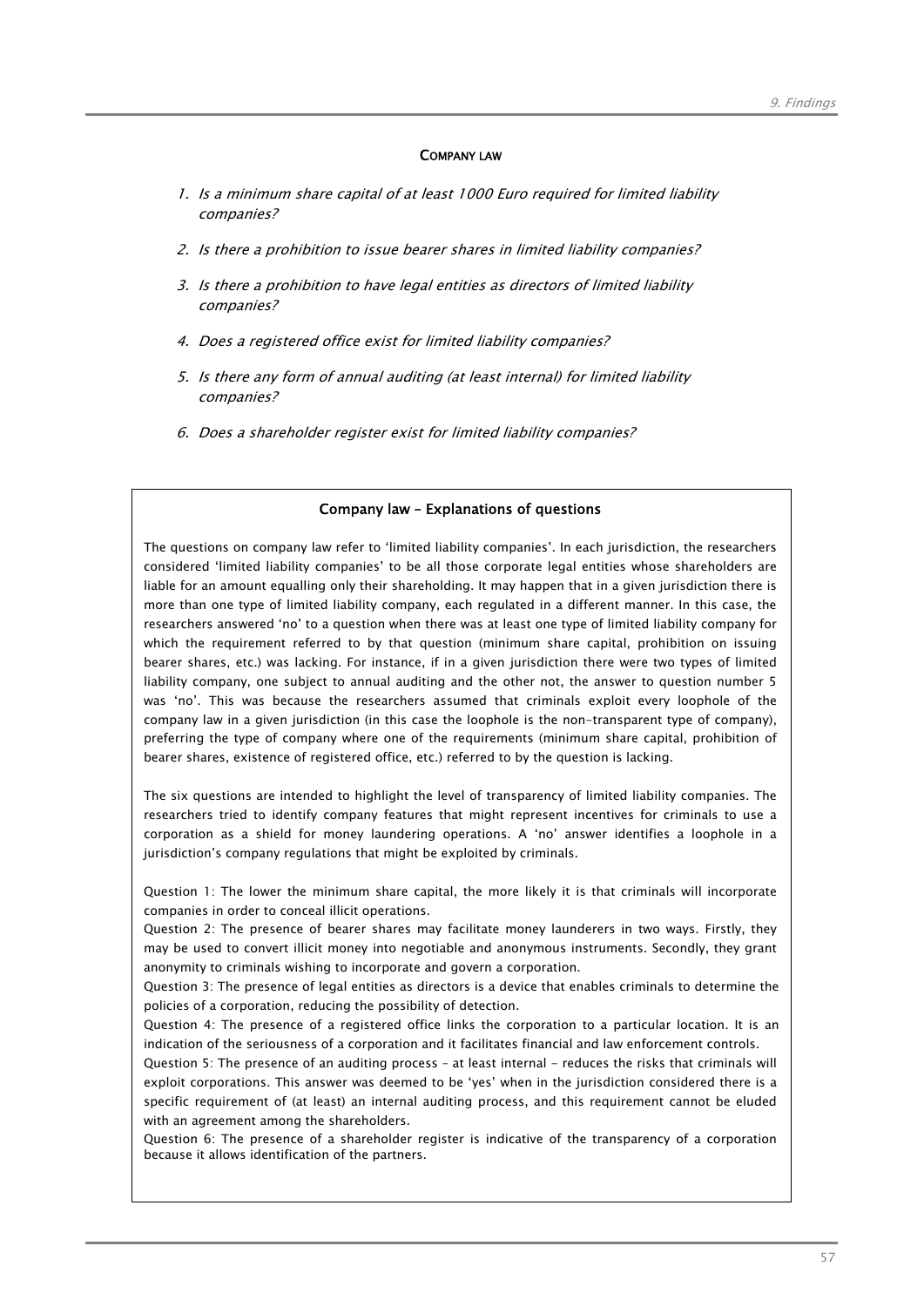## 9. Findings

| Group 0         | <b>Minimum</b><br>Capital<br>required | $\overline{\phantom{a}}$<br><b>Bearer shares</b><br>prohibited | 3<br><b>Legal Entities</b><br>as Directors<br>prohibited | 4<br><b>Existence of</b><br>Registered<br><b>Office</b> | 5.<br>Annual (at least<br>internal) Auditing<br>required | 6<br><b>Existence of</b><br><b>Shareholders</b><br>Register |
|-----------------|---------------------------------------|----------------------------------------------------------------|----------------------------------------------------------|---------------------------------------------------------|----------------------------------------------------------|-------------------------------------------------------------|
| Austria         | Yes                                   | No                                                             | Yes                                                      | Yes                                                     | Yes                                                      | Yes                                                         |
| Belgium         | <b>Yes</b>                            | No                                                             | No                                                       | Yes                                                     | Yes                                                      | Yes                                                         |
| Denmark         | <b>Yes</b>                            | No                                                             | Yes                                                      | <b>Yes</b>                                              | Yes                                                      | <b>Yes</b>                                                  |
| Finland         | <b>Yes</b>                            | Yes                                                            | Yes                                                      | Yes                                                     | Yes                                                      | Yes                                                         |
| France          | <b>Yes</b>                            | Yes                                                            | No                                                       | Yes                                                     | Yes                                                      | Yes                                                         |
| Germany         | Yes                                   | No                                                             | Yes                                                      | Yes                                                     | Yes                                                      | Yes                                                         |
| Greece          | <b>Yes</b>                            | No                                                             | No.                                                      | <b>Yes</b>                                              | <b>Yes</b>                                               | <b>Yes</b>                                                  |
| Ireland         | Yes                                   | No                                                             | <b>Yes</b>                                               | <b>Yes</b>                                              | Yes                                                      | <b>Yes</b>                                                  |
| Italy           | Yes                                   | Yes                                                            | <b>Yes</b>                                               | Yes                                                     | <b>Yes</b>                                               | Yes                                                         |
| Luxembourg      | Yes                                   | No                                                             | No.                                                      | Yes                                                     | Yes                                                      | Yes.                                                        |
| The Netherlands | Yes                                   | No.                                                            | <b>No</b>                                                | Yes                                                     | Yes                                                      | Yes                                                         |
| Portugal        | Yes                                   | No.                                                            | Yes                                                      | Yes                                                     | Yes                                                      | <b>Yes</b>                                                  |
| Spain           | Yes                                   | No.                                                            | No.                                                      | Yes                                                     | Yes                                                      | Yes                                                         |
| Sweden          | Yes                                   | Yes                                                            | Yes                                                      | Yes                                                     | Yes                                                      | Yes                                                         |
| United Kingdom  | No                                    | Yes                                                            | <b>No</b>                                                | <b>Yes</b>                                              | Yes                                                      | Yes                                                         |

| Group 1                        | <b>Minimum</b><br>Capital<br>required | $\overline{2}$<br><b>Bearer shares</b><br>prohibited | $\overline{\mathbf{3}}$<br><b>Legal Entities</b><br>as Directors<br>prohibited | $\overline{4}$<br><b>Existence of</b><br>Registered<br><b>Office</b> | $\overline{\mathsf{S}}$<br>Annual (at least<br>internal) Auditing<br>required | $\overline{6}$<br><b>Existence of</b><br><b>Shareholders</b><br>Register |
|--------------------------------|---------------------------------------|------------------------------------------------------|--------------------------------------------------------------------------------|----------------------------------------------------------------------|-------------------------------------------------------------------------------|--------------------------------------------------------------------------|
| Andorra                        |                                       | No                                                   | Yes                                                                            | Yes                                                                  | No                                                                            | Yes                                                                      |
| Anguilla                       | No                                    | <b>No</b>                                            | No                                                                             | Yes                                                                  | No                                                                            | Yes                                                                      |
| Aruba                          | Yes                                   | <b>No</b>                                            | <b>No</b>                                                                      | Yes                                                                  |                                                                               | <b>No</b>                                                                |
| Bermuda                        | No                                    | Yes                                                  | Yes                                                                            | Yes                                                                  | No                                                                            | Yes                                                                      |
| <b>BVI</b>                     | <b>No</b>                             | <b>No</b>                                            | No                                                                             | Yes                                                                  | Yes                                                                           | Yes                                                                      |
| Cayman Islands                 | No                                    | No                                                   | No                                                                             | Yes                                                                  | No                                                                            | Yes                                                                      |
| Cyprus                         | No                                    | Yes                                                  | No                                                                             | Yes                                                                  | Yes                                                                           | Yes                                                                      |
| French West<br>Indies          | Yes                                   | Yes                                                  | <b>No</b>                                                                      | Yes                                                                  | Yes                                                                           | <b>Yes</b>                                                               |
| Gibraltar                      | <b>No</b>                             | <b>Yes</b>                                           | <b>No</b>                                                                      | Yes                                                                  | Yes                                                                           | Yes                                                                      |
| Guernsey                       | <b>No</b>                             | Yes                                                  | Yes                                                                            | Yes                                                                  | <b>No</b>                                                                     | Yes                                                                      |
| Isle of Man                    | <b>No</b>                             | Yes                                                  | Yes                                                                            | Yes                                                                  | Yes                                                                           | Yes                                                                      |
| Jersey                         | <b>No</b>                             | Yes                                                  | Yes                                                                            | Yes                                                                  | <b>No</b>                                                                     | Yes                                                                      |
| Liechtenstein                  | Yes                                   | <b>No</b>                                            | <b>No</b>                                                                      | Yes                                                                  | Yes                                                                           | Yes                                                                      |
| Malta                          | <b>No</b>                             | <b>Yes</b>                                           | <b>No</b>                                                                      | Yes                                                                  | Yes                                                                           | Yes                                                                      |
| Montserrat                     |                                       | No                                                   |                                                                                | Yes                                                                  | No                                                                            | Yes                                                                      |
| <b>Netherlands</b><br>Antilles | Yes                                   | <b>No</b>                                            | No                                                                             | Yes                                                                  | No                                                                            | No                                                                       |
| Monaco                         | Yes                                   | <b>No</b>                                            | <b>No</b>                                                                      | Yes                                                                  | Yes                                                                           | Yes                                                                      |
| San Marino                     | Yes                                   | <b>No</b>                                            | Yes                                                                            | Yes                                                                  | <b>No</b>                                                                     | Yes                                                                      |
| Switzerland                    | Yes                                   | <b>No</b>                                            | <b>No</b>                                                                      | Yes                                                                  | Yes                                                                           | Yes                                                                      |
| Turks & Caicos                 | <b>No</b>                             | <b>No</b>                                            | <b>No</b>                                                                      | Yes                                                                  | No                                                                            | <b>No</b>                                                                |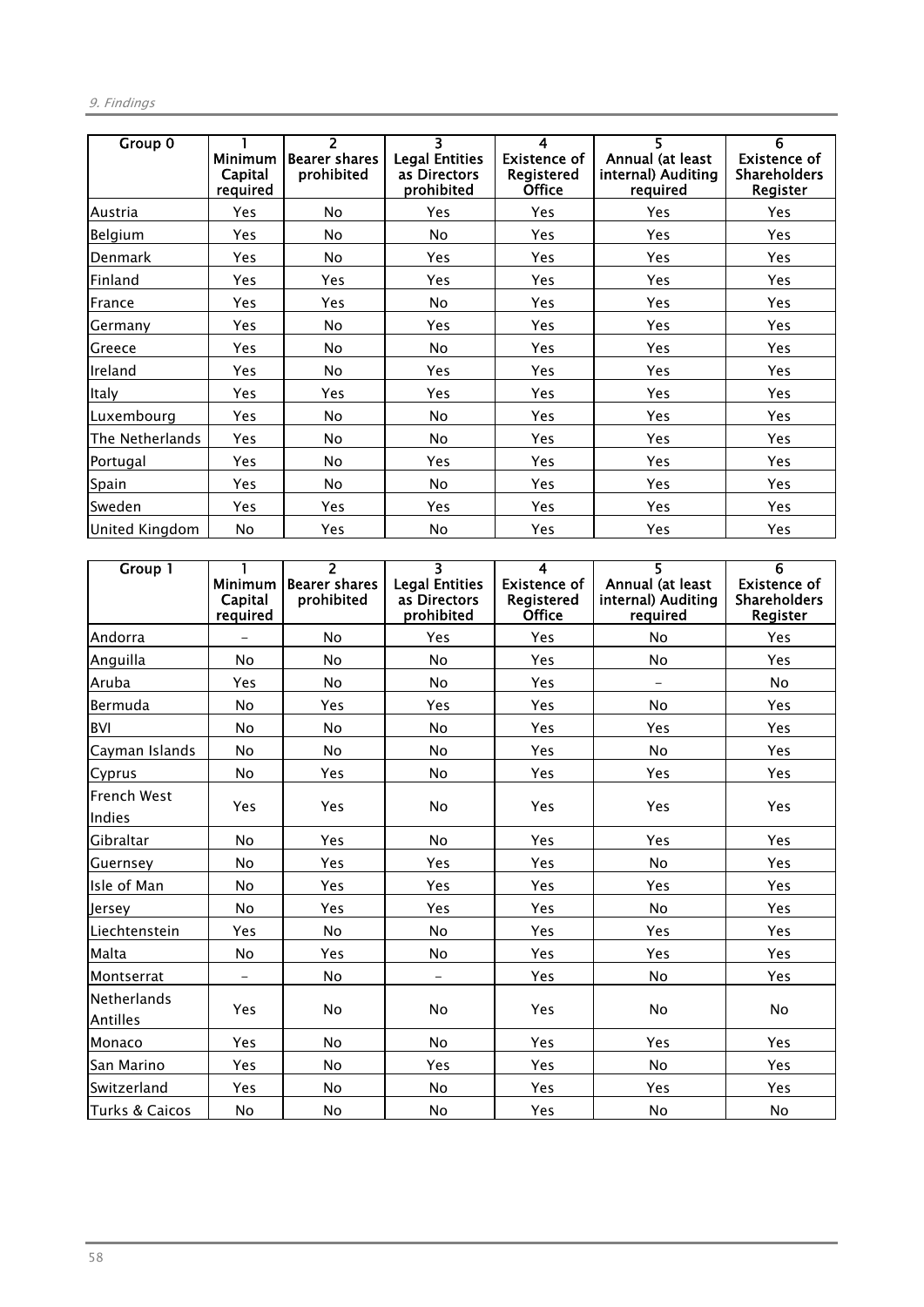| Group 2                      | <b>Minimum</b><br>Capital<br>required | $\overline{\phantom{a}}$<br><b>Bearer shares</b><br>prohibited | 3<br><b>Legal Entities</b><br>as Directors<br>prohibited | 4<br><b>Existence of</b><br>Registered<br><b>Office</b> | 5.<br>Annual (at least<br>internal) Auditing<br>required | 6<br><b>Existence of</b><br><b>Shareholders</b><br>Register |
|------------------------------|---------------------------------------|----------------------------------------------------------------|----------------------------------------------------------|---------------------------------------------------------|----------------------------------------------------------|-------------------------------------------------------------|
| Albania                      |                                       |                                                                |                                                          |                                                         | No.                                                      |                                                             |
| <b>Bulgaria</b>              | Yes                                   | No                                                             | No                                                       | Yes                                                     | Yes                                                      | Yes                                                         |
| Czech Republic               | Yes                                   | No.                                                            | No                                                       | Yes                                                     | <b>Yes</b>                                               | Yes.                                                        |
| Estonia                      | No                                    | No                                                             | Yes                                                      | Yes                                                     | Yes                                                      | Yes                                                         |
| Hungary                      | Yes                                   | No.                                                            | Yes                                                      | <b>Yes</b>                                              | Yes                                                      | Yes                                                         |
| Latvia                       | Yes                                   | No.                                                            | Yes                                                      | Yes.                                                    | Yes                                                      | Yes                                                         |
| Lithuania                    | Yes                                   | No.                                                            | No                                                       | <b>Yes</b>                                              | <b>Yes</b>                                               | <b>Yes</b>                                                  |
| Moldova                      | Yes                                   | No.                                                            | -                                                        | No.                                                     | Yes                                                      | $\overline{\phantom{m}}$                                    |
| Poland                       | Yes                                   | Yes                                                            | Yes                                                      | Yes                                                     | <b>Yes</b>                                               | <b>No</b>                                                   |
| Romania                      | Yes                                   | No.                                                            | No.                                                      | Yes                                                     | Yes                                                      | <b>Yes</b>                                                  |
| <b>Russian</b><br>Federation | Yes                                   | Yes                                                            | No.                                                      | Yes                                                     | <b>Yes</b>                                               | No                                                          |
| Slovakia                     | Yes                                   | No.                                                            | <b>Yes</b>                                               | <b>Yes</b>                                              | Yes                                                      | <b>Yes</b>                                                  |
| Slovenia                     | Yes                                   | No                                                             | No.                                                      | Yes                                                     | Yes                                                      | Yes.                                                        |
| Ukraine                      | Yes                                   | Yes                                                            | Yes                                                      | No.                                                     | Yes                                                      | <b>Yes</b>                                                  |

| Group 3              | <b>Minimum</b><br>Capital<br>required | $\overline{2}$<br><b>Bearer shares</b><br>prohibited | 3<br><b>Legal Entities</b><br>as Directors<br>prohibited | 4<br><b>Existence of</b><br>Registered<br><b>Office</b> | 5<br>Annual (at least<br>internal) Auditing<br>required | 6<br><b>Existence of</b><br><b>Shareholders</b><br>Register |
|----------------------|---------------------------------------|------------------------------------------------------|----------------------------------------------------------|---------------------------------------------------------|---------------------------------------------------------|-------------------------------------------------------------|
| <b>Bahamas</b>       | No                                    | No                                                   | No                                                       | Yes                                                     | Yes                                                     | No                                                          |
| <b>Barbados</b>      | No.                                   | Yes                                                  |                                                          | Yes                                                     | Yes                                                     | Yes                                                         |
| Cook Islands         | Yes                                   | No                                                   | No                                                       | Yes                                                     | No                                                      | No                                                          |
| Hong Kong<br>(China) | <b>No</b>                             | <b>Yes</b>                                           | No                                                       | Yes                                                     | Yes                                                     | Yes                                                         |
| Jamaica              | No.                                   | No                                                   | Yes                                                      | Yes                                                     | Yes                                                     | Yes                                                         |
| Macao (China)        | Yes                                   | $\overline{\phantom{m}}$                             | -                                                        | Yes                                                     | Yes                                                     | Yes                                                         |
| Malaysia<br>(Labuan) | No                                    | Yes                                                  | No                                                       | Yes                                                     | No                                                      | Yes                                                         |
| Nauru                |                                       | No                                                   |                                                          | Yes                                                     | -                                                       |                                                             |
| Niue                 | No.                                   | No                                                   | No                                                       | Yes                                                     | No                                                      | No                                                          |
| Philippines          | Yes                                   | Yes                                                  | Yes                                                      | Yes                                                     | Yes                                                     | Yes                                                         |
| <b>Puerto Rico</b>   | Yes                                   | Yes                                                  | Yes                                                      | Yes                                                     | Yes                                                     | Yes                                                         |
| Seychelles           | No                                    | No                                                   | No                                                       | Yes                                                     | No                                                      | No                                                          |
| Singapore            | No                                    | Yes                                                  | Yes                                                      | Yes                                                     | Yes                                                     | Yes                                                         |
| Vanuatu              | No                                    | No                                                   | No                                                       | Yes                                                     | No                                                      | No                                                          |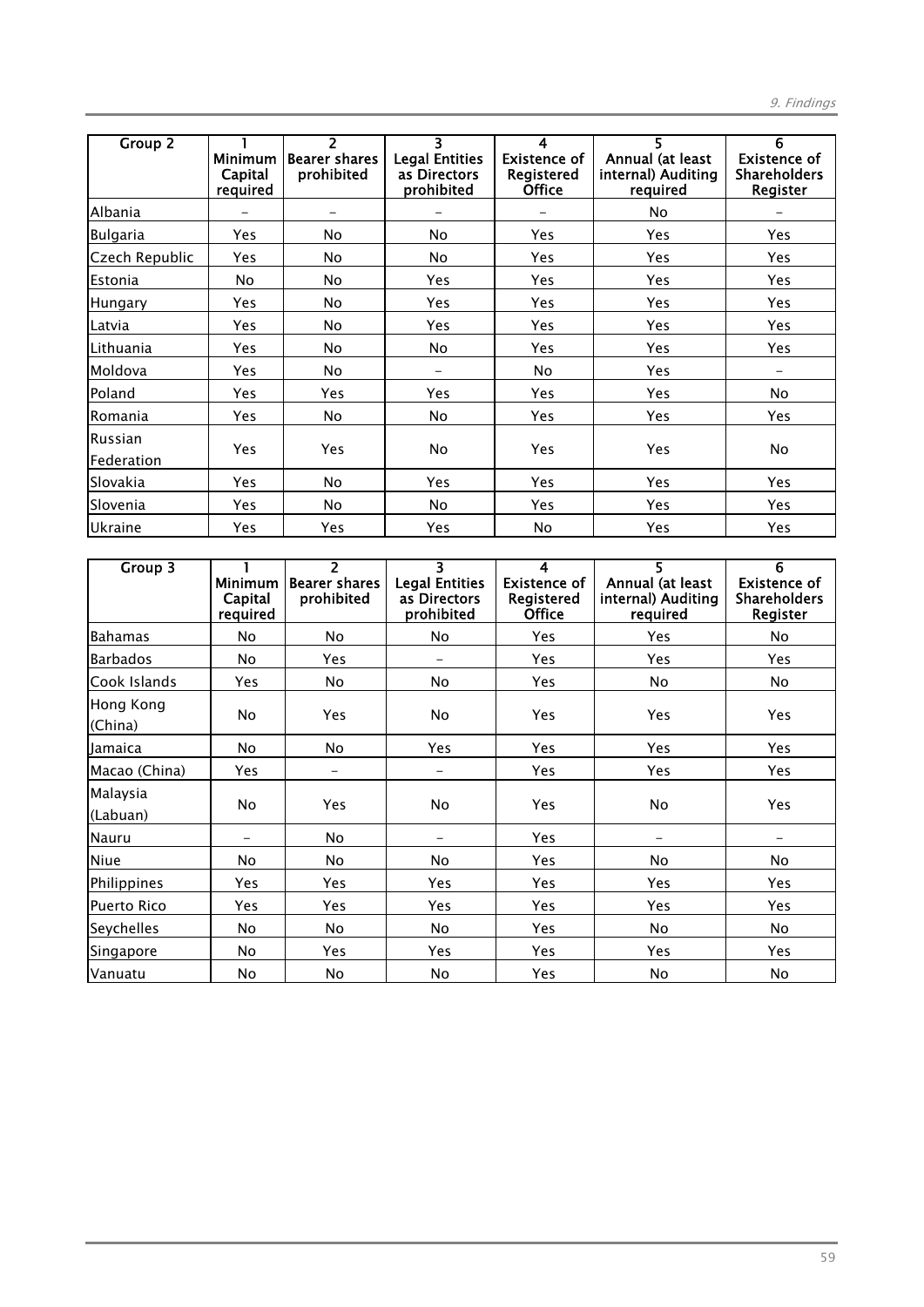### INTERNATIONAL CO-OPERATION

- 1. Is there a provision allowing extradition (at least of foreigners) for money laundering offences?
- 2. Is there a provision allowing to provide assistance to foreign law enforcement agencies in the investigation of money laundering cases?
- 3. Is there a provision allowing law enforcement, judicial authorities, the FIU or other governmental departments to respond to a request from a foreign country for financial records (bank records)?
- 4. Is there a provision allowing the sharing of confiscated assets for money laundering offences?
- 5. Has the 1988 UN Convention been ratified?

 $N\sigma^*$  means that - notwithstanding a very deep search in the field of international co-operation – it has not been possible to find indications of a positive answer for the jurisdiction considered. A negative answer has been therefore assumed.

| Group 0         | <b>Extradition of</b><br>foreigners | $\overline{2}$<br>Assistance to<br>foreign law<br>enforcement<br>provided | 3<br><b>Response to</b><br>requests | $\boldsymbol{4}$<br><b>Asset sharing</b> | 5<br>Ratification<br>of the 1988<br>UN<br>Convention |
|-----------------|-------------------------------------|---------------------------------------------------------------------------|-------------------------------------|------------------------------------------|------------------------------------------------------|
| Austria         | Yes                                 | Yes                                                                       | Yes                                 | Yes                                      | Yes.                                                 |
| Belgium         | Yes                                 | Yes                                                                       | Yes                                 | Yes                                      | Yes                                                  |
| Denmark         | Yes                                 | Yes                                                                       | Yes                                 | Yes                                      | Yes                                                  |
| Finland         | Yes                                 | Yes                                                                       | Yes                                 | Yes                                      | Yes                                                  |
| France          | Yes                                 | Yes                                                                       | Yes                                 | Yes                                      | Yes                                                  |
| Germany         | Yes                                 | Yes                                                                       | Yes                                 | Yes                                      | Yes                                                  |
| Greece          | Yes                                 | Yes                                                                       | Yes                                 | -                                        | Yes                                                  |
| Ireland         | Yes                                 | Yes                                                                       | Yes                                 | Yes                                      | Yes                                                  |
| <b>Italy</b>    | Yes                                 | Yes                                                                       | Yes                                 | Yes                                      | Yes                                                  |
| Luxembourg      | Yes                                 | ÷,                                                                        | $\overline{\phantom{0}}$            | -                                        | Yes.                                                 |
| The Netherlands | Yes                                 | Yes                                                                       | Yes                                 | Yes                                      | Yes                                                  |
| Portugal        | Yes                                 | Yes                                                                       | Yes                                 | Yes                                      | Yes                                                  |
| <b>Spain</b>    | Yes                                 | Yes                                                                       | Yes                                 | No                                       | Yes                                                  |
| Sweden          | Yes                                 | Yes                                                                       | Yes                                 | Yes                                      | Yes                                                  |
| United Kingdom  | Yes                                 | Yes                                                                       | Yes                                 | Yes                                      | Yes                                                  |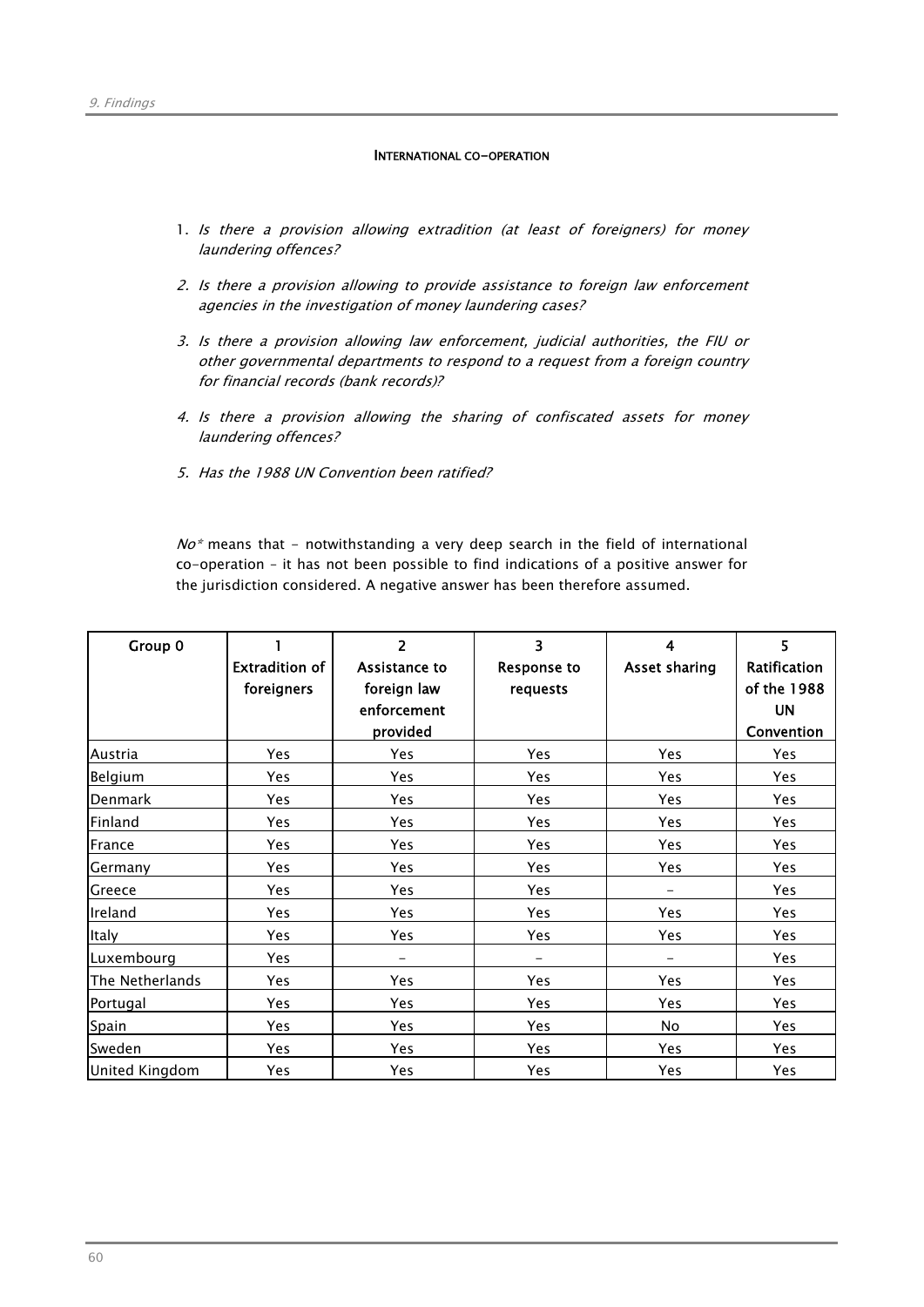| Group 1                        | 1<br><b>Extradition of</b><br>foreigners | $\overline{2}$<br>Assistance to<br>foreign law<br>enforcement<br>provided | 3<br><b>Response to</b><br>requests | 4<br><b>Asset sharing</b> | 5<br>Ratification<br>of the 1988<br><b>UN</b><br>Convention |
|--------------------------------|------------------------------------------|---------------------------------------------------------------------------|-------------------------------------|---------------------------|-------------------------------------------------------------|
| Andorra                        | Yes                                      | Yes                                                                       | Yes                                 | No                        | Yes                                                         |
| Anguilla                       | <b>No</b>                                | Yes                                                                       | Yes                                 | <b>No</b>                 | <b>Yes</b>                                                  |
| Aruba                          | Yes                                      | Yes                                                                       | No*                                 | No                        | Yes                                                         |
| Bermuda                        | No*                                      | Yes                                                                       | No*                                 | No*                       | Yes                                                         |
| <b>BVI</b>                     | Yes                                      | Yes                                                                       | Yes                                 | No*                       | Yes                                                         |
| Cayman Islands                 | Yes                                      | Yes                                                                       | Yes                                 | $No*$                     | Yes                                                         |
| Cyprus                         | Yes                                      | Yes                                                                       | Yes                                 | Yes                       | Yes                                                         |
| French West Indies             | Yes                                      | Yes                                                                       | Yes                                 | Yes                       | Yes                                                         |
| Gibraltar                      | Yes                                      | Yes                                                                       | Yes                                 | $No*$                     | Yes                                                         |
| Guernsey                       | Yes                                      | Yes                                                                       | Yes                                 | No*                       | Yes                                                         |
| Isle of Man                    | Yes                                      | Yes                                                                       | Yes                                 | No*                       | No*                                                         |
| Jersey                         | Yes                                      | Yes                                                                       | Yes                                 | No*                       | Yes                                                         |
| Liechtenstein                  | Yes                                      | Yes                                                                       | No*                                 | Yes                       | <b>No</b>                                                   |
| Malta                          | Yes                                      | Yes                                                                       | Yes                                 | <b>Yes</b>                | <b>Yes</b>                                                  |
| Montserrat                     | Yes                                      | No*                                                                       | $No*$                               | $No*$                     | Yes                                                         |
| <b>Netherlands</b><br>Antilles | Yes                                      | Yes                                                                       | Yes                                 | No*                       | Yes                                                         |
| Monaco                         | Yes                                      | Yes                                                                       | Yes                                 | <b>No</b>                 | Yes                                                         |
| San Marino                     | Yes                                      | Yes                                                                       | Yes                                 | <b>No</b>                 | <b>No</b>                                                   |
| <b>Switzerland</b>             | Yes                                      | Yes                                                                       | Yes                                 | Yes                       | <b>No</b>                                                   |
| <b>Turks &amp; Caicos</b>      | Yes                                      | Yes                                                                       | Yes                                 | $No*$                     | Yes                                                         |

| Group 2            | <b>Extradition of</b><br>foreigners | $\overline{2}$<br>Assistance to<br>foreign law<br>enforcement<br>provided | 3<br><b>Response to</b><br>requests | 4<br><b>Asset sharing</b> | 5<br>Ratification<br>of the 1988<br><b>UN</b><br>Convention |
|--------------------|-------------------------------------|---------------------------------------------------------------------------|-------------------------------------|---------------------------|-------------------------------------------------------------|
| Albania            | Yes                                 | $No*$                                                                     | $No*$                               | $No*$                     | No.                                                         |
| Bulgaria           | Yes                                 | Yes                                                                       | Yes                                 | No.                       | Yes                                                         |
| Czech Republic     | Yes                                 | <b>Yes</b>                                                                | Yes                                 | No                        | <b>Yes</b>                                                  |
| Estonia            | Yes                                 | Yes                                                                       | Yes                                 | No*                       | No                                                          |
| Hungary            | Yes                                 | Yes                                                                       | <b>No</b>                           | No                        | <b>Yes</b>                                                  |
| Latvia             | Yes                                 | Yes                                                                       | Yes                                 | Yes                       | Yes                                                         |
| Lithuania          | Yes                                 | Yes                                                                       | Yes                                 | No                        | Yes                                                         |
| Moldova            | <b>No</b>                           | <b>No</b>                                                                 | Yes                                 | No                        | Yes                                                         |
| Poland             | Yes                                 | Yes                                                                       | Yes                                 | Yes                       | Yes                                                         |
| Romania            | Yes                                 | Yes                                                                       | Yes                                 | Yes                       | Yes                                                         |
| Russian Federation | Yes                                 | Yes                                                                       | Yes                                 | No                        | Yes                                                         |
| Slovakia           | Yes                                 | Yes                                                                       | No                                  | No                        | Yes                                                         |
| Slovenia           | Yes                                 | <b>Yes</b>                                                                | Yes                                 | No.                       | <b>Yes</b>                                                  |
| Ukraine            | Yes                                 | Yes                                                                       | Yes                                 | Yes                       | Yes                                                         |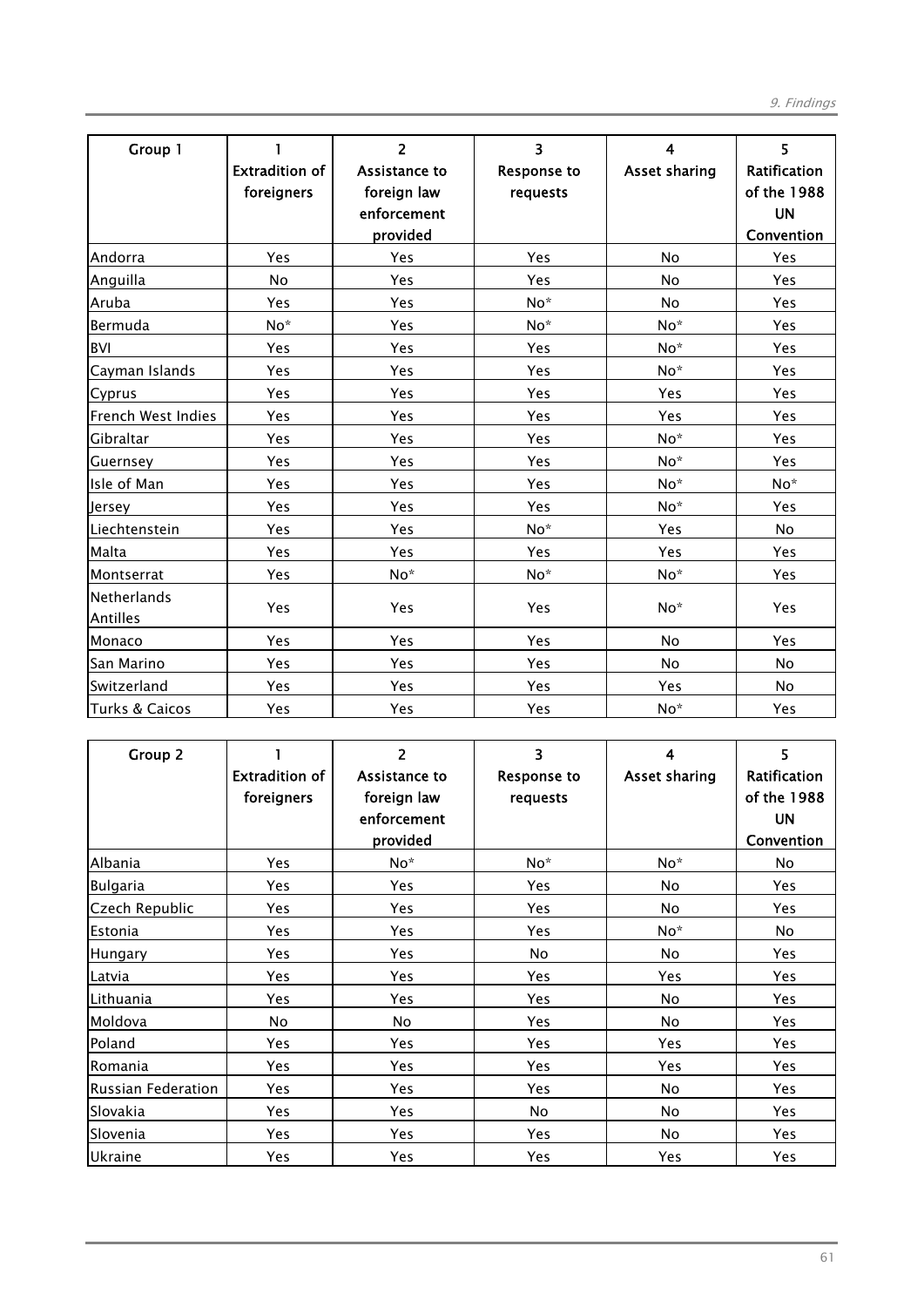| Group 3            | <b>Extradition of</b><br>foreigners | 2<br>Assistance to<br>foreign law<br>enforcement<br>provided | 3<br><b>Response to</b><br>requests | 4<br><b>Asset sharing</b> | 5<br>Ratification<br>of the 1988<br><b>UN</b><br>Convention |
|--------------------|-------------------------------------|--------------------------------------------------------------|-------------------------------------|---------------------------|-------------------------------------------------------------|
| <b>Bahamas</b>     | Yes                                 | <b>Yes</b>                                                   | Yes                                 | Yes                       | Yes                                                         |
| <b>Barbados</b>    | Yes                                 | Yes                                                          | Yes                                 | Yes                       | Yes                                                         |
| Cook Islands       | No                                  | No*                                                          | No*                                 | $No*$                     | No                                                          |
| Hong Kong (China)  | Yes                                 | Yes                                                          | No*                                 | No*                       | Yes                                                         |
| Jamaica            | Yes                                 | Yes                                                          | Yes                                 | No*                       | Yes                                                         |
| Macao (China)      | Yes                                 | $No*$                                                        | No*                                 | $No*$                     | Yes                                                         |
| Malaysia (Labuan)  | No                                  | $No*$                                                        | $No*$                               | No                        | Yes                                                         |
| Nauru              | No                                  | No*                                                          | No*                                 | No                        | No                                                          |
| Niue               | Yes                                 | Yes                                                          | Yes                                 | No.                       | No                                                          |
| Philippines        | No                                  | No*                                                          | No*                                 | No                        | Yes                                                         |
| <b>Puerto Rico</b> | Yes                                 | Yes                                                          | Yes                                 | Yes                       | Yes                                                         |
| Seychelles         | Yes                                 | Yes                                                          | Yes                                 | No                        | Yes                                                         |
| Singapore          | Yes                                 | Yes                                                          | $No*$                               | No*                       | Yes                                                         |
| Vanuatu            | Yes                                 | Yes                                                          | No*                                 | No*                       | No                                                          |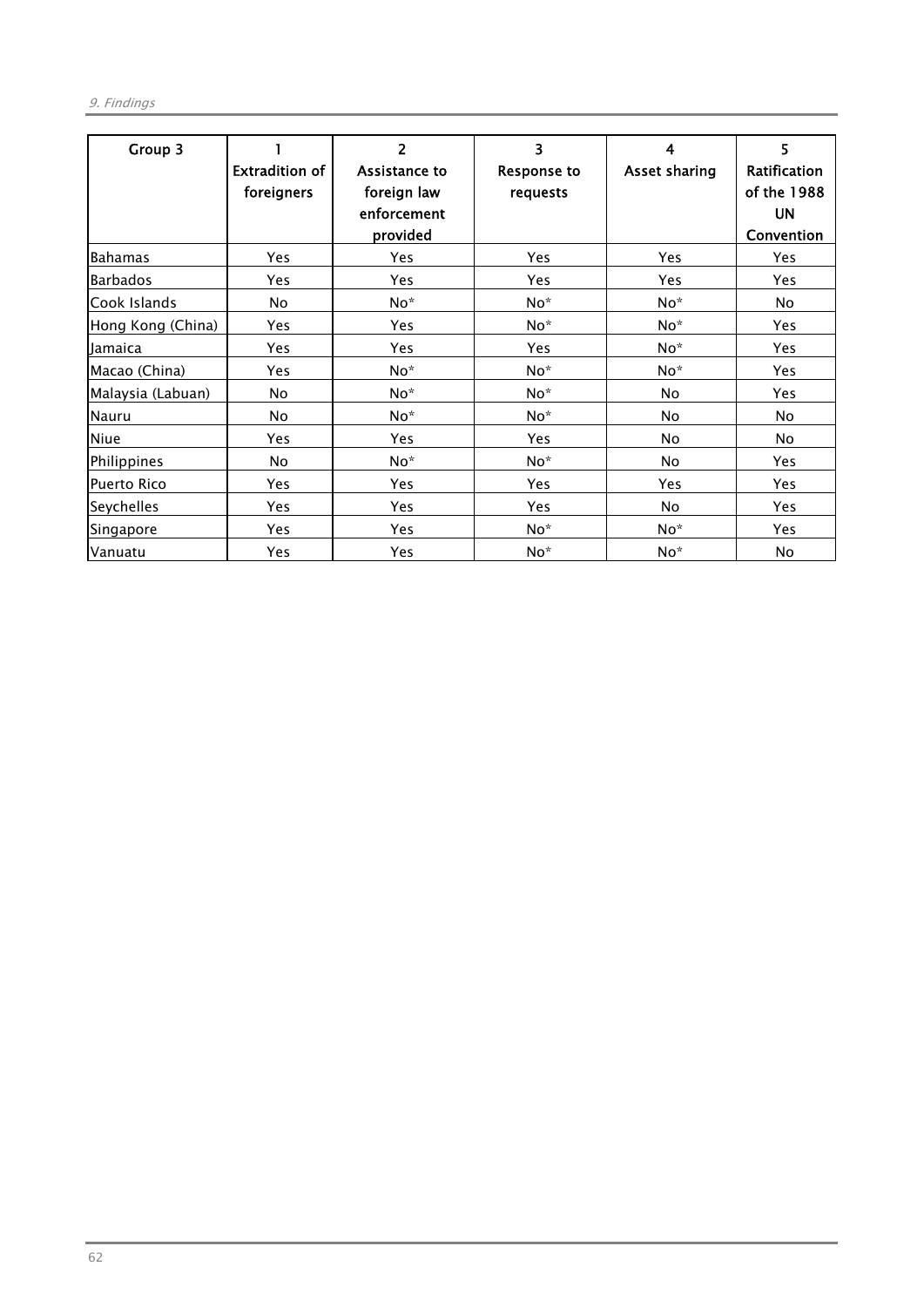# 10.

# OPERATIONAL DEFINITIONS OF CRITERIA, STANDARDS AND INDICATORS FOR ASSESSMENT OF REGULATORY ASYMMETRIES

This section describes the model used to analyse the data collected in relation to the hypothesis considered, and it sets out the analytical conclusions used later for the recommendations. The initial hypothesis was that protection of the EU financial system against the exploitation of offshore jurisdictions by organised crime depends on the level of asymmetries among the criminal, administrative, commercial, banking, international co-operation regulations intended to ensure the financial integrity of their economic systems. The purpose of the model is to show where these asymmetries are (in which jurisdiction and in which sector), to quantify them in order to provide better comparative understanding of where the problems lie, and to indicate the remedies that may be applied and how. The analysis proceeded as follows.

- 1. Definition of the integrity standards of regulation, and identification of indicators. 'Asymmetry' is defined here as the distance from a fixed or standardised entity, which in this case is the integrity of the financial system. Five standards were defined which, if respected, should ensure the optimal integrity of a country's financial system and protect it against infiltration by organised crime (henceforth 'integrity standards'):
	- the criminal and criminal procedure law standard;
	- the administrative regulation standard;
	- the banking law standard;
	- the company law standard;
	- the international co-operation standard.

For present purposes, 'standard' is defined as the 'optimal level of regulation' in each of the different sectors of law. The 'optimal level of regulation' is the one that ensures the optimal integrity of a country's financial system. Each of the standards was defined by a set of indicators, suitably weighted, and corresponding to the questions used in Section 9 to compile Table 1.38 The 'optimal level' for each sector of regulation was attained when in a given country all the 'indicators' for each sector were positive (i.e. the answers to the questions were affirmative).

<sup>38</sup> The questions in this analytical part were answered by integrating the information in Annex A with further data from other sources. As far as company law is concerned in particular, the following were used:

Company Law in Europe, Buttherworths, London, 1999;

<sup>-</sup> the answers to a questionnaire on regulations governing limited liability companies drawn up by TRANSCRIME and sent to Stock Exchange Authorities;

<sup>-</sup> cross checked data from companies offering offshore services on the Internet (Ocra – http://www.ocra.com; Finor Associates Ltd. – http://www.finor.com; International Company Services Limited – http://www.icsl.com, American Offshore Consultants Limited);

Department of Trade and Industry (DTI), Modern Company Law for a Competitive Economy, DTI, London, August 1998;

Centre for Law and Business, Faculty of Law, University of Manchester, Company Law in Europe: Recent Developments, produced for the Department of Trade and Industry, February 1999.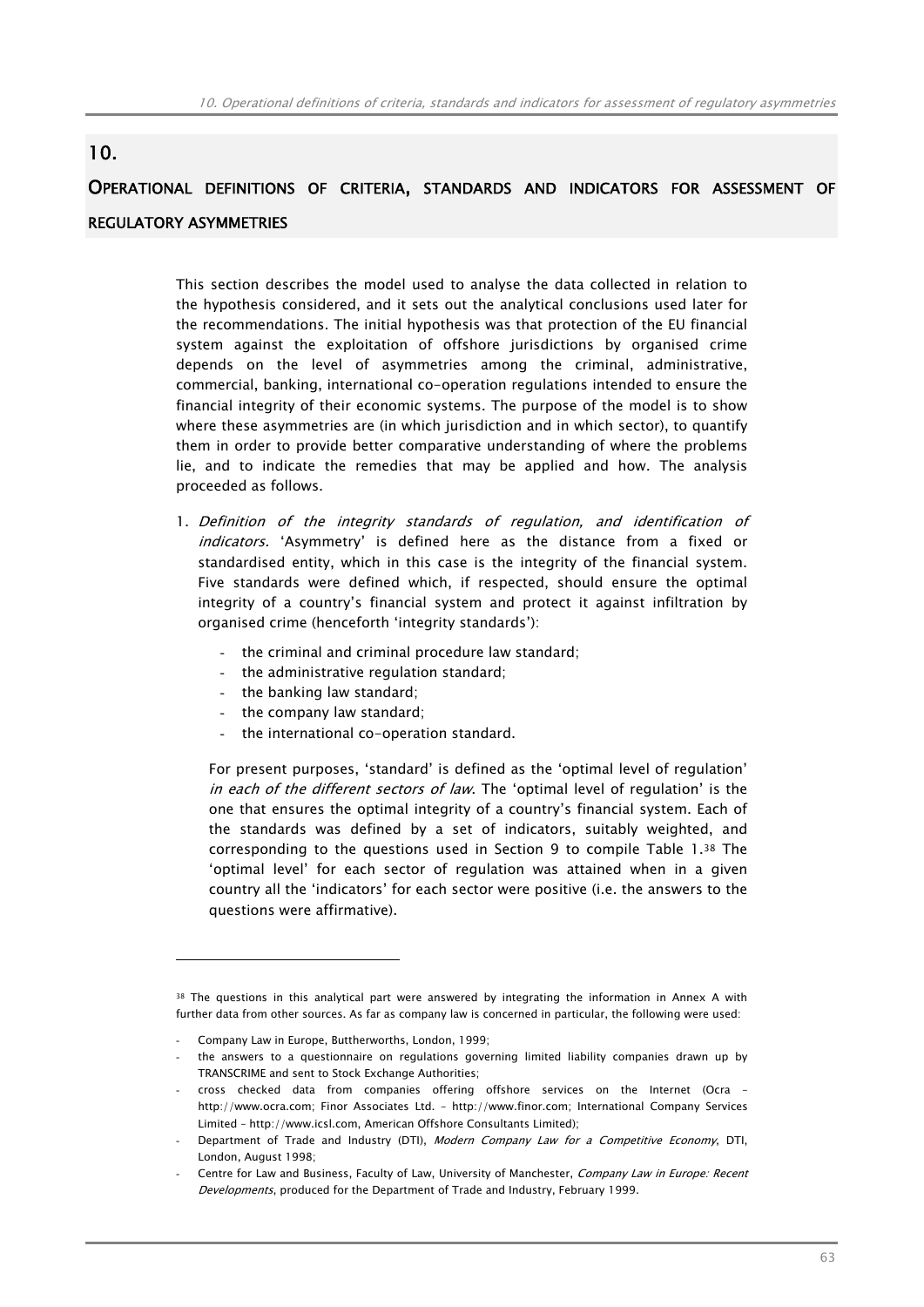2. Quantification of the deviation of Groups 0, 1, 2, 3 from the integrity standards in the five sectors of regulation. This second phase involved quantification of the levels of deviation from or compliance (the reverse) with the integrity standards displayed by offshore jurisdictions and by EU member states. The hypothesis at this stage was that the various groups identified (Group 0, Group 1, Group 2 and Group 3) would exhibit different levels of deviation from these standards.

The values 0 or 1 were assigned to each answer by each jurisdiction. 0 denoted non-adherence to the indicator for the standard considered, while 1 denoted adherence. Since the various indicators contributed to the definition of each of the integrity standards to differing extents, they were assigned different weights in the definition of the standard, as explained in detail in the sections on each standard. The problem of unavailable data relative to a certain indicator for a jurisdiction was solved - within each of the Groups considered - by calculating the average score for the replies given by the other jurisdictions in the Group for the same indicator (so that the Group's average score was assigned to the missing datum). By following this procedure, for each Group of jurisdictions, for each sector of law considered, it was possible to calculate a total score – consisting of the average of the scores assigned to each indicator – which represented the level of deviation from a particular standard, or, in other words, compliance with that standard.

3. Quantification of the deviation by Groups 1, 2, 3 from the EU integrity level. In this third stage it was possible to determine the difference in deviation from the integrity standards between Groups 1, 2, 3 and Group 0 (EU member states). The differential in scores among the Groups expressed the level of regulatory asymmetry among them. The final phase of recommendations started from the results of this analysis.

In order to facilitate understanding of the analysis procedure, a methodological appendix has been added to this report. This appendix explains all the methodological steps followed and contains a detailed list of the standards, their indicators and the value assigned to each of them. Here the indicators and the corresponding questions are summarised in the following table.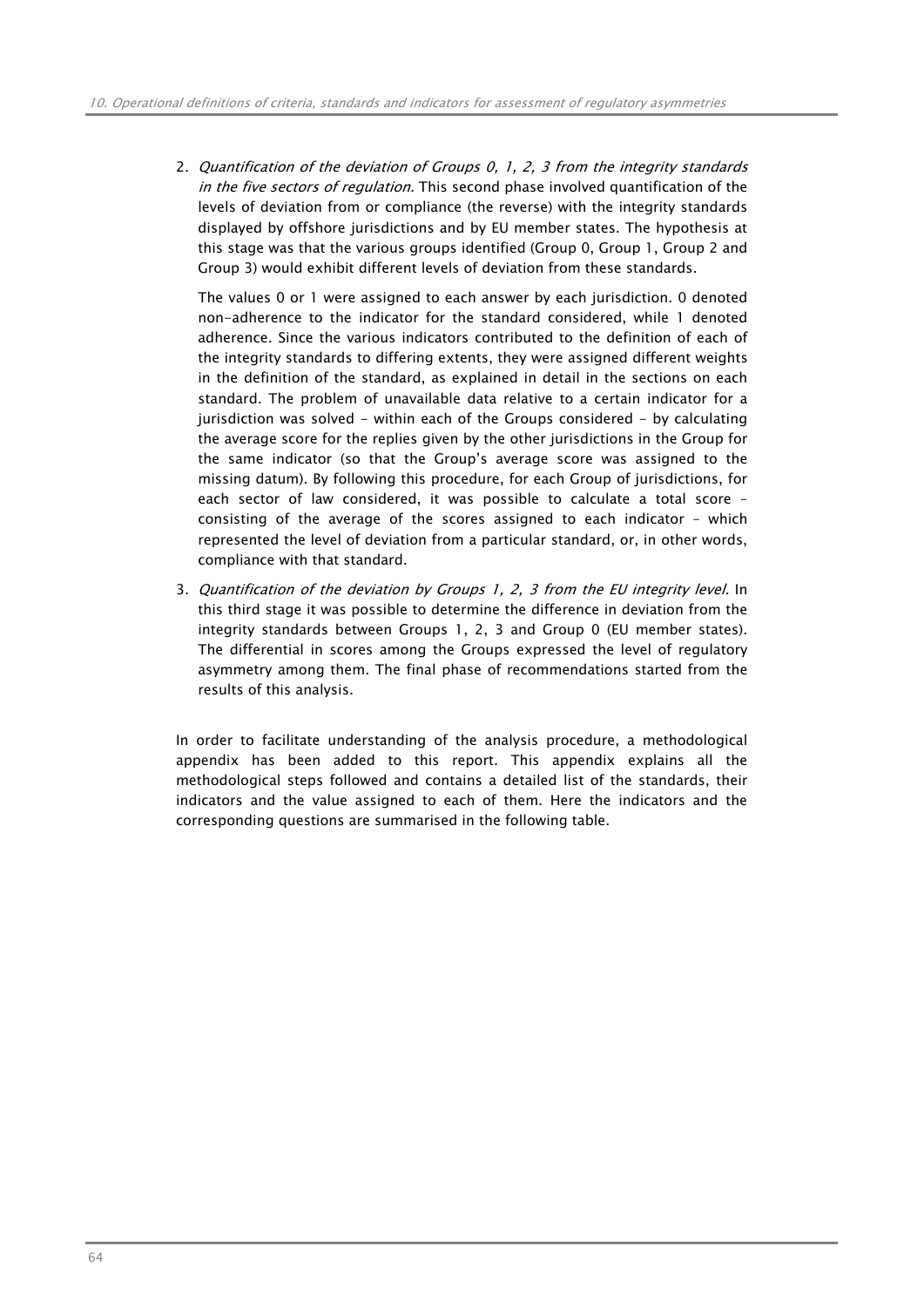# STANDARDS, INDICATORS AND QUESTIONS

| <b>STANDARDS</b>                | <b>INDICATORS</b>                      | <b>QUESTIONS</b>                                        | WEIGHT |
|---------------------------------|----------------------------------------|---------------------------------------------------------|--------|
| Criminal and criminal procedure | The existence of the crime             | Is money laundering                                     | 30%    |
| laws standard                   | of money laundering                    | punished in your criminal                               |        |
|                                 |                                        | system?                                                 |        |
|                                 | Width of money<br>laundering predicate | Does the legislation provide<br>for a list of crimes as | 10%    |
|                                 |                                        |                                                         |        |
|                                 | offences                               | predicate offences of money                             |        |
|                                 |                                        | laundering?                                             |        |
|                                 |                                        | Do predicate offences of                                | 10%    |
|                                 |                                        | money laundering cover all                              |        |
|                                 |                                        | serious crimes?                                         |        |
|                                 |                                        | Do predicate offences of                                | 10%    |
|                                 |                                        | money laundering cover all                              |        |
|                                 |                                        | crimes?                                                 |        |
|                                 | Possibility of confiscation            | Is there a provision allowing                           | 20%    |
|                                 | of criminal proceeds                   | confiscation of assets for a                            |        |
|                                 |                                        | money laundering offence?                               |        |
|                                 | Existence of special                   | Are there any special                                   | 20%    |
|                                 | investigative bodies or                | investigative bodies or any                             |        |
|                                 | special means of                       | special means of                                        |        |
|                                 | investigations                         | investigation (e.g. electronic                          |        |
|                                 |                                        | surveillance, undercover                                |        |
|                                 |                                        | operations, etc.) in relation                           |        |
|                                 |                                        | to money laundering                                     |        |
|                                 |                                        |                                                         |        |
|                                 |                                        | offences?                                               |        |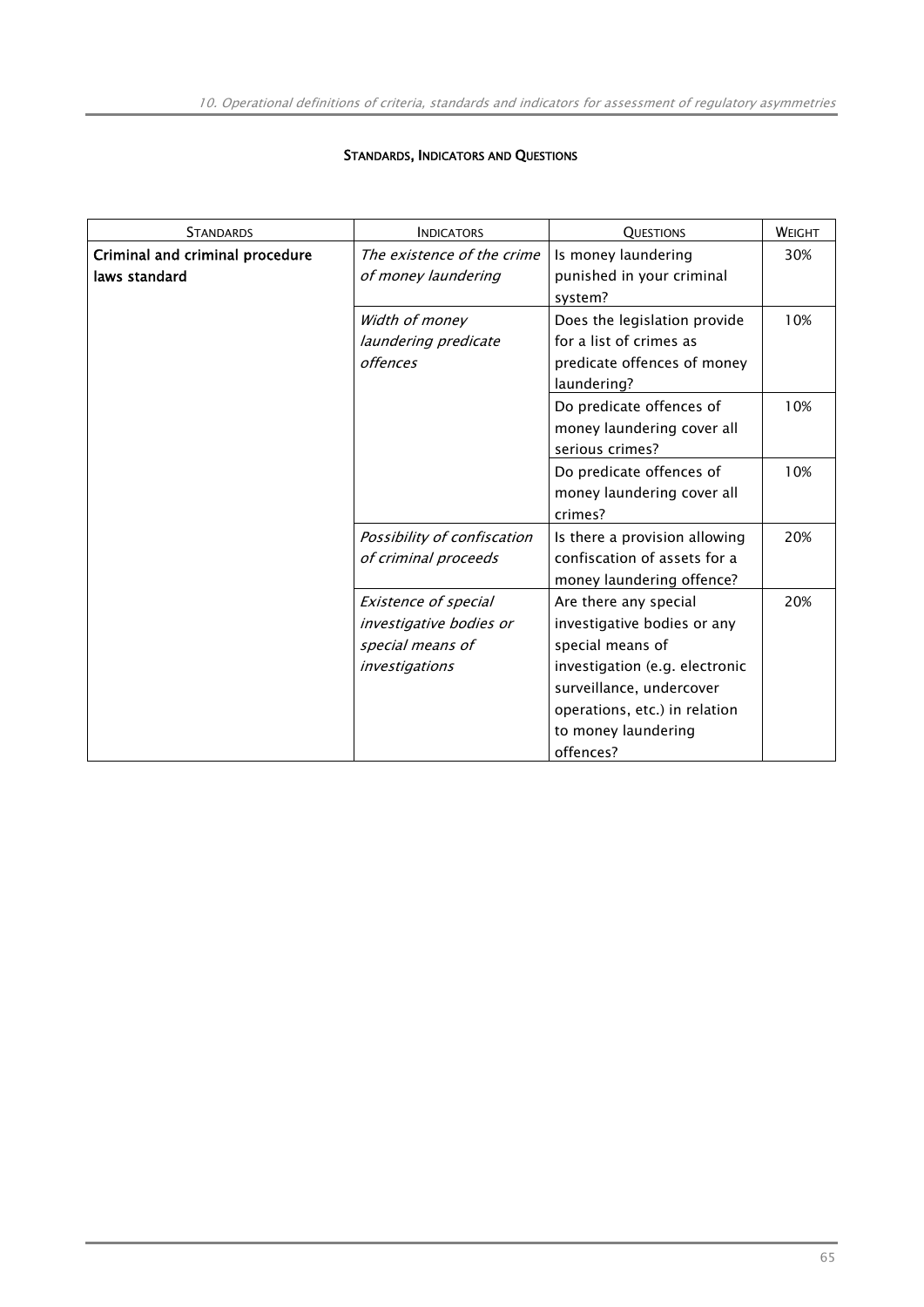| <b>STANDARDS</b>                    | <b>INDICATORS</b>                  | <b>QUESTIONS</b>               | WEIGHT |
|-------------------------------------|------------------------------------|--------------------------------|--------|
| Administrative regulations standard | Existence of an anti-              | Is there an anti-money         | 18%    |
|                                     | money laundering law               | laundering law in the          |        |
|                                     |                                    | jurisdiction?                  |        |
|                                     | Width of the range of              | Are banks covered by the       | 4.50%  |
|                                     | institutions covered by the        | anti-money laundering law?     |        |
|                                     | anti-money laundering              |                                |        |
|                                     | law                                | Are other financial            | 4.50%  |
|                                     |                                    | institutions covered by the    |        |
|                                     |                                    | anti-money laundering law?     |        |
|                                     |                                    | Are non-financial institutions | 4,50%  |
|                                     |                                    | covered by the anti-money      |        |
|                                     |                                    | laundering law?                |        |
|                                     |                                    | Are other professions          | 4.50%  |
|                                     |                                    | carrying out a financial       |        |
|                                     |                                    | activity covered by the anti-  |        |
|                                     |                                    | money laundering law?          |        |
|                                     | <b>Existence of identification</b> | Are there identification       | 18%    |
|                                     | requirements                       | requirements for the           |        |
|                                     |                                    | institutions covered by the    |        |
|                                     |                                    | anti-money legislation?        |        |
|                                     | <b>Existence of a Central</b>      | Is there a central authority   | 18%    |
|                                     | Authority for the                  | (for                           |        |
|                                     | collection and analysis of         | Instance, a Financial          |        |
|                                     | suspicious transactions'           | Intelligence Unit) for the     |        |
|                                     | reports                            | collection of suspicious       |        |
|                                     |                                    | transactions reports?          |        |
|                                     | Existence of an obligation         | Is there suspicious            | 10%    |
|                                     | to report suspicious               | transactions reporting?        |        |
|                                     | transactions                       |                                |        |
|                                     | Possibility of co-operation        | Is there any co-operation      | 18%    |
|                                     | between financial                  | between banks or other         |        |
|                                     | institutions and police            | financial institutions and     |        |
|                                     | authorities                        | police authorities?            |        |

| <b>STANDARDS</b>            | <b>INDICATORS</b>                                                                | <b>OUESTIONS</b>                                                                                | <b>WEIGHT</b> |
|-----------------------------|----------------------------------------------------------------------------------|-------------------------------------------------------------------------------------------------|---------------|
| <b>Banking law standard</b> | Possibility to open a bank<br>account without indicating<br>the beneficial owner | Is there a prohibition to<br>open a bank account without<br>indicating the beneficial<br>owner? | 60%           |
|                             | Existence of limits to bank<br>secrecy                                           | Are there limits to bank<br>secrecy in case of criminal<br>investigation and<br>prosecution?    | 40%           |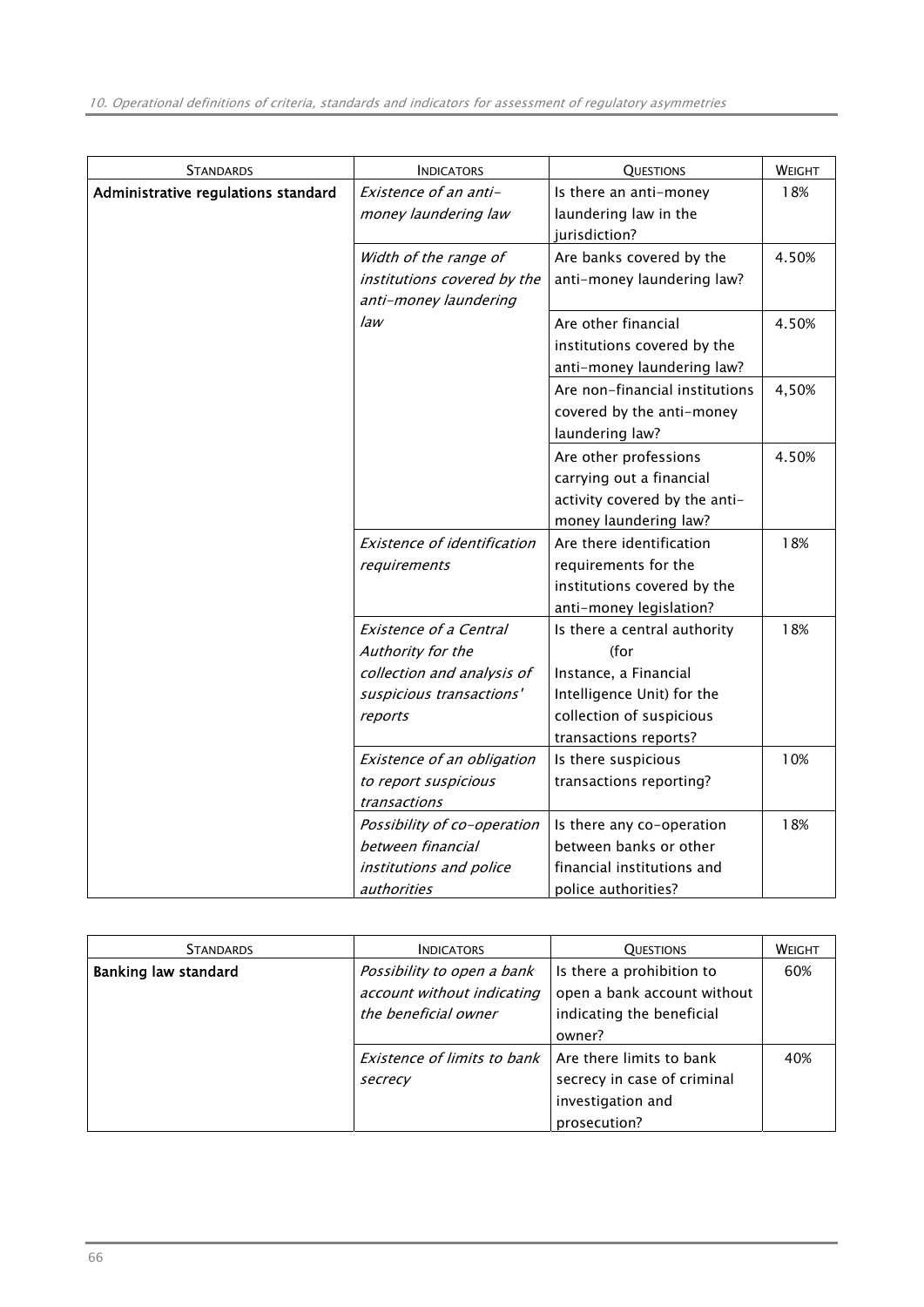| <b>STANDARDS</b>     | <b>INDICATORS</b>                                                                                | <b>QUESTIONS</b>                                                                                    | WEIGHT |
|----------------------|--------------------------------------------------------------------------------------------------|-----------------------------------------------------------------------------------------------------|--------|
| Company law standard | Existence of a minimum<br>share-capital for limited<br>liability companies:                      | Is a minimum share capital<br>of at least 1000 Euro<br>required for limited liability<br>companies? | 18%    |
|                      | Non-existence of the<br>possibility to issue bearer<br>shares for limited liability<br>companies | Is there a prohibition to have<br>legal entities as directors of<br>limited liability companies?    | 18%    |
|                      | Non-existence of the<br>possibility to have legal<br>entities as directors                       | Is there a prohibition to have<br>legal entities as directors of<br>limited liability companies?    | 18%    |
|                      | Existence of a registered<br>office                                                              | Does a registered office<br>exist for limited liability<br>companies?                               | 10%    |
|                      | Existence of a duty to<br>audit financial statements<br>in limited liability<br>companies        | Is there any annual auditing<br>(at least internal) for limited<br>liability companies?             | 18%    |
|                      | Existence of a share-<br>holder register                                                         | Does a shareholder register<br>exist for limited liability<br>companies?                            | 18%    |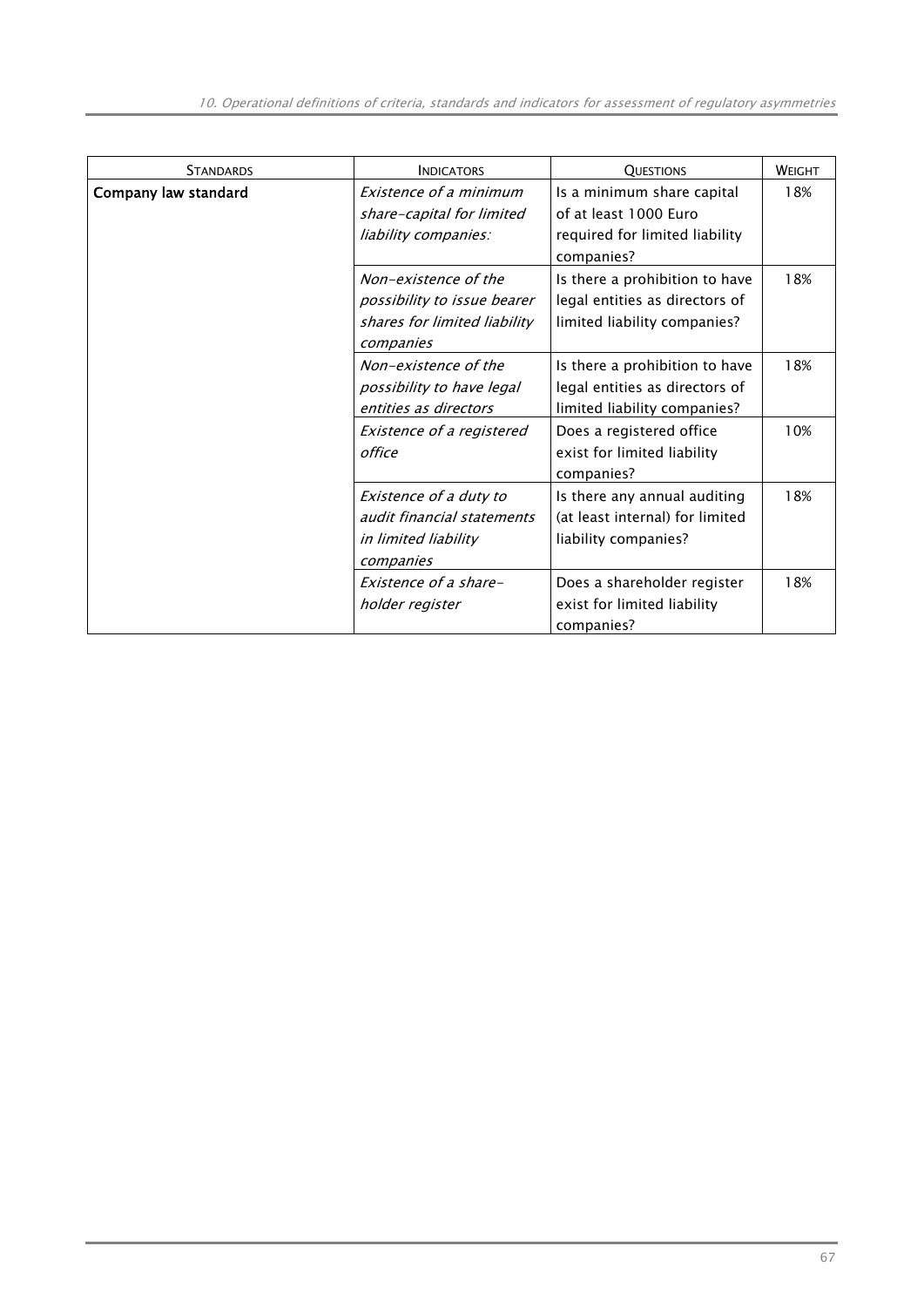| <b>STANDARDS</b>                    | <b>INDICATORS</b>                  | <b>QUESTIONS</b>              | <b>WEIGHT</b> |
|-------------------------------------|------------------------------------|-------------------------------|---------------|
| International co-operation standard | Existence of provisions            | Is there a provision allowing | 20%           |
|                                     | enabling extradition for           | extradition (at least of      |               |
|                                     | money laundering                   | foreigners) for money         |               |
|                                     | <i>offences</i>                    | laundering offences?          |               |
|                                     | <b>Existence of provisions</b>     | Is there a provision allowing | 20%           |
|                                     | allowing assistance to             | to provide assistance to      |               |
|                                     | foreign law enforcement            | foreign law enforcement       |               |
|                                     | agencies                           | agencies in the investigation |               |
|                                     |                                    | of money laundering cases?    |               |
|                                     | <b>Existence of provisions</b>     | Is there a provision allowing | 20%           |
|                                     | allowing assistance to a           | law enforcement, judicial     |               |
|                                     | request for financial              | authorities, the FIU or other |               |
|                                     | records                            | governmental departments      |               |
|                                     |                                    | to respond to a request from  |               |
|                                     |                                    | a foreign country for         |               |
|                                     |                                    | financial records (bank       |               |
|                                     |                                    | records)?                     |               |
|                                     | Existence of the possibility       | Is there a provision allowing | 20%           |
|                                     | to share confiscated assets        | the sharing of confiscated    |               |
|                                     |                                    | assets for money laundering   |               |
|                                     |                                    | offences?                     |               |
|                                     | Ratification of the 1988           | Has the 1988 UN Convention    | 20%           |
|                                     | <b>UN Convention against</b>       | been ratified?                |               |
|                                     | <b>Illicit Traffic in Narcotic</b> |                               |               |
|                                     | Drugs and Psychotropic             |                               |               |
|                                     | <b>Substances</b>                  |                               |               |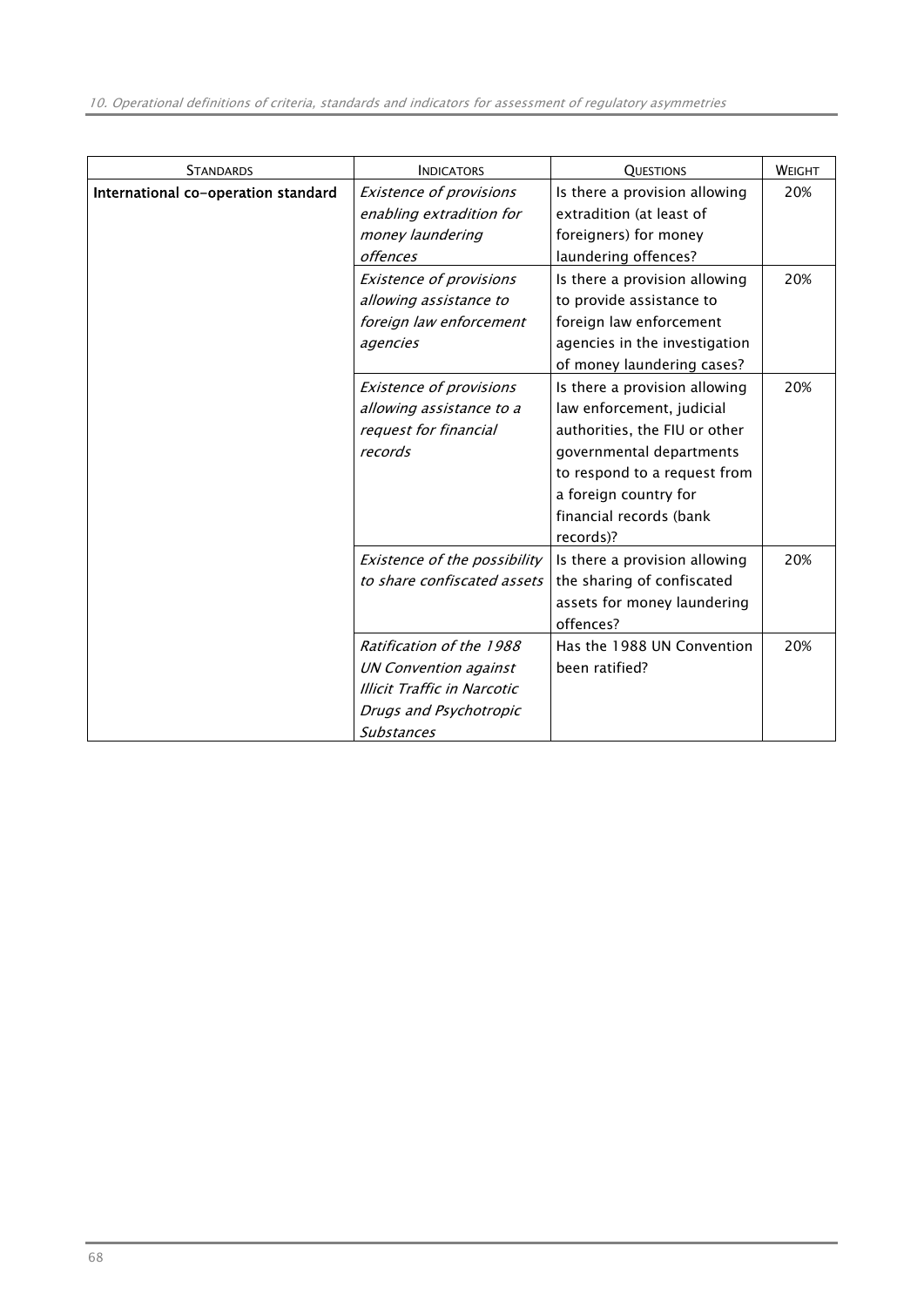## 11. ANALYSIS

This section reports the results obtained by applying the model for assessment of regulatory asymmetries. It conducts comparative analysis of regulation in the various sectors of the jurisdictions considered, grouped according to the criteria outlined in Section 8.1.

The analysis had three main objectives:

- to quantify the level of deviation or the level of compliance (which is the reverse of the level of deviation, since both exhibit the distance between regulatory systems and the standards) displayed by Groups 0, 1, 2 and 3 from and with the integrity standards which operationally represent the regulatory standards set by the international community;
- to quantify the level of deviation by Groups 1, 2 and 3 from the European levels of integrity, which operationally represent the average of regulation by the European Union member states;
- to identify the sectors constituting significant problems for the integrity of financial systems.

The analysis corresponds to the questions set out in Section 7:

- which Group of jurisdictions shows the greatest deviation from the standards and in which sector/s?
- how wide are the asymmetries in each of these sectors and in which group of jurisdictions are they present?
- what remedies can be suggested to reduce the risk of exploitation and ensure closer protection of the EU financial system?

## 11.1 DEVIATION OF GROUPS FROM THE INTEGRITY STANDARDS

The first step of the analysis was quantification of the extent to which the regulation of financial centres and offshore jurisdictions deviates from the standards of integrity set by the international community in order to protect financial systems from exploitation by organised crime.

Using the methodology outlined in Section 8 and in the methodological appendix, for every sector of regulation scores (from 0 to 1) were assigned to each of the Groups considered. These scores expressed the extent to which the regulatory systems of the Groups deviated from the integrity standards. Table 2 shows the level of each Group's deviation: the closer the value to  $0$ , the less the regulations deviate from integrity standards.

69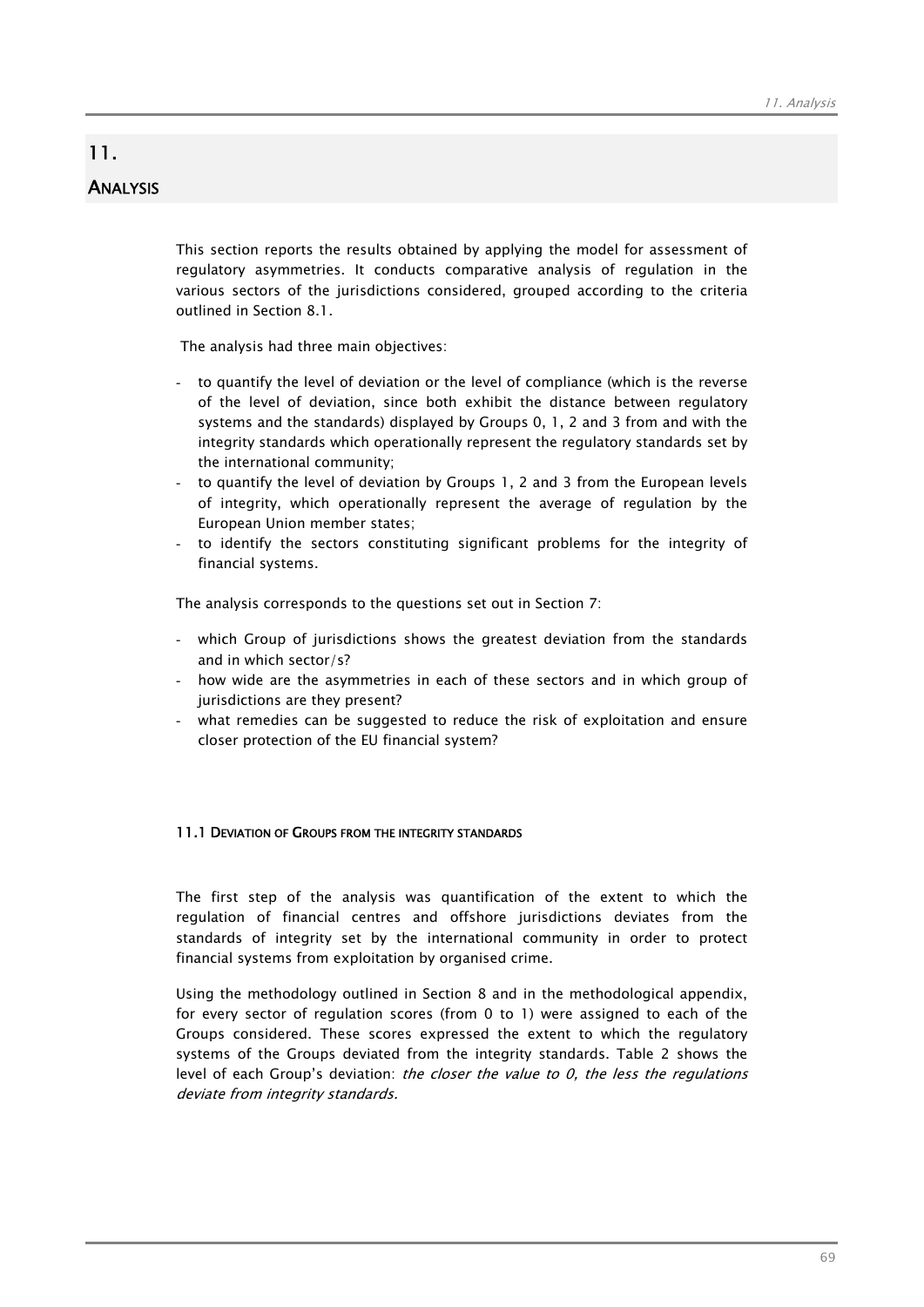|         | Criminal and<br>Criminal<br><b>Procedure Law</b><br><b>Standard</b> | Administrative<br><b>Regulations</b><br><b>Standard</b> | <b>Banking Law</b><br><b>Standard</b> | <b>Company Law</b><br><b>Standard</b> | <b>International</b><br>Co-operation<br><b>Standard</b> |
|---------|---------------------------------------------------------------------|---------------------------------------------------------|---------------------------------------|---------------------------------------|---------------------------------------------------------|
| Group 0 | 0.07                                                                | 0.02                                                    | 0.04                                  | 0.22                                  | 0.02                                                    |
| Group 1 | 0.14                                                                | 0.10                                                    | 0.18                                  | 0.46                                  | 0.26                                                    |
| Group 2 | 0.15                                                                | 0.28                                                    | 0.28                                  | 0.30                                  | 0.26                                                    |
| Group 3 | 0.42                                                                | 0.41                                                    | n.a.                                  | 0.47                                  | 0.47                                                    |

Table 2. Level of deviation of Groups from the integrity standards

Figure 1 is a graphical representation of the results set out in Table 2.



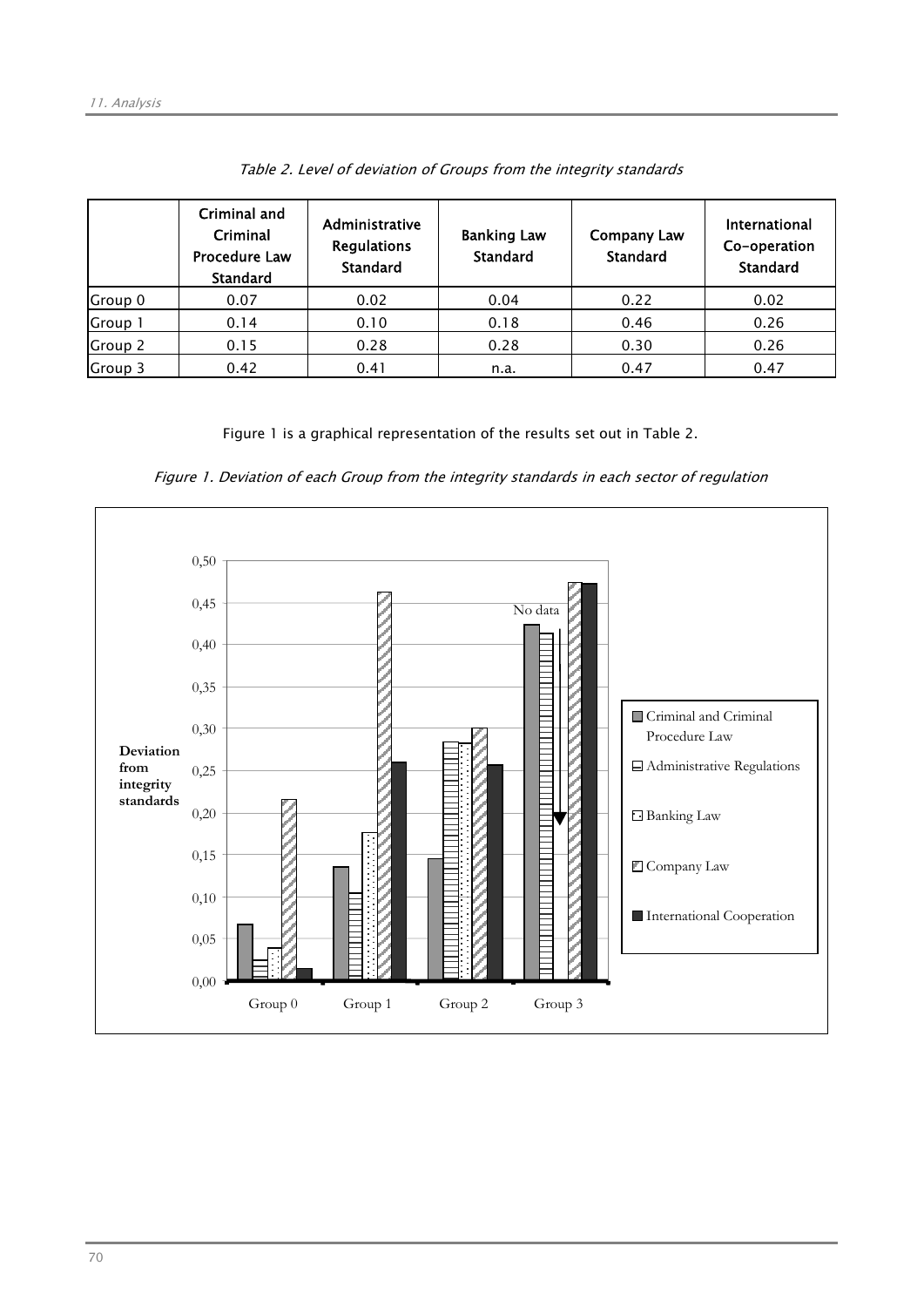The following conclusions can be drawn:

- Group 0, apart from company law, seems to be almost in line with all the integrity standards.
- Group 1 does not display significant deviation from criminal and criminal procedure law and administrative regulations standards, but it does so as far as banking (0.18 deviation), company (0.46 deviation) and international cooperation (0.26 deviation) standards are concerned. Group 1 exhibits, after Group 3, the highest level of deviation from the company law standard (0.46 deviation).
- Group 2 presents what can be considered medium deviation from all the standards. Administrative regulations (0.28 deviation), banking law (0.28 deviation) and company law (0.30 deviation) are the most problematic sectors.
- Group 3 is the one most distant from the integrity standards in each of the sectors of regulation considered, particularly as far as the international cooperation standard is concerned.
- The company law standard is the one from which all the four Groups (including the European Union) deviate most markedly. After company law, international co-operation is another problematic sector.

## 11.2 DEVIATION OF GROUPS 1, 2 AND 3 FROM THE EUROPEAN UNION INTEGRITY LEVEL

Quantification of the level of deviation of the Groups from the integrity standards also enables quantification of the level of deviation of Groups 1, 2 and 3 from the level achieved by Group 0 (the European Union member states).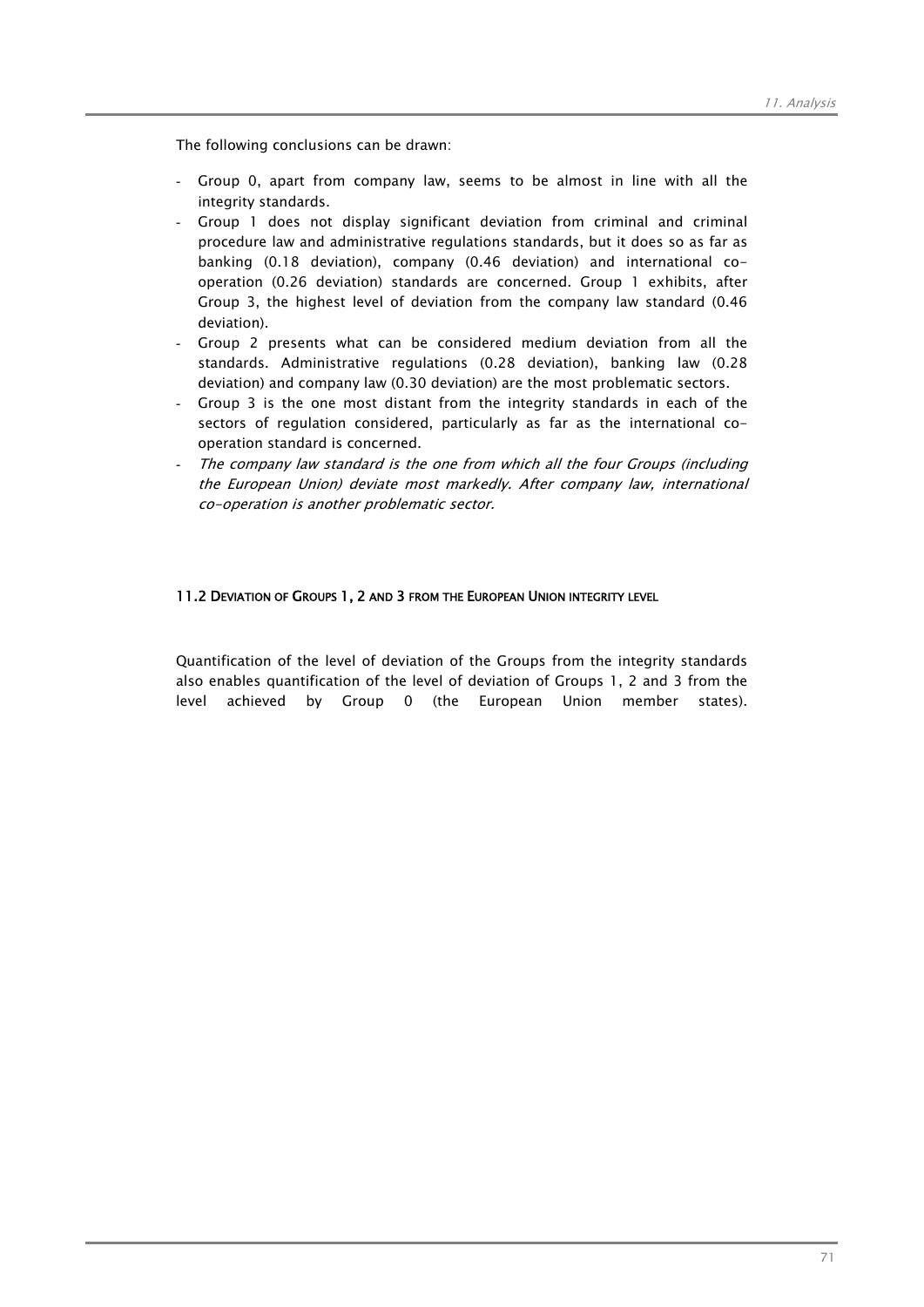|         | <b>Criminal and Criminal</b><br><b>Procedure Law</b> | Administrative<br><b>Regulations</b> | <b>Banking Law</b> | <b>Company Law</b> | <b>International Co-</b><br>operation |
|---------|------------------------------------------------------|--------------------------------------|--------------------|--------------------|---------------------------------------|
| Group 1 | 0.07                                                 | 0.08                                 | 0.14               | 0.25               | 0.24                                  |
| Group 2 | 0.08                                                 | 0.26                                 | 0.24               | 0.08               | 0.24                                  |
| Group 3 | 0.36                                                 | 0.39                                 | n.a.               | 0.26               | 0.46                                  |

Table 3. Level of deviation of Groups 1, 2 and 3 from the European Union integrity level

Figure 2 is a graphical representation of the results set out in Table 3.

Figure 2. Level of deviation of Groups 1, 2 and 3 from the European Union integrity level

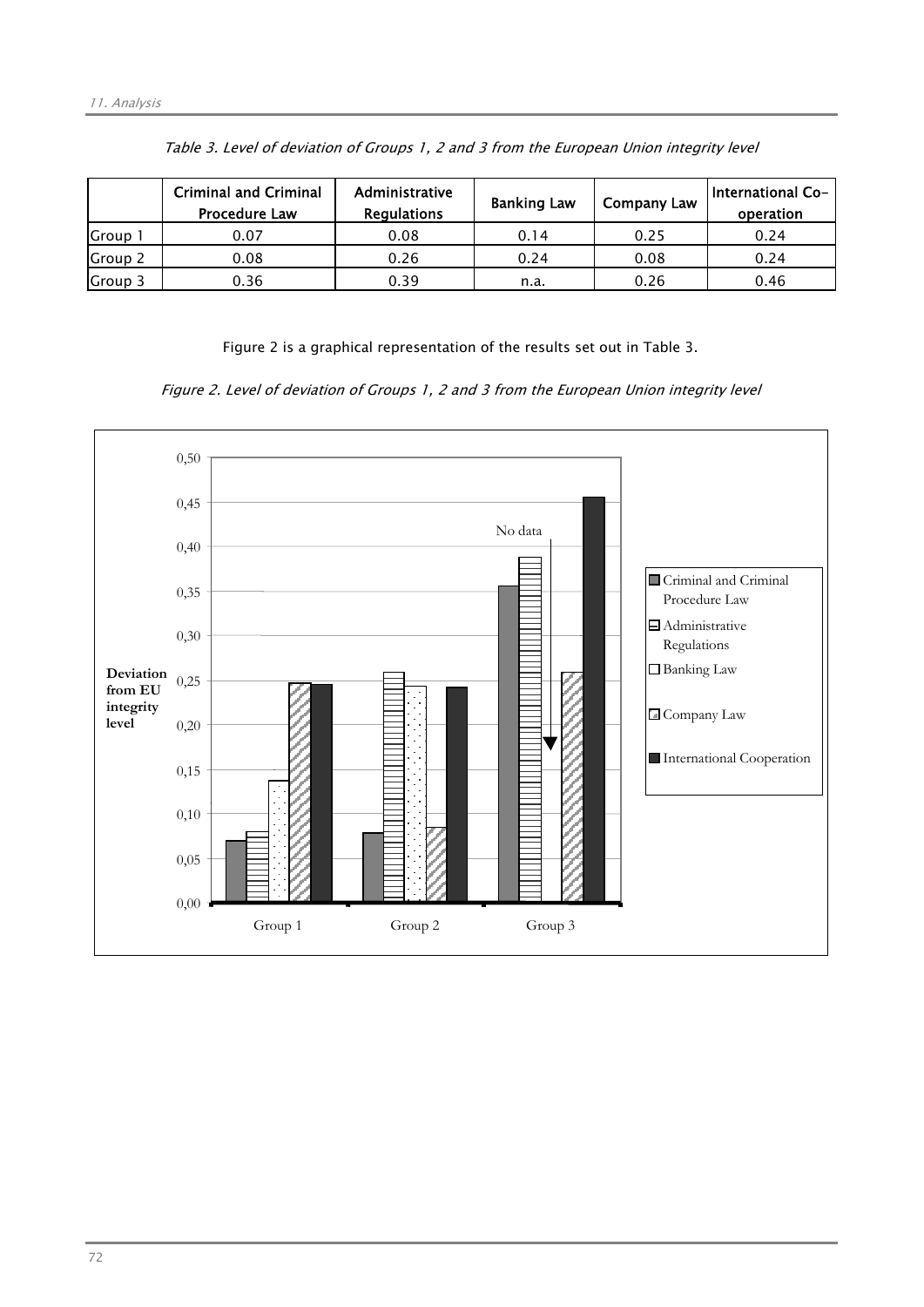The following conclusions can be drawn:

- Group 1 is distant from the EU integrity level as far as banking (0.18 deviation), company (0.25 deviation) and international co-operation standards (0.24) are concerned. In these sectors the situation seems to be highly problematic;
- Group 2 is distant from EU integrity level as far as administrative (0.26 deviation), banking (0.25 deviation), and international co-operation standards (0.24 deviation) are concerned;
- Group 3 is the most problematic, especially as far as administrative (0.39 deviation), company (0.26 deviation) and international co-operation (0.46 deviation) are concerned;
- international co-operation, company law and administrative regulations are the sectors in which Groups 1, 2 and 3 display the greatest deviation from the EU integrity level.

## 11.3 GENERAL CONCLUSIONS

These data furnish an idea of the distance between the level of regulation of the countries considered and the integrity standards which, if respected, should ensure the integrity of the financial system of a jurisdiction by protecting it against infiltration by organised crime. The data were aggregated by Group of jurisdictions and sectors of regulation, and inspection of these aggregates yields an immediate answer to the question put initially by this research concerning asymmetries among regulatory\_systems distinctive of the groups of financial centres and offshore jurisdictions selected in respect to integrity standards and those adopted by the European Union. What general conclusions can be drawn from the analysis and what are its policy implications?

#### NOT ONLY OFFSHORE

The distinction between offshore and onshore is losing much of its traditional meaning if construed as the opposition between opacity and transparency. Competition to attract capital in search of more favourable conditions traverses jurisdictions, with the result that some offshore jurisdictions are moving toward tougher criminal law legislation and international co-operation, and somewhat more transparency (Group 1 and 2), while others (Group 3) adhere to their traditions of lenient criminal law, non-cooperation and opacity. At the same time countries with a long traditions as financial centres display the same or lower standards of regulation in respect to those officially termed 'offshore'.

The demand for offshore facilities is increasing as a result of stringent controls on the taxation of enterprises and individuals in the jurisdiction of origin. 'Shopping around' jurisdictions for the purposes of tax planning is part of a globalised market just as 'shopping' for lower wages is a strategy adopted by enterprises to reduce their costs. This demand for financial facilities in a global market has created and is developing a trend which appears to have less to do with the label 'offshore/onshore' and more with the different levels of regulation openly offered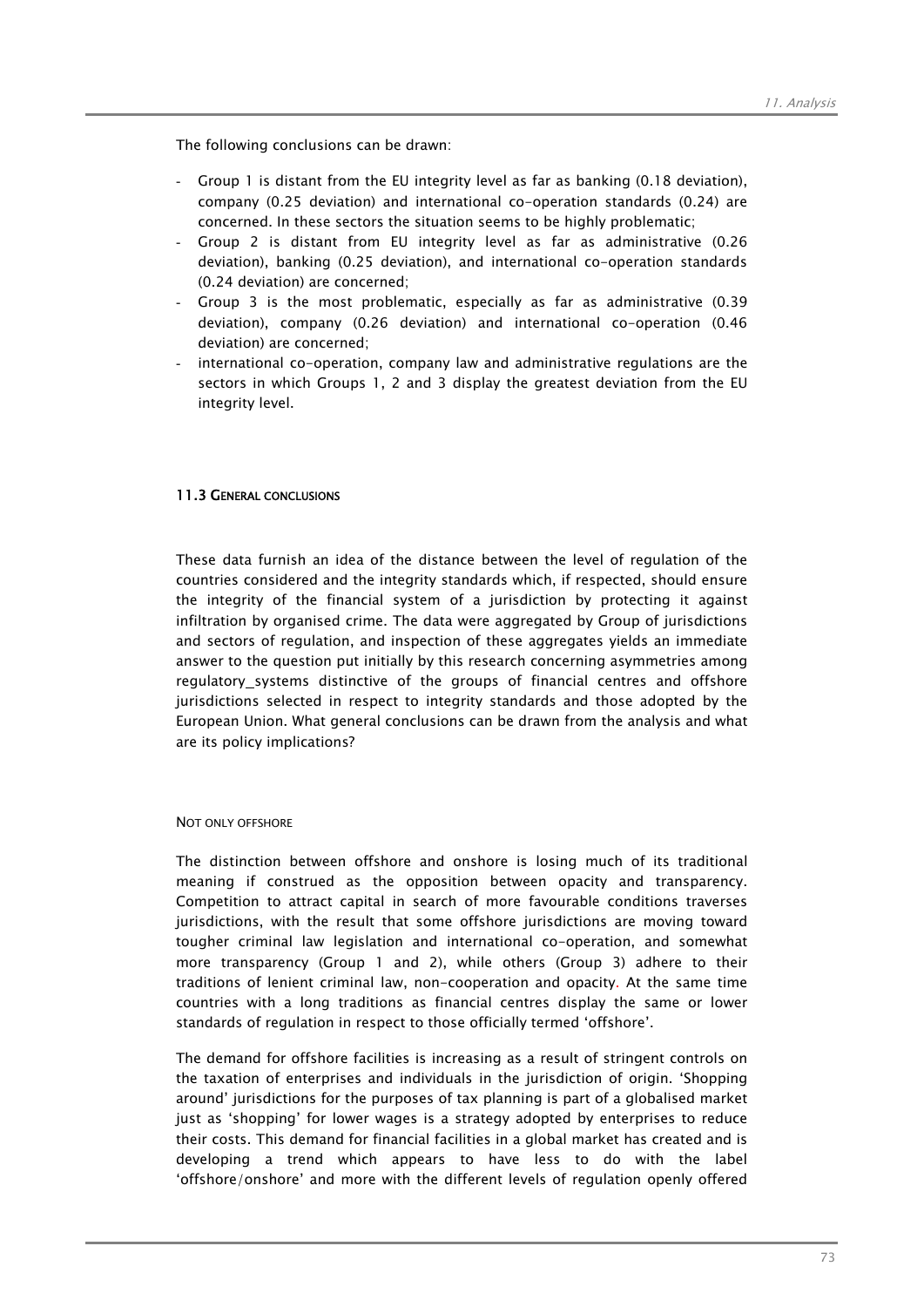in the international market of financial services. Moral rhetoric is useless when setting out to solve the problem of competition among regulatory systems. The international community should endeavour to ensure that tax planning does not turn into 'harmful tax competition', just as it should prevent shopping for low wages from turning into exploitation of the need to survive of a large group of countries. The risk of exploitation by organised crime is evident, and this risk grows more serious the more such competition increases. Clear thresholds must be established in all the sectors in which regulation attracts legitimate enterprises but may also attract illicit ones. Who establishes what?

ASSOCIATION AGREEMENTS WORK : INCOMING MEMBERS TO THE EUROPEAN UNION ARE CHANGING THEIR CRIMINAL LEGISLATION AND INTRODUCING FINANCIAL REGULATION.

The European Union has moved in this direction by introducing clearly-stated clauses on financial and criminal legislation into the Association Agreements concluded with countries seeking entry to the European Union.39

The results of this research show quite clearly that, as offshore and onshore compete to attract capital (and sometimes obtain 'dirty' capital as well), so jurisdictions belonging to Group 2 are making their criminal legislation tougher and their financial regulations more transparent. The influence of the European Union is evident in this process, highlighting the positive role that a regional institution such as the European Union can play in improving the integrity standards of surrounding countries.

ECONOMIC AND POLITICAL PROXIMITY WORKS: THE CLOSER OFFSHORE JURISDICTIONS ARE TO EUROPEAN UNION THE LESS

THEY DEVIATE FROM THE INTEGRITY STANDARDS AND FROM THOSE OF THE EUROPEAN UNION

Not only do Association Agreements work but also proximity to the European Union seems to be beneficial. The results of the analysis show that offshore jurisdictions belonging to Group 1 (with geographical, economic and political links with the European Union) deviate less from integrity standards than do the jurisdictions in Group 3 (offshore with no links with European Union). With the exception of company law, all the other sectors of regulation obtain better results than equivalent sectors of Group 3. This signifies that proximity to the European Union

 $\overline{a}$ 

<sup>39</sup> Since the text of the various agreements is nearly identical, the following Article 87 of the Association Agreement with Slovenia is reported as an example:

<sup>&</sup>quot;Article 87 Prevention of money laundering.

<sup>1.</sup> The parties agree on the necessity of making every effort and cooperating in order to prevent the use of their financial systems for laundering of proceeds from criminal activities in general and drug offences in particular.

<sup>2.</sup> Cooperation in this area shall include administrative and technical assistance with the purpose to develop the implementation of regulations and efficient functioning of the suitable standards and mechanisms to combat money laundering equivalent to those adopted by the Community and international fora in this field, in particular the Financial Action Task Force (FATF)".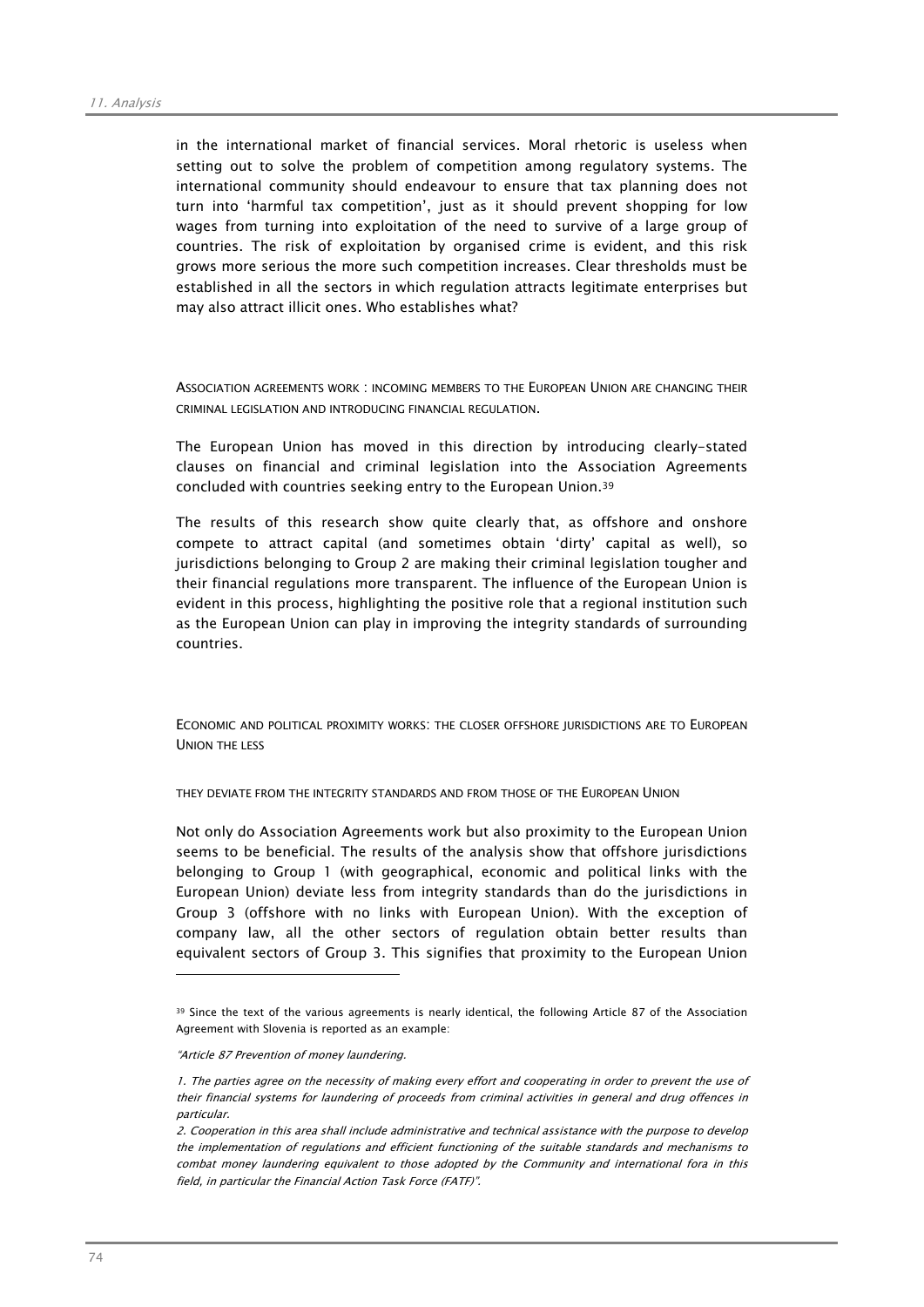'works' and that the measures adopted by such European Union member countries as the United Kingdom and the Netherlands to monitor those financial centres have yielded positive results in terms of their adaptation to the rest of Europe. In areas such as criminal law, criminal procedure and administrative regulation, indeed, they achieve almost the same levels as those of the European member states. This means that more vigorous use of the political and economic links with these countries would facilitate the harmonisation of their laws with integrity standards in general and those of the European Union in particular.

THE FUROPEAN UNION'S FINANCIAL SYSTEM SHOULD BE MORE TRANSPARENT BEFORE IT CAN CREDIBLY ASK OTHERS TO 'CLEAN UP THEIR ACT'

The first two conclusions assert that a regional approach works, and that when offshore financial centres lie in the political and economical periphery of the European Union a better level of integrity is seen in their regulatory systems, with a consequent reduction of the risk that organised crime may exploit their financial facilities. This holds for almost all the regulatory systems analysed, with the exception of one: company law. Comparing the score for the deviation of the company law of European members from the integrity standards reveals that EU company law regulation has a 0.22 deviation from the integrity standards, which is slightly less that the deviation by the Group 2 (0.30) and significantly less than that by Group 1 (0.46) and Group 3 (0.47) of offshore financial centres. Consequently, in at least one crucial sector of regulation, the European Union member states have not 'cleaned up their act' before asking others to do so. This 'cleaning-up' should be accelerated for two reasons. Firstly for the sake of credibility. The European financial system cannot ask others to change their regulation with a view to improving the integrity of their financial systems without itself having done so first. Secondly, it is necessary because company law regulation is the most essential factor in the transparency of the financial systems.

#### COMPANY LAW HAS A 'DOMINO' EFFECT INCREASING THE OPACITY OF OTHER SECTORS' REGULATIONS

Company law contributes more than other sectors of regulation to the level of integrity of a financial system. Company law sets the minimum of share capital for limited liability companies and regulates the issue of bearer shares by them, the possibility that legal entities may act as directors, the requirement of establishing a registered office, and also the obligatory auditing of financial statements in the case of limited liability companies and the keeping of share-holder registers. According to the type of regulation, company law produces the greater transparency or the greater opacity of a financial system, thereby influencing the other sectors and determining the effectiveness of police and international judicial co-operation. This is the 'domino' effect of company law: if this type of regulation seeks to maximise anonymity in financial transactions, enabling the creation of shell or shelf companies whose owners remain practically unknown (because other companies own them), such anonymity will be transferred to other sectors of law. Thus the names of the ultimate beneficial owners or the beneficiaries of financial transactions will remain obscure, which thwarts criminal investigation and prosecution. Police co-operation requires physical persons, not legal entities, and if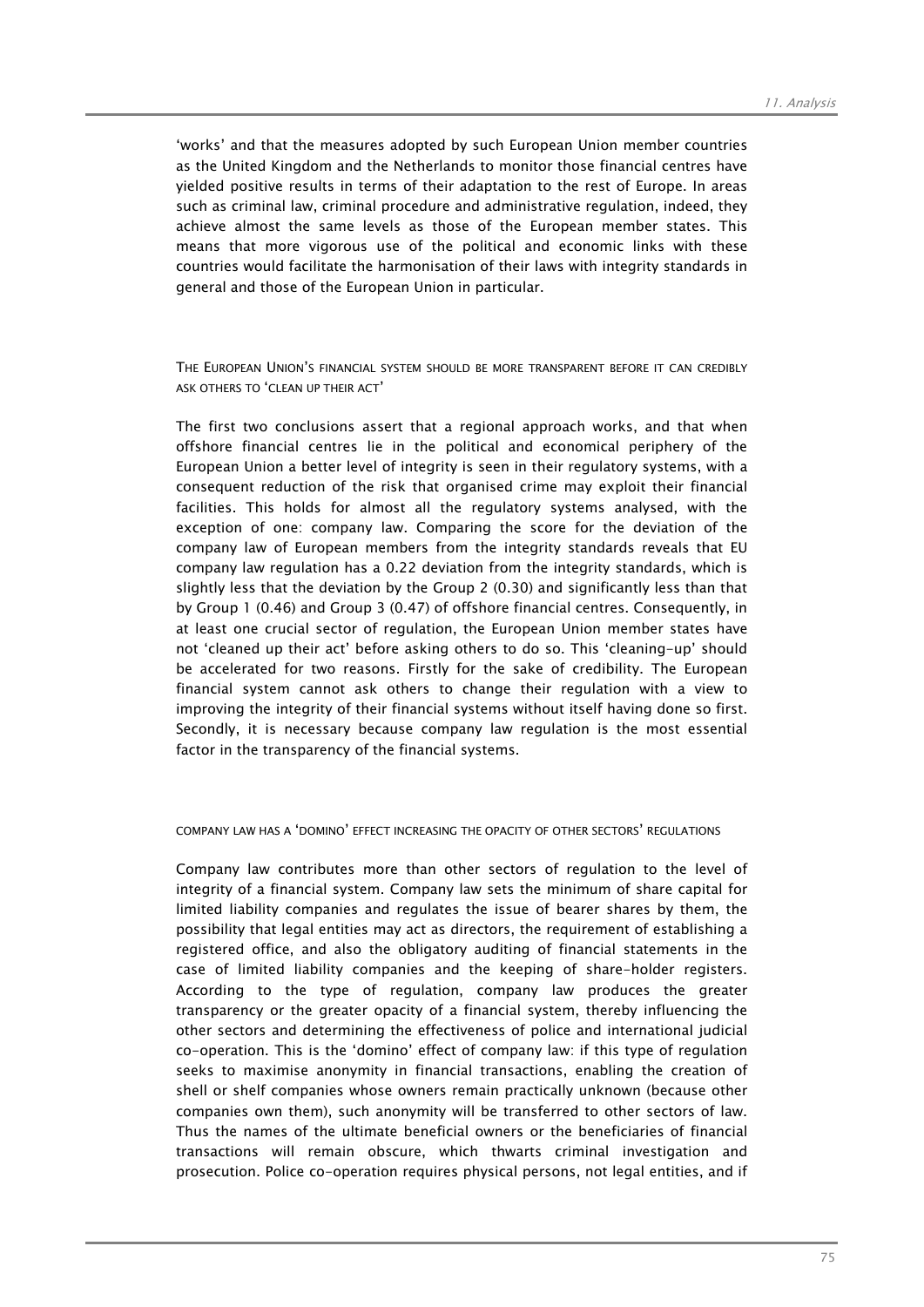company law maximises anonymity, then the ineffectiveness of criminal law and police and judicial co-operation is inevitable. The same effect arises in banking law, where bank secrecy becomes a marginal issue because of the anonymity of the companies operating bank accounts under scrutiny. The 'domino' effect therefore influences the other sectors, producing much of the opacity surrounding a financial system. Consequently, the analysis suggests, if the asymmetries are greater in this sector than in others, company law is the point from which action to protect financial systems against the risk of exploitation by organised crime should start, both in Europe and elsewhere.

The policy implications of this result is that, whilst criminal law and procedure have reduced the distance between the less regulated and well regulated countries<sup>40</sup>, real changes would be brought about by giving greater transparency to the rules on the establishment of corporations and their operations. This would enable law enforcement agencies and regulators to discover the identities of the physical persons whose interests are being managed. Rules of corporate governance combining efficiency with transparency of ownership should be extended to encompass a further kind of transparency: one targeted on the optimal level of integrity. This form of transparency will reduce the risk of the criminal exploitation of financial centres and offshore jurisdictions, rendering international co-operation with law enforcement agencies truly effective. Only in this case will 'following the money trail' yield investigative results that can be used to prosecute criminals and disrupt their organisations. Corporations and governments should be aware that facilitating identification of the physical persons who operate in financial markets will, in the long run, increase the transparency of financial systems without impairing their efficiency. The less likely it is that 'dirty money' may pollute competition among enterprises and infiltrate legitimate enterprises, the less it is likely that illicit operators will proliferate, which would be to the advantage of legitimate ones. Partnerships among corporations, regulatory and law enforcement authorities and governments would foster this process.

\* \* \*

The analysis raised a number of points which relate mainly to legislation. Given that a substantial period of time elapses between legislation and its implementation, legislation is the beginning of a process without which solutions to the problems addressed by this research cannot be found. The next section will show how the issue of offshore financial centres have attracted the attention of law enforcement agencies. Only in this way, at the present state of knowledge, is it possible to understand 'offshores in action'. In Section 13 the contents, policy implications and strategies suggested by the analysis, and by the advice of international experts, are translated into recommendations for action by the European Union.

40 See Group 1.

 $\overline{a}$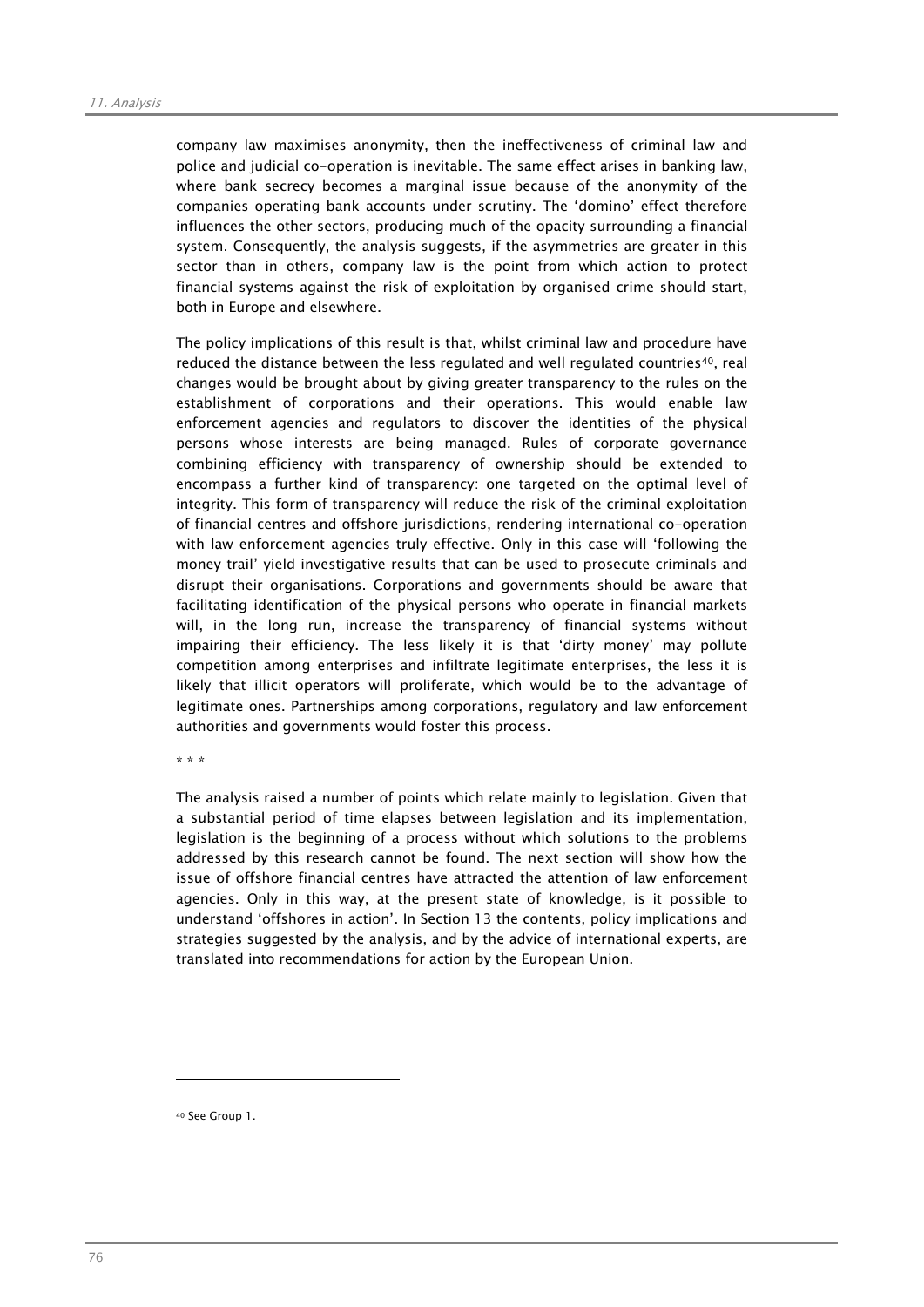## OFFSHORES IN ACTION: CASE STUDIES

12.

The analysis carried out in the previous chapter was a mixture of 'law in the books' and 'law in action'. Now, in order to afford a clearer understanding of where the problems lie, and of how financial centres and offshore jurisdictions are exploited by organised crime groups, a number of case studies of international law enforcement operations are presented. These cases studies<sup>41</sup> have been selected in order to highlight the role played by financial centres and offshore jurisdictions in criminal activities by offering facilities vulnerable to exploitation by criminals. This section also points up how those sectors of regulation which display the greatest deviation from the standards considered in section 11 are *de facto* those that are most exploited by criminals.

## CASE 1. Operation Dinero: a case of undercover offshore services to launder  $m$ oney<sup>42</sup>

#### **MAIN FEATURES:**

Drug criminal organisations; offshore banks; offshore shell companies.

## THE CASE:

 $\overline{a}$ 

This case concerns undercover operations conducted in an offshore centre. Law enforcement agents set up fake banks and fake shell corporations in an offshore centre in order to monitor and detect money laundering activities. Without much difficulty, they began servicing drug traffickers.

The operation was called Operation Dinero and began in the DEA Atlanta Division in 1992 when DEA Special Agents penetrated the Cali mafia and were commissioned by the Colombian organised crime groups to arrange money pickups in the United States and Europe. Phase I of the operation focused on undercover money pickups which would reveal the connection between drug trafficking and drug cell money groups in the United States. Phase II focused on the DEA's operation of an offshore private 'Class B' bank which served - at least in appearance - as a legitimate source for laundering drug proceeds by the unwitting Colombian mafia. With the expertise of the IRS, DEA, and the British Government, a private bank was established in Anguilla, British West Indies. Once the bank became operational, the DEA worked

<sup>41</sup> The following cases have been taken by different sources: investigative files, reports of international organisations, answers given to questionnaires by some of the jurisdictions considered, media news.

<sup>42</sup> U.S. Department of Justice, Drug Enforcement Administration, Operation Dinero, Internet address http://www.usdoj.gov/dea/pubs/briefing/4\_5.htm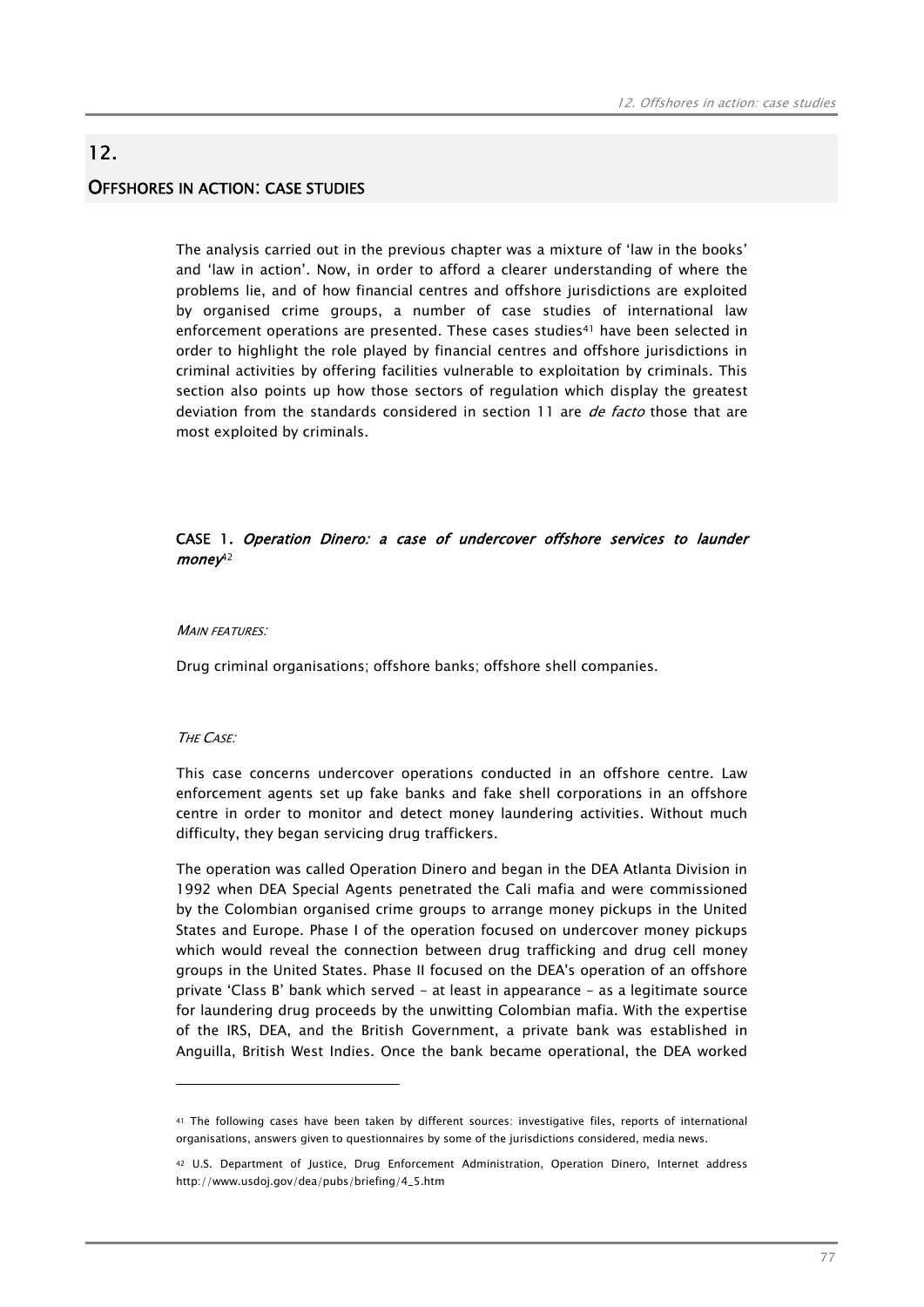undercover to promote the services of the bank within the international criminal community, as well as catering to the Cali mafia in Colombia. By operating the bank, DEA undercover agents gained credibility with the Cali mafia, and in 1994, the bank began servicing drug trafficker accounts.

In addition, a number of undercover corporations were established in different jurisdictions as multi-service 'front' businesses designed to supply 'money laundering' services such as loans, cashiers checks, peso exchanges, wire transfers, or to establish holding companies or shell corporations for the trafficking groups. Ultimately, members of the Cali mafia engaged the bank to sell three paintings: a Picasso, a Reynolds and a Rubens. These paintings were seized by the DEA and IRS in 1994.

Operation Dinero spanned four countries and several U.S. states. It resulted in 88 arrests, the seizure of approximately 9 tons of cocaine, and the confiscation of well over \$50 million in cash and other property. The 2-year joint enforcement operation was co-ordinated between the U.S. Drug Enforcement Administration, the Internal Revenue Service, Immigration and Naturalization Service, the Federal Bureau of Investigation, and international law enforcement counterparts in the United Kingdom, Canada, Italy and Spain.

## LESSON TO LEARN:

The financial services offered by offshore jurisdictions appear to be well known to organised drug traffickers. International co-operation and intelligence sharing play a paramount role in the fight against money laundering.

## CASE 2. The Offshore Banking and U.S. Tax-Fraud Probe<sup>43</sup>

#### **MAIN FEATURES:**

Offshore banking; offshore shell companies; tax fraud and money laundering.

#### THE CASE:

 $\overline{a}$ 

The following was a scam brought to light thanks to information provided by a penitent former Cayman Islands banker, John M. Mathewson, who enabled the U.S. authorities to open an unprecedented window into the offshore-banking world. The revelations of the banker led to a large number of investigations and convictions.

The investigation started when investigators arrested Mathewson, former owner of Guardian Bank & Trust (Cayman) Ltd., a defunct Cayman Islands bank. Mathewson,

<sup>43</sup> M. Allen, "Usa: Murky World of Offshore Banking Emerges in U.S. Tax-Fraud Probe", in Wall Street Journal, 19 August 1999.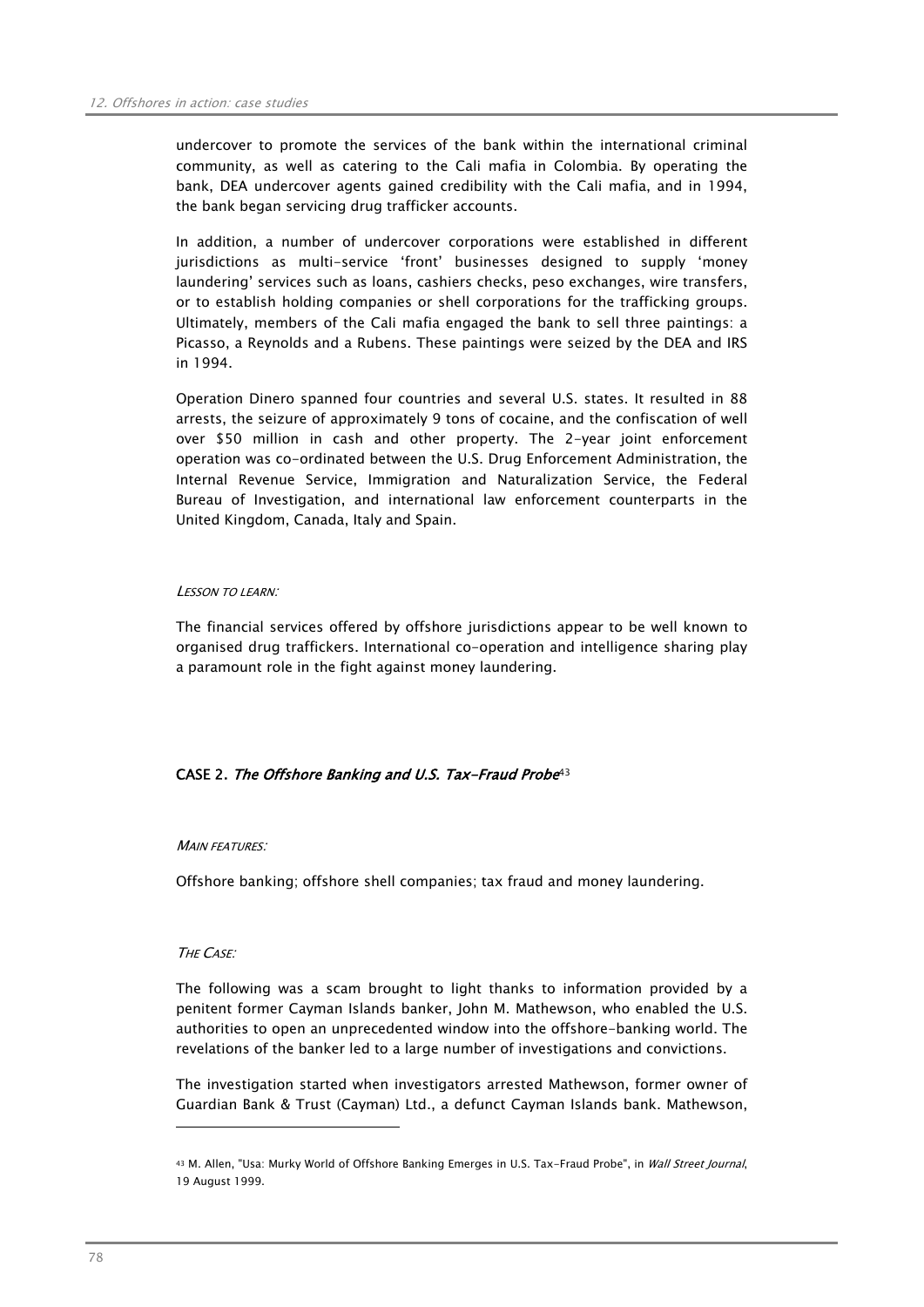a U.S. citizen, had been operating from the Caribbean island for more than a decade. Federal agents arrested him at his San Antonio home in 1996 on charges of laundering money for a U.S. ring which was selling illegal cable-TV converter boxes. Mathewson collaborated with the authorities, and as a direct result of his cooperation there are now several dozen ongoing investigations involving money laundering. He gave the investigators a list of all the bank's depositors, numbering more than 1,000, along with the names of the shell corporations that they were hiding behind. He also gave agents a computer listing of bank transactions dating back 14 months, which was a gold mine of data on U.S. citizens using offshore banking facilities, some of them presumably seeking to evade U.S. taxes or break other laws.

Besides Mathewson himself, the U.S. has convicted more than a dozen individuals who banked at Guardian. Mathewson had gone well beyond the bounds of the law in assisting his clients. According to his indictment, he helped the members of the cable-piracy ring to disguise bribes intended for the security agent of a cabletelevision concern, and set up foreign corporations to 'lend' clients their own money for real-estate purchases. The clients would then repay the loans to themselves, fraudulently taking deductions for mortgage interest payments and not reporting the income. Prosecutors say Mathewson also issued Visa credit cards to depositors in the name of shell corporations, which enabled them to make purchases in the U.S. without leaving a paper trail. Guardian's clientele ranged from hard-core criminals needing to launder money to doctors and businessmen.

The banker aided prosecutors in several cases, including one against Mark Vicini, a New Jersey computer executive, who pleaded guilty in 1997 to evading \$2.2 million in taxes. Vicini was sentenced to five months in jail, five months of home detention, and a \$60,000 fine, and was also ordered to repay back taxes with interest and penalties. Mathewson also helped in the prosecution of Bartholomew D'Ascoli, a New Jersey orthopaedic surgeon who deposited \$394,000 with Guardian. Last August, Dr. D'Ascoli pleaded guilty to tax evasion, and was sentenced to eight months in prison, and a \$15,000 fine.

#### LESSON TO LEARN:

There appear to be offshore banks which are established for the prime purpose of undertaking illegal business. These same offshore banks are able to exploit the low standards of company law to incorporate companies which are subsequently used for illicit purposes. The case suggests that steps should be taken to improve the supervision of banks in offshore countries and to raise the standards of transparency in corporate law. There is also the option of 'turning' key informants by means of plea negotiations, sanctions and witness protection.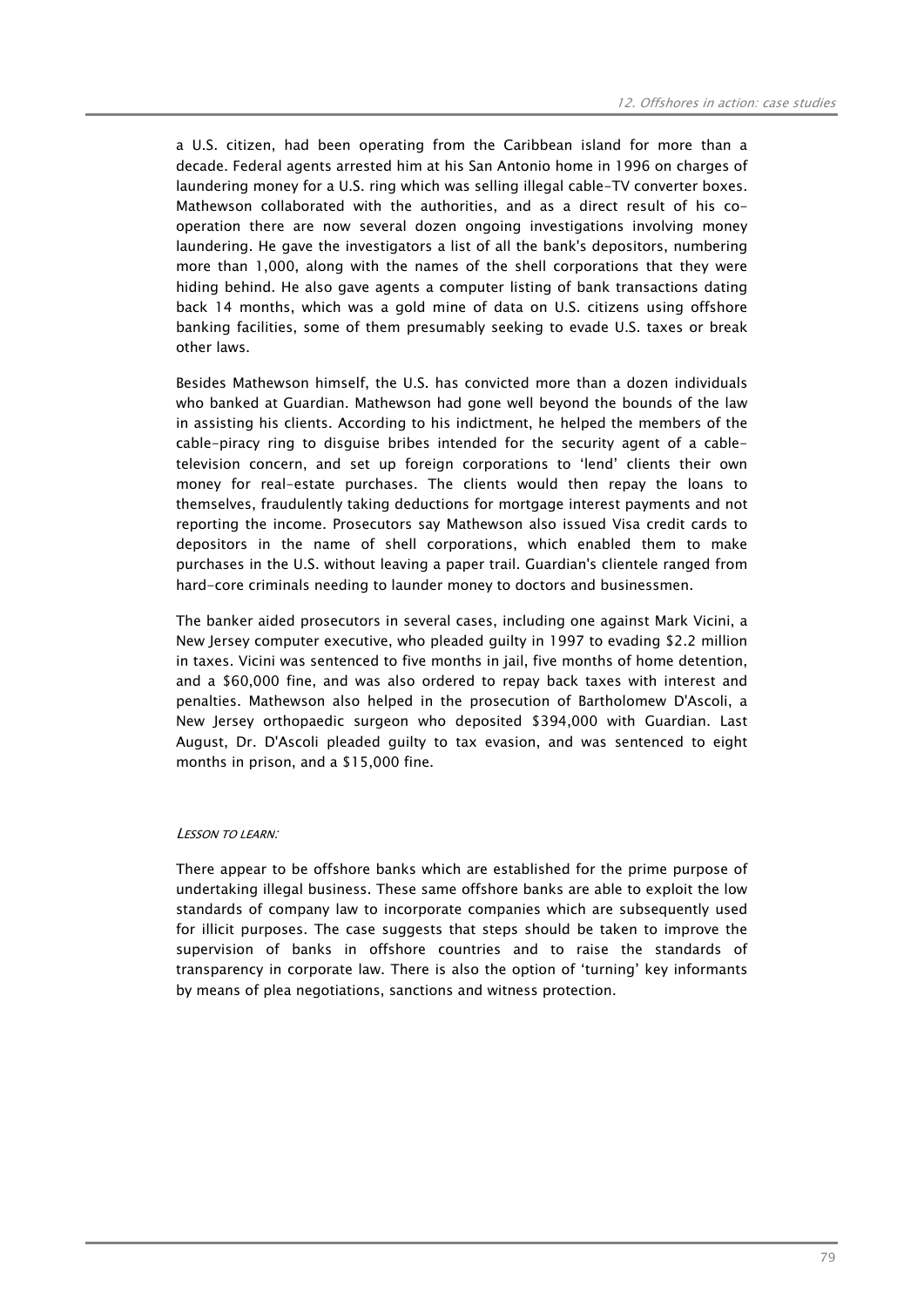## CASE 3. Cross border cash, laundering money through offshore financial institutions44

## FEATURES:

Drug traffickers; money laundering offshore through financial institutions.

## THE CASE:

Three suspicious transaction reports were received concerning transactions at Danish banks in which large amounts of money were deposited in accounts and then withdrawn shortly afterwards as cash. The first report was received in August 1994, and it concerned an account held by Mr. X. Upon initial investigation, the subjects of the reports (X, Y and Z) were not recorded in police databases as connected with drugs or any other criminal activity. However, further investigation revealed that X had imported more than 3 tones of hashish into Denmark over a nine-year period. Y had assisted him on one occasion, whilst Z had assisted in laundering the money. Most of the money was transported by Z as cash from Denmark to Luxembourg, where X and Z held 16 accounts at different banks, or to Spain and subsequently Gibraltar, where they held 25 accounts. The receipts from the Danish banks for the withdrawn money were used as documentation to prove the legal origin of the money when it was deposited at banks in Gibraltar and Luxembourg. It turned out that sometimes the same receipt was being used at several banks so that more cash could be deposited as 'legal' than had actually passed through the Danish bank accounts.

X and Y were arrested, prosecuted and convicted for drug trafficking offences and received sentences of two and six years of imprisonment respectively. A confiscation order for the equivalent of US\$ 6 million was made against X. Z was convicted of drug money laundering involving US\$ 1.3 million and was sentenced to one year and nine months of imprisonment.

#### LESSON TO LEARN:

 $\overline{a}$ 

Financial institutions should not treat proof of deposit in a bank account as equivalent to proof of legitimate origin. Secondly, the transporting of illegal proceeds in the form of cash across national borders to certain countries is still a widely used money laundering method.

<sup>44</sup> Case entirely taken from Annexes to the 1997-1998 FATF Report on Money Laundering Typologies, Case no. 3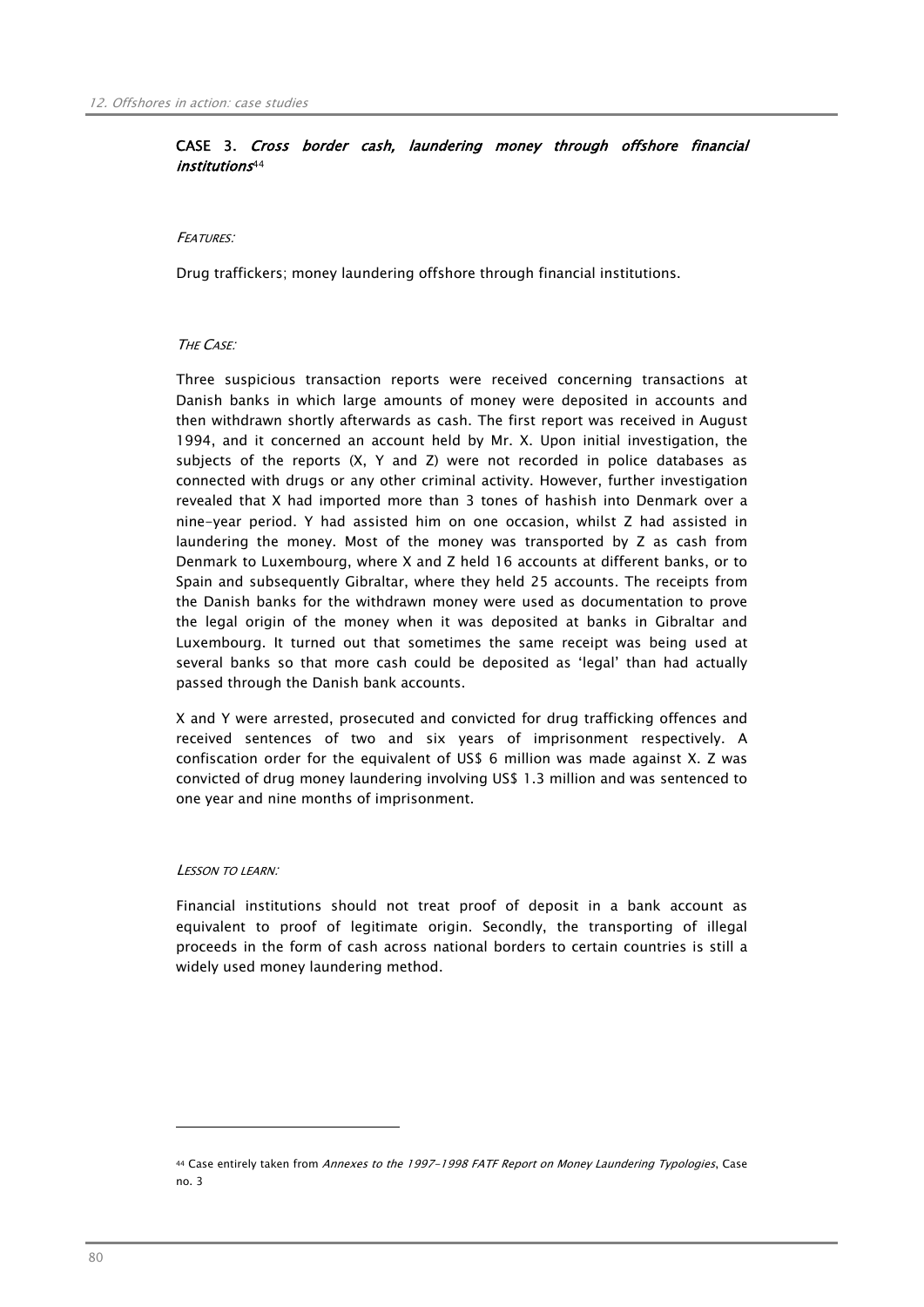## CASE 4. The role of offshore companies in the perpetration of crimes and of offshore banks in laundering money<sup>45</sup>

#### MAIN FEATURES<sup>.</sup>

Offshore companies used to commit fraud; professionals involved in money laundering activities through the use of offshore bank systems.

#### THE CASE:

A large-scale international operation involving law enforcement authorities in New York, Jersey and the British National Crime Squad led to the arrest of a London magistrate and a solicitor involved in a multi-million dollar fraud and international money laundering. The share fraud, which cost investors around the world more than \$17m, was believed to be run from New York but involved professionals in London, Jersey, Canada and Liberia. The New York stock promoter accused of the crime set up 19 offshore companies in various financial havens in order to perpetrate the fraud. These companies were supposedly registered in Liberia and owned by a diplomat, who was bribed to sign blank forms. In reality, however, they were managed from London and used to buy stock from small firms. The prices of these stocks was then inflated by fraudsters through a series of cross trades, before being sold to unsuspecting investors who found themselves with over-valued or even worthless shares. Money from the fraud was then deposited by the criminals in bank accounts at financial and offshore centres, namely Jersey and Switzerland, in order to be laundered.

#### LESSON TO LEARN:

Offshore companies, given the ease with which they can be incorporated and their low standards of transparency, are widely used for criminal purposes. Banks in offshore centres are still used to launder money.

## CASE 5. The role of offshore shell corporations and secretarial companies in the laundering of money<sup>46</sup>

**MAIN FEATURES:** 

 $\overline{a}$ 

<sup>45</sup> M. Ricks, "International Fraud Squad Arrests London Lawyers", in The Indipendent (London), 28 June 1998.

<sup>46</sup> Case entirely taken from Annexes to the 1997-1998 FATF Report on Money Laundering Typologies, Case no. 5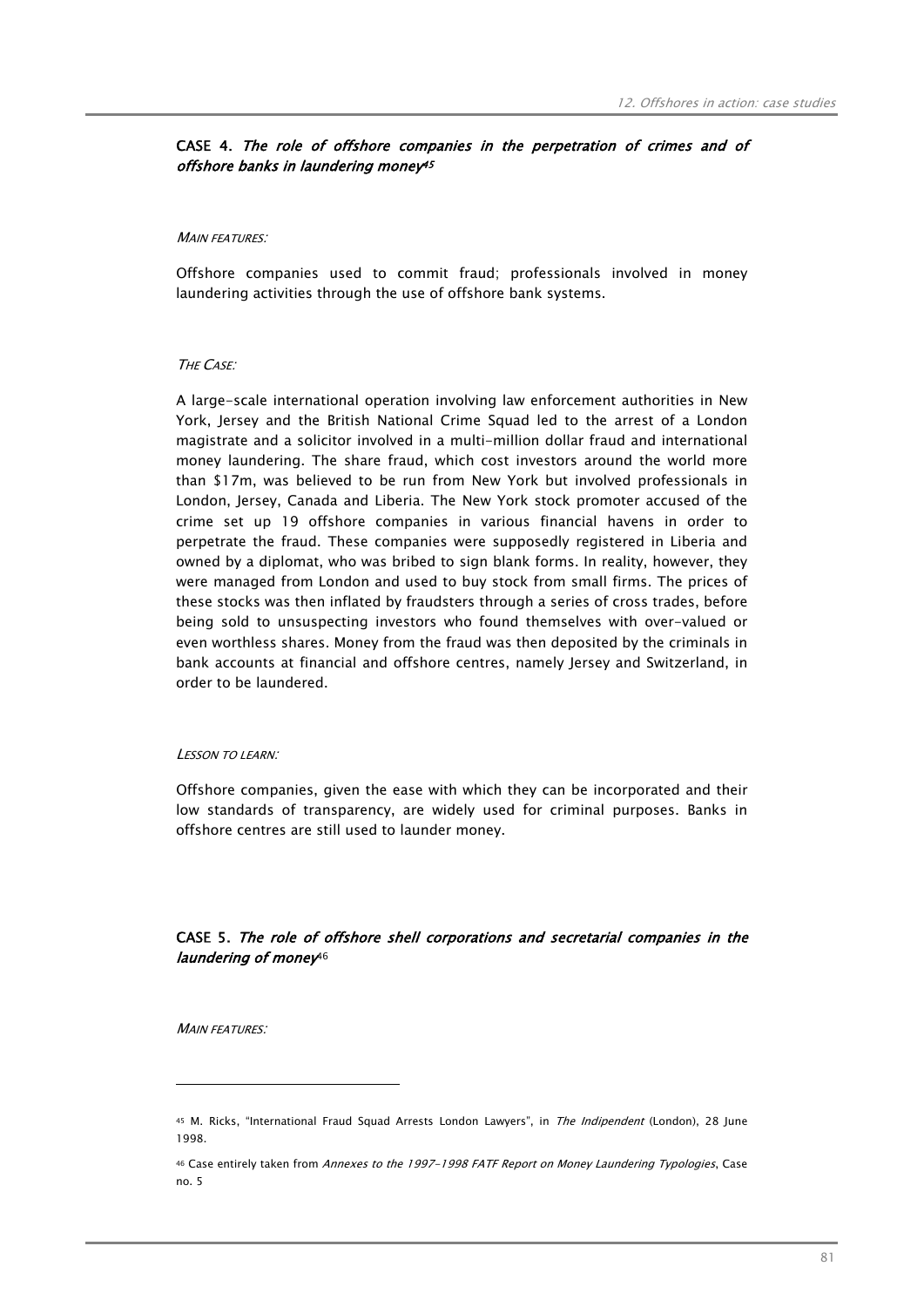Offshore shell corporations exploited to launder money.

## THE CASE:

During 1995/96, financial institutions in a certain European country made a number of suspicious transaction reports to its financial intelligence unit. These reports identified large cash deposits made to banks which were then exchanged for bank drafts made payable to a shell corporation based and operated from an Asian jurisdiction. The reports alleged that approximately US\$ 1.6 million were being transferred in this manner. The police were simultaneously investigating a group in the country involved in the importing of drugs, and in 1997 managed to arrest several persons in the group, including the principal, who controlled the company located in the Asian jurisdiction. These persons were charged with conspiring to import a large amount of cannabis. A financial investigation revealed that the principal had made sizeable profits, a large percentage of which were traced. A total of approximately US\$ 2 million had been sent from the European country to the Asian jurisdiction, and subsequently transferred back to bank accounts in Europe, where it is now restrained.

Two methods were used to launder the money. The principal set up a shell company in the Asian jurisdiction which was operated there by a secretarial company on his instructions. The shell company opened a bank account which was used to receive cashiers orders and bank drafts purchased for cash in the country of origin. The principal was also assisted by another person who controlled (through the same secretarial company) several companies. These companies were operated for both legitimate purposes and otherwise. The accomplice laundered part of the proceeds by sending the funds on to several other jurisdictions, using non-face to face banking (computer instructions from the original country) to do so. Seven persons including the principal are now awaiting trial in the European country on charges of drug trafficking, and the principal and three other persons face money laundering charges.

## LESSON TO LEARN:

This case clearly shows how desirable and easy it is for criminals (even if not part of international organised crime) to use corporate entities in other jurisdictions, and to transfer illegal proceeds through several further jurisdictions in order to disguise their origins. It also demonstrates the ease with which company incorporation services can be obtained, and shows that many of the companies which sell shelf/shell companies, as well as the secretarial companies that operate them, are not likely to concern themselves about the purpose for which the shell company is used. Thus highlighted is the need for financial institutions to comprise a system which identifies suspicious transactions, not just those performed at the front counter but also non-face to

face transactions, such as in this case. The amount of time taken to conduct international financial investigations and to trace the proceeds of crime transferred through several jurisdictions, make the risk that the funds are dissipated concrete.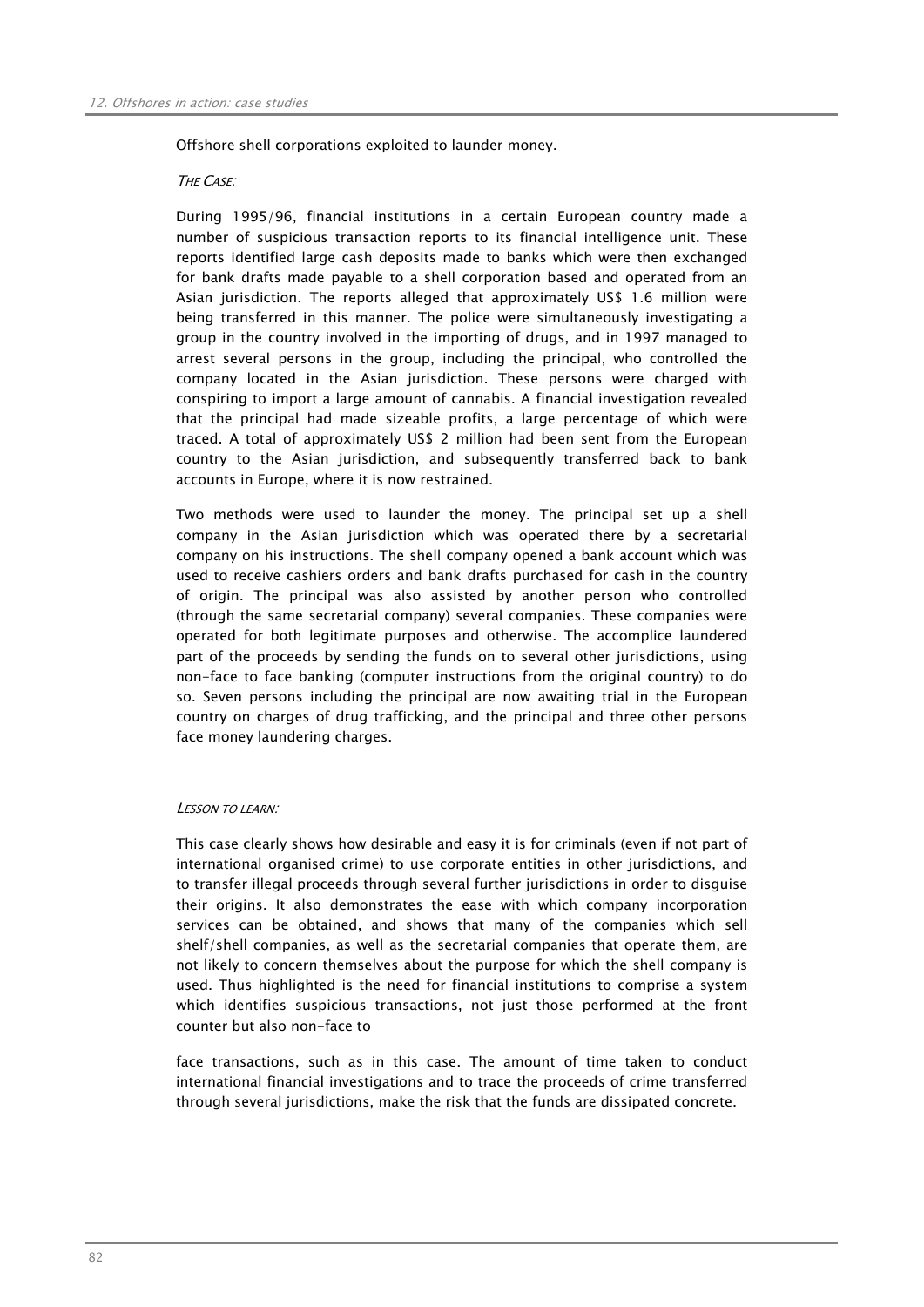## CASE 6. The drug cartel of Juan Garcia Abrego, and Raul Salinas' money laundering allegations: a case of money laundering through offshore shell companies

#### MAIN FEATURES:

Drug criminal organisations; money laundering through offshore companies; corruption of banking officials.

#### THE CASE:

Juan Garcia Abrego, boss of Mexican drug trafficking, was convicted in the United Sates in 1996. This was the first step in uncovering interwoven circuits of corruption and money laundering by Mexican officials.47 In a few years, Abrego's criminal organisation had amassed more than ten million dollars from the exporting of cocaine and marijuana from Mexico and their delivery to the American markets.48 Th group profited from a web of contacts with Mexican public officials, from whom it obtained the help necessary to cover the transferring of money abroad to be laundered. Among Abrego's 'special friends' were the brother of the President of the Mexican Republic, Raul Salinas, currently being investigated by the Mexican police, and the Mexican Attorney General Mario Ruiz Massieu. The United States government seized 9 million dollars belonging to Massieu deposited in the Texas Commerce Bank of Houston, maintaining that the money consisted of bribes paid by Abrego.49 Officials of the American Express Bank International were also investigated on suspicion of involvement in the money laundering operation. Antonio Giraldi, an employee of the bank, has been sentenced to a ten years sentence for money laundering.

Giraldi was responsible for managing the bank accounts of a certain Ricardo Aguirre, who turned out to be a money launderer acting on behalf of Abrego.

The most sensitive aspect of the case was the alleged involvement of Raul Salinas, brother of the Mexican President,50 by exploiting his position as a public official in a government agency, Salinas apparently took bribes amounting to millions of dollars from entrepreneurs and drug traffickers in exchange for favours which facilitated money laundering and which, obviously, were contrary to his official duties. It seems that Salinas transferred around 100 million dollars between 1992 and 1994 by exploiting a private relationship with Citibank of New York. These illicit funds were transferred from Citibank of Mexico and Citibank of New York to

 $\overline{a}$ 

<sup>47</sup> Money Laundering Alert, Conviction of Drug Lord Aids Salinas Inquiry, November 1996; A. Zarembo, "A verdict at Last - But the Case is Not Closed", in Newsweek, Internet address http://newsweekinteractive.org/nw…4\_99a/printed/int/wa/ov0604\_1.htm.

<sup>48</sup> Case no. H-93-CR-167-SS, So. Dis. Texas.

<sup>49</sup> Money Laundering Alert, Drug Lord , Now in U.S. Custody, Has Key to Mexican Corruption, February 1996.

<sup>50</sup> This case is still under investigation by the U.S. Department of Justice, and by Mexican and Swiss judicial authorities.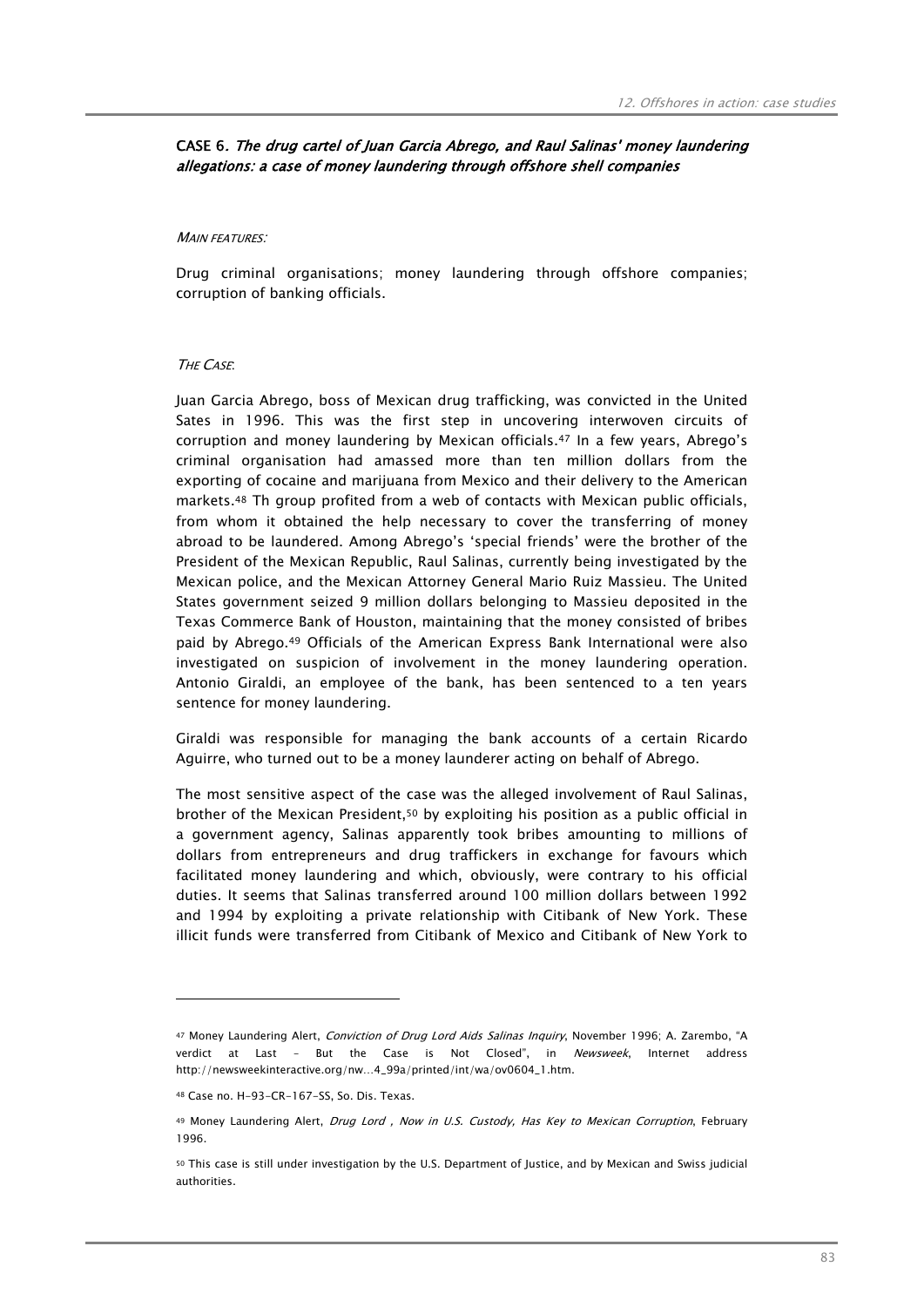private banking accounts in Citibank, London and Citibank, Switzerland.51 In order to ensure that this money reached these final destinations, its origin was disguised by various means, including the creation of offshore corporations to be used as shell companies. In order to finalise the scam, Citibank officers:

- − used Cititrust (Cayman) to set up an offshore private investment company named Trocca to hold Salinas' assets, and also opened investment accounts at Citibank London and Citibank Switzerland;
- − did not adopt the 'know your customer policy' for Salinas although obliged to do so;
- − allowed Salinas' wife to use another name to initiate fund transfers in Mexico;
- − had funds wired from Citibank Mexico to a Citibank New York concentration account (in which funds from various sources were commingled), before sending them to Trocca's offshore Citibank investment accounts.

To be noted is the role played by Trocca company - a shell company established by Citibank New York in the Cayman Islands. Citibank set up this offshore shell company through Cititrust (Cayman), which had at its disposal several dormant private investment companies to be allocated to clients when necessary. The company was incorporated in the Cayman Islands, the country in which all the documentation linking Salinas to Trocca was held and whose company regulations protect document confidentiality.

Trocca's was therefore set up for reasons of close secrecy and tax advantages. To give Salinas closer protection, Cititrust (Cayman) set up three other shell companies to act as Trocca's board of directors. As part of its private banking relationship with Salinas,

Citibank opened two accounts for Trocca (one at Citibank London and one at Citibank Switzerland). According to Citibank officials, Citibank London had no documentation to show that Salinas was Trocca's ultimate beneficial owner.52

## LESSON TO LEARN:

 $\overline{a}$ 

Offshore companies are exploited as shields to cover the identities of the real beneficial owners of bank transactions. Methods with which to require banks to ascertain the ultimate beneficial owners of transactions should be explored. Corporations located in offshore countries should be carefully monitored. The corporate law of offshore jurisdictions should be adjusted to eliminate low standards of transparency. Attention should be paid to the possible dangers arising from close customer-banker relationships in private banking.

<sup>51</sup> The money, transferred to the Swiss bank, is currently frozen by the Swiss authorities while they await proof of its illicit origin (Media Awarness Project, Switzerland: Wire: \$ 132 Million Traced To Swiss In Salinas Case, 25 April 1998, Internet address: http://www.mapinc.org/drugnews/v98.n305.a05.html).

<sup>52</sup> GAO, Private Banking. Raul Salinas, Citibank, and Alleged money Laundering, UNGAO, Washington, October 1998.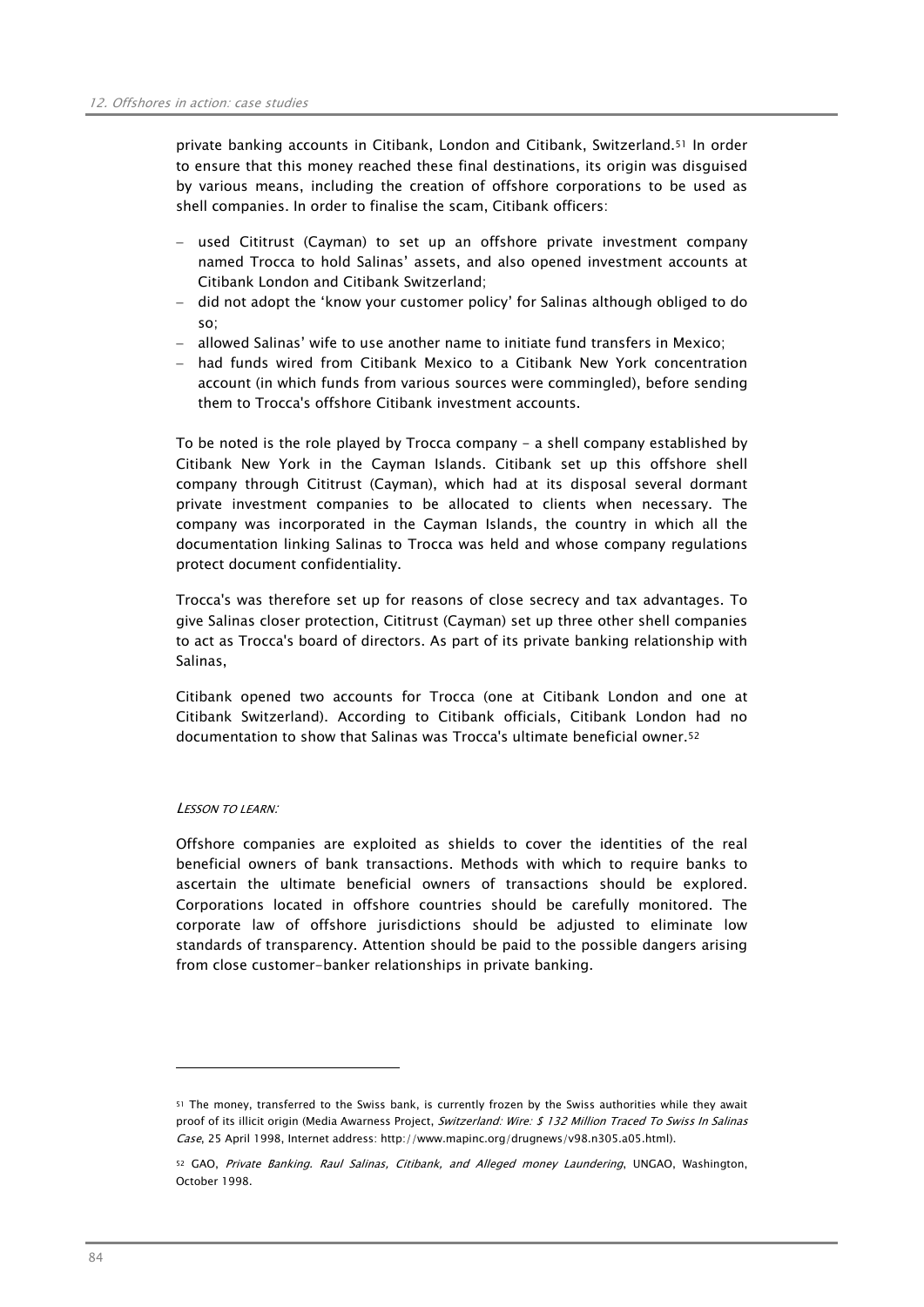## CASE 7. The role of professionals in laundering money offshore: lawyers<sup>53</sup>

## **MAIN FEATURES:**

Professionals laundering money on behalf of their clients; use of professional accounts in offshore centres; use of credit cards to launder money.

## THE CASE:

A prominent attorney operated a money laundering network which used sixteen domestic and international financial institutions, many of them located in offshore jurisdictions. The majority of the attorney's clients were law abiding citizens. However, a certain number of them were engaged in various types of fraud and tax evasion, and one client, indeed, had committed an US\$ 80 million insurance fraud. The attorney charged his clients a flat fee to launder their money and to set up annuity packages to hide the laundering. In the event of inquiries by regulators or law enforcement officials, the attorney was prepared to give the appearance of legitimacy to withdrawals from the 'annuities'.

One laundering method used by the attorney was to transfer funds from a client's account into one of his own general accounts in the Caribbean. This account was linked to the attorney's name only, and he used it to commingle various client funds, before moving portions of the funds accumulated in the general account via wire transfers to accounts in other Caribbean countries. When a client needed funds, the latter could be transferred from these accounts to a U.S. account in the attorney's name or the client's name. The attorney indicated to his clients that they could 'hide' behind attorney-client privilege should they ever be investigated.

The attorney also used credit cards to launder funds. He arranged for credit cards in false names to be issued to his clients without the issuer of the cards being aware of the true identities of their recipients. When a client needed funds, s/he could use the credit card to make cash withdrawals at any automated teller machine in the United States. Once a month the Caribbean bank debited the attorney's account for the charges incurred by his clients. The attorney pleaded guilty to money laundering.

#### LESSON TO LEARN:

 $\overline{a}$ 

Banks and their employees should be alert to 'layered' wire transfers with instructions of the type 'for further credit to', and especially in the case of the correspondent accounts of 'offshore banks'. Suspicious transactions can then be identified and reported. It is essential that banks should comply with 'know your customer' requirements when issuing credit cards. In the case just described, the banks issued credit cards to the attorney for further issuance to his clients.

<sup>53</sup> Case taken in its entirety from Annexes to the 1997-1998 FATF Report on Money Laundering Typologies, Case no. 4.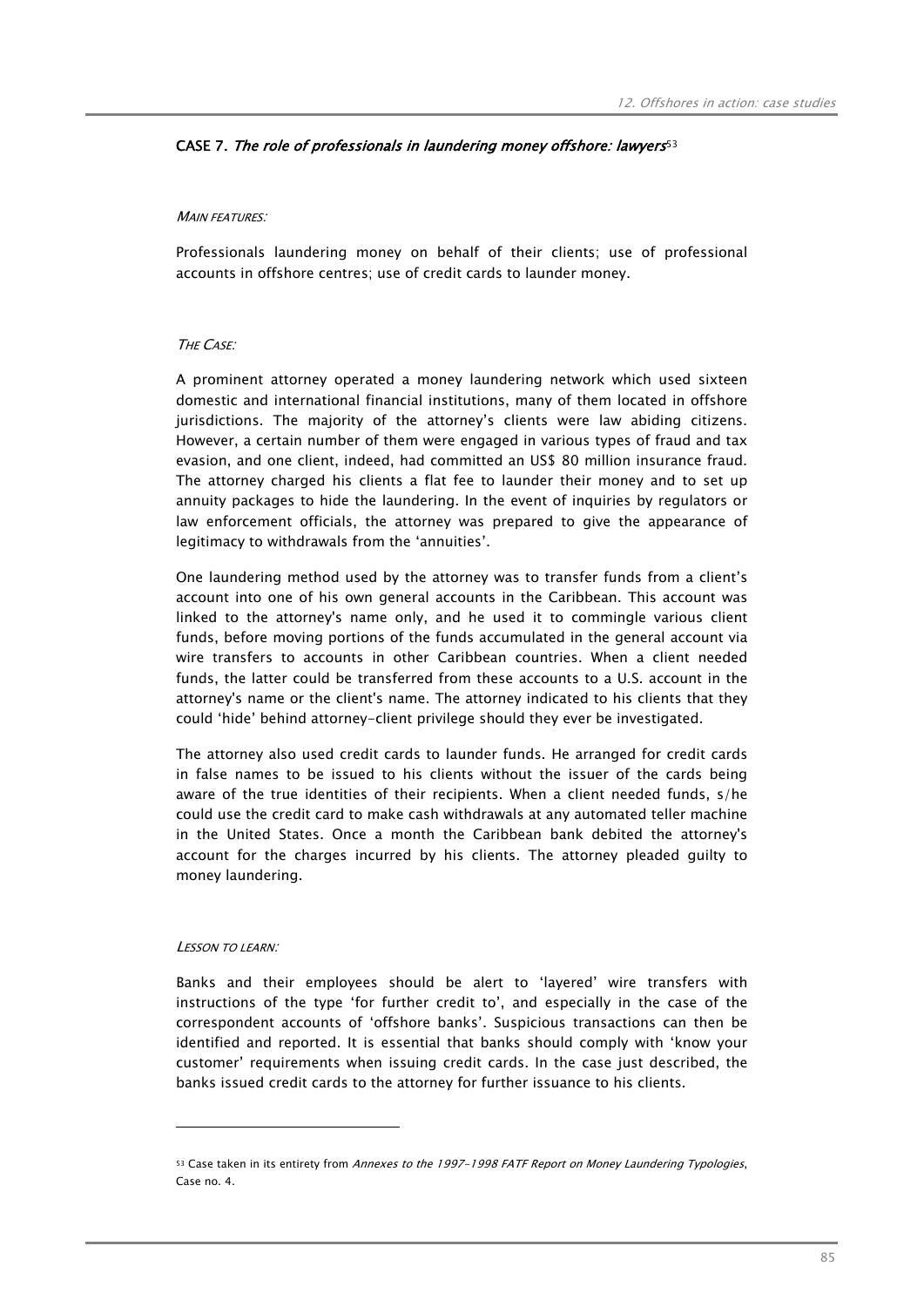## CASE 8. The European Bank of Antigua: money launderers going offshore can be defrauded

#### MAIN FEATURES'

Bank in offshore jurisdiction offering anonymous services with explicitly illegal purposes; incorporation of companies with the aim of money laundering; Internet advertisements.

## THE CASE:

This case is a clear example of how offshore facilities lend themselves to use as vehicles for illegal activities. In this specific instance, the individuals who sought to launder their money ended up being defrauded by the bankers. To be noted is that all the bank services offered (on line) by the fraudsters were for the purpose of laundering money using the coverage (secrecy and law opacity) provided by offshore jurisdictions.

This case was brought to public attention in August 1997 by the collapse of the European Union Bank (EUB).<sup>54</sup> Initially registered as an offshore bank (the East European International Bank Ltd.) in the Caribbean island of Antigua on the 8 June 1994, this bank changed its name to European Union Bank Ltd on 18 August 1994. It had been set up by two young Russian citizens already with long criminal records:55 Alexander Konanykhine, a 30-year-old financier who had escaped from Russia in 1992 under accusation of defrauding eight million dollars from a bank that he had founded, and a wanted person in the United States for violation of the immigration rules; and Mikhail Khodorkovsky, head of a huge financial and industrial empire cited by the American press as one of 200 richest people in the world.

Three years before the bank went on-line with an aggressive advertising campaign. Promoting itself as the first bank in cyberspace, it promised 'excellent interest rates' in a "safe, tax-exempt environment, with the maximum guarantee of privacy". Among the products on offer were one million dollar value certificates of deposit on which the bank promised to pay an interest of 9.91%.56 The bank's advertisements on the Internet were explicitly designed to attracting tax evaders or money launderers. The bank offered a wide range of services, which were accessible from any country: not only could customers open numbered accounts (the identity of the customer was known only to the bankers) or coded accounts (numbered accounts operating by password rather than by signature), but they

 $\overline{a}$ 

<sup>54 &</sup>quot;EUB was all about money laundering and fraud. The bank has no location physically or virtually. It was erased from the universe. It is the first virtual disappearance of a bank", D. Farah, "Antigua Internet Bank Vanishes Into Cyberspace: Suspected of Money Laundering, Firm Closes Web Site, Bilking Patrons of Millions", in The Washington Post, 31 August 1997, pp. 30 ss.

<sup>55</sup> J. Gould, "Gangster Bankers: A Young Russian's Run-ins with Organised Crime and Offshore Money Laundering", in The Village Voice, 16 September 1997.

<sup>56 &</sup>quot;Bank Collapse Illustrates the Dangers of Cyberspace", in *Electronic Payments International*, September 1997.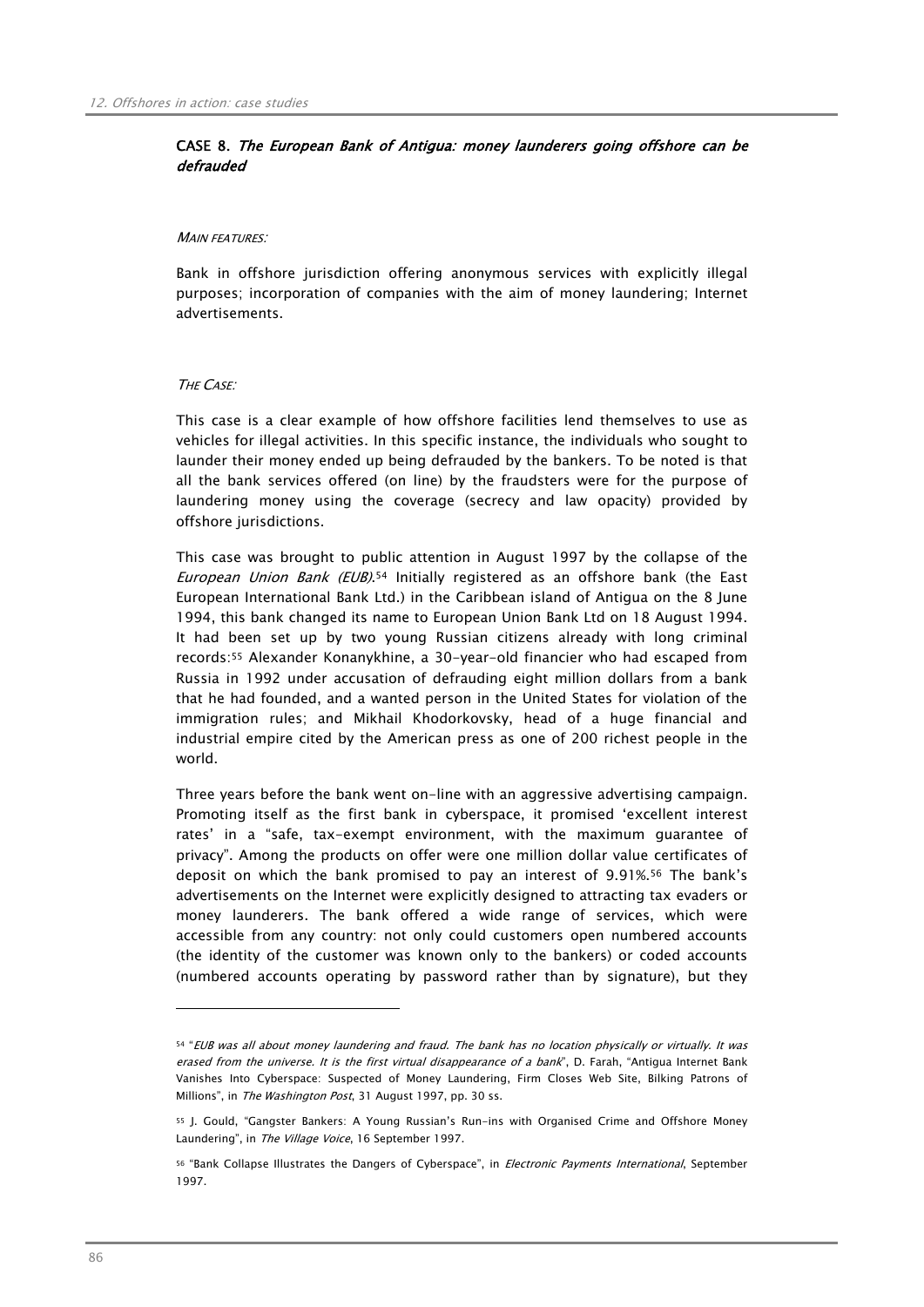could also set up a corporation on-line under Antigua corporate law, which does not require the disclosure of shareholders or beneficial owners.

In 1997,  $EUB$  began to arouse suspicions, and various authorities (among them the Bank of England and the State of *Idaho*) took action to compel it to halt its saving and loan activity. The competent authorities of Antigua officially enacted a 'fraud alert' in August of the same year. It was too late, however, because at the beginning of the month the two criminals had already shut down the only counter at their small office, fired their five or six employees, and made all their customers' money as well as the bank's website disappear. It is known for certain that only 100,000 dollars remained when the bank closed. The island authorities have never revealed the overall amount of the money stolen or made to disappear during the financial collapse, but the most reliable sources put the sum at close to 10 million dollars.57

#### LESSON TO LEARN:

Offshore banks offering financial services on the Internet should be carefully monitored, and anonymous accounts, or accounts for which the names of the beneficial owners need not be disclosed, should not be permitted. Corporate entities in other jurisdictions are used to disguise the origins of illicitly gained money.

## CASE 9. Loan back your own money

#### **MAIN FEATURES**

Smuggling drug money; offshore companies; bearer shares.

#### THE CASE:

 $\overline{a}$ 

A Dutch criminal produced a quantity of the drug XTC and transported it to the United Kingdom to be sold. The proceeds amounted to around a million pounds sterling in the form of low value banknotes. Given the obligation on British banks to report suspicious transactions, the money was smuggled out of the UK to the Netherlands by the same route that had been used to bring the drug XTC into the country. Such a large amount of British pounds would have attracted attention in the Netherlands, and if deposited in a Dutch bank would have led to disclosure of the 'unusual transaction'. For this reason, the money was smuggled to another country in which there was no or hardly any obligation to disclose transactions (a secrecy haven). The money was first taken to a former East European country, where it was exchanged for US dollars, which were paid into the account of a local enterprise with bearer shares bought from an intermediary. A false invoice (mentioning a management fee) was used to wire the money to the account of an

<sup>57</sup> Others instead report a sum of 6 millions dollars. See M.M. Plunkett, "Internet Banking a Tangled Web for Investors", in The Palm Beach Post, 26 October 1997.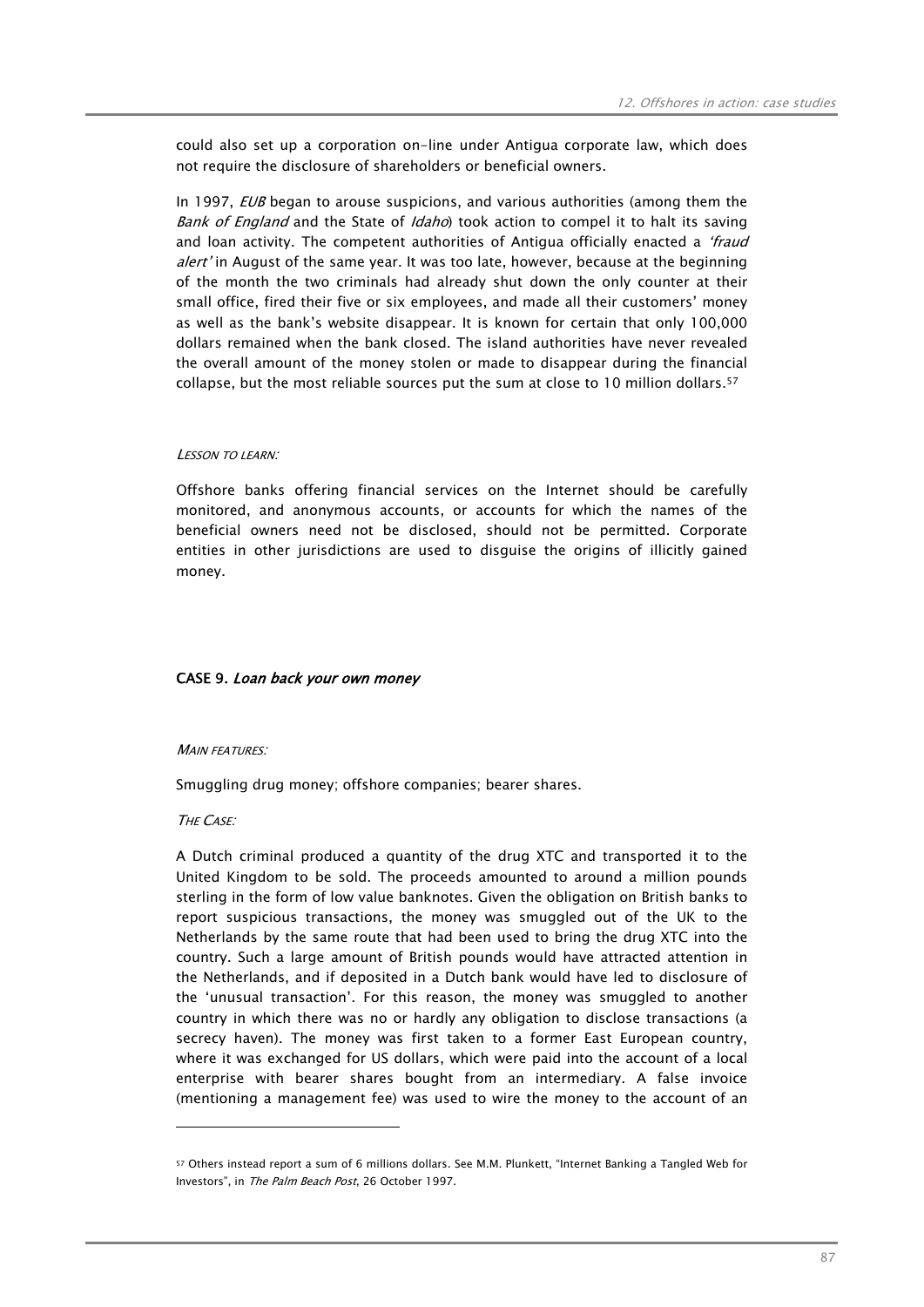offshore Caribbean investment company located in the Netherlands Antilles. The bearer shares of this offshore company were held by an offshore company in Panama, and the bearer shares of the latter company were held by a local attorney at law.

In the meantime, the Dutch criminal had set up a limited company in the Netherlands called Real Estate Investment, of which he was the manager and the only shareholder. The purpose of the company was to acquire money with which to buy and manage real estate. The criminal contacted the Caribbean investment company, from which his other company (Real Estate Investment) borrowed a sum of money amounting to around one million British pounds.

Using this money, Real Estate Investment bought a large office building including a house. As the manager of the company, the criminal now manages the office building, lives in the house and drives an expensive company car. The officebuilding is rented out to businesses, and out of the money paid for the offices the manager draws a huge salary; the rest of the money is used to pay off the loan (the interest on which qualifies for tax deduction). Of course, the criminal is loaning his own (illegal) money and is the beneficial owner of the Caribbean investment company.

## LESSON TO LEARN:

The possibility of using offshore companies with bearer shares makes the maintenance of secrecy and the loan-back of money straightforward. Identification of the beneficial owners of offshore companies is important for the deterrence of money laundering.

## CASE 10. Using the stock market to launder your money

#### **MAIN FEATURES:**

Stock market; Jersey (offshore) limited company; non-credit institutions.

#### THE CASE:

A company doing business on the Amsterdam Stock Exchange (AEX) had a criminal client. As a 'non-credit institution', the company managed an account opened at the AEX bank – the so called 'Cash Association' (KasAss) – on behalf of its client.

On several occasions, the company paid large amounts of money into the criminal's account at KasAss using a complex method to disguise the money as legally acquired. The company was specialised in transactions which speculated on a fall in stock prices. To make a profit, stocks were sold in the longer term without their actual possession ('going short'). At the end of the term, the stocks were bought just before they were to be sold. The buyer hoped that he could buy the stocks at a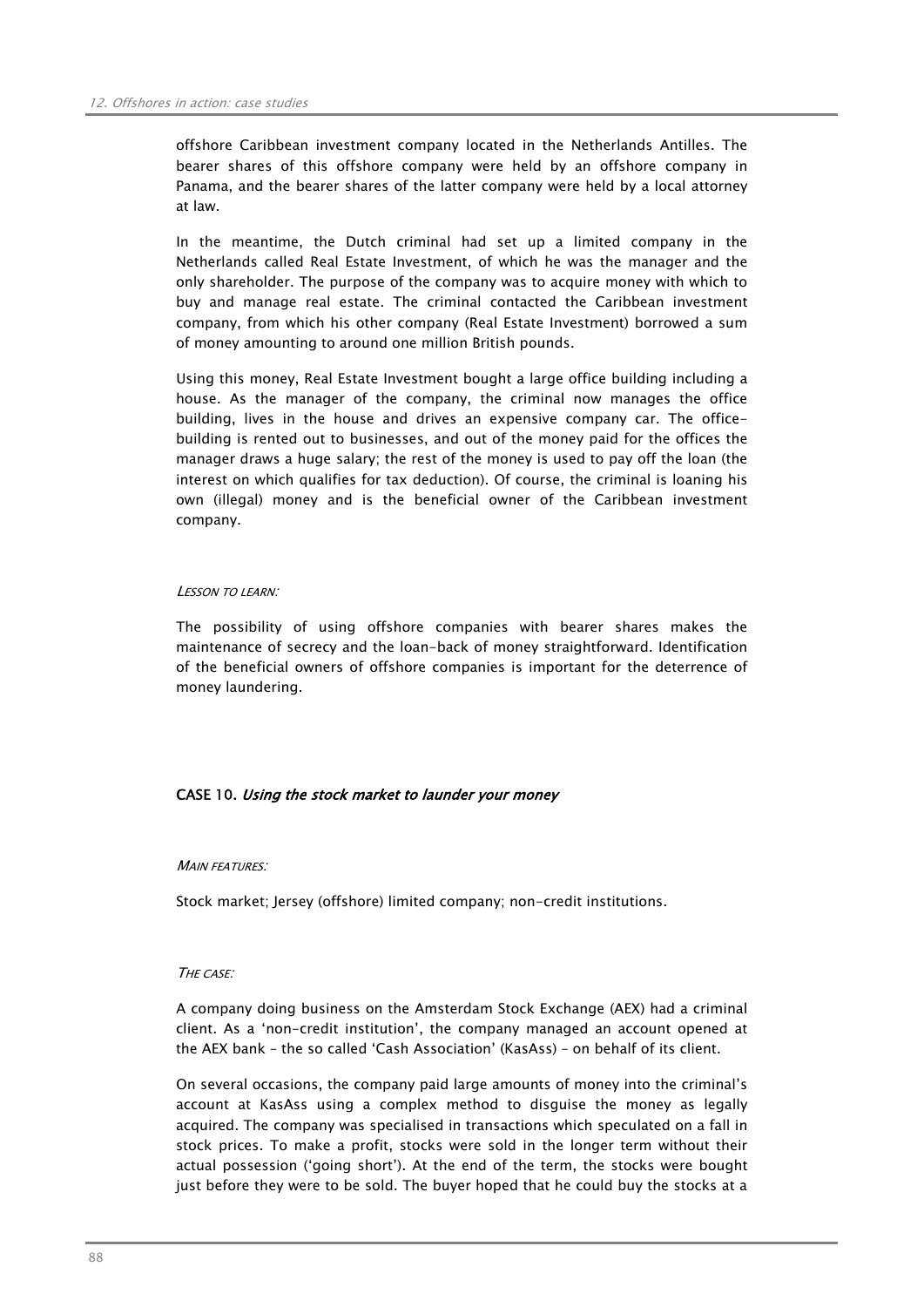price lower than the one stipulated in the agreement and on which basis the stocks could be sold.

Money was laundered by separating the profits and the losses. The company made the separation by selecting the bills used to clear the stock transactions. When the positions were closed, and if the company had made a profit, the bills were used to justify the criminal money. Thus the money in the criminal's account appeared to be profits from stock transactions.

On the other hand, there were the losses, which had to be off-set. For this purpose, the company used the account of a Jersey limited company. Because of Jersey's secrecy legislation the identities of the beneficial owners of limited companies are hard to discover. This particular Jersey limited company was the largest of the company's clients but performed no profitable business. On several occasions, one of the directors of the company paid large amounts of (criminal) money into its account; money which off-set the losses.

Summarising, in this case the criminal (using other individuals) paid for stock bills and turned a profit.

## LESSON TO LEARN:

Without stringent controls, non-credit institutions are vulnerable to criminal exploitation. Careful consideration should be made of the fact that offshore companies can be used to off-set losses with fake profits constituted by criminal assets.

## CASE 11. A case involving Andorra: money laundering through financial institutions

## **MAIN FFATURES:**

Drug traffickers; person on whose behalf the transaction is conducted; financial institutions; suspicious transaction reporting.

## THE CASE:

In November 1998, information was exchanged with the Spanish police concerning certain drug trafficking and money laundering offences. Co-operation was boosted by contacts with Interpol Washington, and a joint investigation by law enforcement authorities revealed that a Spanish national had been commissioned by a Colombian criminal organisation to launder its cocaine trafficking proceeds. This person contacted the managers of an Andorran firm, who facilitated the opening of accounts in his name by local banks. The Spanish national made payments in cash (USD, Spanish pesetas, German marks, Swiss francs) into the drawing accounts opened and ordered banking transfers to the United States and to Panama.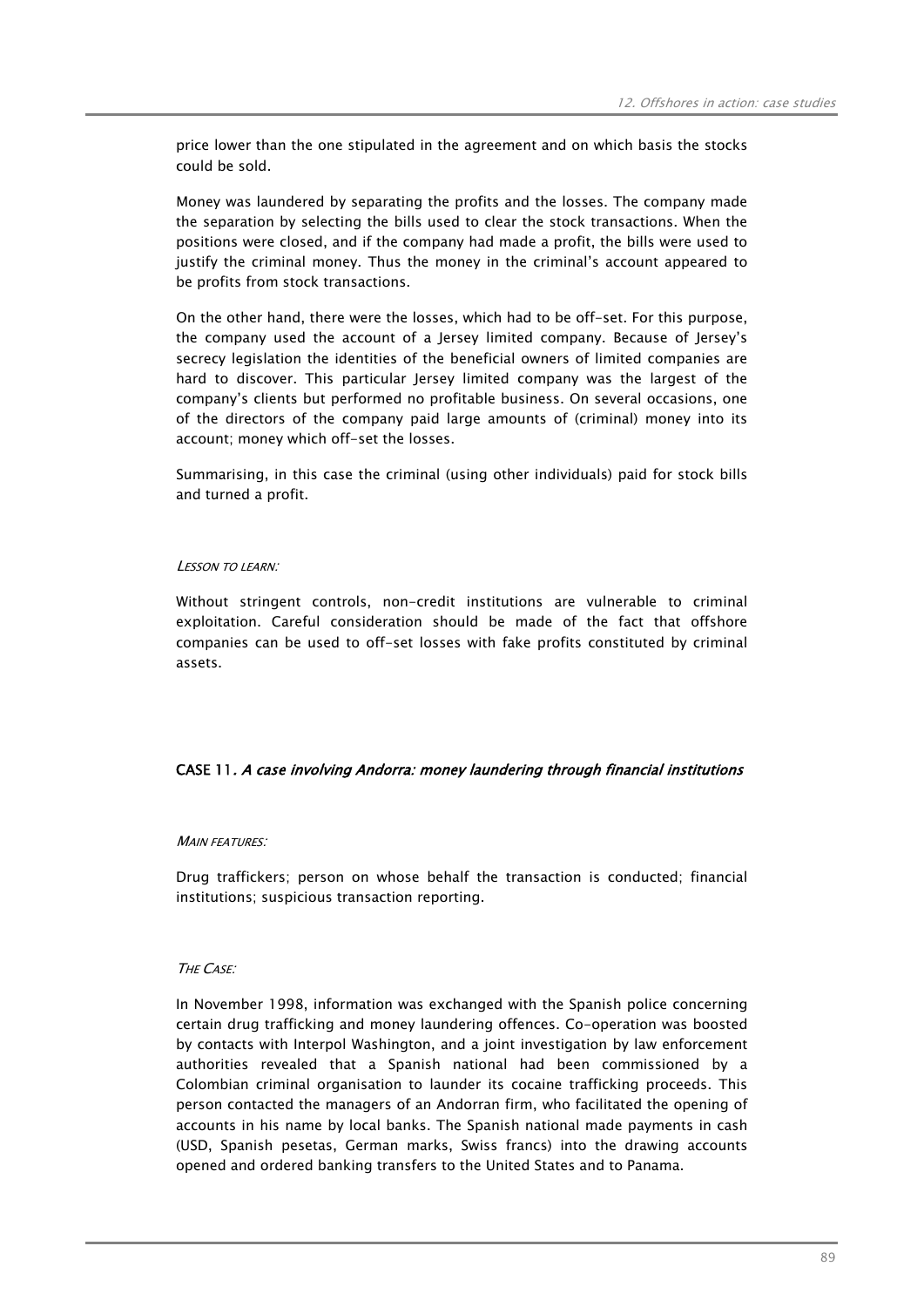An Andorran bank filed a suspicious transaction report with the local authorities because it considered the cash transfers to lack proper justification. Investigations ensued which led to the arrests of the Spanish citizen (on money laundering charges) and of members of the Colombian drug trafficking organisation, and to the confiscation of 200 kg of cocaine. The Andorran bank accounts tied to the crimes were frozen, thereby preventing any further operations. Nevertheless, law enforcement authorities estimated that 500 million pesetas had already been laundered.

#### LESSON TO LEARN:

It is essential to improve methods for identification of the actual persons on whose behalf bank transactions are conducted.

## CASE 12. A case involving Cyprus: money laundering through offshore corporation

#### **MAIN FFATURES:**

Offshore companies; money laundering from Western European countries in Cyprus.

## THE CASE:

A report to the Cypriot Unit for Combating Money Laundering by the Drug Law Enforcement Unit of the Police alleged suspicious criminal activities involving an offshore company registered in Cyprus, a number of Cypriots, and citizens of a Western European country. The Cypriot authorities were informed by the Customs Department that a Cypriot had imported a large amount of cash in a foreign currency. This information, together with further information concerning possible drug trafficking offences, led to investigations which revealed the use of an offshore company to launder drug proceeds. The Unit for Combating Money Laundering conducted inquiries and obtained court disclosure orders for information, finding that the offshore company was registered in Cyprus and had stated that its main business was "general trade". In actual fact it was inactive and had never undertaken any real transactions.

The suspects, in co-operation with other persons, transferred large amounts of money in cash from a Western European country to bank accounts in Cyprus. (The origin of this money is not yet clear: apart from some insignificant amounts, the cash has already been transferred abroad through various bank accounts.) Investigations revealed that the money had been transferred to Cyprus from a Western European country, and specifically from companies registered in that country. The case is still under investigation and the authorities of the Western European country, the Cypriot Unit for Combating Money Laundering, and the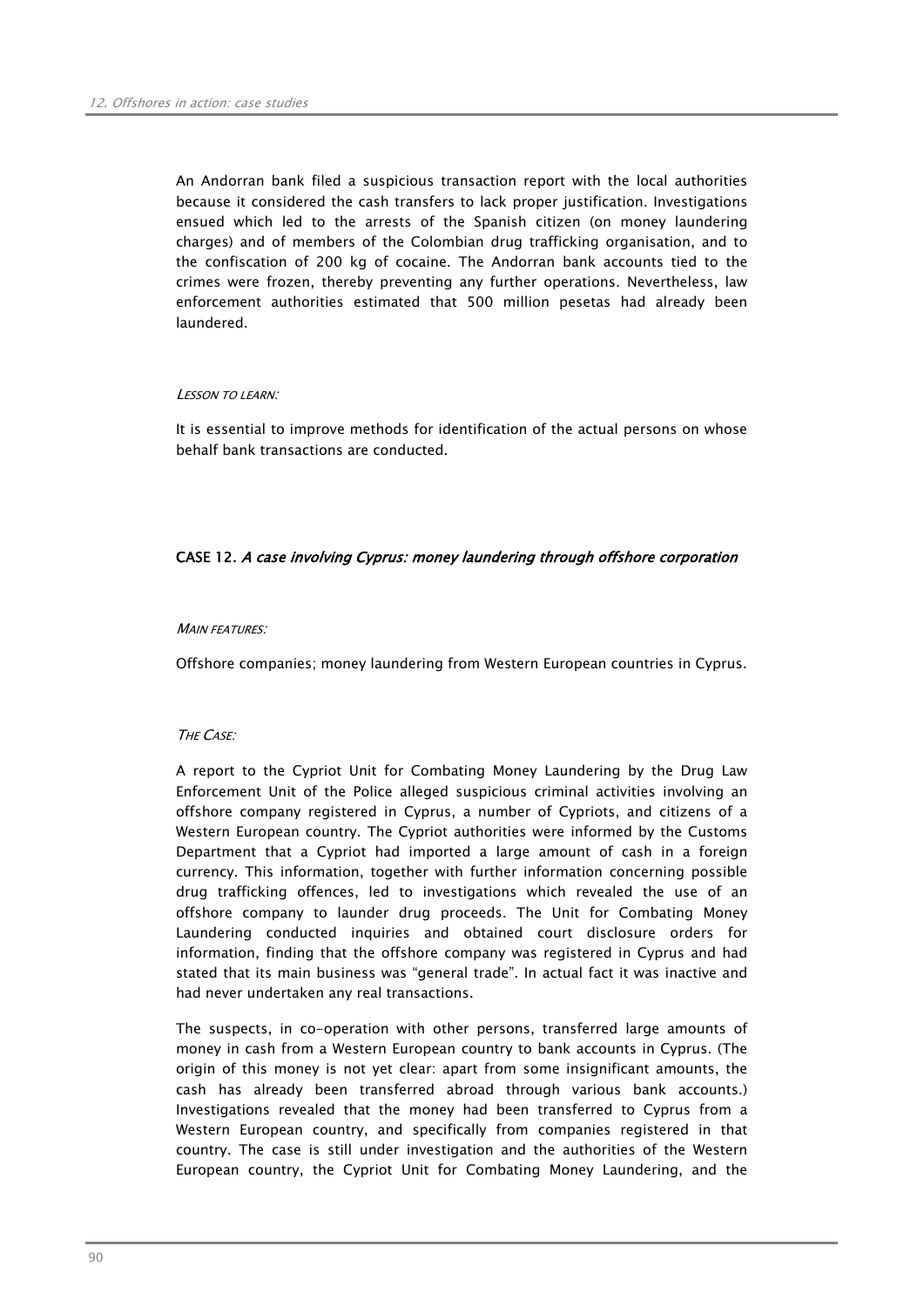Financial Crime Unit of the Police are co-operating closely to trace the source of money.

Although no predicate offence has been discovered, it seems that the money originates from drug trafficking. The Cypriot offshore company used for the laundering has had its licence amended and is currently under surveillance.

#### LESSON TO LEARN:

Company law in Western European countries and in offshore jurisdictions must be scrutinised to determine the loopholes in transparency liable to criminal exploitation.

#### CASE 13. A case involving Switzerland: money laundering through banks

## MAIN FEATURES:

Beneficial owner of corporations; use of bank accounts.

#### THE CASE:

A bank received a transfer of funds amounting to CHF 2,000,000 from overseas for one of its customers. Shortly afterwards, the bank was informed by a major foreign bank that it has been the victim of a fraud and that a complaint has been made to the police in the overseas country. The individual named in the complaint was a customer of the Swiss bank, which promptly asked for assistance in gathering information. In the meantime, another transfer of funds had been received, this time amounting to approximately CHF 2,500,000. Some of the first deposit was subsequently withdrawn in cash or transferred out of the account. Shortly after receiving the second payment, the customer instructed the bank to transfer the entire balance in the account to a bank located in the Middle East. Asked as to the origin and source of the money, the customer cited a transaction entirely unconnected with his business. He promised to supply the relevant contract documentation, which was never received by the bank. The bank's suspicions were consequently aroused and it filed a report with the MROS. Inquiries by the latter concerning the customer (a corporate body) at first uncovered little information, but note was made of a beneficial owner who sought to remain in the background. Further inquiries in Switzerland revealed that this individual had already been implicated in a separate money laundering investigation by Interpol. As a result of enquiries sent to various other reporting offices in Europe and elsewhere, it emerged that the individual in question was known to the authorities in several countries and had been suspected of drug trafficking on numerous occasions, but that there had never been sufficient evidence to bring charges against him. The MROS sent the suspicious transaction report, together with the additional information, to the prosecution authorities. The investigating judge decided to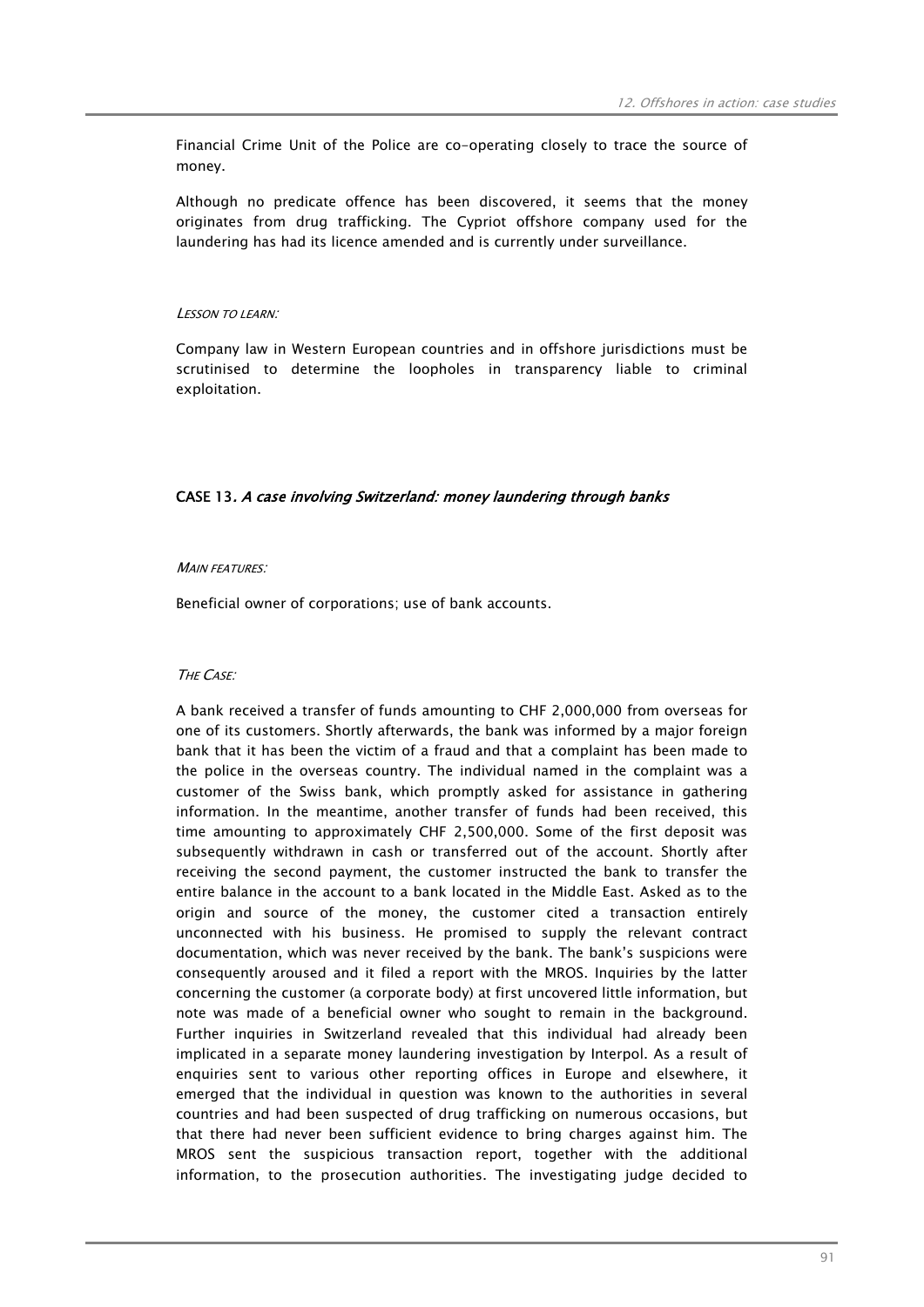commence a criminal investigation on the basis of article 305 bis of the penal code. The MROS continues to liaise with the investigating judge in order to utilise information to the best effect.

#### LESSON TO LEARN:

Efforts should be made to identify the real beneficial owners, when a legal entity opens a bank account or conducts bank transactions.

## CASE 14. Three cases involving Hungary: money laundering across borders through corporations

## MAIN FEATURES<sup>:</sup>

Fraud; money laundering through company law schemes; role of corporations in laundering money across borders.

## THE CASES:

- 1. 100,000 USD originating from fraud committed in Riga were deposited in the account of a Latvian company (linked to the perpetrator of the fraud) and then transferred - through corresponding banks - to the account of a Hungarian limited company. The amount was kept in the account for a month. After this the Hungarian manager, with the excuse of a failed contract, transferred it to the account of a third company in Lithuania, not to the account of the first company in Riga.
- 2. About 2.5 million USD originating from an investment fraud committed in Austria were transferred to the account of a Hungarian financial advising company. The Hungarian managing director entered the sums as 'capital reserve' in the company's books. The Hungarian company made short term deposits with the money and then, after the maturity dates, transferred it to the account of a credit institution, at the same time ordering the bank to facilitate investments on behalf of the company. The money involved was secured during investigations by freezing the accounts of the Hungarian company.
- 3. The predicate crime in this case was an export subvention fraud. One billion HUF was sent to the account of a company in Liechtenstein as a 'finder's fee' or as 'propaganda expenses'. Investigations found that only 300 million HUF (1.5 million USD) had been laundered and no information was forthcoming as to the owner of the money.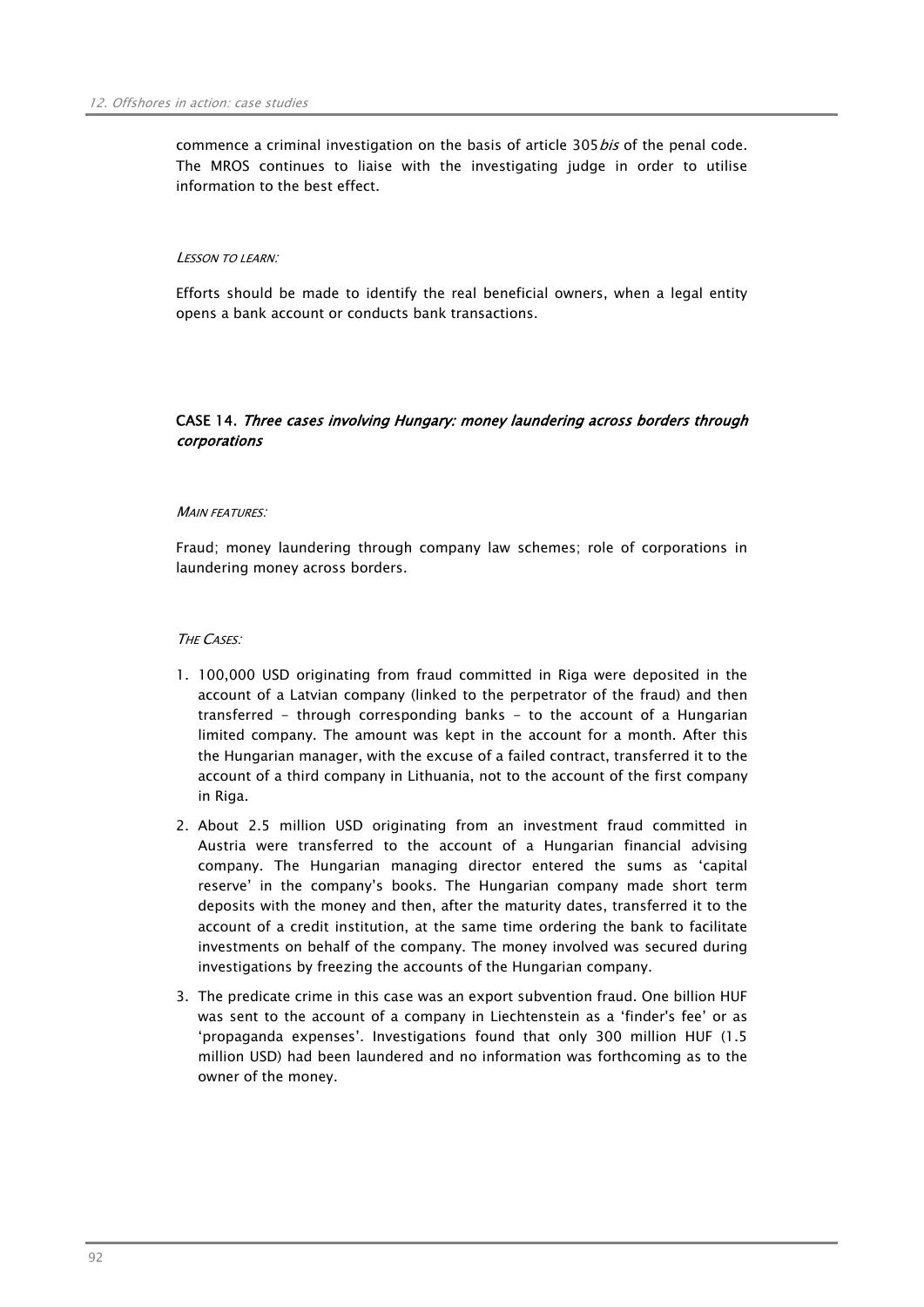## LESSON TO LEARN:

Corporations are used to launder money in Eastern European countries as well. The behaviour of corporations should be carefully monitored. Required in particular are the close scrutiny of corporate financial statements and the introduction of stringent auditing rules in all jurisdictions.

## CASE 15. Two cases involving Poland: corporations as a shield for money laundering; money laundering through financial and non-financial institutions

## **MAIN FEATURES:**

Offshore companies; false invoices; exchange offices.

## THE CASES:

- 1. Use of the bank accounts of a fictitious company. A company was registered on the Registry of Commercial Activities although it did not actually engage in any form of business. It purchased fictitious goods (i.e. electronic equipment) and issued false invoices for payment with dirty money.
- 2. Use of exchange offices. The owner of an exchange office traded lump sums of foreign currencies without proper bookkeeping. He also overstated the number of daily transactions in order to conceal the criminal origin of money.

## LESSON TO LEARN:

In Eastern Europe, too, corporations are used as shields to conceal the real identities of the persons on whose behalf transactions are conducted. Exchange offices should be subjected to the same identification requirements as financial institutions.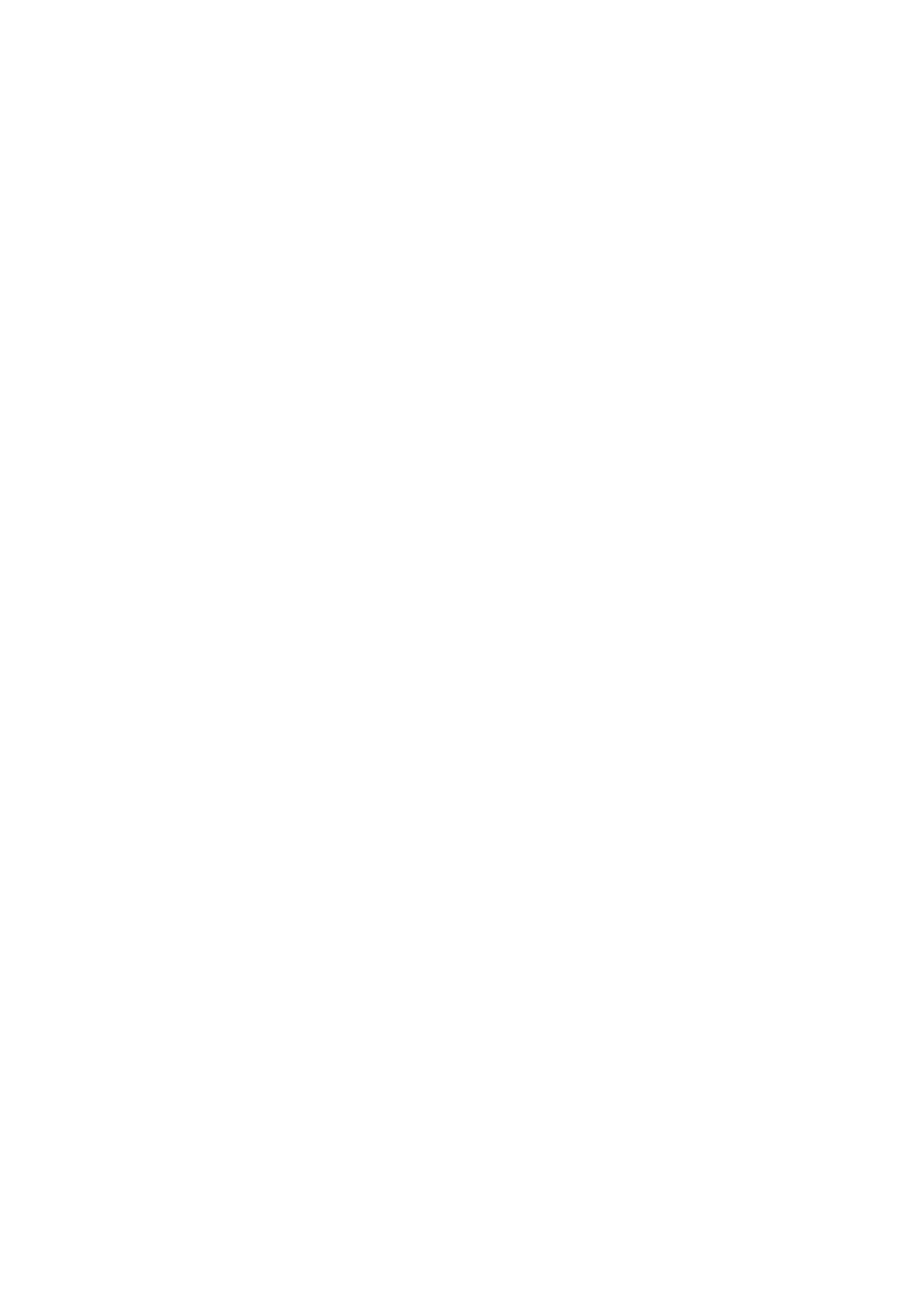# THE EUROSHORE PROJECT'S RECOMMENDATIONS FOR EU ACTION

13.

The purpose of the recommendations set out below is to protect the EU financial system against exploitation of financial centres and offshore facilities by organised crime. Resulting directly from the foregoing analysis of the criminal, administrative, banking, company and judicial co-operation regulatory systems of offshore countries, these recommendations spring from asymmetries in the levels of deviation from the integrity standards (general and EU level) intended to protect financial systems against infiltration by organised crime. The recommendations are underpinned by two principal assumptions. Although already discussed in Section 7, these assumptions are stated once again, for they are essential for a proper understanding of the criteria used to draw up the recommendations that follow.

The first assumption is that asymmetries in the transparency of financial transactions between EU countries and other financial centres and offshore jurisdictions heighten the risk that the latter will be exploited by organised crime groups. That is to say, the tighter bank secrecy becomes and the greater the anonymity of the ultimate beneficial owner, the more criminals are able to launder the proceeds of crime and re-invest them in Europe, and the more the risk diminishes that such proceeds will be traced and confiscated, and the criminal organisation concerned disrupted.

Accordingly, the risk of exploitation is a function of asymmetries in regulation.

The integrity standards are the standards set for:

- criminal and criminal procedure laws;
- administrative regulations;
- banking law;
- company law;
- international co-operation.

In other words, the less criminal law and criminal procedure are effectively enforced, the more the customers on whose behalf accounts are opened or transactions conducted enjoy anonymity, the more stringently bank secrecy is applied, the less company law is transparent, and the less international cooperation is afforded by offshore jurisdictions, the greater become the opportunities to launder the proceeds of crime and re-invest them in the EU financial system and the less the likelihood that such proceeds will be traced and confiscated and the criminal organisation concerned disrupted.

The second assumption is that, as the risk of exploitation of financial centres and offshore jurisdictions increases, so the protection of the EU financial system and other financial systems diminishes; protection, that is, against pollution by the proceeds of crime which pass through financial and offshore centres, enter the EU financial system, and distort competition among legitimate EU enterprises.

This means that protection of the EU financial system is a function of the risk of exploitation.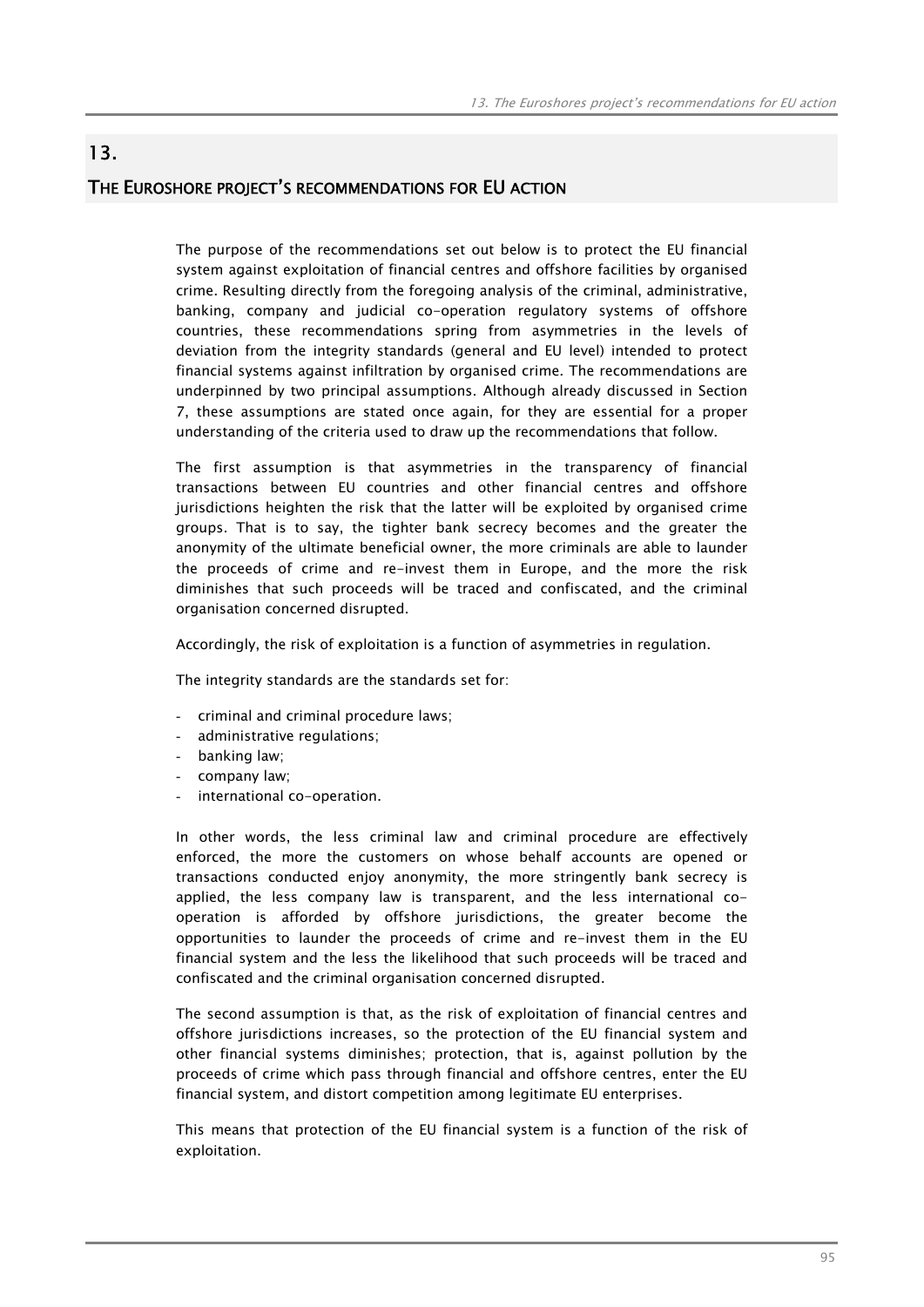Combining the two functions yields the overall assumption that protection of the EU financial system is determined by the regulatory asymmetries between the EU countries and offshore jurisdictions.

As a consequence of the two assumptions just stated, and in the light of the results of the analysis reported in section 10, the recommendations that follow are intended to enhance the integrity of EU countries and to reduce the key asymmetries that hamper international co-operation and potentially pollute European financial markets as they now pollute the global financial markets.

It is proposed that the European Union should take action at three different levels in order to protect its financial system:

- 1. harmonising and raising, when necessary, the level of regulation among EU member states (harmonisation);
- 2. exporting the standards thus achieved by the EU member states to financial and offshore centres (*active protection - reduction of asymmetries*), the purpose being to reduce the asymmetries between the regulatory systems in financial centres and offshore jurisdictions and those in the EU member states;
- 3. preventing EU financial mechanisms (financial and non-financial institutions) from receiving financial transactions originating from financial and offshore centres outside the EU unless they meet the level of regulation of the EU member states (*passive protection - exclusion*), the purpose being to prevent pollution of the EU financial system.

It is to be understood that action 3 (exclusion) may be implemented when action 2 does not achieve the desired effect (reduction of asymmetries) and may perform the dual function of defending the EU financial system against pollution by dirty money and providing an incentive for financial and offshore centres to adopt the standards of regulation set by the international community. This would also enhance the effect of action 2.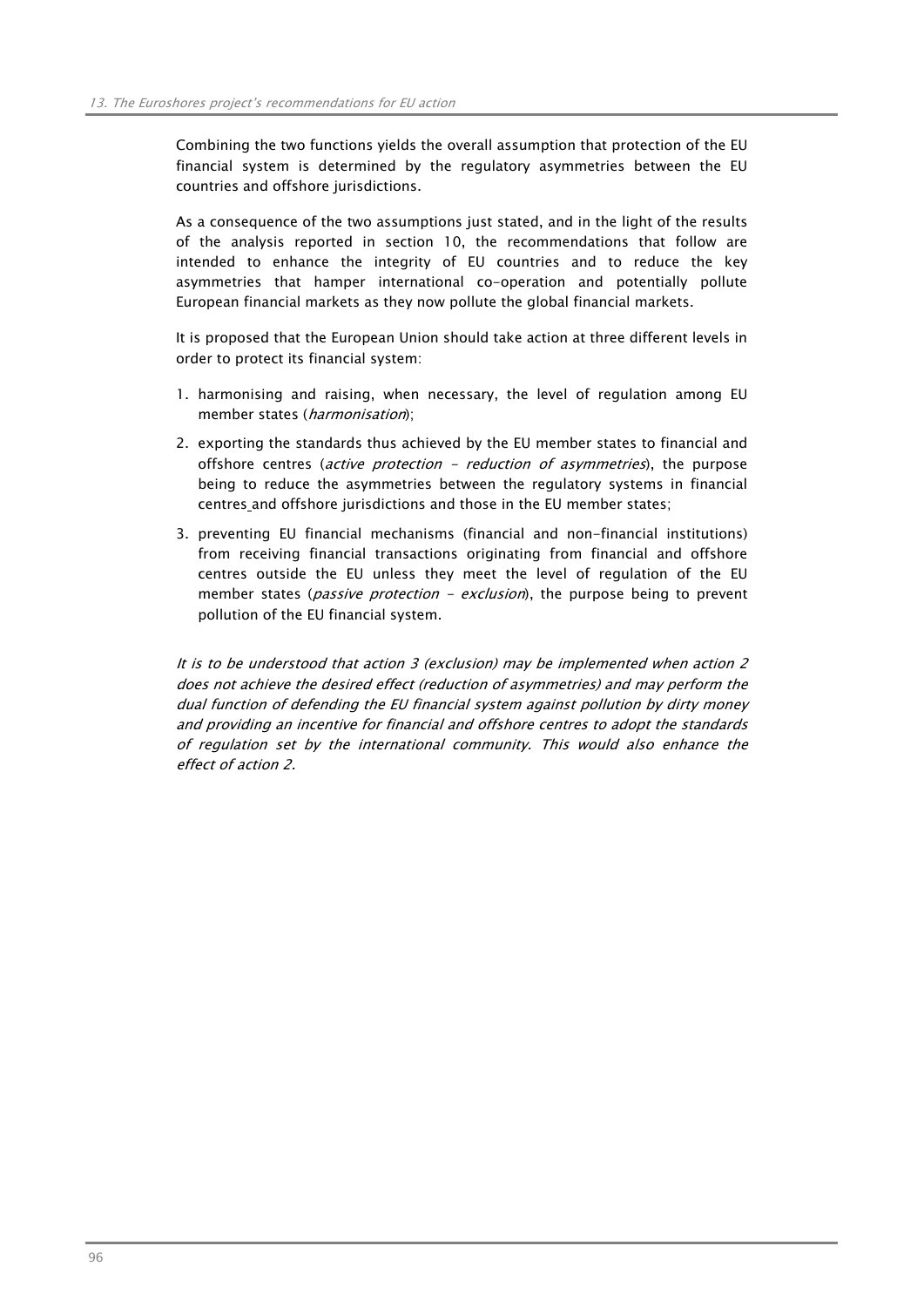This report's recommendations are as follows:

- 1. The introduction of an 'all crimes' anti-money laundering legislation is recommended, accompanied at the same time by a well-defined list of predicate offences to be included as distinct crimes in each jurisdiction.
- 2. The enactment in other jurisdictions of money laundering legislation consistent with the standards set by the EU Money Laundering Directive, as amended.
- 3. The introduction of the liability of corporations, either administrative (short term) or criminal (long term), as a generic sanction on crimes committed by corporations.
- 4. The requirement that EU financial institutions accepting transactions from countries outside the EU must impose the disclosure – together with the name of the person ordering the transaction – of the names of the director of the corporation and of the trustee, together with those of the ultimate beneficial owner (i.e. main shareholder) of the corporation itself and of the beneficiary and settlor of a trust. If the EU institution fails to require this disclosure, it should be subjected to sanction.
- 5. Exploration of the feasibility of establishing a system of incentives for credit and financial institutions (from minimum measures of involvement intended to show these institutions the concrete results of their anti-money laundering action, to maximum measures consisting in economic rewards when reporting has been essential for the conviction of criminals and/or confiscation of criminal assets), the purpose being to enhance and give greater effectiveness to co-operation between credit and financial institutions and law enforcement authorities.
- 6. Examination of the feasibility of eliminating the issuance of bearer shares and of eliminating nominee shareholders; of setting minimum capital requirements for the incorporation of companies; of mandating the drafting and depositing of audited financial statements; of creating public registers of companies. Examination of these possibilities is especially recommended as regards companies located in financial and offshore centres with a view to preventing the use of companies as vehicles for money laundering. This recommendation, if implemented, would assist in ascertaining the real identities of the persons on whose behalf financial transactions are conducted, and it is therefore closely connected with recommendation no. 4.
- 7. The introduction of certain minimum requirements, such as the registration of trust deeds and disclosure of the identities of the settlor and the beneficiary, for the purpose of enhancing transparency in trust law. This recommendation, if implemented, would assist in ascertaining the identities of the persons on whose behalf transactions are conducted and is therefore closely connected with recommendations no. 4.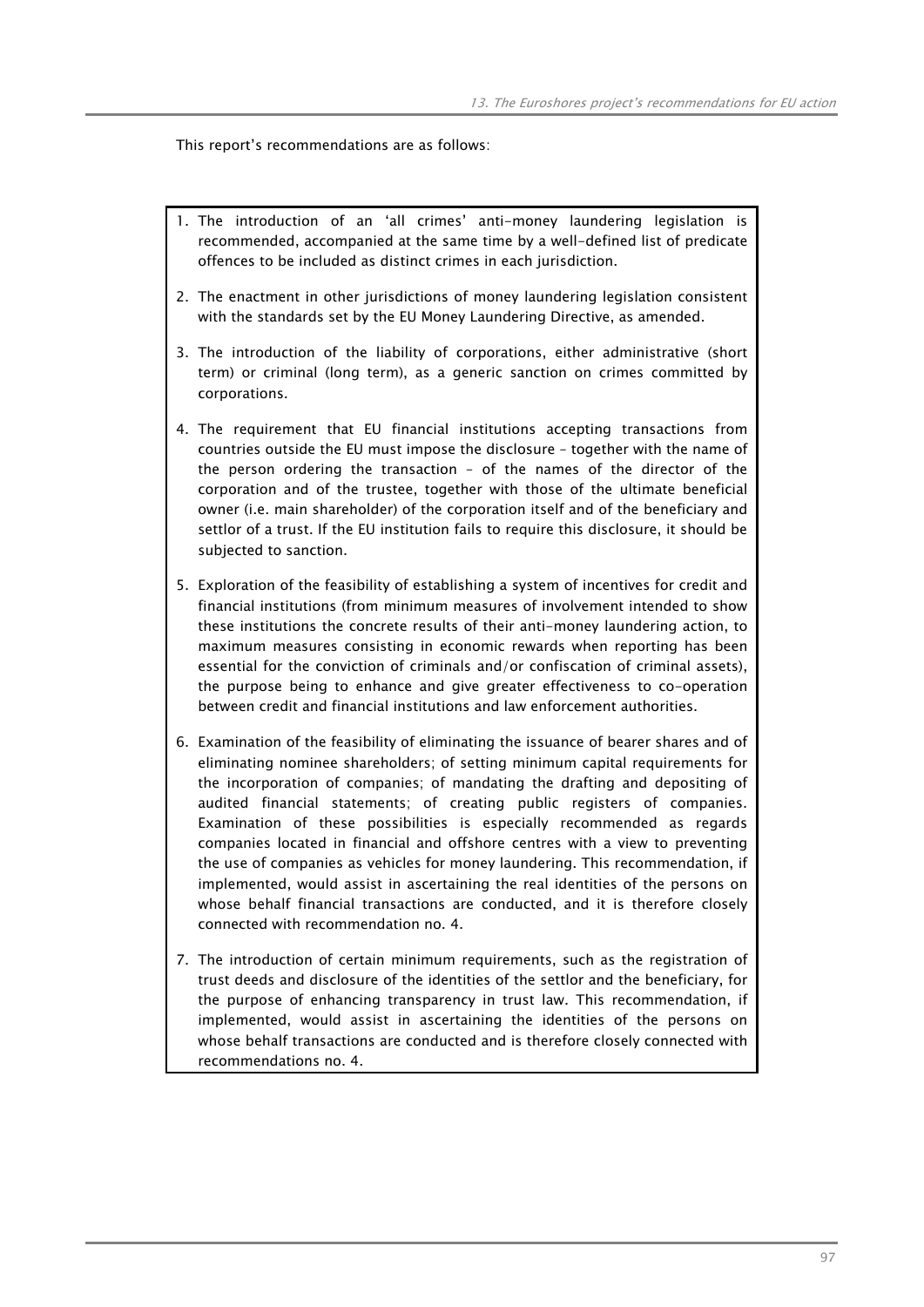These recommendations are discussed in detail in the following Sections (13.1/2/3) and according to the following criteria, which are arranged in logical sequence:

- the problems: to wit, the asymmetries in regulation analysed by this research;
- the background and rationale (discussion of where and when similar solutions have been already recommended andexplanation of why the recommendations should be implemented);
- the aim;
- the remedy proposed;
- implementation of each of the three forms of action proposed (harmonisation, reduction of the asymmetries and exclusion) for the EU institutions. Practical implementation of these actions is tailored to each of the four groups of countries analysed.

The recommendations have been grouped according to the sector of regulation considered (criminal and criminal procedure law, administrative law, company law, banking law, international co-operation).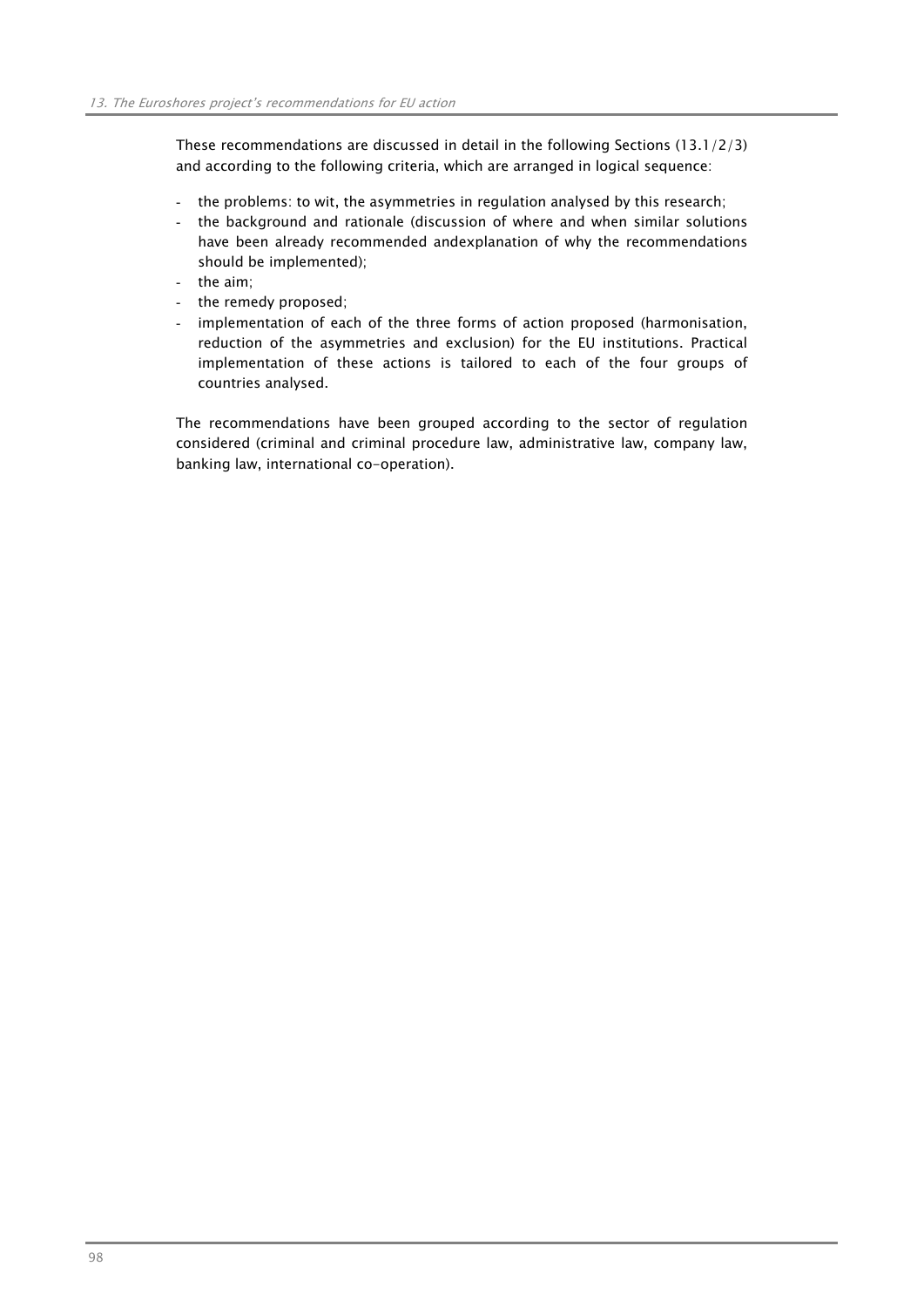## 13.1 CRIMINAL LAW ASYMMETRIES AND CONNECTED RECOMMENDATIONS

1.

 $\overline{a}$ 

#### **ASYMMETRY**

Differences among the types of crime considered to be money laundering predicate offences.

#### BACKGROUND AND RATIONALE

The international community has introduced provisions with regard to the predicate offences of money laundering. While the Vienna Convention approach was limited to the laundering of the proceeds of drug offences, the trend is towards an everwider coverage. The FATF in its Recommendation no. 458 and the 'Joint Action adopted by the Council on the basis of art. K.3 of the Treaty on European Union on the Laundering, Search, Seizure and Confiscation of the Proceeds of Crime'59 have pressed for the introduction of 'serious crimes' anti-money laundering legislation, while Council of Europe Convention 1990/141 defines predicate offences as " $any$ criminal offence as a result of which proceeds were generated".60 Even though the above Joint Action defines 'serious offences', differences in national criminal codes mean that the precise coverage of criminal activity will not be the same. One of the reasons for moving to an 'all crimes' approach is therefore the fact that any two countries will tend to have a different conception of what constitutes 'serious crime'. This will lead them to envisage different crimes as money laundering predicate offences, thus making international police and judicial co-operation more difficult, insofar as the application of the principle of dual criminality may give rise to practical difficulties. It is therefore preferable to adopt the option of an 'all crimes' legislation. However, even this does not by itself solve all the problems of international co-operation.

An example could be useful for a better understanding of the problems arising, even under an 'all crimes' approach. One may consider two countries, A and B, both of which have adopted an 'all crimes' legislation. Country A foresees trafficking of human beings as a crime, while country B does not provide for this particular offence in its criminal code. In the event of a request for co-operation, concerning the laundering of proceeds from trafficking of human beings, by country A to country B, the former would most probably see its request rejected.

<sup>58</sup> "Each country should take such measures as may be necessary, including legislative ones, to enable it to criminalise money laundering as set forth in the Vienna Convention. Each country should extend the offence of drug money laundering to one based on serious offences. Each country would determine which serious offences would be designated as money laundering predicate offences".

<sup>59</sup> Joint Action of 3 December 1998 on Laundering, Search, Seizure and Confiscation of the Proceeds of Crime, 98/699/JHA.

<sup>60</sup> See Articles 1 and 6, Council of Europe Convention on Laundering, Search, Seizure and Confiscation of the Proceeds of Crime, n. 141, 1990.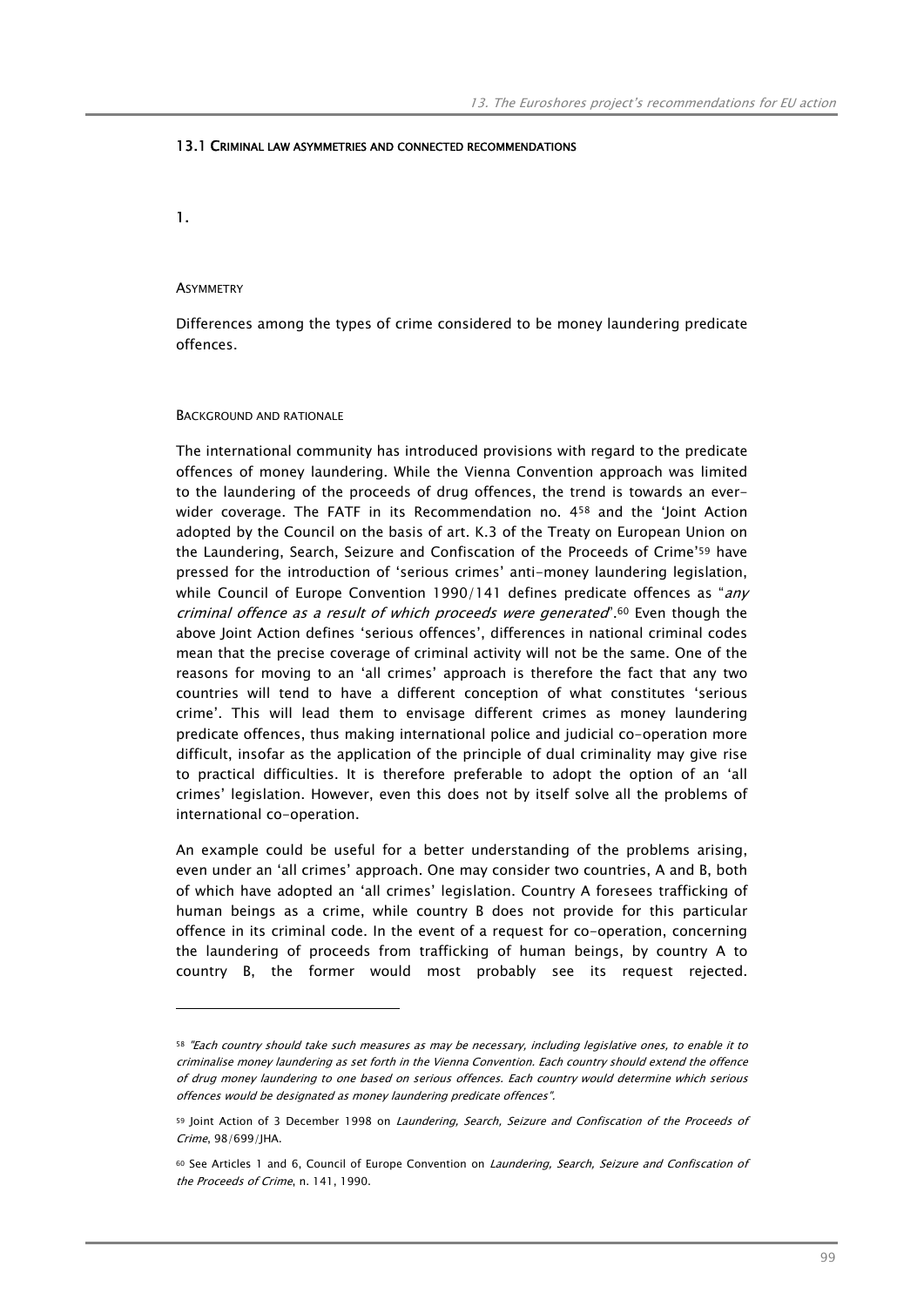Notwithstanding the fact that both countries have an 'all crimes' legislation, a difference in the conduct considered as criminal would hamper international cooperation.

Therefore, in order to facilitate and accelerate international judicial co-operation, this recommendation proposes the adoption of an 'all crimes' legislation, but goes beyond this, calling for certain crimes to be included in the criminal systems of all jurisdictions, with the consequence that mutual legal assistance should always be granted for these offences.

#### AIM

To increase the consistency of anti-money laundering legislation among all jurisdictions, and to improve international police and judicial co-operation in the area of money laundering, thereby avoiding the possibility that co-operation may be refused on the grounds that a crime is not included in the criminal system of the jurisdiction receiving a request for co-operation (assistance or extradition).

#### **REMEDY**

 $\overline{a}$ 

The introduction of an 'all crimes' legislation, combined with the condition that a number of criminal offences be foreseen in all jurisdictions. Such criminal conducts should consist of at least those crimes envisaged for inclusion in the forthcoming UN Convention against Transnational Organized Crime, $61$  with the addition of more

61 According to footnote 3 to article 2 of the draft UN Convention against Transnational Organized Crime, a list of offences (either indicative or exhaustive) could be included either in an annex or in the travaux preparatoires. The attachment to the revised draft of the Convention (doc. A/AC.254/4/rev.4) contains the following list of serious crimes proposed by Mexico on behalf of several delegations:

- Illicit traffic in narcotic drugs and psychotropic substances;
- money laundering:
- traffic in persons, in particular women and children;
- illicit traffic in and transport of migrants;
- counterfeiting currency;
- illicit traffic in or stealing of cultural objects;
- illicit traffic in or stealing of nuclear material, its use or threatening to misuse it;
- acts of terrorism:
- illicit manufacturing of and trafficking in firearms, ammunition, explosives and other related material;
- illicit traffic in or stealing of motor vehicles, their parts and components;
- acts of corruption;
- illicit traffic in human organs;
- illicit access to or illicit use of computer system and electronic equipment, including electronic transfer of funds;
- kidnapping;
- illicit traffic in or stealing of biological and genetic material.

- active and passive corruption and international corruption;
- human smuggling/trafficking;
- embezzlement;
- extortion:
- falsification of documents for tax purposes;
- fraud:

We have added to this list those crimes that seem relevant to this recommendation. A possible list might therefore include the following: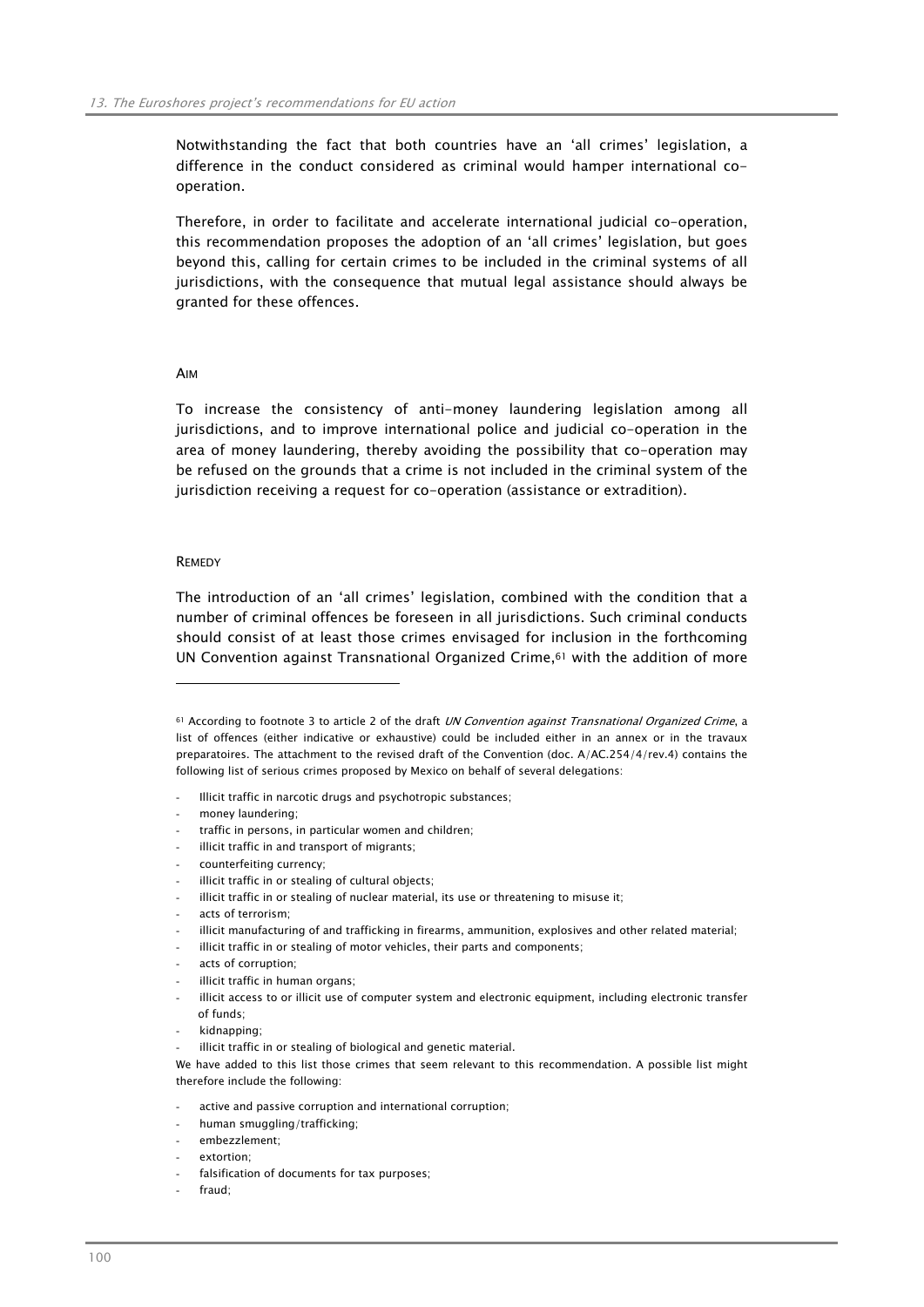specific crimes, among which those falling within the category of tax fraud, such as 'falsification of documents for tax purposes'.

|                        | <b>ACTIONS TO BE TAKEN BY EUROPEAN UNION INSTITUTIONS</b>                                                                                                                                                                                                                                                                                                                                       |                           |  |
|------------------------|-------------------------------------------------------------------------------------------------------------------------------------------------------------------------------------------------------------------------------------------------------------------------------------------------------------------------------------------------------------------------------------------------|---------------------------|--|
|                        | Reduction<br><b>of</b><br><b>Harmonisation</b><br>and<br>the<br>asymmetries                                                                                                                                                                                                                                                                                                                     | <b>Exclusion</b>          |  |
| <b>Addressed Group</b> | Methods of implementation                                                                                                                                                                                                                                                                                                                                                                       | Methods of implementation |  |
| Group 0                | Use the framework decision of the EU Treaty<br>as amended (art. 34, 2b).                                                                                                                                                                                                                                                                                                                        | Not applicable.           |  |
| Group 1                | Assess the use of one or more of the various<br>frameworks which<br>legal<br>the<br>connect<br>European Union with countries in Group 1<br>(i.e. using part Four of EC Treaty and Annex<br>II to EC Treaty with the Overseas Territories<br>and exploring the feasibility of including<br>this issue in the review of Association<br>Agreements to be made by the Council by<br>February 2000). |                           |  |
| Group 2                | Encourage Group 2 countries to adopt an<br>ʻall<br>crimes'<br>legislation,<br>accepting<br>the<br>proposal to establish a number of types of<br>conduct as distinct crimes in their criminal<br>system, patterned on those foreseen in<br>Group 0 countries and consider it as a<br>condition for their entry into the European<br>Union.                                                       |                           |  |
| Group 3                | the<br>partnership and co-operation<br>Use<br>agreements between the EU and third<br>countries (arts. 38 and 24 EU Treaty as<br>amended). Proposal to be also submitted to<br>the international <i>fora</i> in which the European<br>Union is represented (FATF, others).                                                                                                                       |                           |  |

 $\overline{a}$ 

illegal gambling;

participation in a criminal organisation;

racketeering.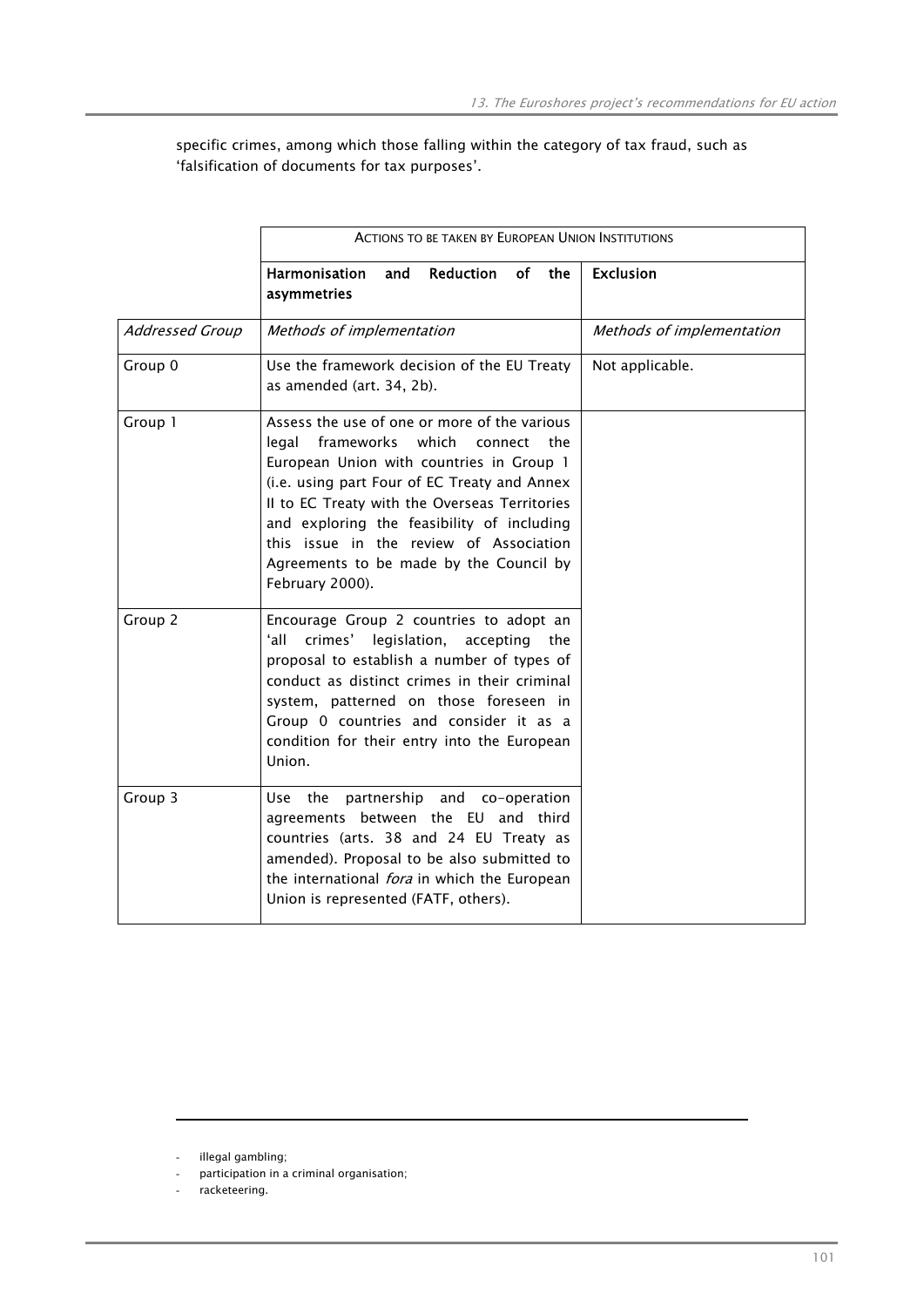RECOMMENDATION 1

Considering that:

- differences in the range and types of activity considered as crimes in financial and offshore centres and in the member states of the European Union hamper international co-operation in the area of criminal law;

the introduction of an 'all crimes' anti-money laundering legislation is recommended, accompanied at the same time by a well-defined list of predicate offences to be included as distinct crimes in each jurisdiction.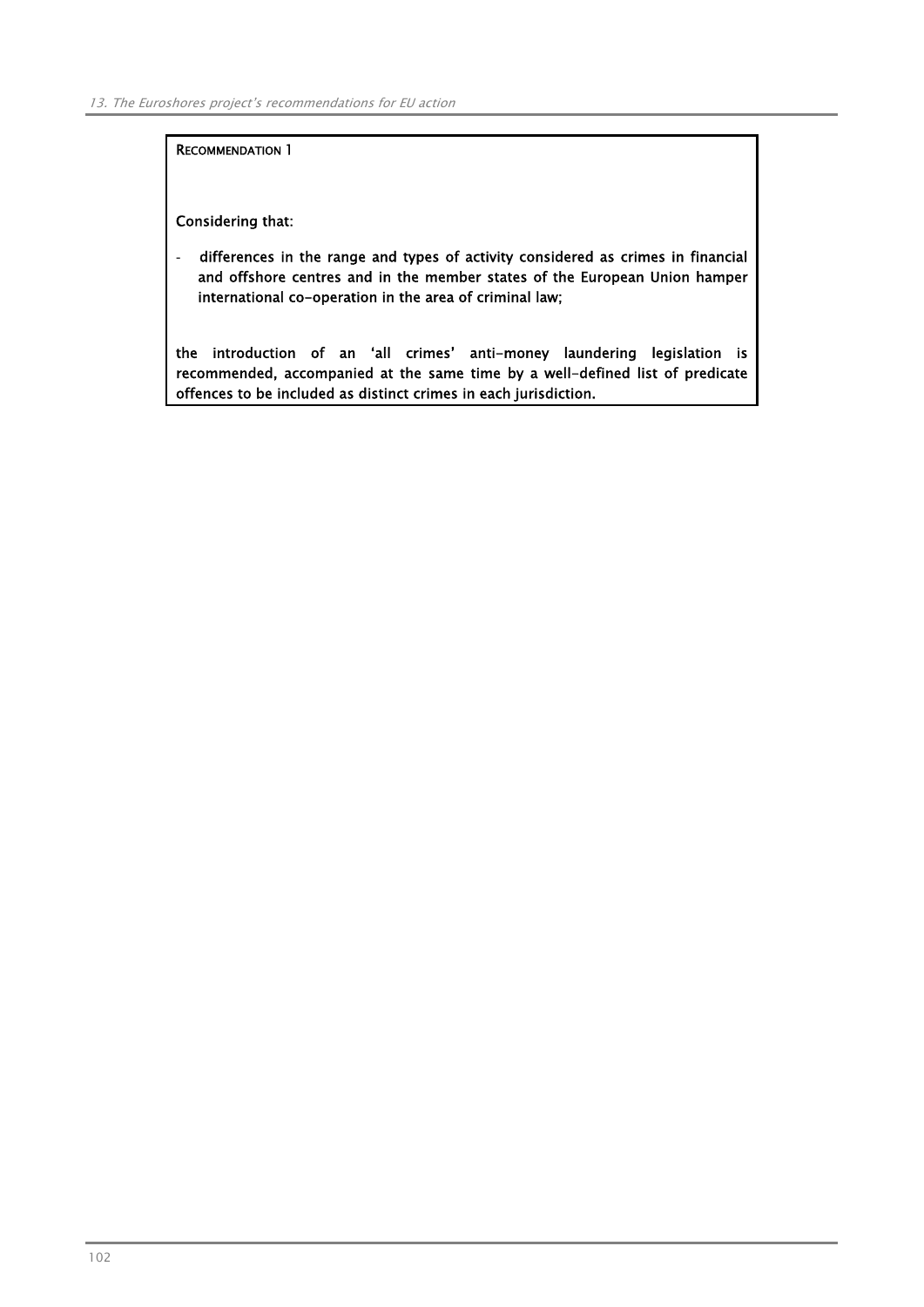## 2.

## **ASYMMETRY**

Difference among the types of subjects covered by anti-money laundering legislation (such as identification requirements and suspicious transactions reporting). This asymmetry will increase even further when the proposed amendments to the EU Money Laundering Directive come into force.

## BACKGROUND AND RATIONALE

Analysis of cases throughout the world shows that professionals and non-financial institutions are increasingly involved in money laundering operations.62 Action should be taken to reverse this trend by monitoring the activities of these professionals and institutions. The effectiveness of the new obligations introduced by the amendments to the Directive, however, depends on the sanctions imposed in cases of misconduct (sanctions which, for professionals, are suspension, disqualification, confiscation).

European Directive 91/308 states in Article 12 that Member States may stipulate that professional activities and categories other than credit and financial institutions are subject to the obligations imposed by the Directive, if they conduct business particularly at risk of money laundering.

## AIM

 $\overline{a}$ 

To increase the transparency of financial transactions, to prevent the misuse of office/trust accounts (by professionals), and to deter the use of non-financial businesses for money laundering purposes.

external accountants and auditors;

<sup>62</sup> Article 2a of the Proposal for an European Directive amending Council Directive 91/308/EEC of 10 June 1991, lists the following professional categories:

<sup>-</sup> real estate agents;

<sup>-</sup> notaries and other independent legal professionals when assisting or representing clients in respect of the: buying and selling of real property or business entities; handling of client money, securities or other assets; opening or managing bank, savings or securities accounts; creation, operation or management of companies, trusts or similar structures; execution of any other financial transaction;

dealers in high-value goods, such as precious stones or metals;

<sup>-</sup> transporters of funds;

the operators, owners and managers of casinos.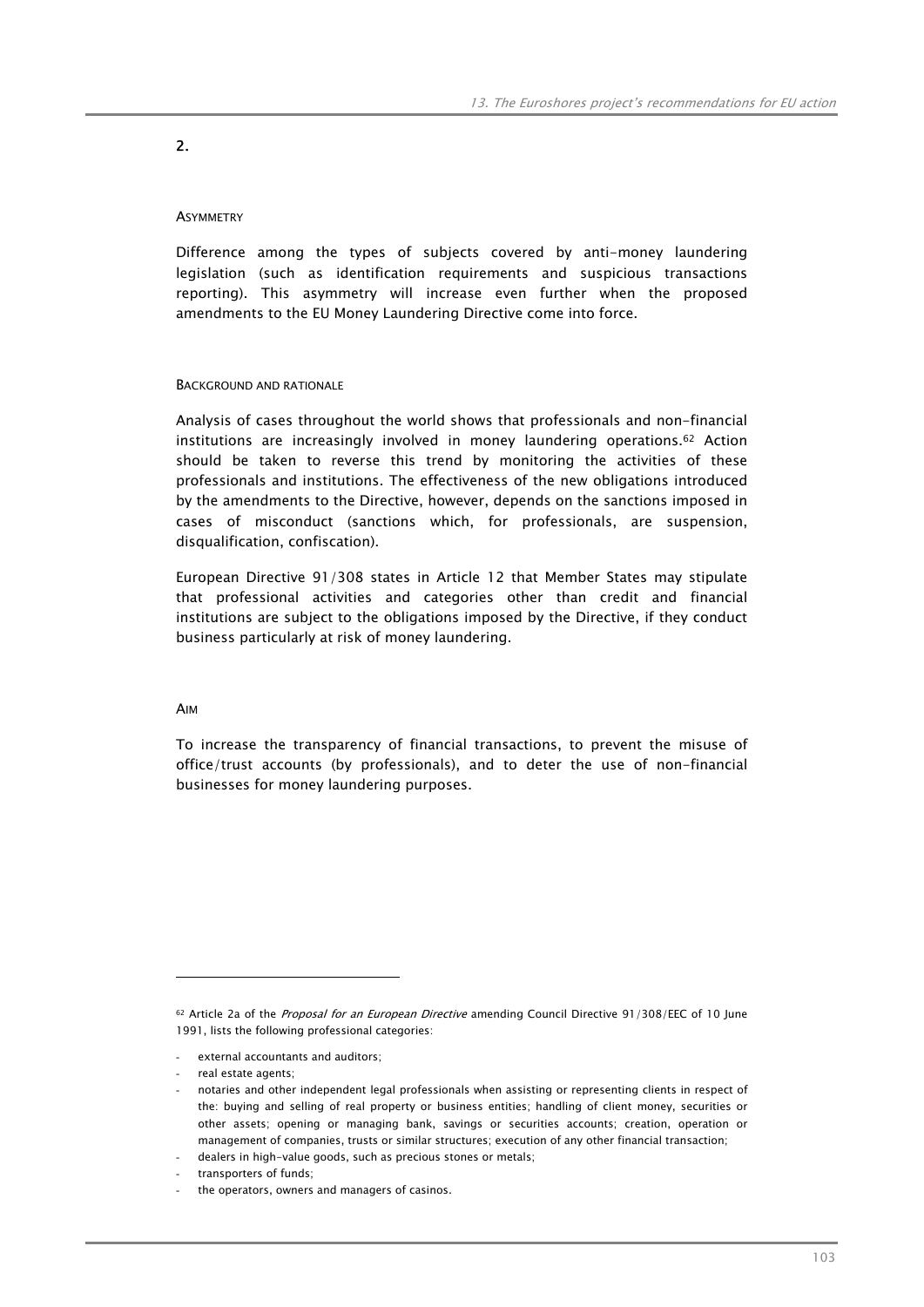## **REMEDY**

Extension of identification and reporting obligations to non-financial businesses and professionals to create a system of sanctions which are deterrent, effective and proportionate for those who do not comply.

|                        | <b>ACTIONS TO BE TAKEN BY EUROPEAN UNION INSTITUTIONS</b>                                                                                                                                                                                                                  |                           |  |  |
|------------------------|----------------------------------------------------------------------------------------------------------------------------------------------------------------------------------------------------------------------------------------------------------------------------|---------------------------|--|--|
|                        | <b>of</b><br>Harmonisation<br><b>reduction</b><br>the<br>and<br>asymmetries                                                                                                                                                                                                | <b>Exclusion</b>          |  |  |
| <b>Addressed Group</b> | Methods of implementation                                                                                                                                                                                                                                                  | Methods of implementation |  |  |
| Group 0                | Implemented by the amendments to Money<br>Laundering Directive 91/308 presented by the<br>Commission (14.7.99). Assessment of the<br>instruments comprised in the 1st and 3rd pillars<br>administrative<br>possible<br>criminal<br>and<br>as<br>sanctions.                 | Not applicable.           |  |  |
| Group 1                | Assessment of the use of one or more of the<br>various legal frameworks which connect the<br>European Union with countries in Group 1 to<br>induce them to adopt the obligations imposed<br>by EU Directive in their own legislative systems.                              |                           |  |  |
| Group 2                | Encourage Group 2 countries to comply with the<br>EU criteria and consider such compliance as a<br>condition for their entry to the European Union.                                                                                                                        |                           |  |  |
| Group 3                | the<br>partnership<br>and<br><b>Use</b><br>co-operation<br>agreements between the EU and third countries<br>(arts. 38 and 24 EU Treaty as amended).<br>Proposal to be submitted to the international<br>fora in which the European Union is represented<br>(FATF, others). |                           |  |  |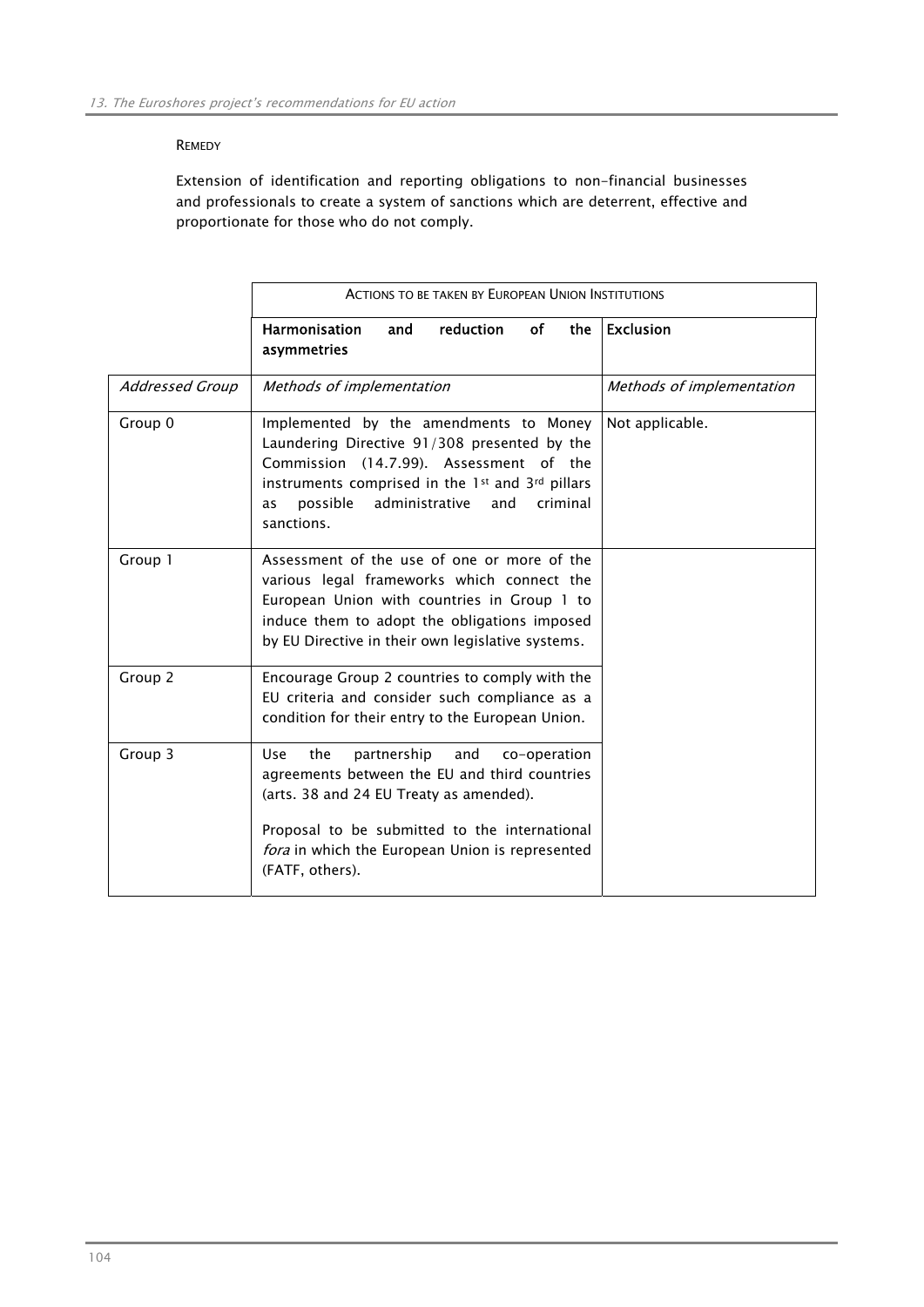Considering that:

- there is an increasing tendency for professionals and non-financial businesses to be used in money laundering operations;
- once the amendments to the money laundering Directive have been enacted, the asymmetries already existing between EU member countries and countries outside the Union in relation to the categories to which money laundering obligations are applied will increase in magnitude;

it is recommended that money laundering legislation consistent with the standards set out in the EU Money Laundering Directive be enacted in other jurisdictions.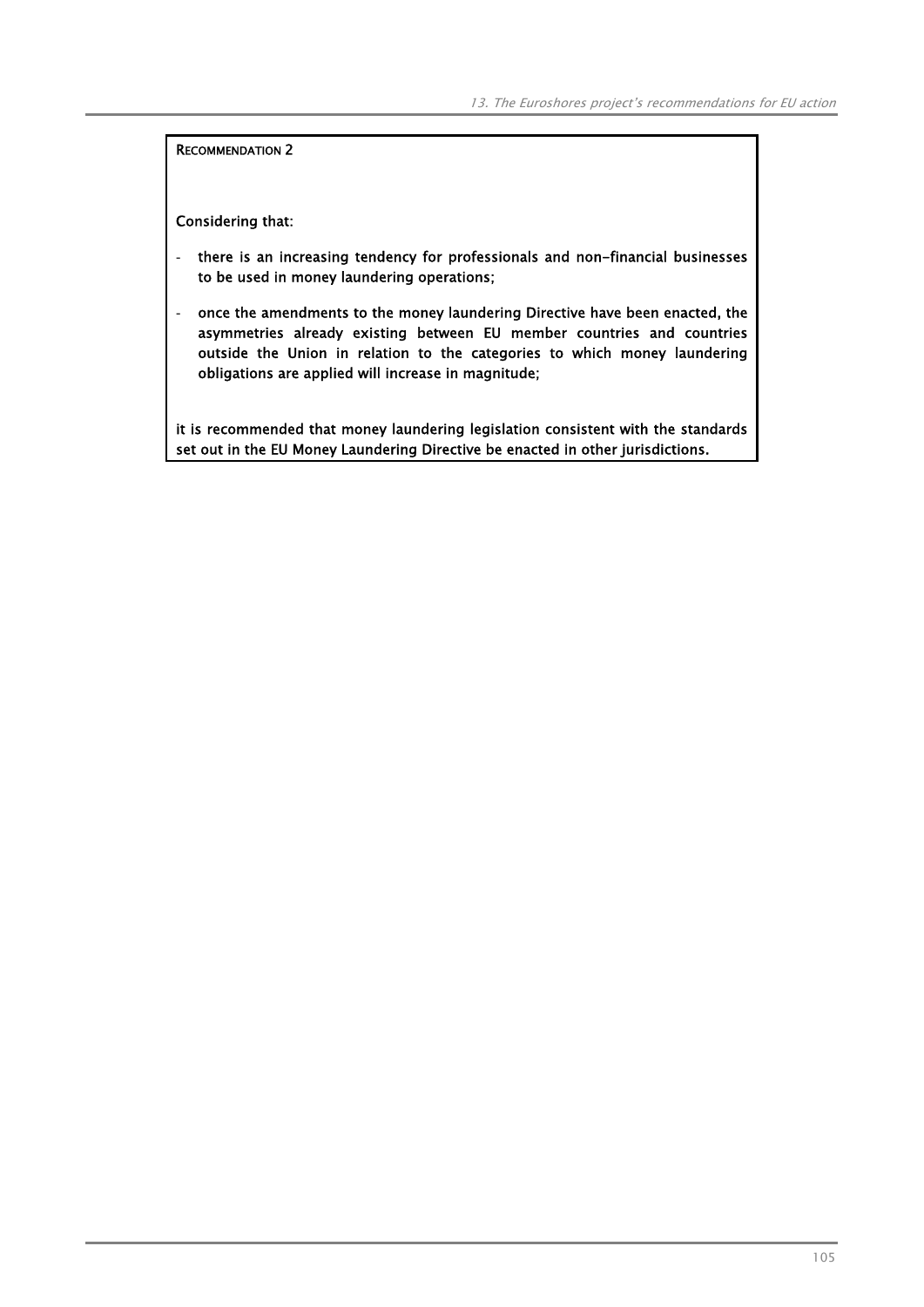# 3.

## **ASYMMETRY**

Differences among jurisdictions as regards corporate liability.

#### BACKGROUND AND RATIONALE

International institutions agree that the liability of corporations is an effective means to combat organised crime, money laundering and other economic crimes. The international community, and the European Union in particular, have requested through various international instruments that such liability be introduced. Moreover, the Revised draft UN Convention against Transnational Organized Crime provides for the establishment of corporate liability.63 Such action, however, has been limited in its scope, insofar as it has been addressed to separate and specific crimes, such as organised crime, money laundering, fraud and active corruption. Furthermore, numerous acts of the European Union envisage the introduction of forms of liability. See, for instance:

- − Joint Action of 21 December 1998 (98/733/JHA) adopted by the Council on the basis of Article K.3 of the Treaty on European Union, on making it a criminal offence to participate in a criminal organisation in the Member States of the European Union. Art. 3 of this Joint Action stipulates: "Each Member State shall verify that legal persons may be held criminally, or failing that, otherwise liable for offences referred to in Article 2 which are committed by that legal person, in accordance with procedures to be laid down in national law. Such liability of the legal person shall be without prejudice to the criminal liability of the natural persons who were the perpetrators of the offences or their accomplices. Each Member State shall ensure, in particular, that legal persons may be penalised in an effective, proportionate and dissuasive manner and that material and economic sanctions may be imposed on them". Recommendation no. 3 is not restricted to types of conduct committed by criminal organisations within the meaning of Article 1 of the Joint Action mentioned;
- − Joint Action of 24 February 1997 (97/174/JHA) adopted by the Council on the basis of Article K.3 of the Treaty on European Union concerning action to combat trafficking in human beings and sexual exploitation of children;
- Second Protocol, drawn up on the basis of Article K.3 of the Treaty on European Union, to the Convention on the protection of the European Communities' financial interests.64 This Recommendation no. 3 goes further than the Protocol,

 $\overline{a}$ 

<sup>63</sup> Revised draft UN Convention on Transnational Organized Crime, article 5: "Each State Party shall take such measures as may be necessary, consistent with its legal principles, to establish the liability of legal persons for participation in serious crimes involving an organized crime group and for the offences established in articles 3 and 4 of this Convention. Subject to the legal principles of the State Party, the liability of legal persons may be criminal, civil or administrative. Such liability shall be incurred without prejudice to the criminal liability of the natural persons who have committed the offences. Each State Party shall, in particular, ensure that legal persons held liable in accordance with this article are subject to effective, proportionate and dissuasive criminal or non-criminal sanctions, including monetary sanctions".

<sup>64</sup> Brussels, 19 June 1995.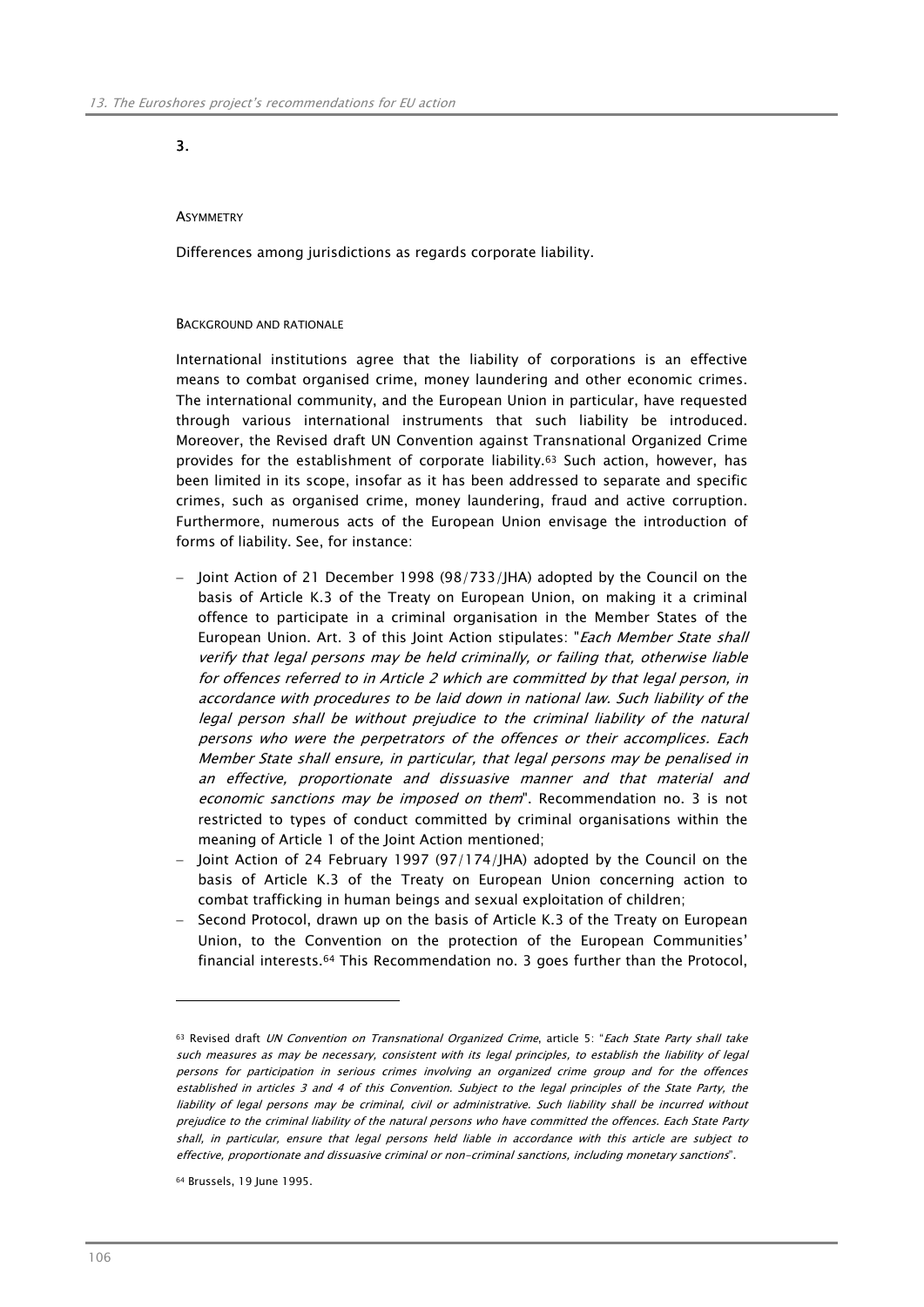which only obliges Member States to take the measures necessary to ensure that legal persons are made liable for fraud, active corruption and money laundering. The nature of the liability is not prescribed (as either administrative or criminal).

− Art. 14 of the Corpus Juris.65 This disposition provides for the criminal liability of legal persons found to have committed an offence of fraud against the Community budget as set out in the articles 1 – 8 of the Corpus Juris.

Besides the fact that these instruments leave the decision of whether or not to implement administrative or criminal corporate liability to the individual country concerned, the issue of introducing corporate criminal liability in each jurisdiction has not yet been subject to single and comprehensive action, and therefore warrants particular attention.

Only a certain number of the member states of the European Union have introduced the administrative and/or criminal liability of legal persons: for instance, France, Ireland, the Netherlands and the United Kingdom. By contrast, countries like Greece and Italy do not have the legal means to impose liability on legal persons. Consequently, the criminal and administrative liability of legal persons is admitted not only in the common law countries but also in some of those of the continental legal tradition. Recommendation no. 3 intends to make this obligation binding on all the Member States, at least as regards all the crimes contained in the fixed list, as stated in Recommendation no. 1.

The conclusion to be drawn is that the Recommendation introduces a broader range of criminal offences for which legal persons would be held liable, either administratively or, in the longer term, criminally.

### AIM

To increase the responsibility of corporations in regard to money laundering by imposing criminal and/or administrative sanctions on them able to affect their reputations through systems of shaming.

### **REMEDY**

 $\overline{a}$ 

To introduce the liability of corporations, either administrative (short term) or criminal (long term), as a generic sanction applied in cases of crimes committed by corporations.

<sup>65</sup> See Corpus Juris. Introducing Penal Provisions for the Purposes of the Financial Interests of the European Union, Economica, Paris, 1997.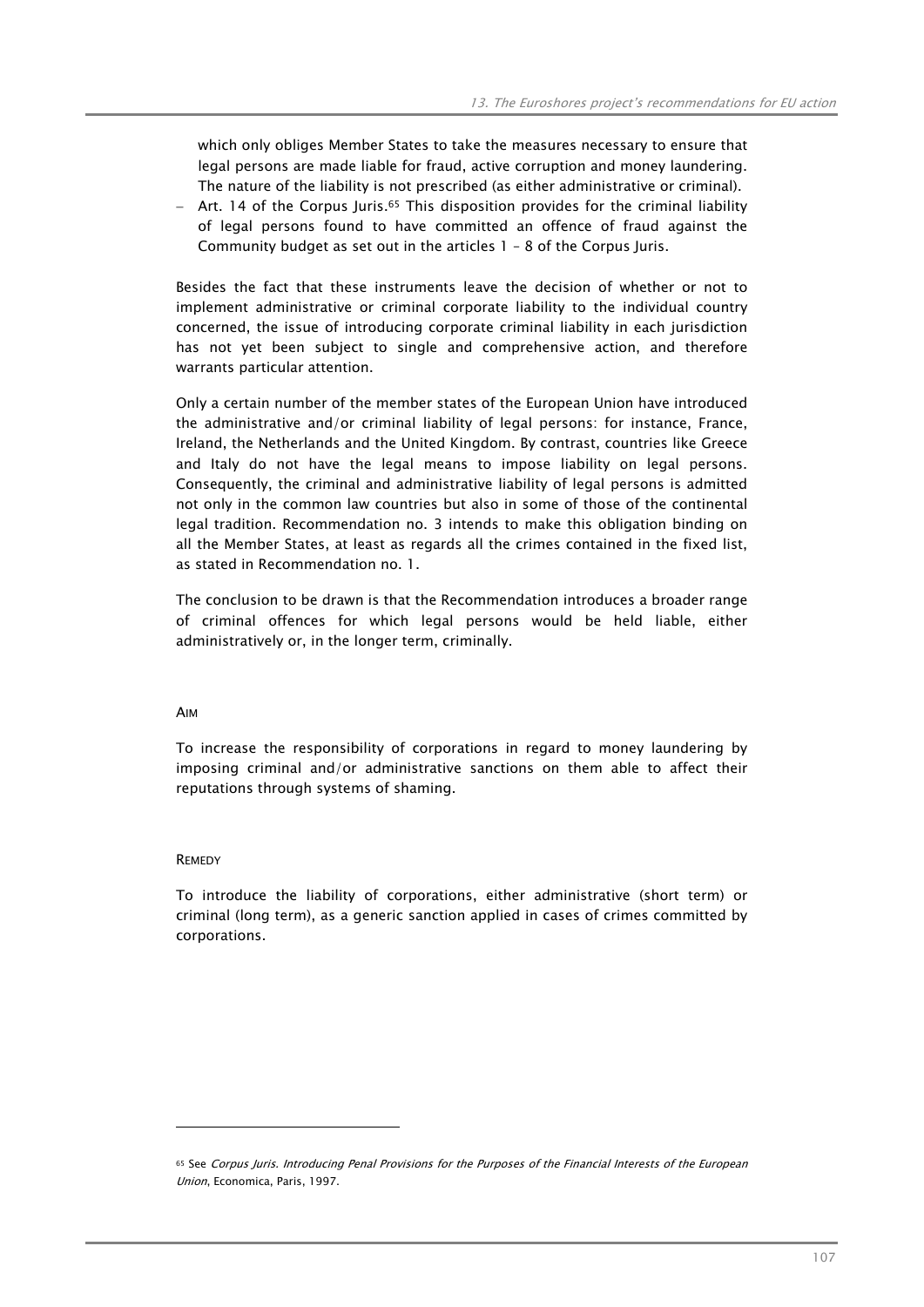|                        | <b>ACTIONS TO BE TAKEN BY EUROPEAN UNION INSTITUTIONS</b>                                                                                                                                                                                                         |                           |
|------------------------|-------------------------------------------------------------------------------------------------------------------------------------------------------------------------------------------------------------------------------------------------------------------|---------------------------|
|                        | <b>of</b><br><b>Harmonisation</b><br>reduction<br>the<br>and<br>asymmetries                                                                                                                                                                                       | <b>Exclusion</b>          |
| <b>Addressed Group</b> | Methods of implementation                                                                                                                                                                                                                                         | Methods of implementation |
| Group 0                | Use the framework decision of EU Treaty as<br>amended (art. 34, 2b).                                                                                                                                                                                              | Not applicable.           |
| Group 1                | Assess the use of one or more of the different<br>legal frameworks which connect the European<br>Union with countries in Group 1 to persuade<br>them to adopt corporate liability, either<br>administrative or criminal, in their legislative<br>systems.         |                           |
| Group 2                | Encourage Group 2 countries to introduce<br>corporate criminal liability in their legislative<br>systems in line with the contents used toward<br>Group 0 countries and consider it a condition<br>for entry to the European Union.                               |                           |
| Group 3                | the<br>partnership<br>and<br><b>Use</b><br>co-operation<br>agreements between the EU and third countries<br>(arts. 38 and 24 EU Treaty as amended).<br>Push for the adoption of all the international<br>instruments in which corporate liability is<br>foreseen. |                           |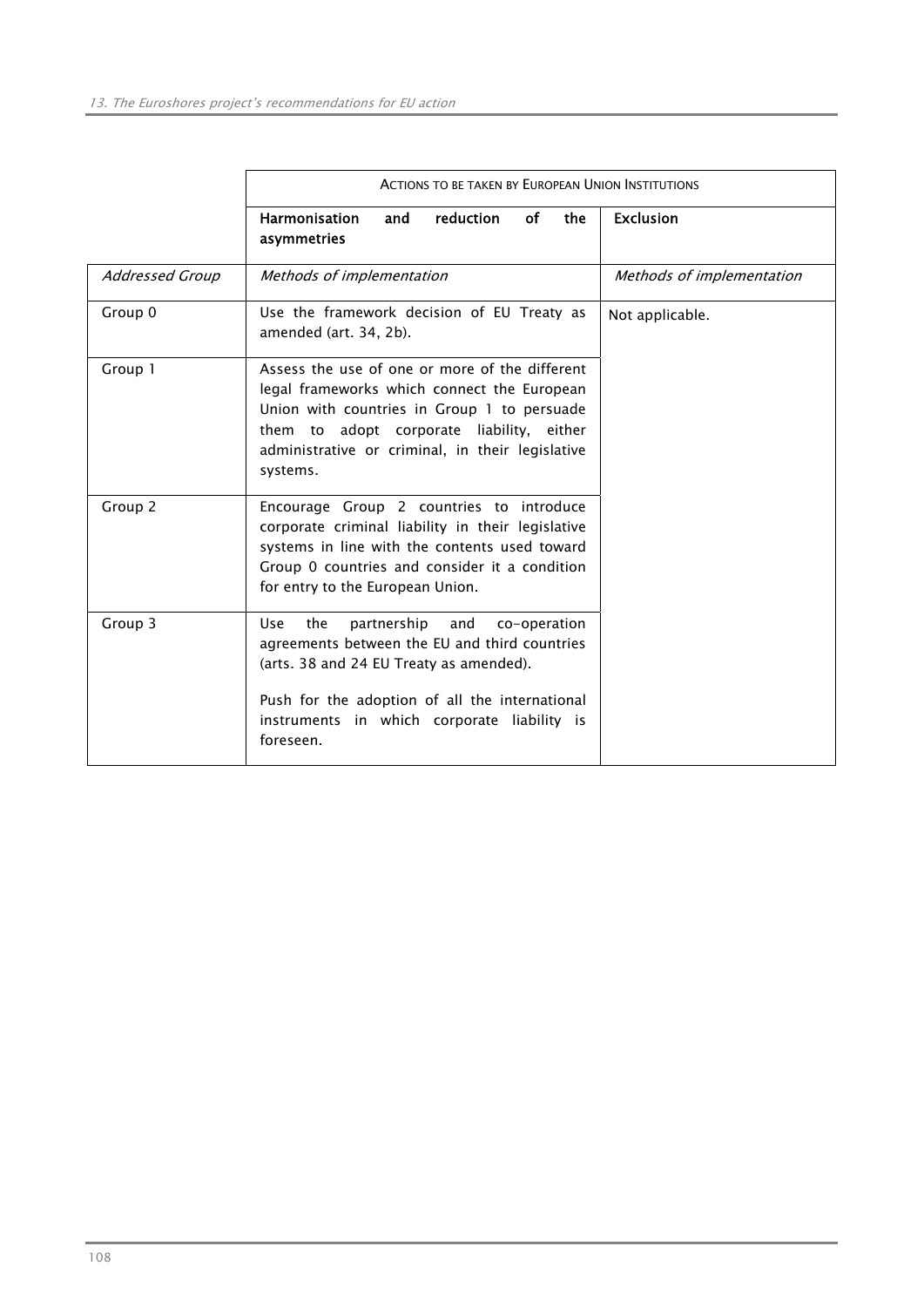Considering that:

- corporations are used for criminal purposes (fraud, money laundering, corruption, etc.);
- the legislative systems of many countries in the world do not foresee corporate criminal liability;
- personal criminal liability does not hold the management and the corporation itself responsible, since responsibility attaches only to a single employee or straw-man;
- corporate criminal liability may have a deterrent effect insofar as the criminal sanction imposed on a financial institution damages its reputation and consequently induces the management to feel more accountable for acts committed within the institution;

it is recommended that corporate liability, either administrative (short term) or criminal (long term), be introduced as a generic sanction applied in the case of crimes committed by a corporation.

13.2 BANKING LAW AND ADMINISTRATIVE REGULATIONS ASYMMETRIES AND CONNECTED RECOMMENDATIONS

4.

## **ASYMMETRY**

Different levels of effectiveness displayed by the anti-money laundering identification requirements among jurisdictions, in particular when transactions are conducted on behalf of legal entities.

BACKGROUND AND RATIONALE

FATF Recommendation no. 10 states that: "In order to fulfil identification requirements concerning legal entities, financial institutions should, when necessary, take measures: (i) to verify the legal existence and structure of the customer by obtaining, either from a public register or from the customer or both,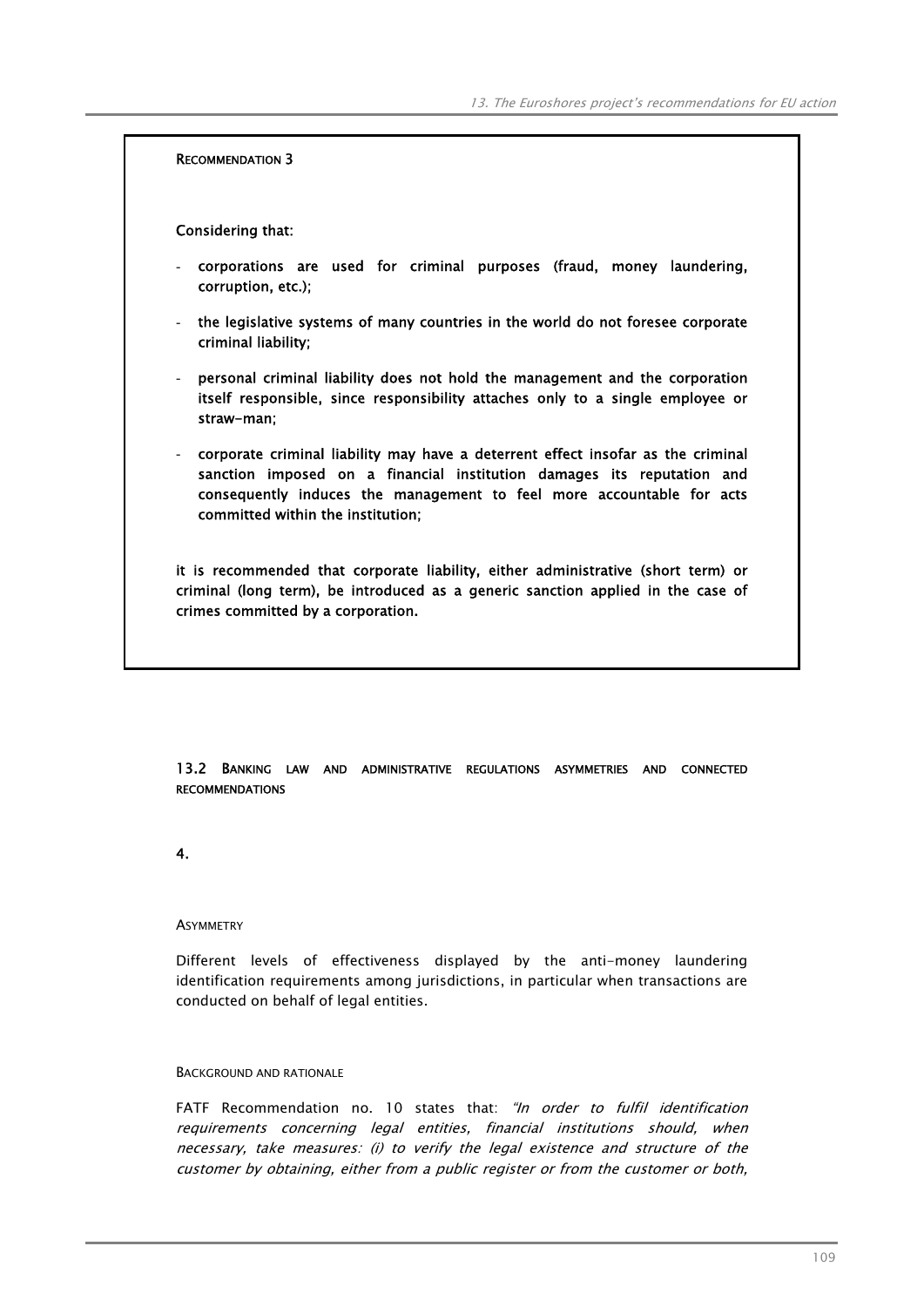proof of incorporation, including information concerning the customer's name, legal form, address, directors and provisions regulating the power to bind the entity; (ii) to verify that any person purporting to act on behalf of the customer is so authorised and identify that person". Moreover, FATF Recommendation no. 21 adds: "Financial institutions should give special attention to business relations and transactions with persons, including companies and financial institutions, from countries which do not or insufficiently apply these Recommendations. Whenever these transactions have no apparent economic or visible lawful purpose, their background and purpose should, as far as possible, be examined, the findings established in writing, and be available to help supervisors, auditors and law enforcement agencies".

If doubt arises as to whether a customer is opening an account or carrying out a transaction on his/her own behalf, identification requirements make it possible to ascertain the identity of the person on whose behalf the account is opened or the transaction conducted. In financial and offshore centres, this requirement is often circumvented by the existence of corporate confidentiality. Although the data provided by these countries confirm that, in the vast majority of cases, the law provides for the identification of the person or the entity on whose behalf an account is opened or a transaction conducted, this requirement does not always ensure a sufficient level of transparency. This comes about when transactions are conducted on behalf of certain kinds of corporations or trusts established according to company or trust law, which in many jurisdictions allow a high degree of anonymity for the persons who control them. In this case, it is not possible to disclose the identity of the person on whose behalf an account is opened or a transaction conducted. Consequently, the opacity of company or trust laws may restrict the possibility for disclosure of the real identity of the person on whose behalf an operation is conducted and who effectively controls the corporation or trust.

To prevent this problem from arising, concerted action in the area of banking, company and trust law is required. As regards banking law in particular, identification of the real identity of the person on whose behalf a transaction is conducted is essential, and in the case of a corporation or a trust, also the name/s of the director/s and trustee/s. Only in this way can the 'know your customer' clause be properly applied to financial transactions.

This recommendation is therefore of central importance insofar as it applies not only to banking law but also, and especially, to company and criminal law.

### AIM

To improve the tracing of the movements of the proceeds of crime and increase their confiscation by virtue of more straightforward identification of the real owners of criminal assets.

## **REMEDY**

Mandate the furnishing of additional information to EU banks and financial institutions when they receive transactions from banks and financial institutions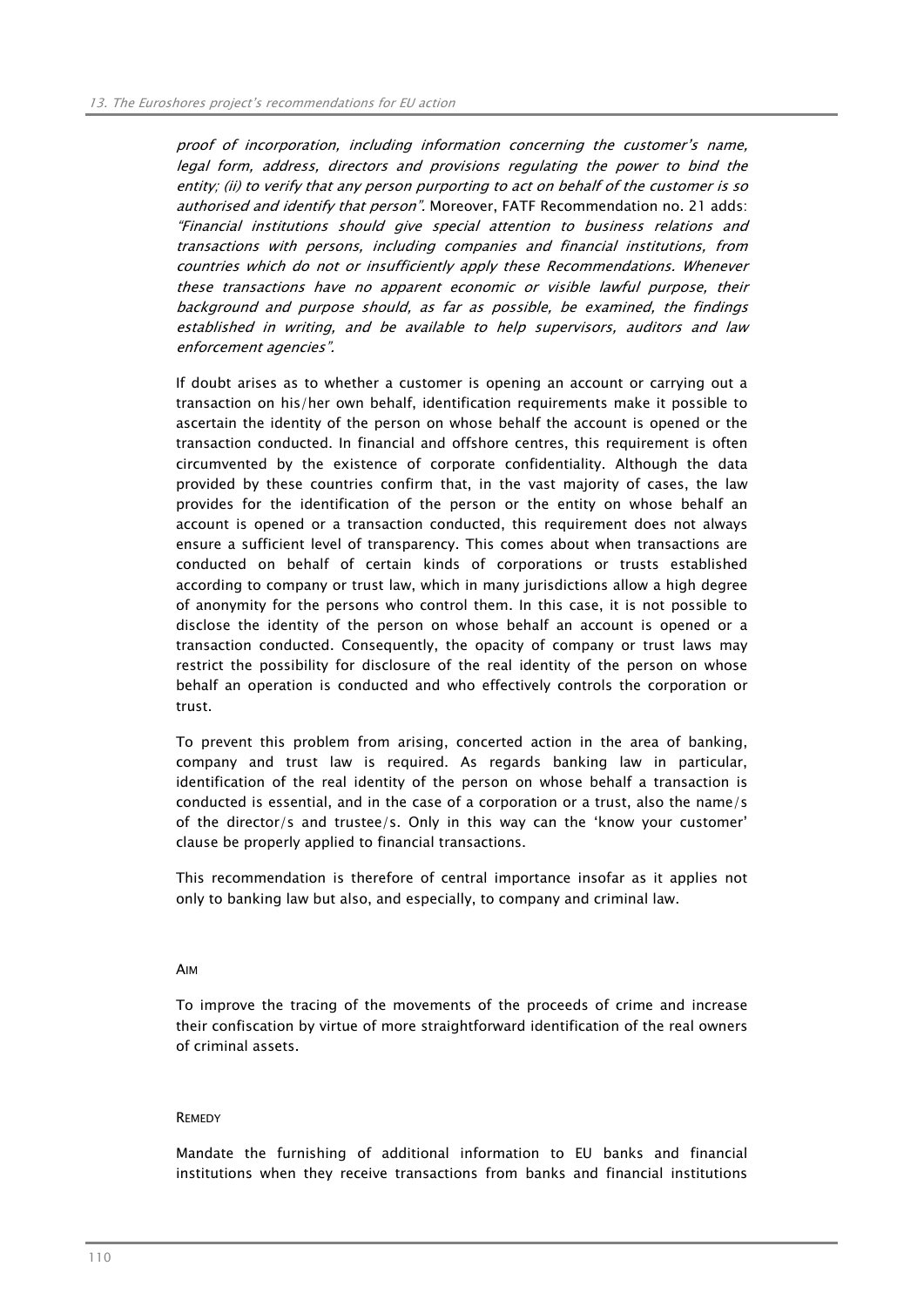located in financial/offshore jurisdictions. In particular, recipient banks and financial institutions in EU Member States should require the ordering banks to disclose - together with name of the person ordering the transaction – the name of the director of the corporation/the trustee together with those of the ultimate beneficial owner (i.e. main shareholder) of the corporation itself/the beneficiary of the trust.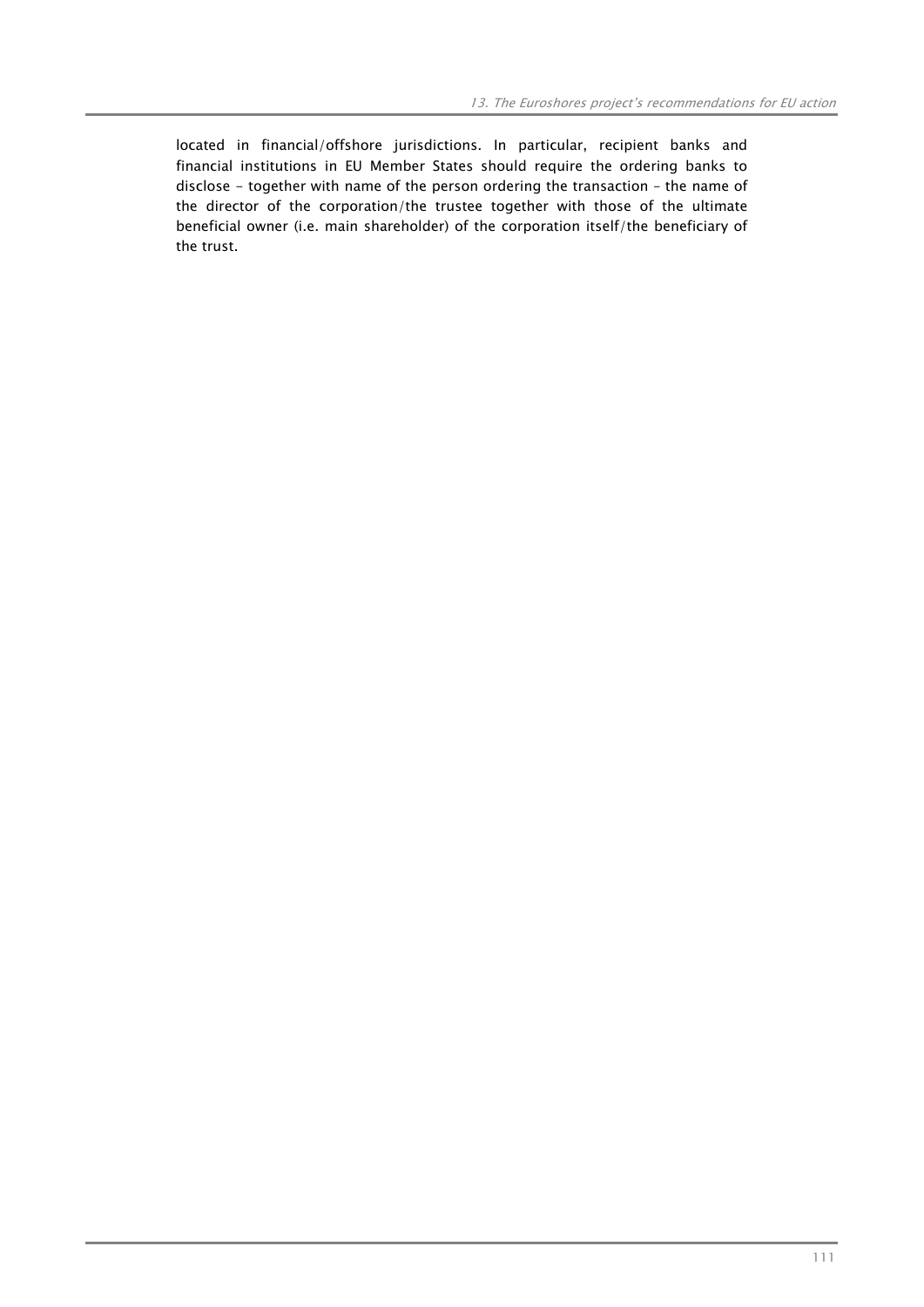|                 | <b>ACTIONS TO BE TAKEN BY EUROPEAN UNION INSTITUTIONS</b> |                                                                                                                                                                                                                                                                                               |  |  |
|-----------------|-----------------------------------------------------------|-----------------------------------------------------------------------------------------------------------------------------------------------------------------------------------------------------------------------------------------------------------------------------------------------|--|--|
|                 | Harmonisation and reduction<br>of the asymmetries         | <b>Exclusion</b>                                                                                                                                                                                                                                                                              |  |  |
| Addressed group | Methods of implementation                                 | Methods of implementation                                                                                                                                                                                                                                                                     |  |  |
| Group 0         |                                                           | Recipient banks and financial institutions in EU<br>Member States should require ordering banks to                                                                                                                                                                                            |  |  |
| Group 1         |                                                           | disclose - together with name of the person                                                                                                                                                                                                                                                   |  |  |
| Group 2         |                                                           | ordering the transaction - the names of the<br>director of the corporation and of the trustee,                                                                                                                                                                                                |  |  |
| Group 3         |                                                           | together with those of the ultimate beneficial<br>owner (i.e. main shareholder) of the corporation<br>itself and of the beneficiary and settlor of a trust.<br>If a EU institution fails to require this disclosure,<br>it should be subject to a sanction.                                   |  |  |
|                 |                                                           | When such disclosure is not forthcoming, the EU<br>institution<br>should<br>proceed<br>with the<br>not<br>transaction. If the transaction is nonetheless<br>performed in the EU jurisdiction, a penalty<br>established by a EU framework decision should<br>be imposed on the EU institution. |  |  |
|                 |                                                           | To facilitate implementation of this provision, the<br>following actions should be considered:                                                                                                                                                                                                |  |  |
|                 |                                                           | draw up, at the European Union level, a<br>"positive list" of countries for which controls are<br>not necessary;                                                                                                                                                                              |  |  |
|                 |                                                           | consider the feasibility of introducing a<br>threshold;                                                                                                                                                                                                                                       |  |  |
|                 |                                                           | above which disclosure of such information<br>should be mandatory.                                                                                                                                                                                                                            |  |  |
|                 |                                                           | This procedure could be made more efficient by<br>creating a "negative list" of banks forbidden to<br>operate within the EU.                                                                                                                                                                  |  |  |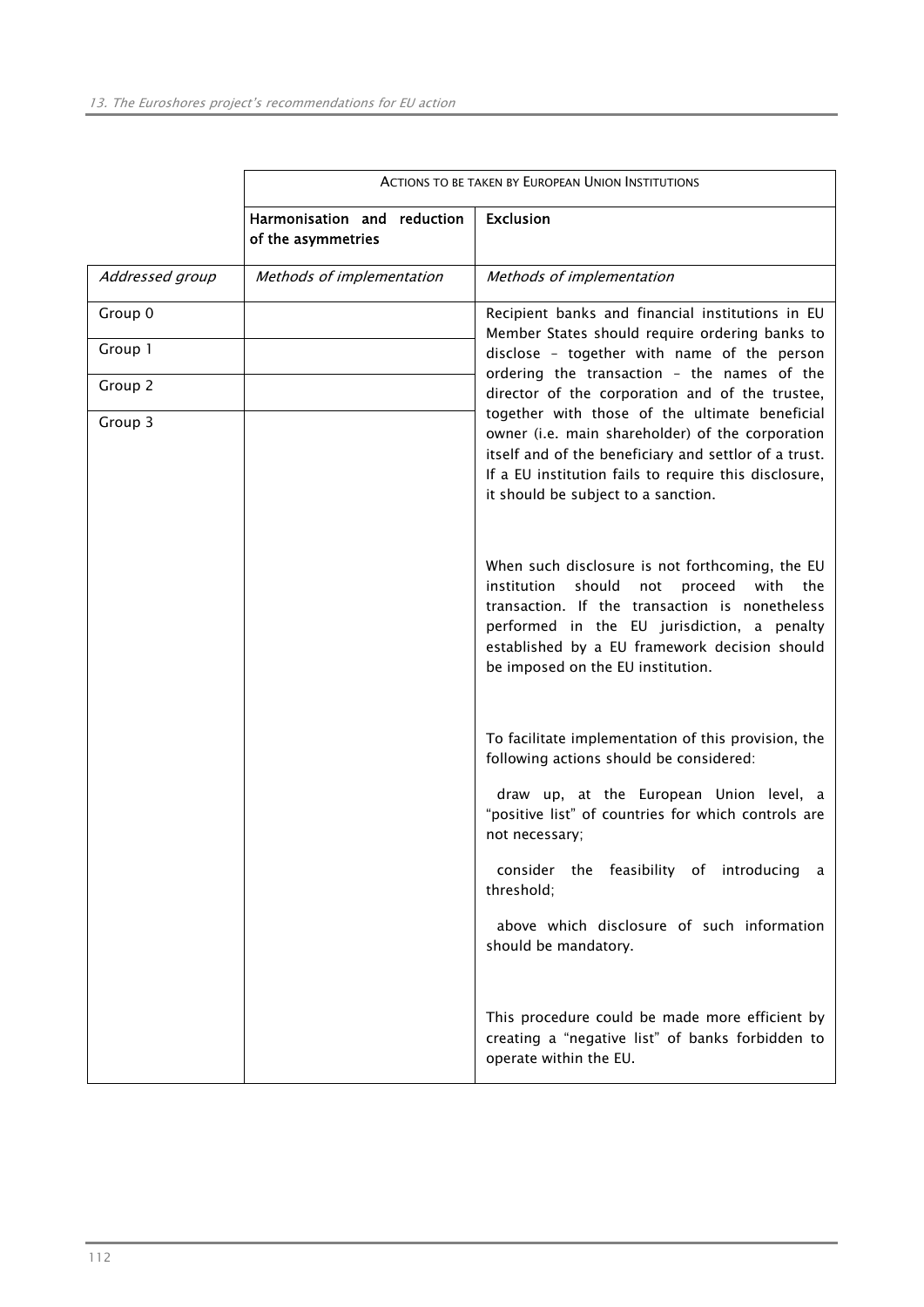Considering that:

- the disclosure of the real identities of the persons on whose behalf transactions are conducted is essential for the tracing and confiscation of the proceeds of crime;
- different levels of transparency in bank transactions between countries impede discovery of the real identities of the persons on whose behalf accounts are opened or transactions conducted in certain jurisdictions;
- the majority of financial and offshore centres do not require disclosure of the identities of the persons on whose behalf accounts are opened or transactions conducted, so that when accounts are held in the names of corporations, trusts or professionals acting on behalf of their clients, the identities of the ultimate beneficial owners are unknown;

EU financial institutions accepting transactions from countries outside the EU should require the disclosure - together with the name of the person ordering the transaction - of the name of the director of the corporation and of the trustee, together with those of the ultimate beneficial owner (i.e. main shareholder) of the corporation itself and of the beneficiary and settlor of a trust. If a EU institution fails to require such disclosure, it should be subject to a sanction.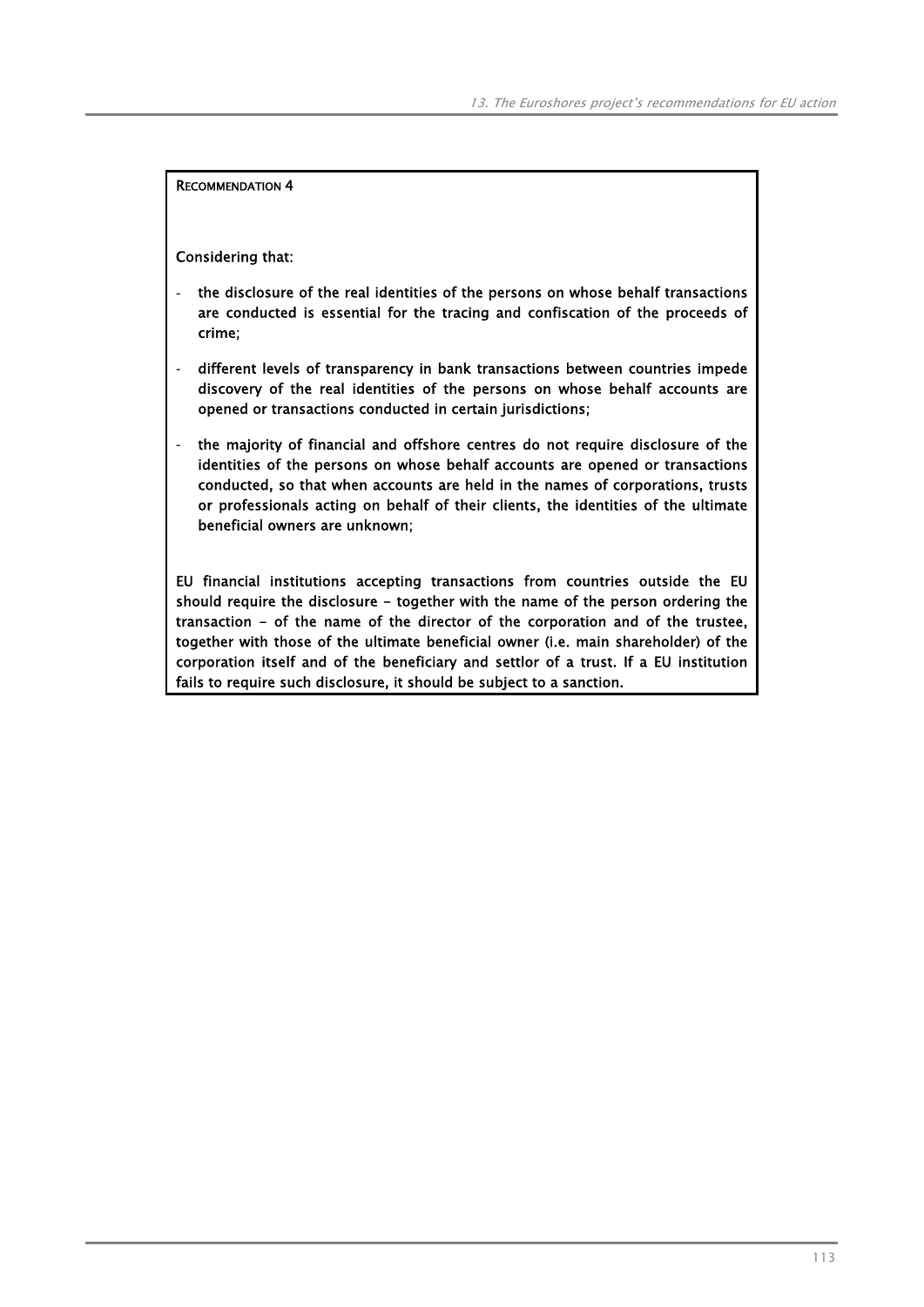# 5.

## **ASYMMETRY**

Different levels of co-operation by credit and financial institutions in reporting suspicious transactions.

## BACKGROUND AND RATIONALE

The maximum level of co-operation by credit and financial institutions in the reporting of suspicious transactions is essential. This co-operation is frequently not forthcoming, and there is a growing risk of 'ritualism' in anti-money laundering control. The fostering of diligent anti-money laundering action by these institutions would increase the level of mutual trust between them and law enforcement authorities.

## AIM

To enhance and give greater effectiveness to co-operation between credit and financial institutions and law enforcement authorities.

## **REMEDY**

Establishment of a system of incentives for credit and financial institutions intended to encourage their co-operation with anti-money laundering operations. These incentives could take various forms:

- measures for the continuing involvement of co-operating agencies in antimoney laundering action and in the prosecutions to which they have contributed;
- economic rewards when the reporting has been essential for the conviction of criminals and/or confiscation of their assets.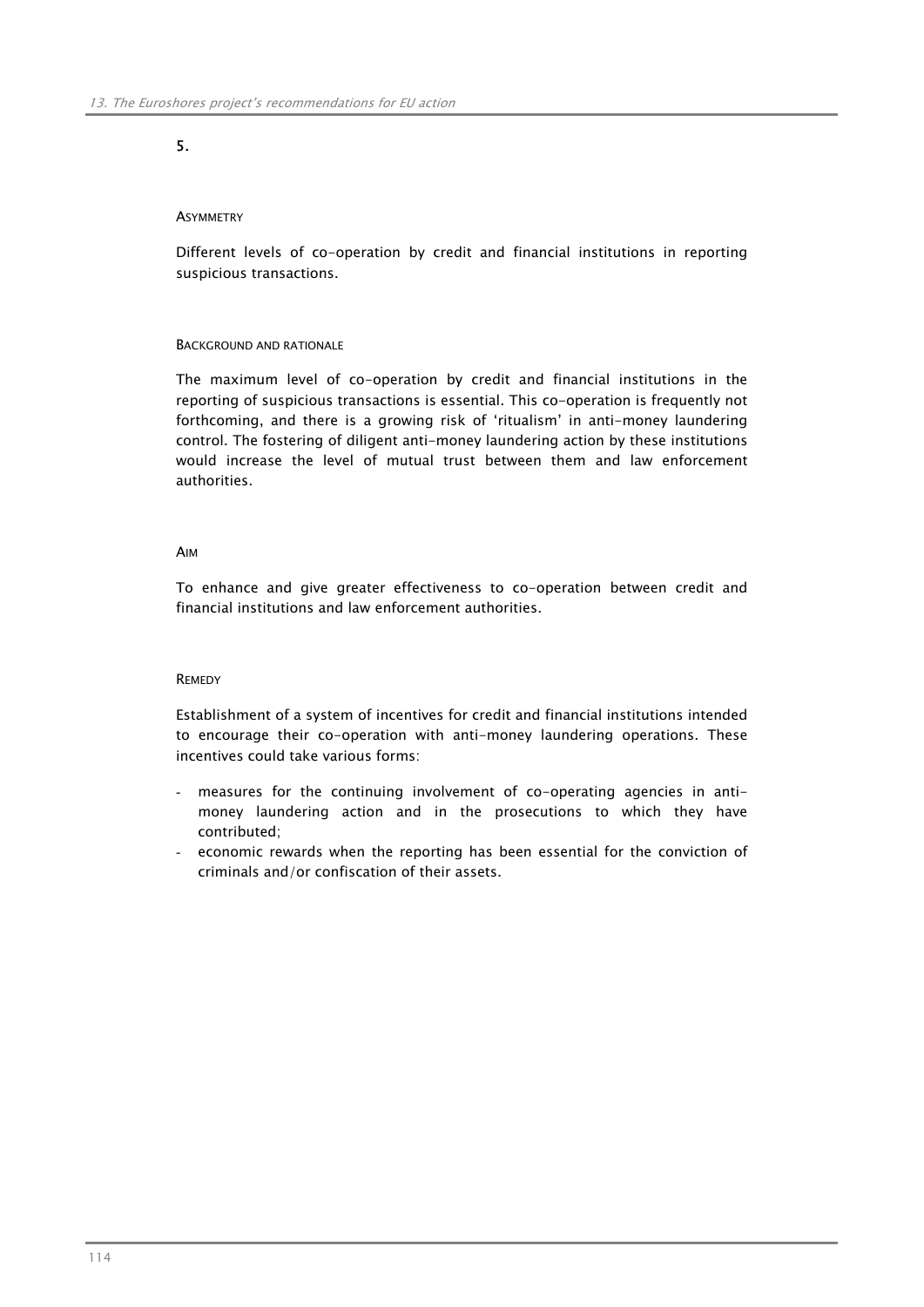|                 | <b>ACTIONS TO BE TAKEN BY EUROPEAN UNION INSTITUTIONS</b>                                                                                                                                                                                                                                                                                                               |                           |  |  |  |
|-----------------|-------------------------------------------------------------------------------------------------------------------------------------------------------------------------------------------------------------------------------------------------------------------------------------------------------------------------------------------------------------------------|---------------------------|--|--|--|
|                 | Harmonisation and reduction of the asymmetries                                                                                                                                                                                                                                                                                                                          | <b>Exclusion</b>          |  |  |  |
| Addressed group | Methods of implementation                                                                                                                                                                                                                                                                                                                                               | Methods of implementation |  |  |  |
| Group 0         | Assess - in the context of the $3rd$ pillar of the<br>EU Treaty - the feasibility of awarding a<br>percentage of the value of the assets<br>confiscated to<br>the credit and<br>financial<br>institutions which reported as suspicious the<br>transaction which led to the detection and<br>investigation of money laundering and to the<br>final related confiscation. | Not applicable.           |  |  |  |
|                 | At a lower level, action to encourage the<br>involvement of credit and financial institutions,<br>exploring methods to inform them on the<br>concrete or potential results of their anti-<br>money laundering action.                                                                                                                                                   |                           |  |  |  |
| Group 1         | Assess the use of one or more of the legal<br>frameworks which link the European Union with<br>countries in Group 1 to induce<br>their<br>consideration of the above mentioned proposal<br>incentives<br>for<br>financial<br>systems<br>of<br>on<br>institutions.                                                                                                       |                           |  |  |  |
| Group 2         | Invite Group 2 countries to examine the<br>feasibility of enforcing the above mentioned<br>proposal on systems of incentives for financial<br>institutions and to consider it a condition for<br>entry to the European Union.                                                                                                                                           |                           |  |  |  |
| Group 3         | the<br><b>Use</b><br>partnership<br>and<br>co-operation<br>agreements between the EU and third countries<br>(arts. 38 and 24 EC Treaty).<br>Proposal to be submitted to the international<br>fora in which the European Union is represented<br>(FATF, others).                                                                                                         |                           |  |  |  |
|                 |                                                                                                                                                                                                                                                                                                                                                                         |                           |  |  |  |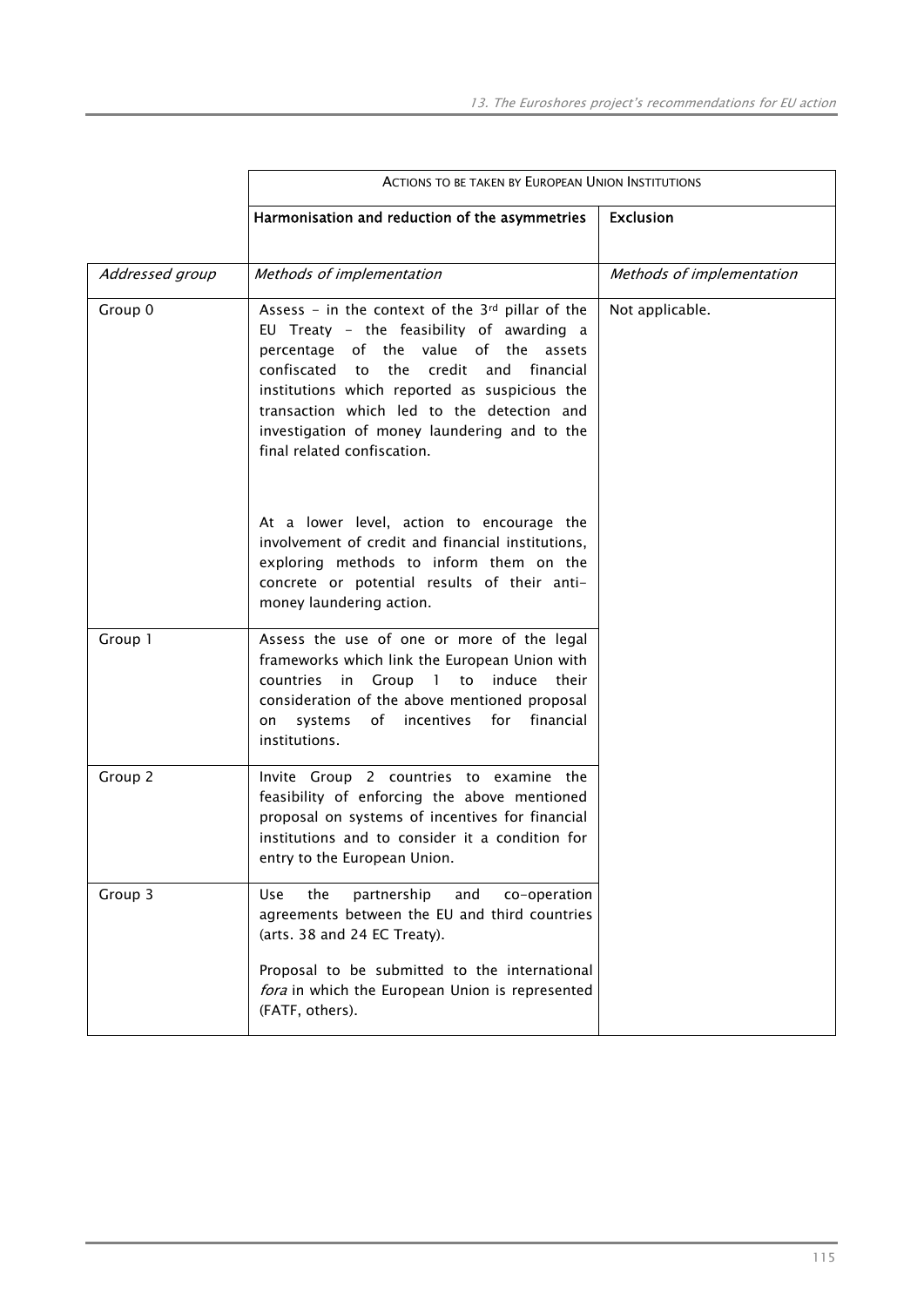Considering that:

- there are different levels of co-operation by credit and financial institutions in the reporting of suspicious transactions;
- co-operation by credit and financial institutions is essential for the detection of money laundering and the confiscation of criminal proceeds;
- international assets sharing provisions regard mainly law enforcement agencies and exclude financial mechanisms;

it is recommended that assessment should be made of the feasibility of establishing a system of incentives for credit and financial institutions (from minimum measures of involvement intended to show these institutions the concrete results of their anti-money laundering action to maximum measures consisting in economic rewards when reporting has been essential for the conviction of criminals and/or the confiscation of criminal assets) for the purpose of enhancing and giving greater effectiveness to co-operation between credit and financial institutions and law enforcement authorities.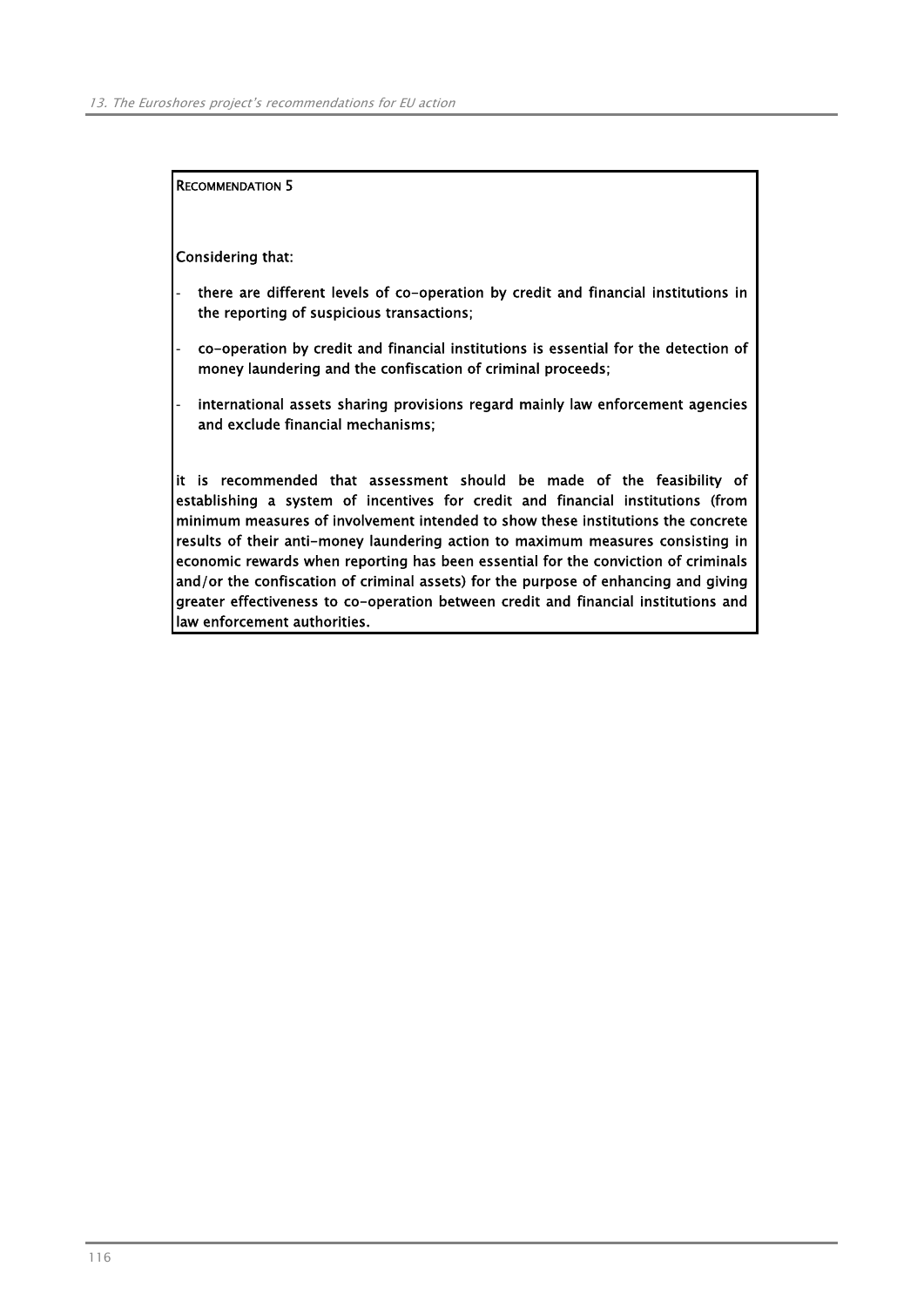## 13.3 COMPANY LAW ASYMMETRIES AND CONNECTED RECOMMENDATIONS

6.

### **ASYMMETRY**

Differences among EU countries themselves and between EU countries and financial/offshore centres in the criteria applied to the establishment and operation of corporations, among which:

- a) the issuing of bearer shares;
- b) the allowing of nominee shareholders;
- c) the fixing of minimum capital requirements for the incorporation of a company;
- d) the drafting and lodging of audited financial statements;
- e) the existence of a public register of companies.

### BACKGROUND AND RATIONALE

Corporations throughout the world are used to launder money, and the more company law is opaque, the greater the use made of corporations, given that it is almost impossible to identify the person or persons who effectively control them. This is especially the case when a bank account is run by a corporation set up with non-transparent standards. In order to deal with this problem, steps should be taken to harmonise and give the greatest transparency possible to EU company law standards and then to export these standards outside the EU.

This recommendation has an essential bearing on achievement of a global antimoney laundering strategy, for only if a sufficient degree of transparency is achieved in company law will it be possible to accomplish complete identification of the persons conducting financial transactions. In other words, opacity in company law may exert a 'domino' effect on other sectors of regulation geared to overall integrity of a given financial system. In this context, transparency should be understood as that which assists law enforcement activity by furnishing a more easily detectable paper trail. Accomplishing this transparency would also mean increasing the likelihood of better international law enforcement and judicial cooperation.

Substantiating the key significance of this recommendation is the existence of similar ones, for instance FATF Recommendation no. 25, which states more generically: "Countries should take notice of the potential for abuse of shell corporations by money launderers and should consider whether additional measures are required to prevent unlawful use of such entities".

## AIM

To set up minimum standards of corporate transparency, prevent the use of companies as vehicles for money laundering (in that they shield the identities of real beneficial owners), facilitate the investigation of money laundering cases, and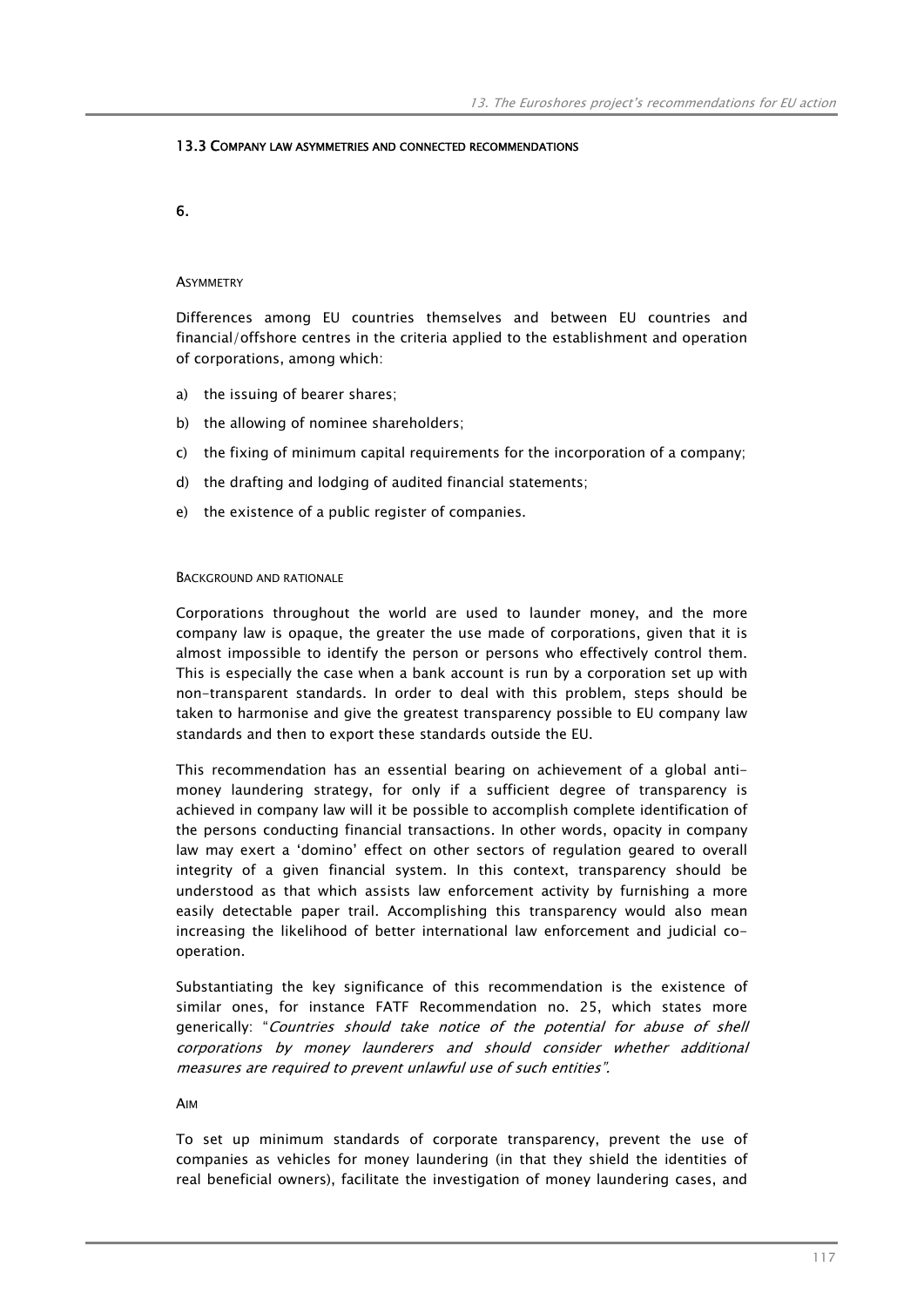lay a better basis for co-operation among law enforcement/judicial authorities across countries.

## **REMEDY**

Eliminate the possibility of issuing bearer shares; eliminate the possibility of having nominee shareholders; impose minimum capital requirements for the incorporation of companies; require the drafting and depositing of audited financial statements; require the creation of a public register of companies.

|                 | <b>ACTIONS TO BE TAKEN BY EUROPEAN UNION INSTITUTIONS</b>                                                                                                                                                                                                                                                                                                                                                                                      |                                                                                                                                                                                                                                                |
|-----------------|------------------------------------------------------------------------------------------------------------------------------------------------------------------------------------------------------------------------------------------------------------------------------------------------------------------------------------------------------------------------------------------------------------------------------------------------|------------------------------------------------------------------------------------------------------------------------------------------------------------------------------------------------------------------------------------------------|
|                 | <b>Harmonisation</b><br><b>reduction</b><br>of<br>and<br>asymmetries                                                                                                                                                                                                                                                                                                                                                                           | the   Exclusion                                                                                                                                                                                                                                |
| Addressed group | Methods of implementation                                                                                                                                                                                                                                                                                                                                                                                                                      | Methods of implementation                                                                                                                                                                                                                      |
| Group 0         | Assess the most effective instruments (i.e.<br>Directives) with which to harmonise, among the<br>EU member states, the criteria regulating the<br>setting up of corporations (among which the<br>impossibility of issuing bearer shares; the<br>impossibility of having nominee shareholders;<br>minimum<br>capital<br>requirements<br>on<br>incorporation of a company; the obligation to<br>draft and deposit audited financial statements). | Assess the feasibility of creating<br>a 'negative list' of countries<br>which<br>do<br>the<br>not<br>meet<br>established EU standards of<br>company law. The European<br>Investment Bank would not<br>grant loans to countries on the<br>list. |
| Group 1         | To use the co-operation frameworks developed<br>within the Community in order to apply<br>pressure on Group 1 to bring their company<br>standards into line with the above mentioned<br>criteria.                                                                                                                                                                                                                                              | Assess the feasibility of creating<br>an EU central authority to<br>supervise corporations and a<br>of<br>corporations<br>register<br>within<br>the<br><b>FU</b><br>operating                                                                  |
| Group 2         | To make Group 2 countries comply with the<br>above mentioned criteria, persuading them to<br>bring their legislation into line with them as a<br>condition for entry to the Union.                                                                                                                                                                                                                                                             | financial system which comply<br>with EU requested standards.<br>Only corporations listed on the<br>register would be allowed to do<br>business in the EU. Such action                                                                         |
| Group 3         | Act through international <i>fora</i> or use the<br>partnership<br>and<br>co-operation<br>agreements<br>between the EU and third countries (arts. 38<br>and 24 EC Treaty).                                                                                                                                                                                                                                                                     | would enhance trust within the<br>EU market and also reduce the<br>risk of fraud.                                                                                                                                                              |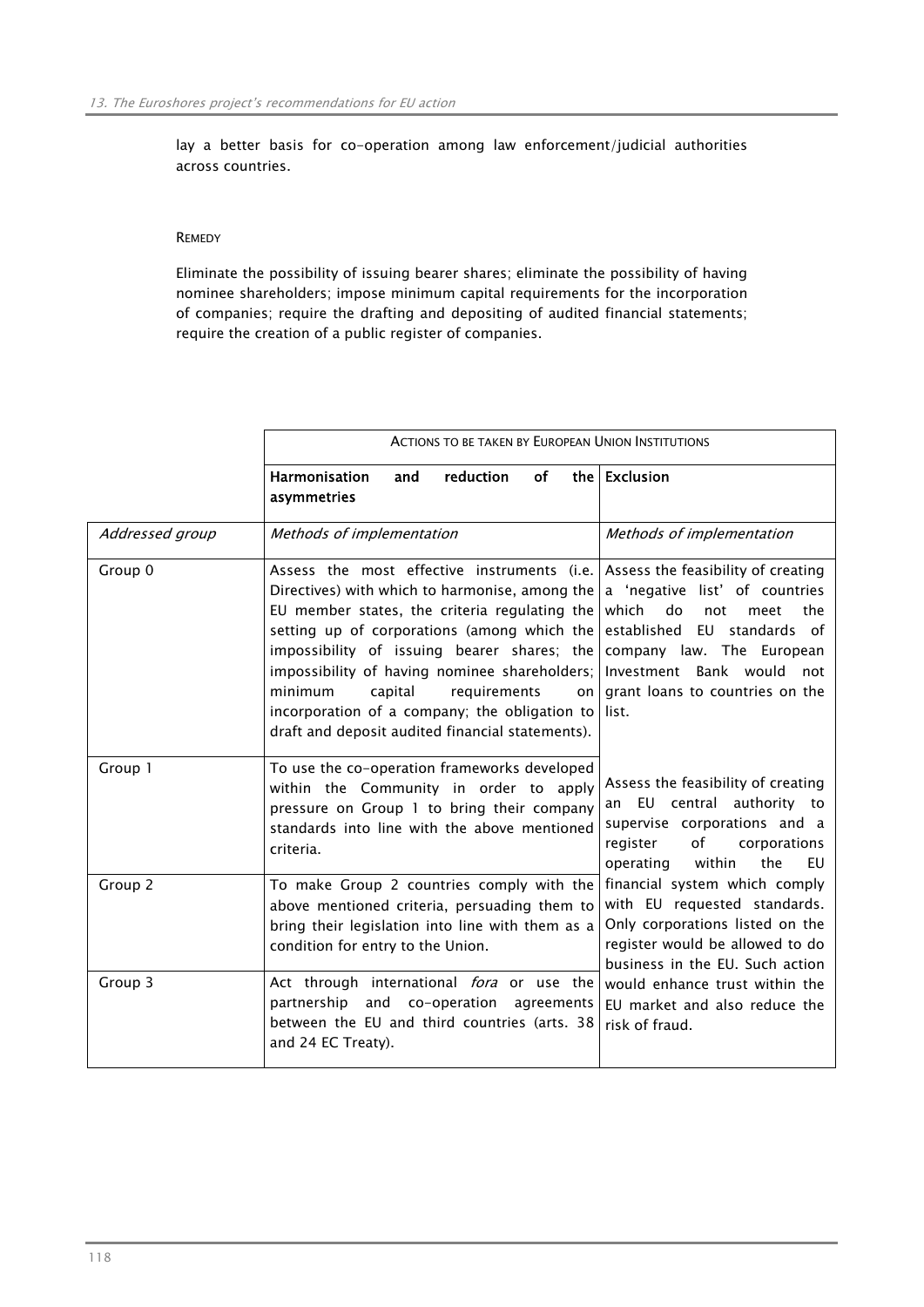Considering that:

- there are differences among EU countries and financial and offshore centres in the criteria applied to regulate the setting up and operation of corporations and more generally among standards of transparency in company law;
- the low standards of transparency in company law in financial and offshore centres render them attractive to money launderers wishing to set up offshore corporations;
- it is recommended that assessment should be made of:
- the feasibility of eliminating the issuance of bearer shares and the existence of nominee shareholders;
- the feasibility of imposing minimum capital requirements for incorporation of a company;
- the feasibility of requiring the drafting and depositing of audited financial statements;
- the feasibility of creating public registers of companies.

This assessment is especially recommended in regard to companies located in financial and offshore centres with a view to preventing the use of companies as vehicles for money laundering. This recommendation, if implemented, would assist in ascertaining the real identities of the persons on whose behalf financial transactions are conducted, and it is therefore connected to recommendation no. 4.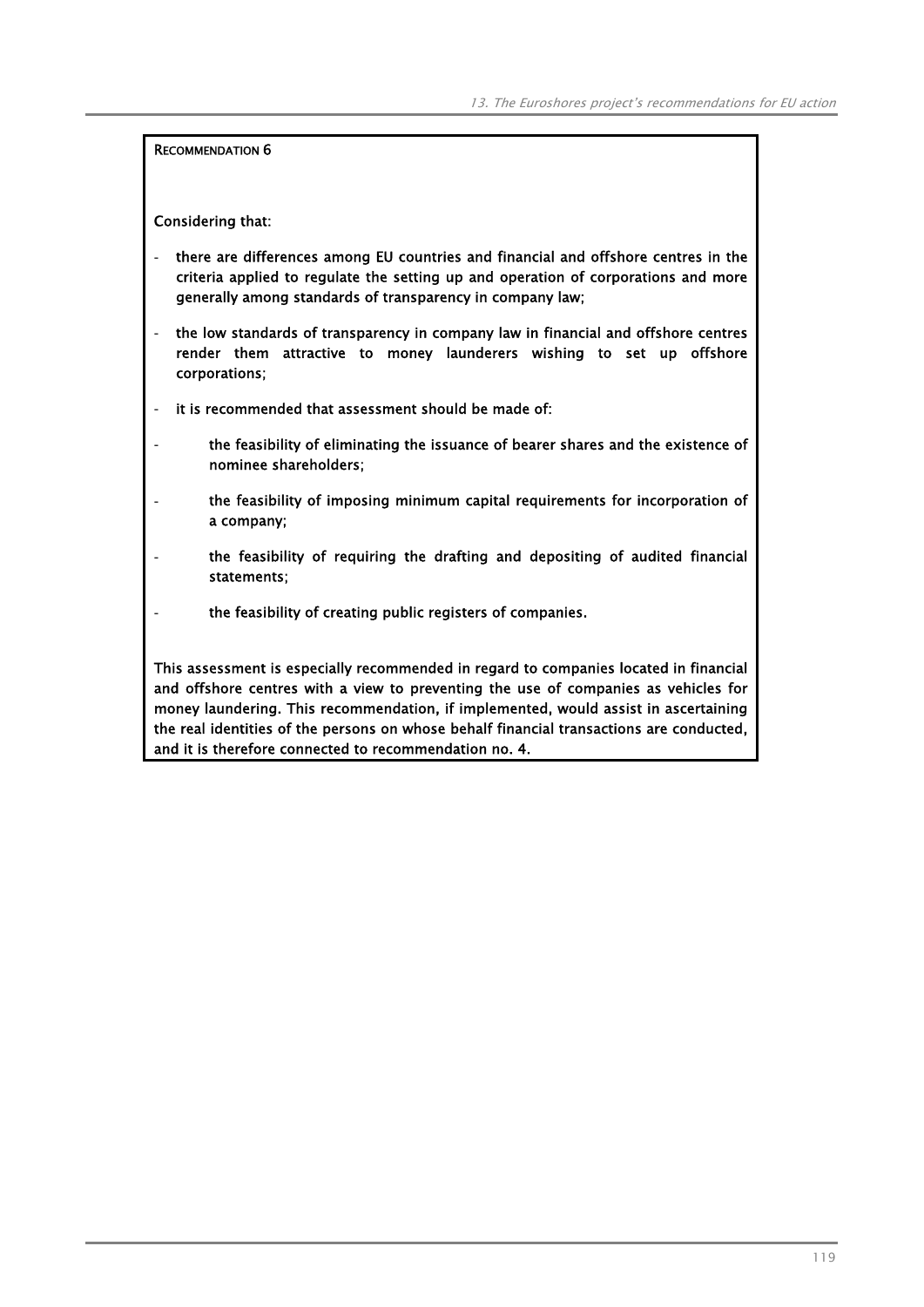# 7.

## **ASYMMETRY**

Differences in the regulation of trusts, given that in some jurisdictions the identities of the settlor and the beneficiary may remain unknown.

## BACKGROUND AND RATIONALE

In jurisdictions in which trust regulations allow for the anonymity of settlors and beneficiaries, trusts are misused for money laundering purposes. The establishment and dissemination of coherent and transparent rules governing trusts is therefore essential.

## AIM

To impose minimum standards of transparency on trusts, prevent their use as vehicles for money laundering (in that they shield the real identities of the criminals who control them), facilitate the investigation of money laundering cases, and lay a better basis for co-operation among law enforcement/judicial authorities across countries.

### **REMEDY**

Mandating registration of trust deeds and disclosure of the identities of the settlor and the beneficiary.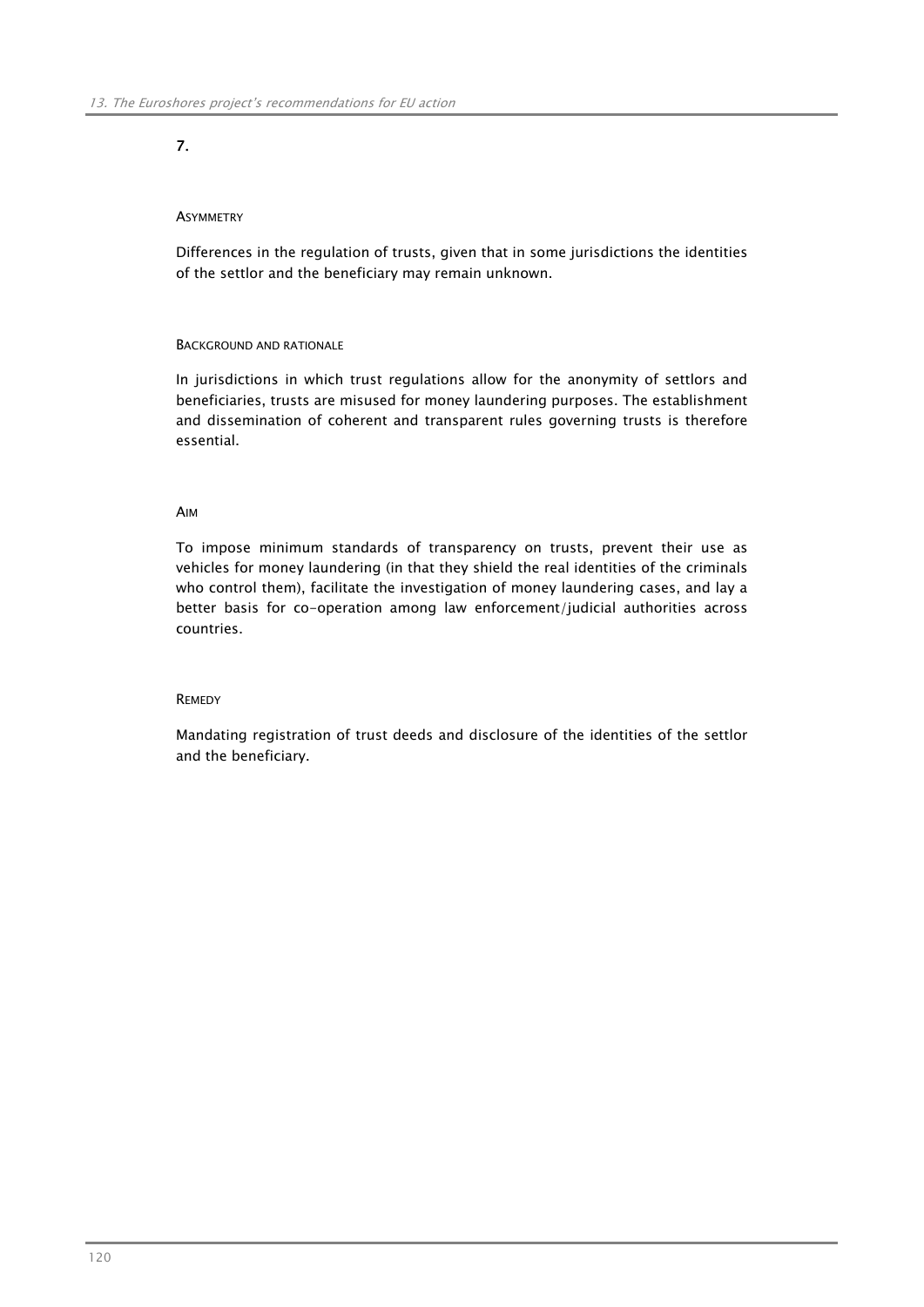|                 | <b>ACTIONS TO BE TAKEN BY EUROPEAN UNION INSTITUTIONS</b>                                                                                                                                                                                                                                              |                                                                                                                                                                                                                                              |
|-----------------|--------------------------------------------------------------------------------------------------------------------------------------------------------------------------------------------------------------------------------------------------------------------------------------------------------|----------------------------------------------------------------------------------------------------------------------------------------------------------------------------------------------------------------------------------------------|
|                 | <b>Harmonisation</b><br><b>reduction</b><br>οf<br>and<br>the<br>asymmetries                                                                                                                                                                                                                            | <b>Exclusion</b>                                                                                                                                                                                                                             |
| Addressed group | Methods of implementation                                                                                                                                                                                                                                                                              | Methods of implementation                                                                                                                                                                                                                    |
| Group 0         | introduce the<br>most effective<br>Assess<br>and<br>instruments within the Community to ensure<br>transparency in the matter of trust law (with<br>special regard to registration of trust deeds and<br>disclosure of the identities of the settlor and the<br>beneficiary).                           | Draw up a black (negative) list of<br>countries which do not meet<br>transparency standards in their<br>trust laws (i.e., which do not<br>register trust deeds and cannot<br>disclose the identities of the<br>settlor and the beneficiary). |
| Group 1         | Use the co-operation frameworks developed<br>within the Community to apply pressure on<br>Group 1 to introduce and follow best practices<br>in the matter of trust law (with special regard to<br>registration of trust deeds and disclosure of the<br>identities of the settlor and the beneficiary). | The European Investment Bank<br>would<br>loans<br>not<br>grant<br>to<br>countries on the list.                                                                                                                                               |
| Group 2         |                                                                                                                                                                                                                                                                                                        |                                                                                                                                                                                                                                              |
| Group 3         | Proposal to be submitted to international fora in<br>which European Union is represented (FATF,<br>others).                                                                                                                                                                                            |                                                                                                                                                                                                                                              |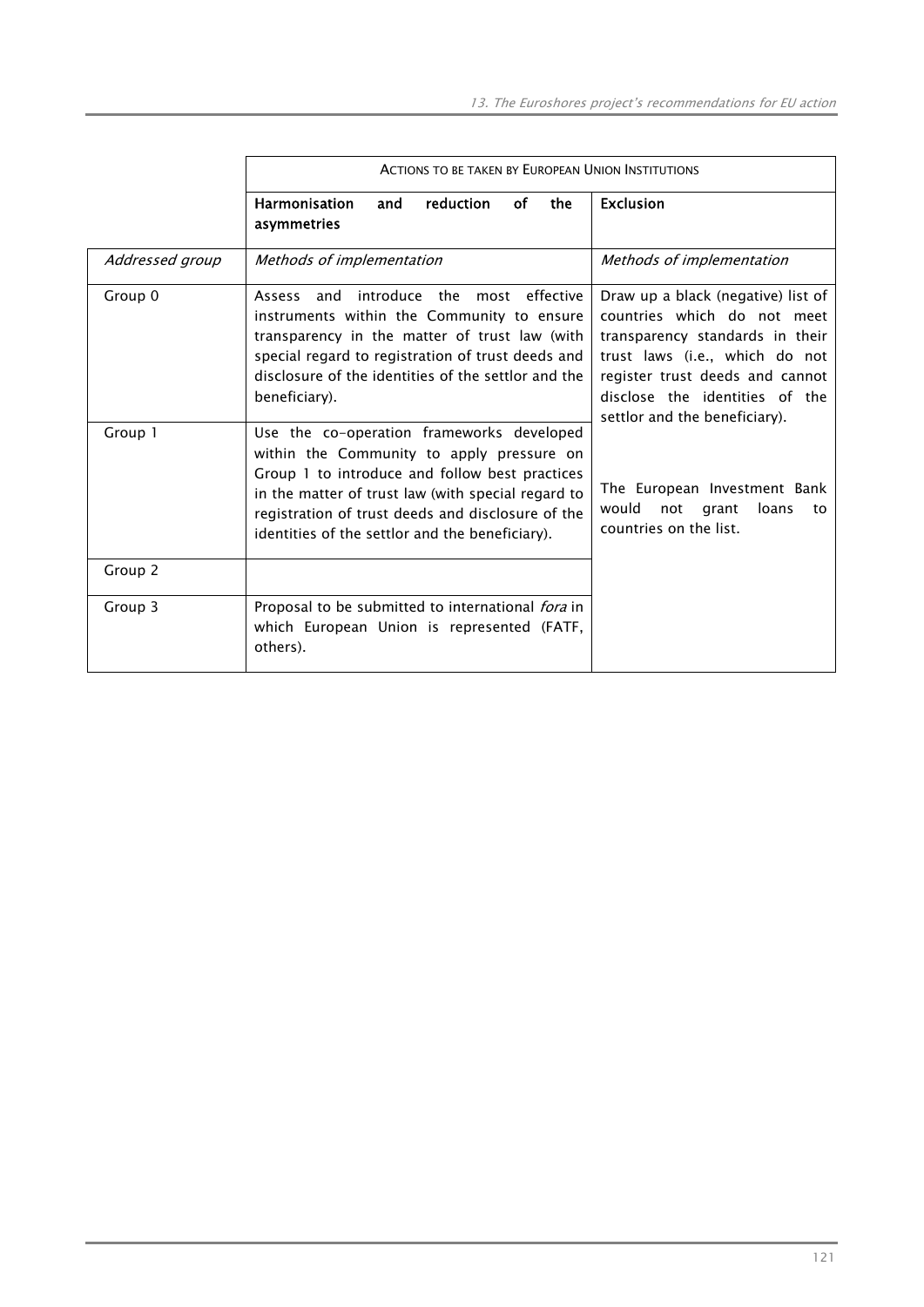Considering that:

- trust law in many financial and offshore centres renders identification of the beneficiary and the settlor impossible;
- trusts are exploited in many jurisdictions as vehicles for money laundering by being used to shield the identities of the criminals who effectively control them;

it is recommended that specific requirements, such as the registration of trust deeds and disclosure of the identities of the settlor and the beneficiary, be introduced to enhance the transparency of trust law. This recommendation, if implemented, would assist in ascertaining the identities of the persons on whose behalf transactions are conducted, and it is therefore closely connected to recommendation 4.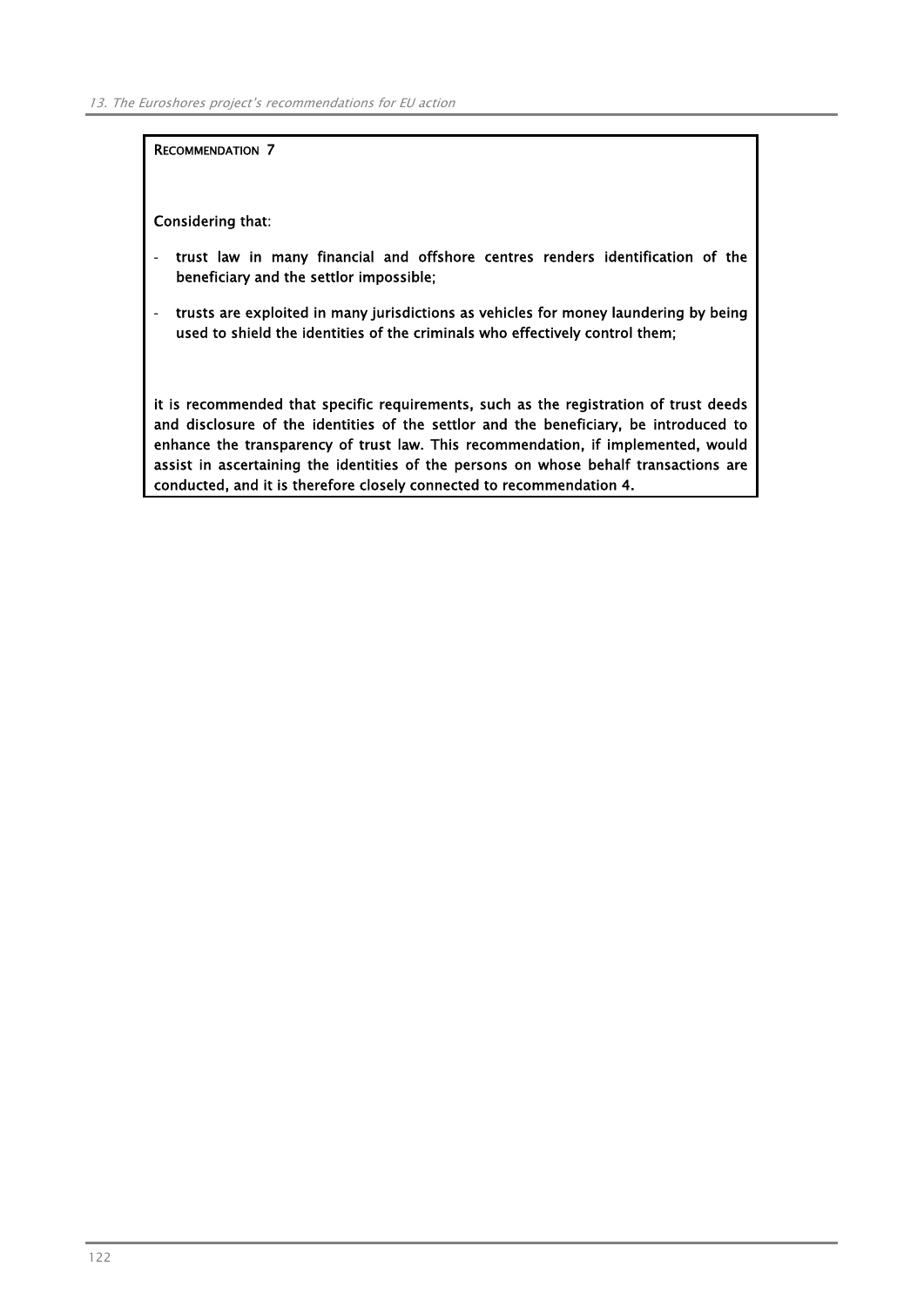# METHODOLOGICAL APPENDIX

## THE MODEL FOR THE ASSESSMENT OF REGULATORY ASYMMETRIES.

## ANALYTICAL STEPS

The following steps were taken in developing the model for assessment of asymmetries in regulation:

- 4. Definition of the integrity standards and identification of the indicators. Five standards were defined which, if respected, should ensure the optimal integrity of a country's financial system, protecting it against infiltration by organised crime (henceforth 'integrity standards'):
	- the criminal and criminal procedure law standard;
	- the administrative regulations standard;
	- the banking law standard;
	- the company law standard;
	- the international co-operation standard.

For the purposes of the research 'standard' was defined as the 'optimal level of regulation' in each of the different sectors of law. The 'optimal level of regulation' is the one which ensures the optimal integrity of a country's financial system. Each standard was defined by a set of indicators, properly weighted, which corresponded to the questions used in Section 9 and are given more detailed specification in this appendix. The 'optimal level' for each sector of regulation was achieved when in a given jurisdiction all the 'indicators' related to each sector were positive (i.e. the replies to the questions were affirmative).

5. Quantification of the deviation of Groups 0, 1, 2, 3 from the integrity standards in the five sectors of regulation. This second phase involved quantification of the level of deviation from or compliance with (the reverse) the integrity standards by offshore jurisdictions and EU member states. The hypothesis at this stage was that the various Groups identified (Group 0, Group 1, Group 2 and Group 3) display different levels of deviation from these standards. Each standard was defined by a set of indicators, properly weighted.

The values 0 and 1 were assigned to each answer for every jurisdiction. 0 indicated non-adherence to the indicator of the standard considered, while 1 indicated adherence. Since the various indicators contributed differently to the definition of each standard, they received different weights in definition of the standard. The problem of non-available data for a jurisdiction relative to a certain indicator was solved - within each group of countries considered - by calculating the average score of the replies given by the other countries in the group for the same indicator (thus assigning the average score of the group to the lacking datum). Under this criterion, for every group of jurisdictions, for each sector of law considered, it was thus possible to achieve a total score -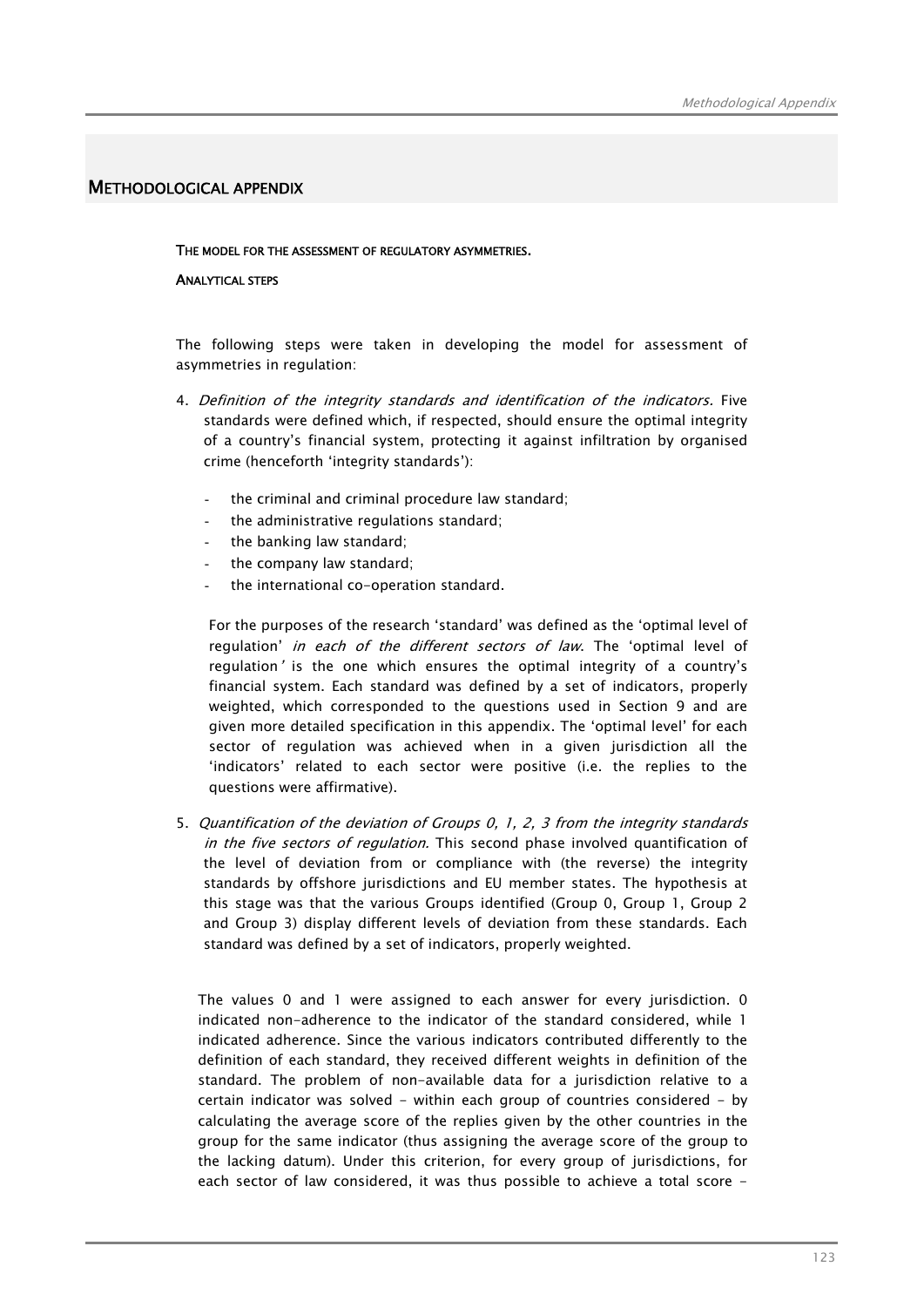made up of the weighted average of the scores assigned to each indicator representing the level of adherence to a certain standard, or, in other words, deviation from that standard.

6. Quantification of deviation by Groups 1, 2, 3 from the EU integrity level. In this third step it was possible to determine analytically the difference in deviation from the integrity standards between Group 1, 2, 3 and Group 0 (EU member states). The differential in scores between Groups expressed the level of asymmetry in regulatory systems between Groups. The final phase of drawing up recommendations started from the results of this analysis.

In order to clarify the procedure, there follows a detailed list of the standards, their indicators, and the weight attributed to each of them. Tables summarising the values achieved by grouped jurisdictions for each standard are given, together with the percentages of missing values.

# A) Criminal and criminal procedure law standard

Criminal and criminal procedure law should prevent criminals from exploiting the financial system of a particular jurisdiction by increasing the costs of the perpetration of crimes through more efficient detection and the sanctioning of criminal activities. This standard, identified by the optimal level of regulation in this sector, was obtained when, in a given jurisdiction, all indicators were met (i.e. when a 'yes' replied was given to all the questions asked). Four indicators were used; indicator no. 2 comprised three different questions.

The two most relevant indicators were considered to be no. 1 (existence of the crime of money laundering) and no. 2 (range of money laundering predicate offences), because both these indicators are crucial for the investigation and sanctioning of money laundering as autonomous illicit conduct. For this reason, these indicators were assigned a value of 30% in the standard. Indicators no. 3 (possibility of confiscation of criminal proceeds) and 4 (existence of special investigative bodies or means of investigation) were assigned a value of 20% because, though important for the effective detection of criminals and the obtaining of evidence, and for the reduction of criminal profits, they depend on whether a legal system envisages the crime of money laundering.

1. The existence of the crime of money laundering: deterrent anti-money laundering action is impossible unless it is possible to sanction money laundering.

Intended weight: 30%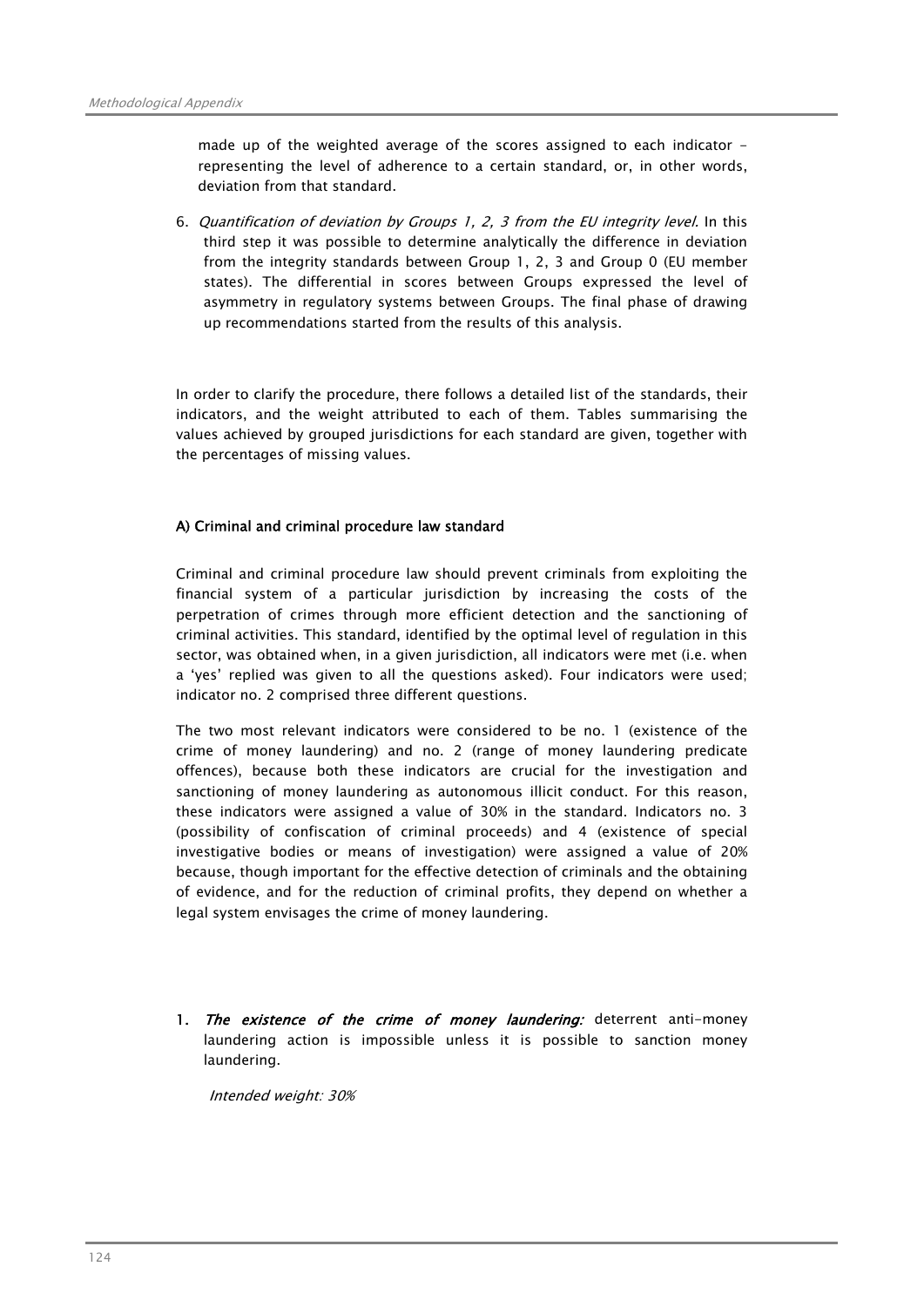Is money laundering punished in your criminal system?

| ი |  |
|---|--|
| A |  |

2. Range of money laundering predicate offences: the effective combating of money laundering, at both the national and the international levels, requires the widest possible range of money laundering predicate offences.<sup>66</sup>

Intended weight: 30%

Does the legislation provide for a list of crimes as predicate offences of money laundering?

| No  |  |
|-----|--|
| Yes |  |

Do predicate offences of money laundering cover all serious crimes?

| O  |  |
|----|--|
| Άς |  |

Do predicate offences of money laundering cover all crimes?

| No |  |
|----|--|
| eς |  |

 $\overline{a}$ 

3. Possibility of confiscation of criminal proceeds: confiscation is an important weapon in the fight against organised/economic crime, given that the latter's main purpose is economic profit. Measures to deprive organised/economic criminals of illegally earned money therefore play an important role in criminal law. Several jurisdictions around the world have not yet enacted broad and

<sup>66</sup> Answers to the following three questions should be considered as a continuum from the minimum requisite (list of crimes) to the maximum one (all crimes), going thorough an intermediate option (all serious crimes). This means that the authors have assigned Yes\* to the answer of those jurisdictions which have equally been assigned a positive answer in the subsequent question. For instance, if Belgium, Denmark, Finland, Ireland or Sweden have answered 'Yes' to the question regarding the 'all crimes' option, the authors have equally assigned 'Yes\*' in the previous boxes, referring respectively to the 'list of crimes' and to 'all serious crimes'. Such decision has been taken although authors are aware that Belgian, Finnish or Swedish legislation does not actually have a 'list of crimes' in their legislation. This option has been necessary in order to allow the conversion of qualitative answers into numbers, using a dichotomic model (Yes=1; No=0). Consequently, Yes\* has only an analytical purpose and cannot be used for description of the situation in the jurisdiction considered.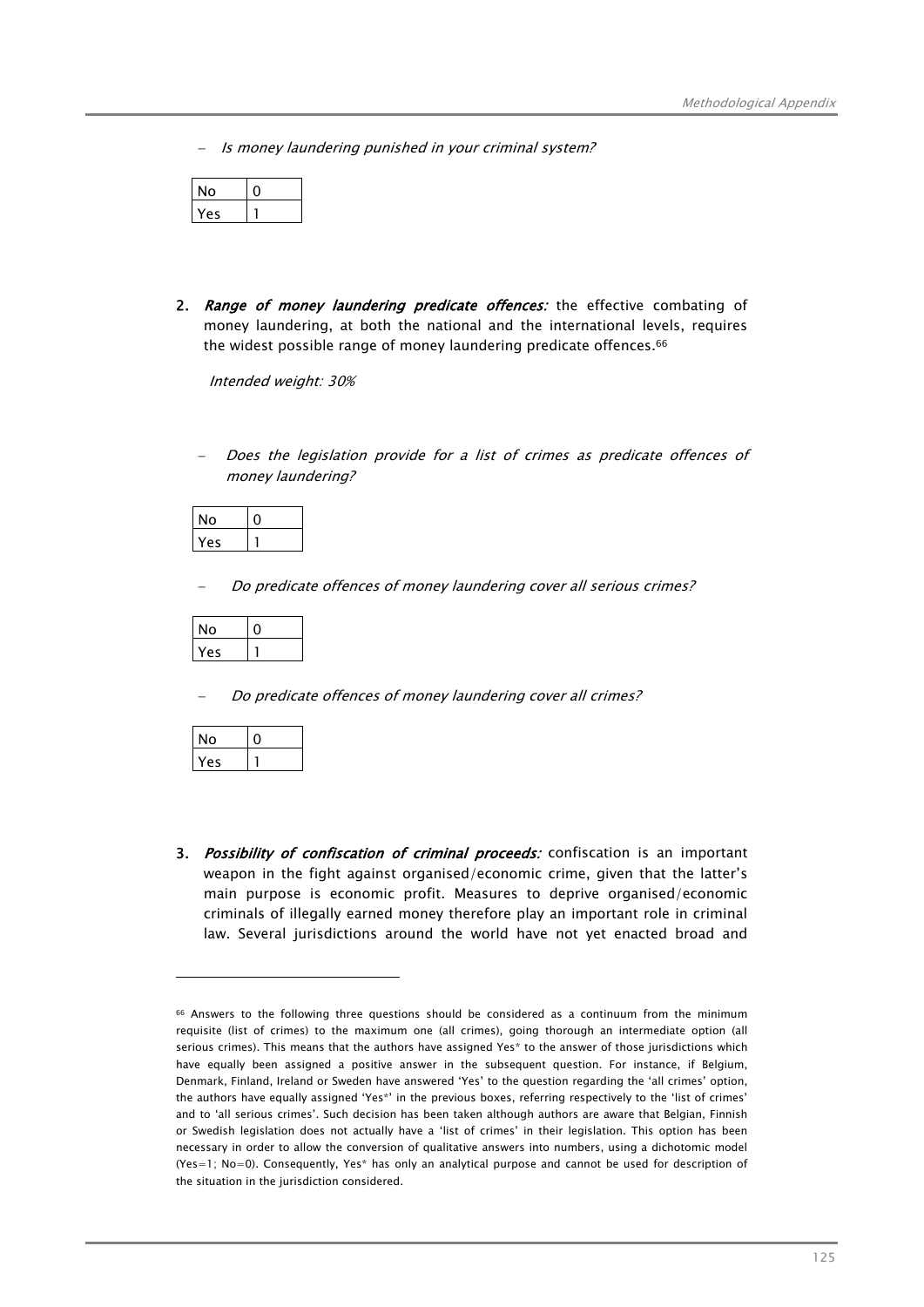effective provisions which would permit the confiscation of instrumentalities and proceeds, and thereby also improve international co-operation.

Intended weight: 20%

Is there a provision allowing confiscation of assets for a money laundering offence?

| 'О |  |
|----|--|
| ρς |  |

4. Existence of special investigative bodies or special means of investigations: recent trends in money laundering highlight the increasing specialisation of criminals, the use of professional financial experts, and the use of computer technologies to perform financial transactions. Effective investigation of money laundering, therefore, requires greater specialisation by the law enforcement authorities.

Intended weight: 20%

− Are there any special investigative bodies or any special means of investigation (e.g. electronic surveillance, undercover operations, etc.) in relation to money laundering offences?

| O  |  |
|----|--|
| ρς |  |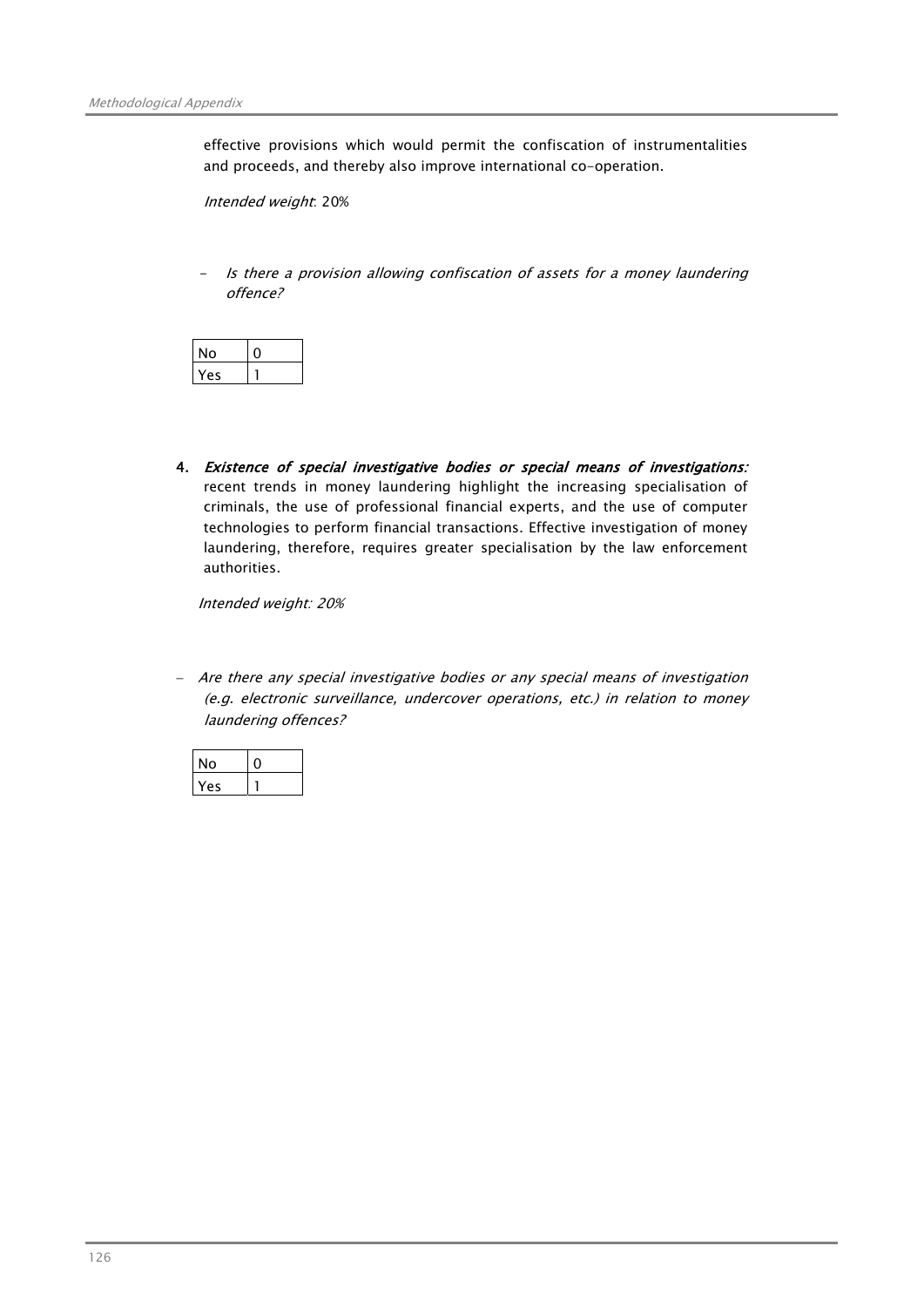| Group 0                 |                            | $\overline{2}$    | $\overline{\mathbf{3}}$  | 4          | 5            | $6\overline{6}$      |      |
|-------------------------|----------------------------|-------------------|--------------------------|------------|--------------|----------------------|------|
|                         | <b>Money</b><br>laundering | List of<br>crimes | <b>Serious</b><br>crimes | All crimes | Confiscation | <b>Existence of</b>  |      |
|                         | punished                   |                   |                          |            |              | a special<br>body or |      |
|                         |                            |                   |                          |            |              | means of             |      |
|                         |                            |                   |                          |            |              | investigation        |      |
| Austria                 |                            |                   |                          | 0          |              |                      |      |
| Belgium                 |                            |                   |                          |            |              |                      |      |
| Denmark                 |                            |                   |                          |            |              |                      |      |
| Finland                 |                            |                   |                          |            |              |                      |      |
| France                  |                            |                   |                          |            |              |                      |      |
| Germany                 |                            |                   |                          | 0          |              |                      |      |
| Greece                  |                            |                   | 0                        | 0          |              |                      |      |
| Ireland                 |                            |                   |                          |            |              |                      |      |
| Italy                   |                            |                   |                          | 0          |              |                      |      |
| Luxembourg              |                            |                   | 0                        | 0          |              |                      |      |
| The Netherlands         |                            |                   |                          |            |              |                      |      |
| Portugal                |                            |                   | 0                        | 0          |              |                      |      |
| Spain                   |                            |                   |                          | 0          |              |                      |      |
| Sweden                  |                            |                   |                          |            |              |                      |      |
| United Kingdom          |                            |                   |                          | 0          |              |                      |      |
| Average                 | 1.00                       | 1.00              | 0.80                     | 0.47       | 1.00         | 1.00                 |      |
| Weight                  | 30%                        | 10%               | 10%                      | 10%        | 20%          | 20%                  | 100% |
| <b>Weighted Average</b> | 0.93                       |                   |                          |            |              |                      |      |

Missing data 0.0%

l,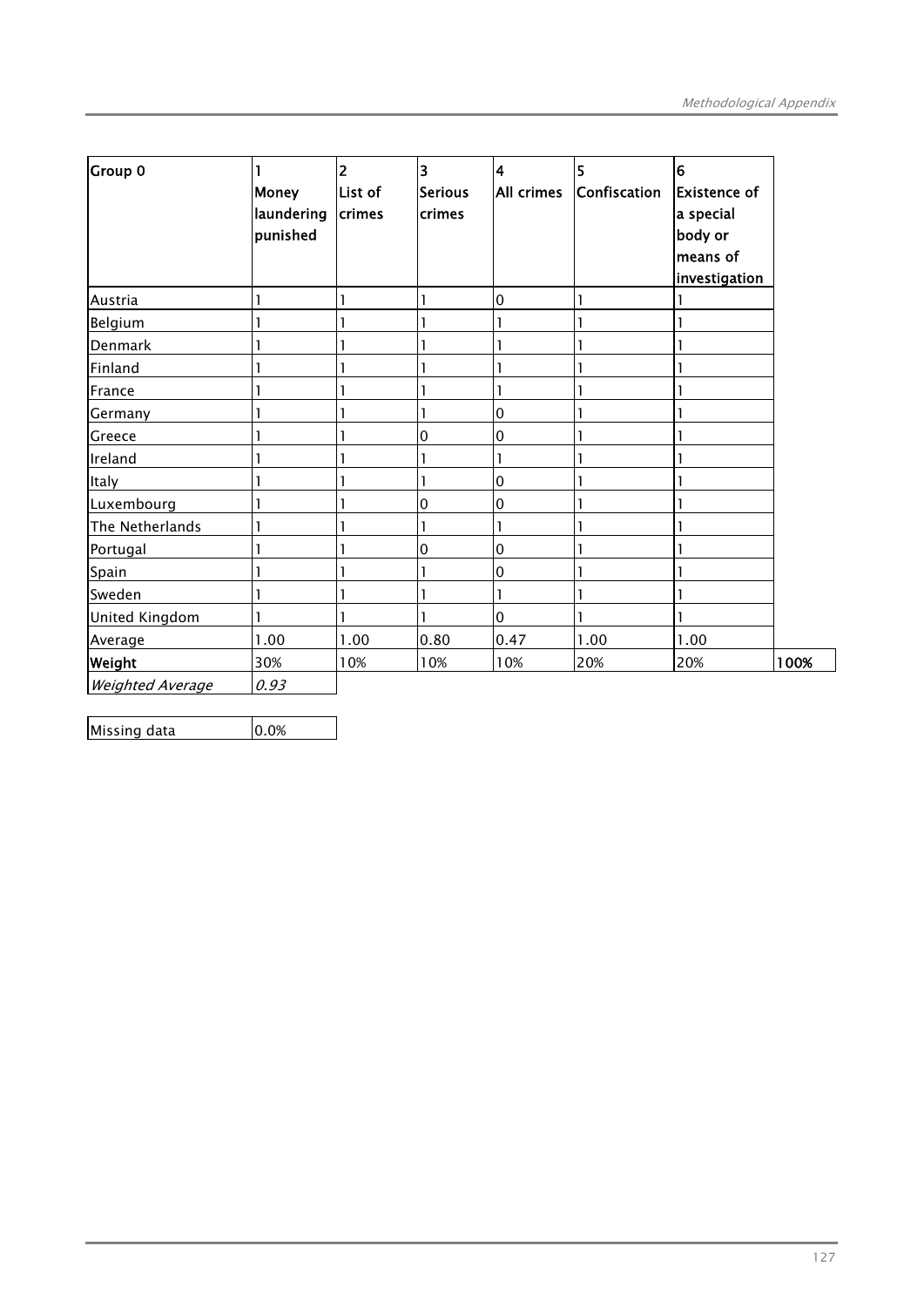| <b>Group 1</b>          | 1<br><b>Money</b><br>laundering<br>punished | $\overline{\mathbf{c}}$<br>List of<br>crimes | 3<br>Serious<br>crimes | $\overline{\mathbf{4}}$<br>All crimes | 5<br>Confiscation | $\overline{6}$<br><b>Existence of</b><br>a special<br>body or<br>means of<br>investigation |      |
|-------------------------|---------------------------------------------|----------------------------------------------|------------------------|---------------------------------------|-------------------|--------------------------------------------------------------------------------------------|------|
| Andorra                 | 1                                           | 1                                            | 0                      | $\mathbf 0$                           | 1                 |                                                                                            |      |
| Anguilla                | $\mathbf{0}$                                | 0                                            | 0                      | $\mathbf 0$                           |                   |                                                                                            |      |
| Aruba                   |                                             | 1                                            |                        | $\mathbf{1}$                          |                   |                                                                                            |      |
| Bermuda                 |                                             | 1                                            |                        | $\mathbf 0$                           |                   |                                                                                            |      |
| <b>BVI</b>              |                                             |                                              |                        | 0                                     |                   |                                                                                            |      |
| Cayman Islands          |                                             |                                              |                        | 0                                     |                   | 0                                                                                          |      |
| Cyprus                  |                                             |                                              | 0                      | $\mathbf 0$                           |                   |                                                                                            |      |
| French West Indies      |                                             | $\mathbf{1}$                                 |                        | 1                                     |                   |                                                                                            |      |
| Gibraltar               |                                             |                                              |                        | 1                                     |                   |                                                                                            |      |
| Guernsey                |                                             |                                              |                        | ı                                     |                   |                                                                                            |      |
| Isle of Man             |                                             |                                              |                        | 1                                     |                   |                                                                                            |      |
| Jersey                  |                                             |                                              |                        | ı                                     |                   |                                                                                            |      |
| Liechtenstein           |                                             |                                              | ı                      | 1                                     |                   |                                                                                            |      |
| Malta                   |                                             | 1                                            | 0                      | $\mathbf 0$                           |                   |                                                                                            |      |
| Montserrat              |                                             |                                              | 0                      | 0                                     |                   | 0                                                                                          |      |
| Netherlands Antilles    |                                             |                                              | 1                      | $\mathbf{I}$                          |                   |                                                                                            |      |
| Monaco                  |                                             |                                              | 0                      | $\mathbf 0$                           |                   |                                                                                            |      |
| San Marino              |                                             | 1                                            | 1                      | $\mathbf 0$                           | 1                 |                                                                                            |      |
| Switzerland             |                                             | 1                                            |                        | $\mathbf{1}$                          | 1                 |                                                                                            |      |
| Turks & Caicos Islands  |                                             | ı                                            |                        | 1                                     | 1                 | $\overline{0}$                                                                             |      |
| Average                 | 0.95                                        | 0.95                                         | 0.70                   | 0.50                                  | 1.00              | 0.82                                                                                       |      |
| Weight                  | 30%                                         | 10%                                          | 10%                    | 10%                                   | 20%               | 20%                                                                                        | 100% |
| <b>Weighted Average</b> | 0.86                                        |                                              |                        |                                       |                   |                                                                                            |      |

l, Missing data 4%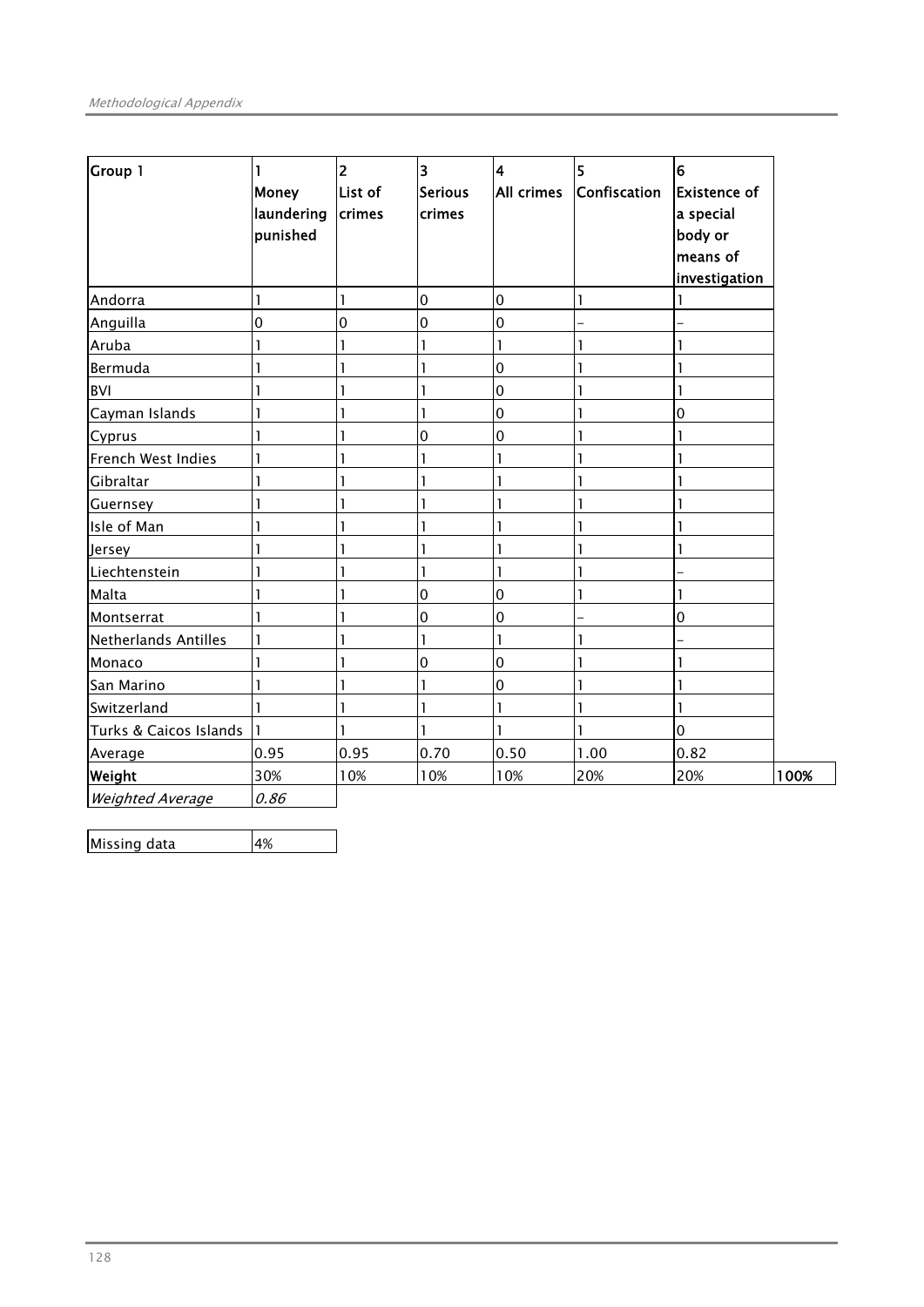| <b>Group 2</b>            | Money<br>laundering<br>punished | $\overline{2}$<br>List of<br>crimes | $\overline{\mathbf{3}}$<br><b>Serious</b><br>crimes | $\overline{\mathbf{4}}$<br>All crimes | 5<br>Confiscation | $6\phantom{1}6$<br><b>Existence of</b><br>a special<br>body or<br>means of<br>investigation |      |
|---------------------------|---------------------------------|-------------------------------------|-----------------------------------------------------|---------------------------------------|-------------------|---------------------------------------------------------------------------------------------|------|
| Albania                   |                                 |                                     |                                                     |                                       |                   |                                                                                             |      |
| Bulgaria                  |                                 |                                     |                                                     |                                       |                   |                                                                                             |      |
| Czech Republic            |                                 |                                     |                                                     | $\mathbf 0$                           |                   |                                                                                             |      |
| Estonia                   |                                 |                                     |                                                     |                                       |                   |                                                                                             |      |
| Hungary                   |                                 |                                     |                                                     | $\mathbf 0$                           |                   |                                                                                             |      |
| Latvia                    |                                 |                                     |                                                     | $\mathbf 0$                           |                   |                                                                                             |      |
| Lithuania                 |                                 |                                     |                                                     |                                       |                   |                                                                                             |      |
| Moldova                   | $\mathbf 0$                     | 0                                   | $\pmb{0}$                                           | $\mathbf 0$                           | $\overline{0}$    | $\overline{0}$                                                                              |      |
| Poland                    |                                 |                                     | 0                                                   | $\mathbf 0$                           |                   |                                                                                             |      |
| Romania                   |                                 |                                     | 0                                                   | $\mathbf 0$                           |                   |                                                                                             |      |
| <b>Russian Federation</b> |                                 |                                     |                                                     |                                       |                   |                                                                                             |      |
| Slovakia                  |                                 |                                     |                                                     |                                       |                   |                                                                                             |      |
| Slovenia                  |                                 |                                     | ı                                                   |                                       |                   |                                                                                             |      |
| Ukraine                   |                                 |                                     | $\mathbf 0$                                         | $\mathbf 0$                           |                   |                                                                                             |      |
| Average                   | 0.93                            | 0.92                                | 0.69                                                | 0.46                                  | 0.92              | 0.92                                                                                        |      |
| Weight                    | 30%                             | 10%                                 | 10%                                                 | 10%                                   | 20%               | 20%                                                                                         | 100% |
| <b>Weighted Average</b>   | 0.85                            |                                     |                                                     |                                       |                   |                                                                                             |      |

l, Missing data 7.1%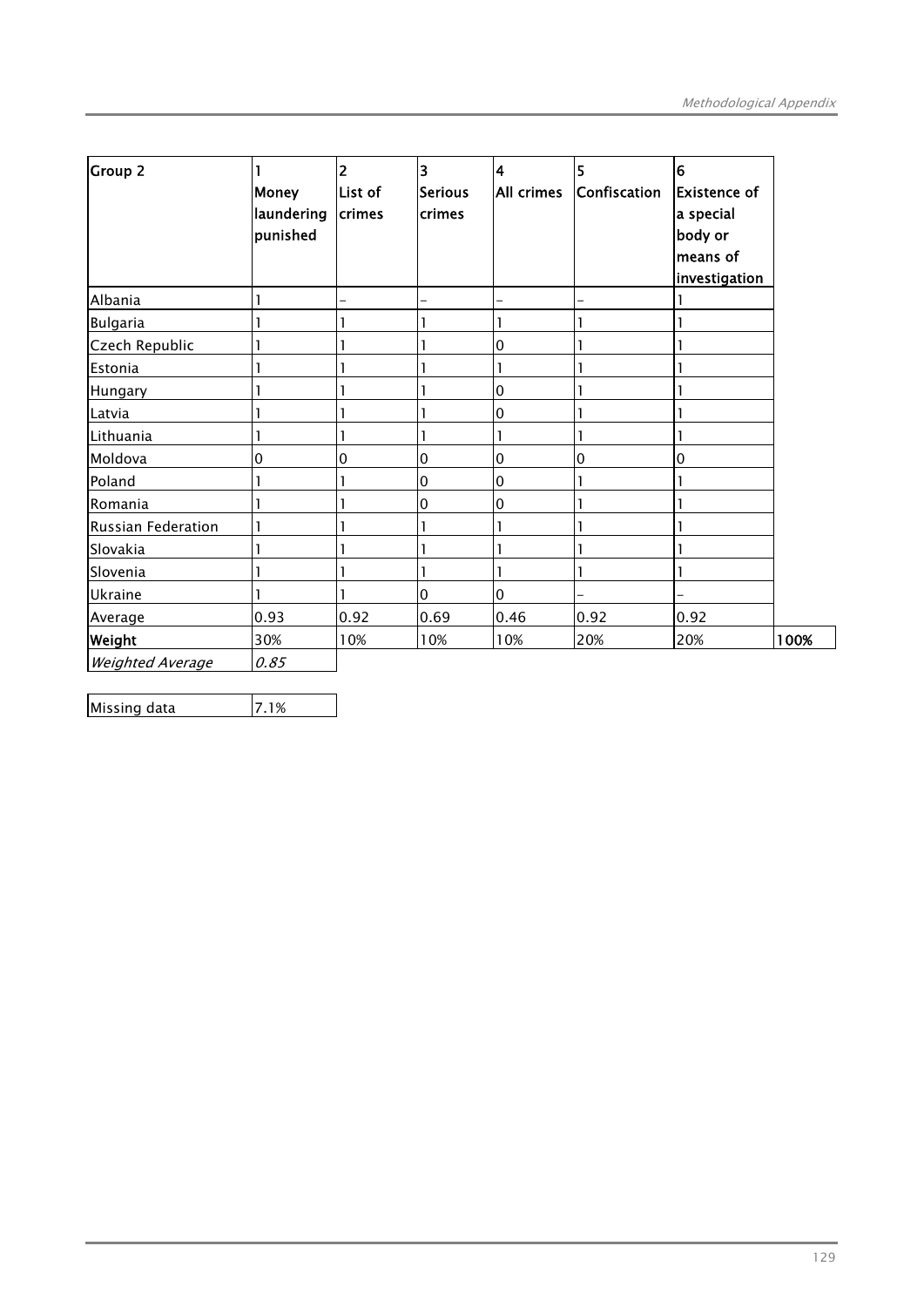| Group 3                 | <b>Money</b><br>laundering<br>punished | 2<br>List of<br>crimes | $\overline{\mathbf{3}}$<br>Serious<br><b>crimes</b> | $\overline{\mathbf{4}}$<br><b>All crimes</b> | 5<br>Confiscation | 6<br><b>Existence of</b><br>a special<br>body or<br>means of<br>investigation |      |
|-------------------------|----------------------------------------|------------------------|-----------------------------------------------------|----------------------------------------------|-------------------|-------------------------------------------------------------------------------|------|
| <b>Bahamas</b>          |                                        |                        |                                                     | $\pmb{0}$                                    |                   |                                                                               |      |
| <b>Barbados</b>         |                                        |                        |                                                     | 0                                            | 1                 |                                                                               |      |
| Cook Islands            |                                        |                        |                                                     | $\pmb{0}$                                    |                   |                                                                               |      |
| Hong Kong (China)       |                                        |                        |                                                     | 0                                            |                   |                                                                               |      |
| Jamaica                 |                                        |                        | 0                                                   | $\pmb{0}$                                    |                   |                                                                               |      |
| Macao (China)           |                                        |                        |                                                     | 0                                            |                   |                                                                               |      |
| Malaysia (Labuan)       | 0                                      | 0                      | l0                                                  | $\boldsymbol{0}$                             | $\mathbf 0$       | l0                                                                            |      |
| <b>Nauru</b>            | 0                                      | 0                      | $\overline{0}$                                      | $\overline{0}$                               | 0                 | $\overline{0}$                                                                |      |
| Niue                    | 0                                      | 0                      | $\overline{0}$                                      | 0                                            | $\mathbf 0$       | $\overline{0}$                                                                |      |
| Philippines             | 0                                      | 0                      | $\mathbf 0$                                         | 0                                            | 0                 | $\overline{0}$                                                                |      |
| Puerto Rico             |                                        |                        |                                                     |                                              |                   |                                                                               |      |
| Seychelles              |                                        |                        | 1                                                   | 0                                            |                   |                                                                               |      |
| Singapore               |                                        |                        | $\overline{0}$                                      | $\mathbf 0$                                  | 1                 |                                                                               |      |
| Vanuatu                 |                                        |                        |                                                     | $\overline{0}$                               |                   |                                                                               |      |
| Average                 | 0.71                                   | 0.71                   | 0.57                                                | 0.07                                         | 0.64              | 0.50                                                                          |      |
| Weight                  | 30%                                    | 10%                    | 10%                                                 | 10%                                          | 20%               | 20%                                                                           | 100% |
| <b>Weighted Average</b> | 0.58                                   |                        |                                                     |                                              |                   |                                                                               |      |

Missing data 11%

l,

# B) Administrative regulations standard

Administrative anti-money laundering regulations should enable identification of the beneficial owners of financial transactions and promote active co-operation between the financial and the law enforcement sectors. This standard, constituted by the optimal level of regulation in the sector, was obtained when, in a given jurisdiction, all indicators were met (i.e. when a 'yes' reply was given to all the questions asked). Five indicators of this second standard were singled out; indicator no. 2 consisted of four different questions.

All indicators were assigned the same value of 18%, with the sole exception of indicator no. 6 (existence of a central authority for the collection and analysis of suspicious transactions' reports), which was assigned a value of 10%. The reason for giving the same value to the first five requirements was that all of them contributed equally to achievement of the standard of transparency required in the financial sector by allowing the recording of transactions and thereby establishing 'paper trails' for law enforcement agencies. On the other hand, indicator no. 6 (existence of a central authority for collection/analysis of suspicious transactions' reports) was considered to be of less importance than the others in that the task of collection and analysis could theoretically also be performed directly by the police.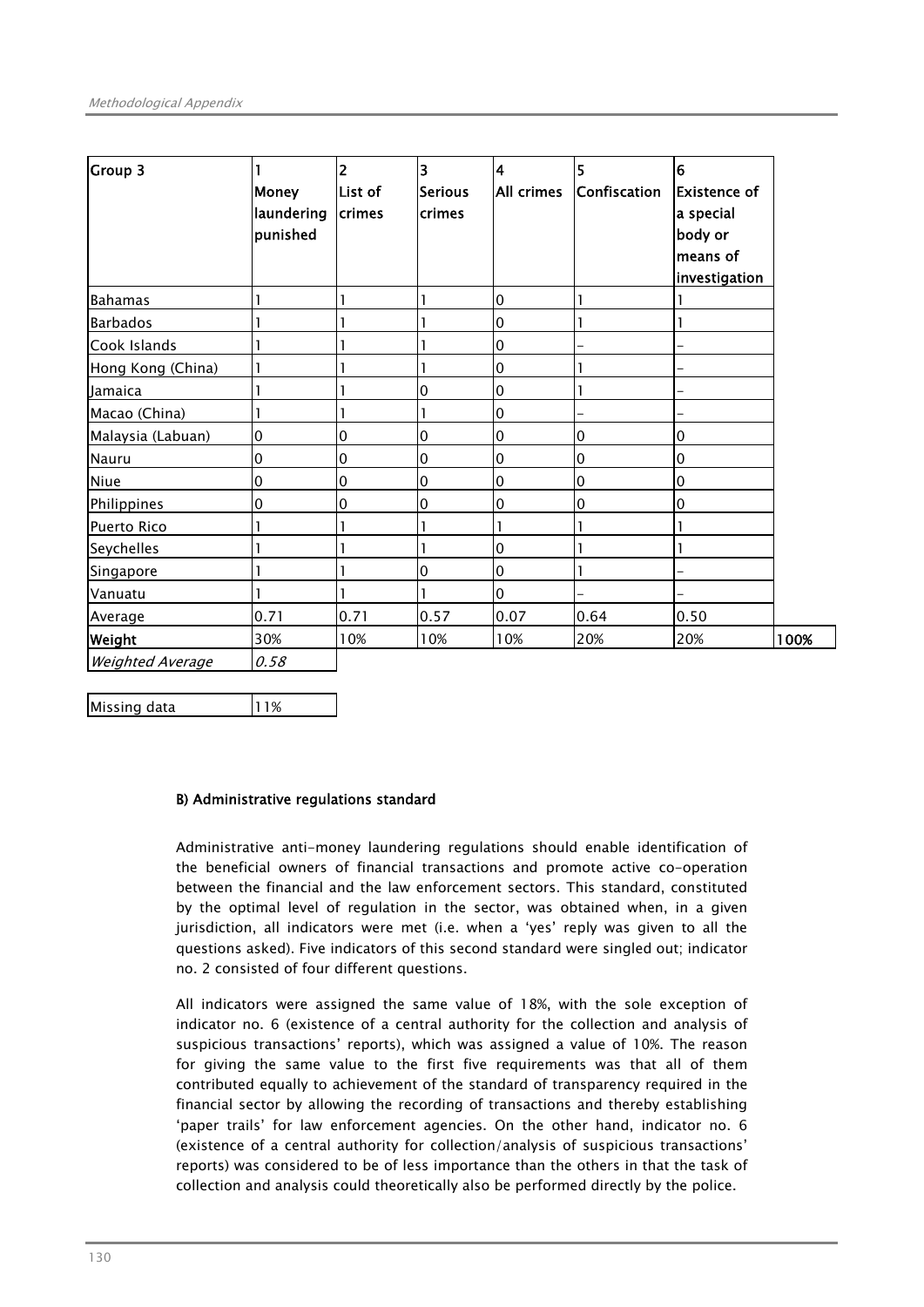1. Existence of an anti-money laundering law: the existence of administrative regulations concerning money laundering law is an important means to involve financial institutions in the prevention of money laundering.

Intended weight: 18%

Is there an anti-money laundering law in the jurisdiction?

| ш  |  |
|----|--|
| ъc |  |

2. Width of the range of institutions covered by the anti-money laundering law: money laundering operations rely principally on the exploitation of financial and credit institutions. However, increasingly greater use is made of other professional activities and non-financial categories, some of which are not subject to the preventive vigilance obligations that apply to financial institutions. The more these sectors are made subject to anti-money laundering obligations, the more difficult it will become for criminals to launder their illicit proceeds.

Intended weight: 18%

Are banks covered by the anti-money laundering law?

| ი  |  |
|----|--|
| ΔÇ |  |

− Are other financial institutions covered by the anti-money laundering law?

| N٥  |  |
|-----|--|
| 'nς |  |

− Are non-financial institutions covered by the anti-money laundering law?

| ١o  |  |
|-----|--|
| YΑς |  |

− Are other professions carrying out a financial activity covered by the anti-money laundering law?

| o  |  |
|----|--|
| es |  |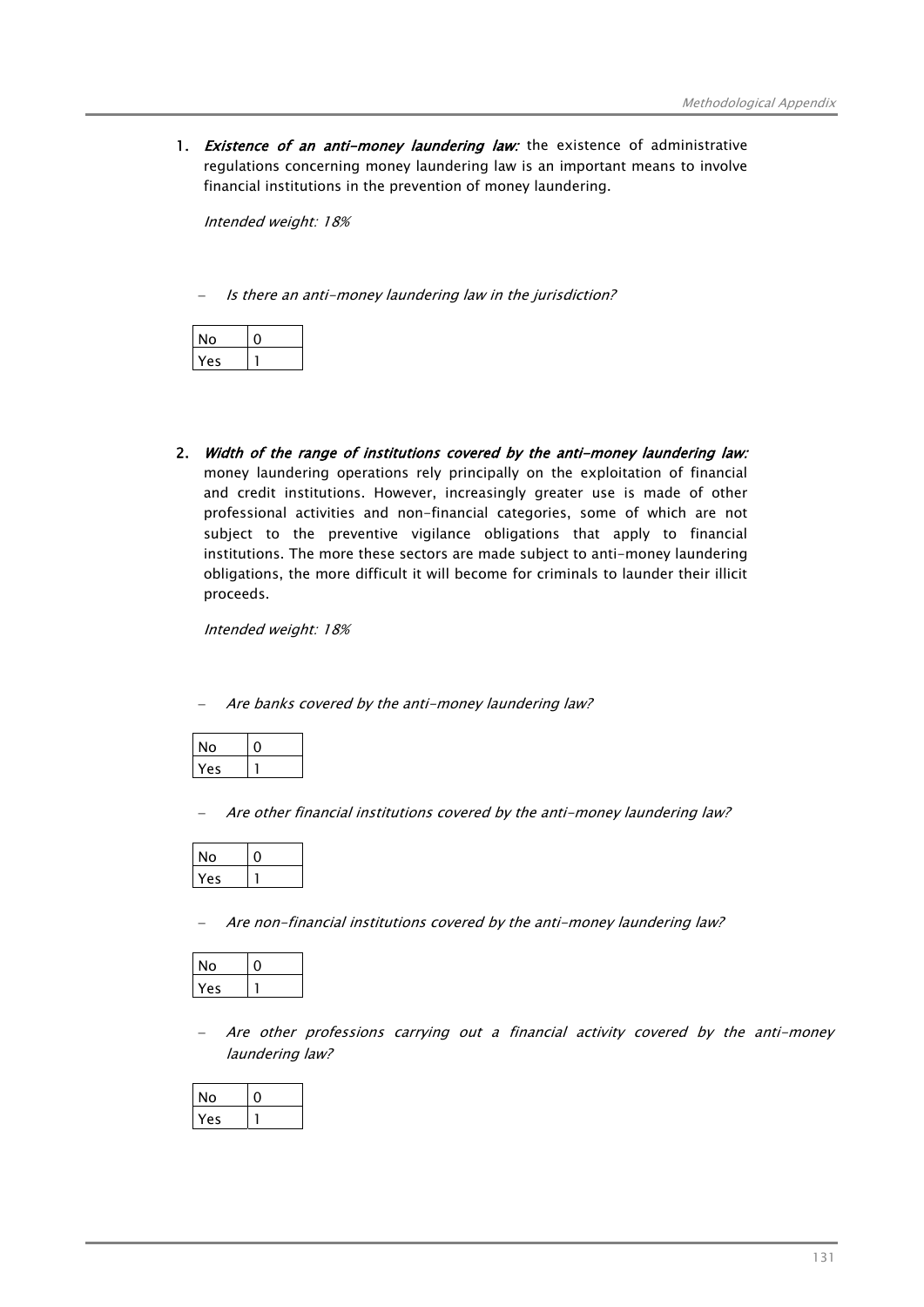3. Existence of identification requirements: the 'know your customer' principle at the basis of identification requirements is of the utmost importance for the prevention of money laundering and its investigation because it creates a paper trail. The effectiveness of this requirement depends significantly on the transparency of company law, given that the real beneficial owners of corporations are not always identified (see company law standard).

Intended weight: 18%

Are there identification requirements for the institutions covered by the anti-money law?

| ი |  |
|---|--|
| A |  |

4. Existence of an obligation to report suspicious transactions: it is essential that financial institutions should be compelled to assume a leading role in the fight against money laundering. The reporting of suspicious transactions is important because it is an instrument which involves those most closely concerned with the problem in the detection of money laundering.

Intended weight: 18%

− Is there suspicious transactions reporting?

$$
\begin{array}{|c|c|c|}\n\hline\nNo & 0 \\
\hline\nYes & 1\n\end{array}
$$

5. Existence of a Central Authority for the collection and analysis of suspicious transactions' reports: the existence of a Central Authority is essential for the investigation of money laundering and for statistical analysis of the phenomenon.

Intended weight: 10%

− Is there a central authority (for instance, a Financial Intelligence Unit) for the collection of suspicious transactions reports?

| N٥ |  |
|----|--|
| ΔC |  |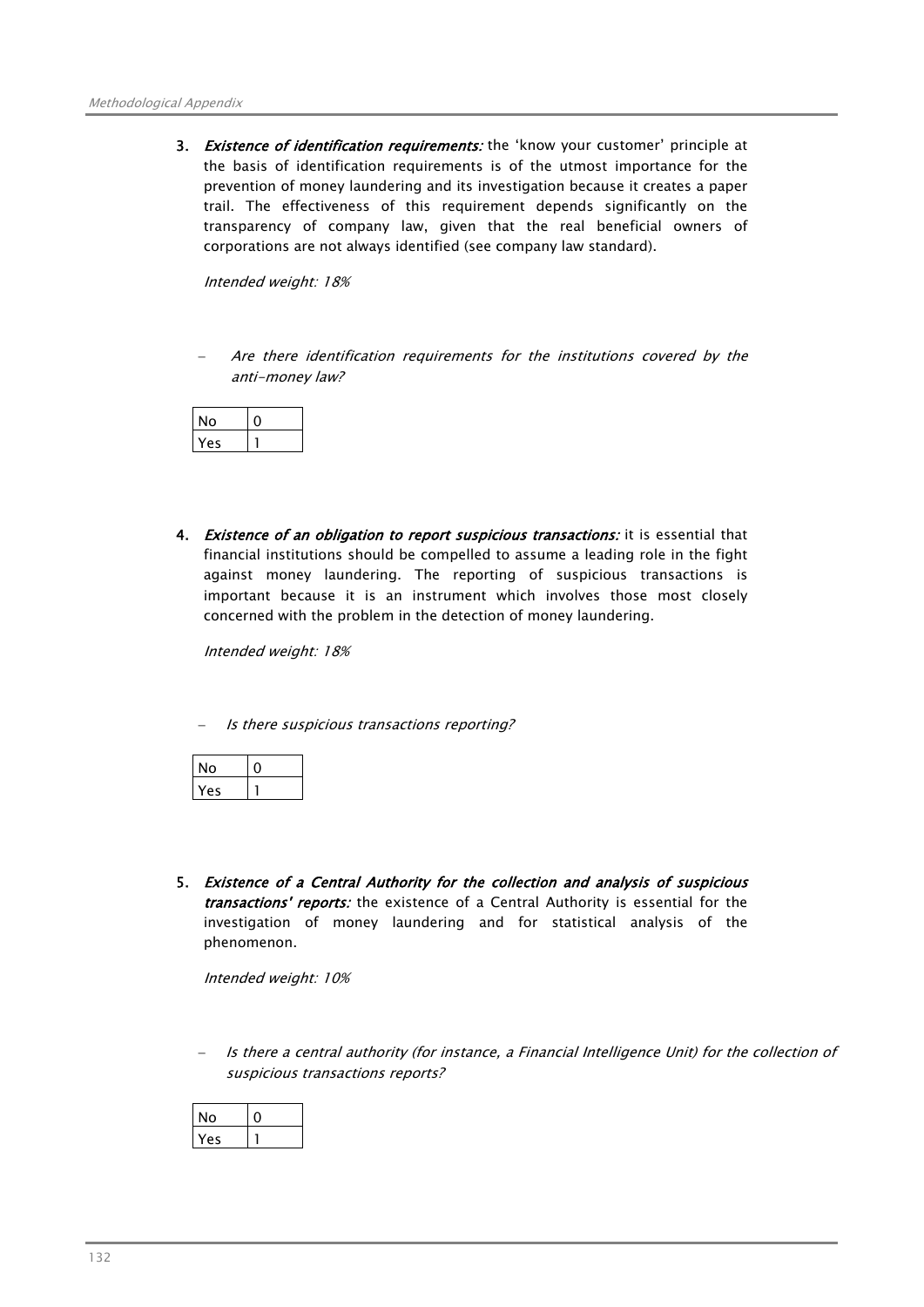6. Possibility of co-operation between financial institutions and police authorities: this requirement is twofold, being both active (on their own initiative) and passive (on request by the law enforcement authorities). Both requirements are intended to facilitate the investigation of possible cases of money laundering by making financial and credit institutions more responsible.

Intended weight: 18%

Is there any co-operation between banks or other financial institutions and police authorities?

| 0        |  |
|----------|--|
| $\alpha$ |  |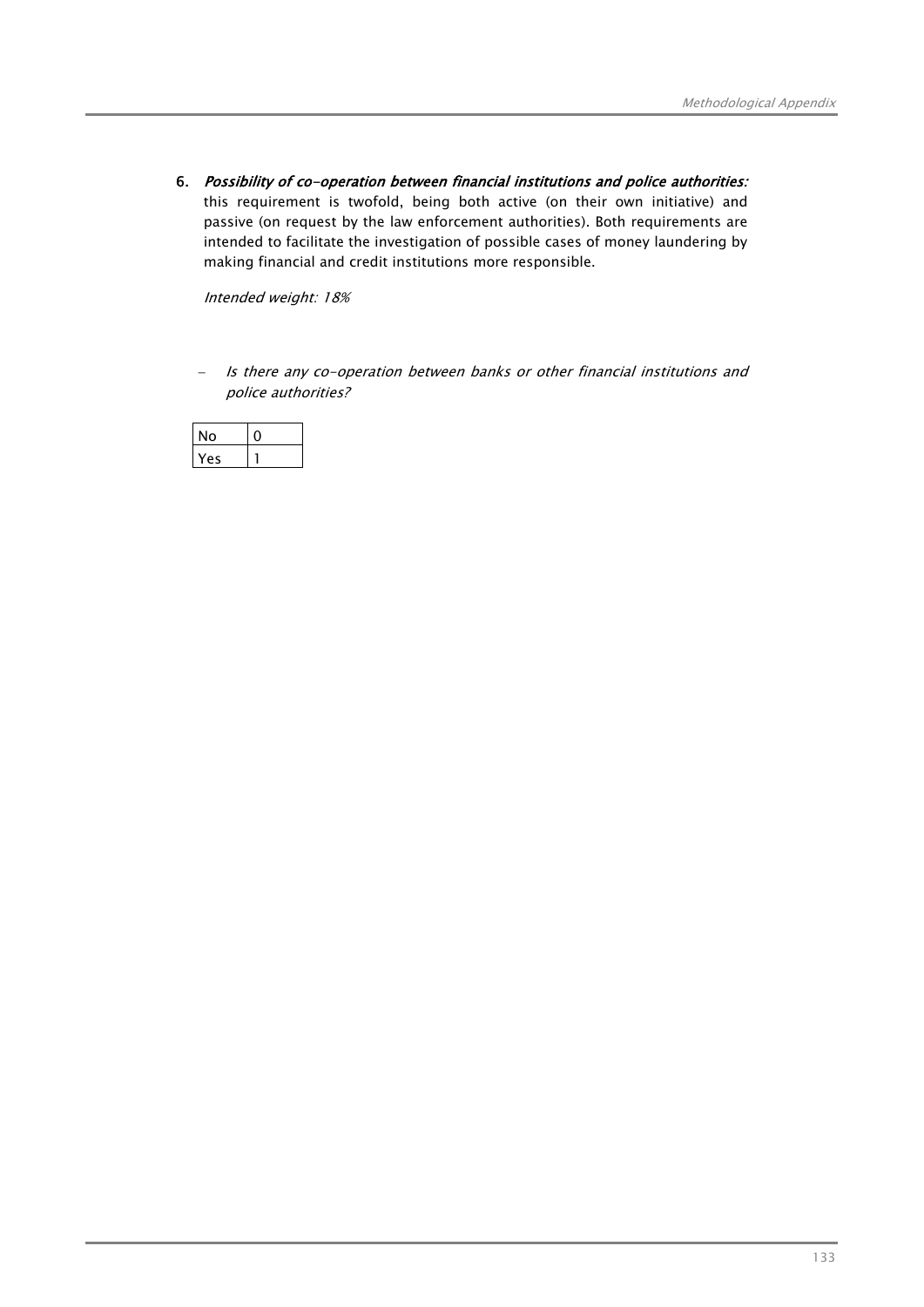| Group 0                     | 1<br>Anti-<br>money<br>laundering<br>law | $\overline{2}$<br><b>Banks</b> | $\overline{\mathbf{3}}$<br>Other<br><b>Financial</b> | $\overline{\mathbf{4}}$<br>Non<br>Financial | $\overline{\mathbf{5}}$<br>Other<br>profes<br>-sions | $6\phantom{a}$<br>Identifica<br>-tion<br>requirem<br>ents | $\overline{7}$<br>Repor-<br>ting | 8<br>Central<br>authority operatio | 9<br>$Co-$<br>n |      |
|-----------------------------|------------------------------------------|--------------------------------|------------------------------------------------------|---------------------------------------------|------------------------------------------------------|-----------------------------------------------------------|----------------------------------|------------------------------------|-----------------|------|
| Austria                     | 1                                        |                                | $\mathbf{I}$                                         |                                             | $\mathbf 0$                                          |                                                           |                                  | 1                                  | $\mathbf{1}$    |      |
| Belgium                     | 1                                        |                                | $\mathbf{1}$                                         | 1                                           | 1                                                    |                                                           |                                  |                                    | 1               |      |
| Denmark                     | 1                                        |                                | $\mathbf{I}$                                         |                                             | $\overline{0}$                                       |                                                           |                                  |                                    | 1               |      |
| Finland                     | 1                                        |                                | 1                                                    |                                             | $\mathbf 0$                                          |                                                           |                                  |                                    | 1               |      |
| France                      | 1                                        |                                | $\mathbf{1}$                                         |                                             | 1                                                    |                                                           |                                  |                                    | 1               |      |
| Germany                     | 1                                        |                                |                                                      |                                             |                                                      |                                                           |                                  | 0                                  |                 |      |
| Greece                      | 1                                        |                                | 1                                                    |                                             |                                                      |                                                           |                                  |                                    |                 |      |
| Ireland                     | 1                                        |                                | $\mathbf{I}$                                         |                                             |                                                      |                                                           |                                  |                                    |                 |      |
| Italy                       | 1                                        |                                | $\mathbf{1}$                                         | 1                                           |                                                      |                                                           |                                  |                                    | 1               |      |
| Luxembour<br>$\overline{g}$ | $\mathbf{1}$                             |                                | I                                                    |                                             |                                                      |                                                           |                                  |                                    |                 |      |
| The<br>Netherlands          | 1                                        |                                | $\mathbf{I}$                                         | $\mathbf{1}$                                | $\overline{0}$                                       | $\mathbf{I}$                                              | 1                                | 1                                  | 1               |      |
| Portugal                    | 1                                        |                                | $\mathbf{I}$                                         | 1                                           | $\mathbf{1}$                                         | 1                                                         |                                  | 1                                  | $\mathbf{1}$    |      |
| Spain                       | 1                                        |                                | $\mathbf{1}$                                         | 1                                           | $\overline{0}$                                       |                                                           |                                  | 1                                  | 1               |      |
| Sweden                      | 1                                        |                                | $\mathbf{I}$                                         |                                             | $\mathbf 0$                                          |                                                           |                                  |                                    | 1               |      |
| United<br>Kingdom           | 1                                        |                                | $\mathbf{1}$                                         | $\mathbf{1}$                                | 1                                                    |                                                           |                                  | 1                                  | 1               |      |
| Average                     | 1.00                                     | 1.00                           | 1.00                                                 | 1.00                                        | 0.60                                                 | 1.00                                                      | 1.00                             | 0.93                               | 1.00            |      |
| Weight                      | 18.00%                                   | 4.50%                          | 4.50%                                                | 4.50%                                       | 4.50%                                                | 18.00%                                                    |                                  | 18.00% 10.00%                      | 18.00%          | 100% |
| Weighted<br>Average         | 0.98                                     |                                |                                                      |                                             |                                                      |                                                           |                                  |                                    |                 |      |

| Missing     | 0.0% |
|-------------|------|
| <b>data</b> |      |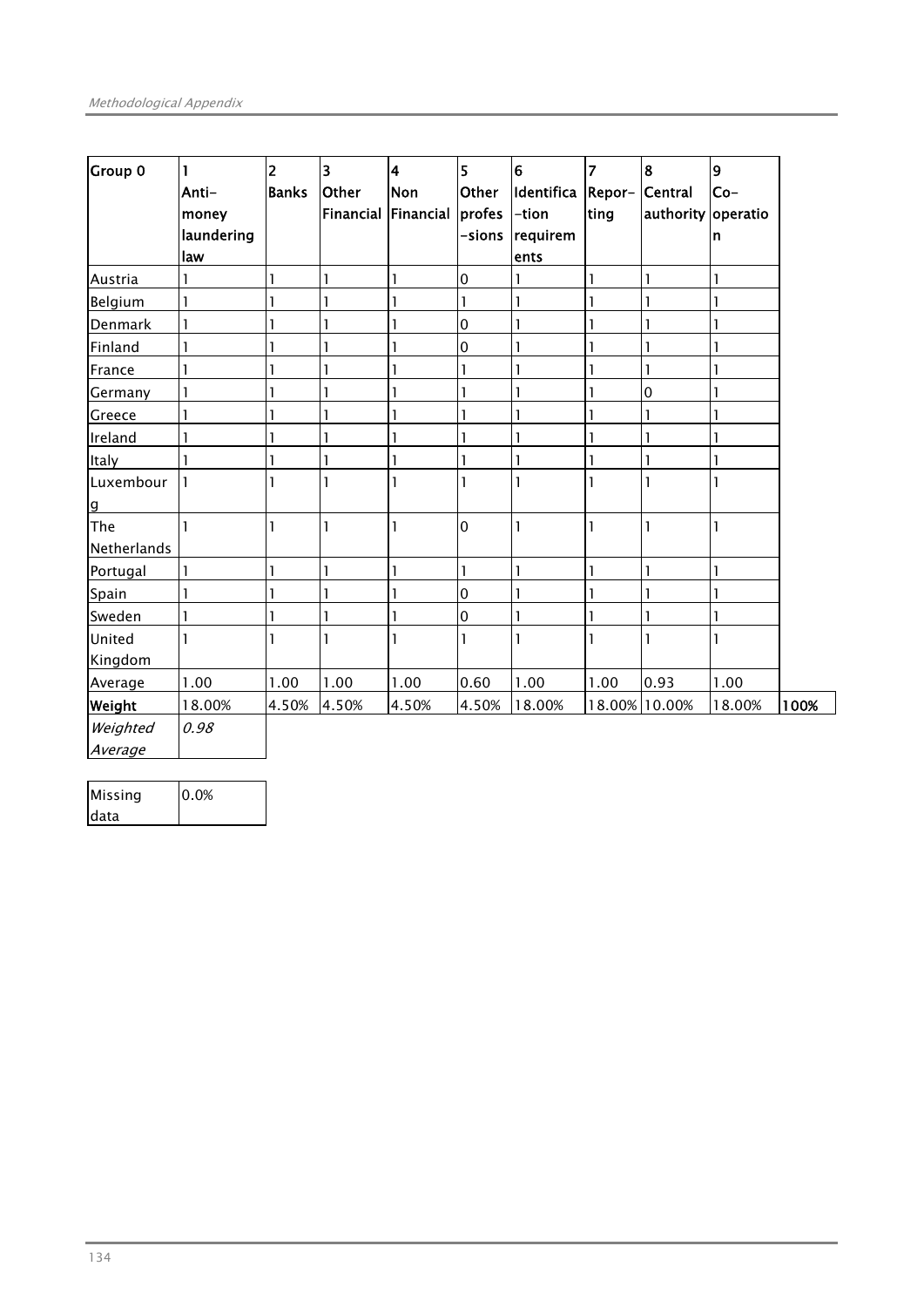| Group 1           | 1<br>Anti-   | $\overline{2}$<br><b>Banks</b> | $\overline{\mathbf{3}}$<br>Other | $\overline{\mathbf{4}}$<br><b>Non</b> | 5<br>Other     | $6\overline{6}$<br>Identifica | $\overline{7}$<br>Repor- | 8<br>Central       | 9<br>$Co-$   |      |
|-------------------|--------------|--------------------------------|----------------------------------|---------------------------------------|----------------|-------------------------------|--------------------------|--------------------|--------------|------|
|                   | money        |                                | Financial                        | Financial                             | profes         | -tion                         | ting                     | authority operatio |              |      |
|                   | laundering   |                                |                                  |                                       | -sions         | requirem                      |                          |                    | n            |      |
|                   | law          |                                |                                  |                                       |                | ents                          |                          |                    |              |      |
| Andorra           | $\mathbf{I}$ | 1                              | 1                                | $\mathbf 0$                           | 1              | 1                             | $\mathbf 0$              | $\mathbf{I}$       | 1            |      |
| Anguilla          | $\mathbf 0$  | 0                              | $\mathbf 0$                      | $\mathbf 0$                           | $\mathbf 0$    | 1                             |                          |                    |              |      |
| Aruba             | $\mathbf{I}$ | 1                              | 1                                | 1                                     | 1              | 1                             | $\overline{0}$           | 1                  | 1            |      |
| Bermuda           | $\mathbf{1}$ | 1                              | 1                                | $\mathbf{1}$                          | 1              | 1                             | 1                        |                    | 1            |      |
| <b>BVI</b>        | $\mathbf{1}$ |                                |                                  |                                       |                | 1                             | $\mathbf{1}$             | 1                  | 1            |      |
| Cayman            | $\mathbf{1}$ |                                |                                  |                                       |                | $\mathbf 0$                   | $\overline{0}$           | 1                  |              |      |
| Islands           |              |                                |                                  |                                       |                |                               |                          |                    |              |      |
| Cyprus            | $\mathbf{1}$ | 1                              | $\mathbf{I}$                     | $\mathbf{I}$                          | $\mathbf{I}$   | $\mathbf{I}$                  | $\mathbf{I}$             | $\mathbf{I}$       | 1            |      |
| French West 1     |              | 1                              | 1                                | 1                                     | 1              | 1                             | 1                        | 1                  | 1            |      |
| Indies            |              |                                |                                  |                                       |                |                               |                          |                    |              |      |
| Gibraltar         | $\mathbf{1}$ | 1                              | 1                                | $\mathbf{1}$                          | 1              | 1                             | 1                        | 1                  |              |      |
| Guernsey          | $\mathbf{1}$ | 1                              | $\mathbf{I}$                     | $\mathbf{1}$                          | 1              | 1                             | $\mathbf{1}$             | 1                  | $\mathbf{1}$ |      |
| Isle of Man       | $\mathbf{I}$ | 1                              | 1                                | 1                                     | $\mathbf{I}$   | 1                             | 1                        | 1                  |              |      |
| Jersey            | $\mathbf{1}$ | 1                              | $\mathbf{I}$                     | $\mathbf{1}$                          | $\mathbf{1}$   | 1                             | $\mathbf{1}$             | 1                  | 1            |      |
| Liechtenstei      | $\mathbf{1}$ | 1                              | $\mathbf{I}$                     | $\mathbf{1}$                          | $\mathbf{I}$   | 1                             | $\mathbf{1}$             | 1                  |              |      |
| n                 |              |                                |                                  |                                       |                |                               |                          |                    |              |      |
| Malta             | $\mathbf{1}$ | 1                              | $\mathbf{I}$                     | $\mathbf 0$                           | $\overline{0}$ | 1                             | $\mathbf{1}$             | $\overline{0}$     | $\mathbf{1}$ |      |
| Montserrat        | $\mathbf{1}$ | 1                              | 0                                | $\mathbf 0$                           | $\mathbf 0$    | $\mathbf{I}$                  | $\mathbf{1}$             | 1                  |              |      |
| Netherlands       | $\mathbf{1}$ |                                | $\overline{\phantom{0}}$         | $\overline{a}$                        | L              | 1                             | $\overline{0}$           | 1                  | $\mathbf{1}$ |      |
| Antilles          |              |                                |                                  |                                       |                |                               |                          |                    |              |      |
| Monaco            | $\mathbf{1}$ | 1                              | 1                                | $\mathbf{1}$                          | $\overline{0}$ | 1                             | 1                        | 1                  | 1            |      |
| San Marino        | $\mathbf{1}$ | 1                              | $\mathbf{I}$                     | $\mathbf 0$                           | $\mathbf 0$    | $\mathbf{I}$                  | 1                        | 1                  | $\mathbf{1}$ |      |
| Switzerland       | $\mathbf{1}$ | 1                              | 1                                | $\mathbf{I}$                          | 1              | 1                             | $\mathbf{I}$             | 1                  | 1            |      |
| <b>Turks</b><br>& | $\mathbf{1}$ | 1                              | 0                                | $\mathbf 0$                           | $\overline{0}$ |                               | $\mathbf{1}$             | 1                  |              |      |
| Caicos            |              |                                |                                  |                                       |                |                               |                          |                    |              |      |
| Islands           |              |                                |                                  |                                       |                |                               |                          |                    |              |      |
| Average           | 0.95         | 0.94                           | 0.82                             | 0.65                                  | 0.65           | 0.95                          | 0.79                     | 0.95               | 1.00         |      |
| Weight            | 18.00%       | 4.50%                          | 4.50%                            | 4.50%                                 | 4.50%          | 18.00%                        |                          | 18.00% 10.00%      | 18.00%       | 100% |
| Weighted          | 0.90         |                                |                                  |                                       |                |                               |                          |                    |              |      |
| Average           |              |                                |                                  |                                       |                |                               |                          |                    |              |      |

| Missing | 12.2% |
|---------|-------|
| data    |       |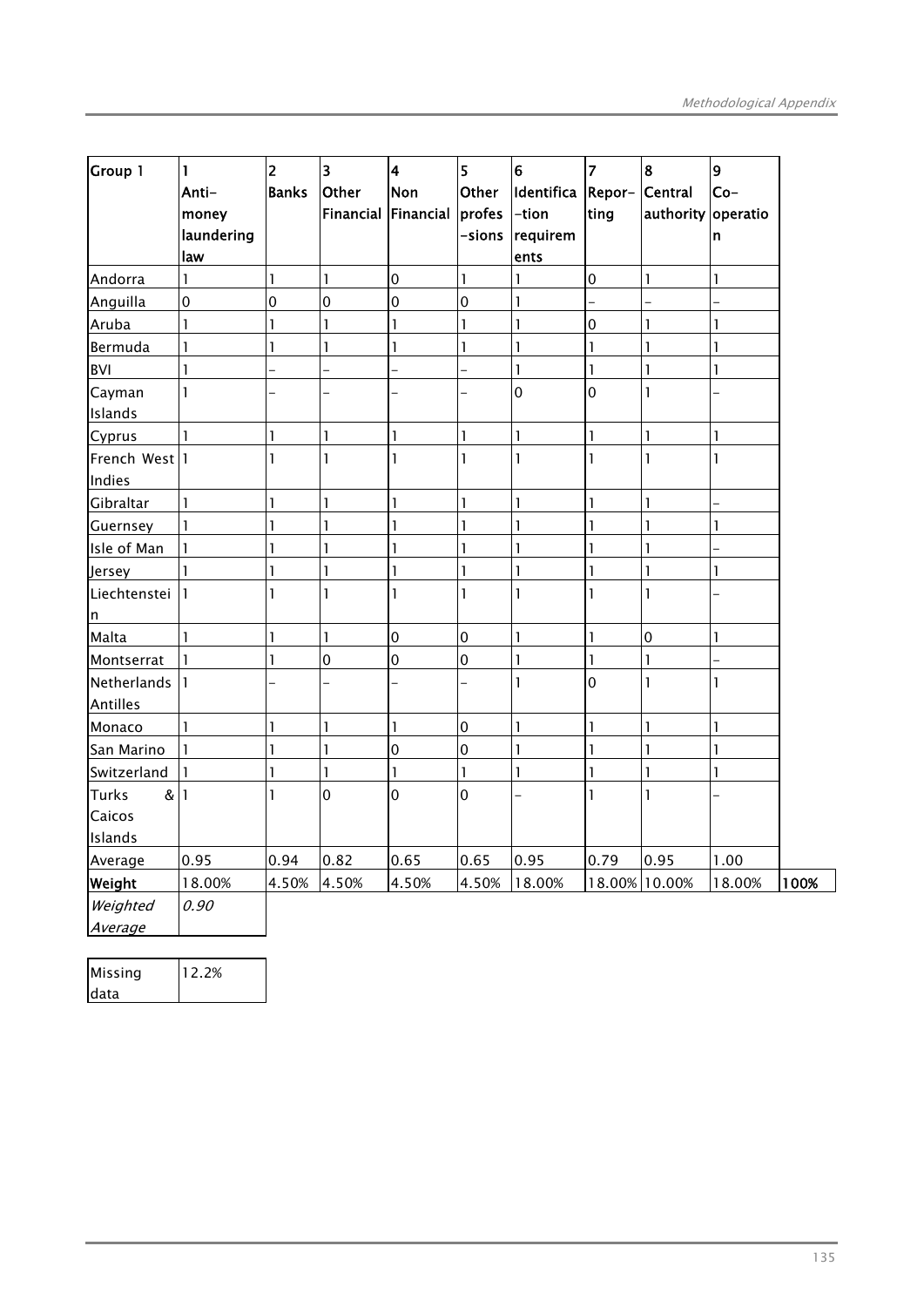| <b>Group 2</b>               | 1<br>Anti-<br>money<br>laundering<br>law | $\overline{2}$<br><b>Banks</b> | $\overline{\mathbf{3}}$<br><b>Other</b><br><b>Financial</b> | $\overline{\mathbf{4}}$<br>Non<br>Financial | 5<br>Other<br>profes<br>-sions | $\overline{6}$<br>Identifica<br>-tion<br>requirem<br>ents | $\overline{7}$<br>Repor-<br>ting | $\overline{\mathbf{8}}$<br>Central<br>authority operatio | 9<br>Co-<br>n            |      |
|------------------------------|------------------------------------------|--------------------------------|-------------------------------------------------------------|---------------------------------------------|--------------------------------|-----------------------------------------------------------|----------------------------------|----------------------------------------------------------|--------------------------|------|
| Albania                      | 0                                        | $\mathbf 0$                    | 0                                                           | $\overline{0}$                              | $\overline{0}$                 |                                                           | 1                                | $\mathbf 0$                                              | $\overline{\phantom{0}}$ |      |
| <b>Bulgaria</b>              | 1                                        |                                | 1                                                           | 1                                           | $\overline{0}$                 | 1                                                         | 1                                |                                                          | 1                        |      |
| Czech<br>Republic            |                                          |                                | 1                                                           |                                             | $\overline{0}$                 |                                                           | l <sub>0</sub>                   |                                                          |                          |      |
| Estonia                      |                                          |                                | ı                                                           |                                             | 1                              |                                                           |                                  |                                                          |                          |      |
| Hungary                      |                                          |                                |                                                             | $\overline{0}$                              | $\overline{0}$                 |                                                           |                                  |                                                          |                          |      |
| Latvia                       |                                          |                                | 1                                                           | 1                                           | 1                              |                                                           |                                  |                                                          |                          |      |
| Lithuania                    | 1                                        |                                | 1                                                           | $\overline{0}$                              | $\overline{0}$                 | ı                                                         |                                  |                                                          | $\mathbf 0$              |      |
| Moldova                      | 0                                        | 0                              | $\mathbf 0$                                                 | $\overline{0}$                              | $\overline{0}$                 | $\overline{0}$                                            | 0                                | 1                                                        | 0                        |      |
| Poland                       |                                          |                                | $\mathbf 0$                                                 | $\overline{0}$                              | $\overline{0}$                 |                                                           |                                  | $\mathbf 0$                                              |                          |      |
| Romania                      |                                          |                                | 1                                                           |                                             | 1                              |                                                           | 0                                |                                                          |                          |      |
| <b>Russian</b><br>Federation | 0                                        | $\Omega$                       | $\mathbf 0$                                                 | $\Omega$                                    | $\Omega$                       | $\overline{0}$                                            | $\Omega$                         |                                                          |                          |      |
| Slovakia                     |                                          |                                | 0                                                           | $\overline{0}$                              | $\overline{0}$                 |                                                           |                                  |                                                          |                          |      |
| Slovenia                     | 1                                        |                                | 1                                                           |                                             | $\overline{0}$                 |                                                           |                                  |                                                          |                          |      |
| Ukraine                      | $\Omega$                                 | $\Omega$                       | $\Omega$                                                    | $\overline{0}$                              | $\overline{0}$                 |                                                           | $\overline{0}$                   | $\mathbf 0$                                              |                          |      |
| Average                      | 0.71                                     | 0.71                           | 0.57                                                        | 0.43                                        | 0.21                           | 0.86                                                      | 0.64                             | 0.79                                                     | 0.85                     |      |
| Weight                       | 18.00%                                   | 4.50%                          | 4.50%                                                       | 4.50%                                       | 4.50%                          | 18.00%                                                    |                                  | 18.00% 10.00%                                            | 18.00%                   | 100% |
| Weighted<br>Average          | 0.72                                     |                                |                                                             |                                             |                                |                                                           |                                  |                                                          |                          |      |

| Missing | 0.8% |
|---------|------|
| Idata   |      |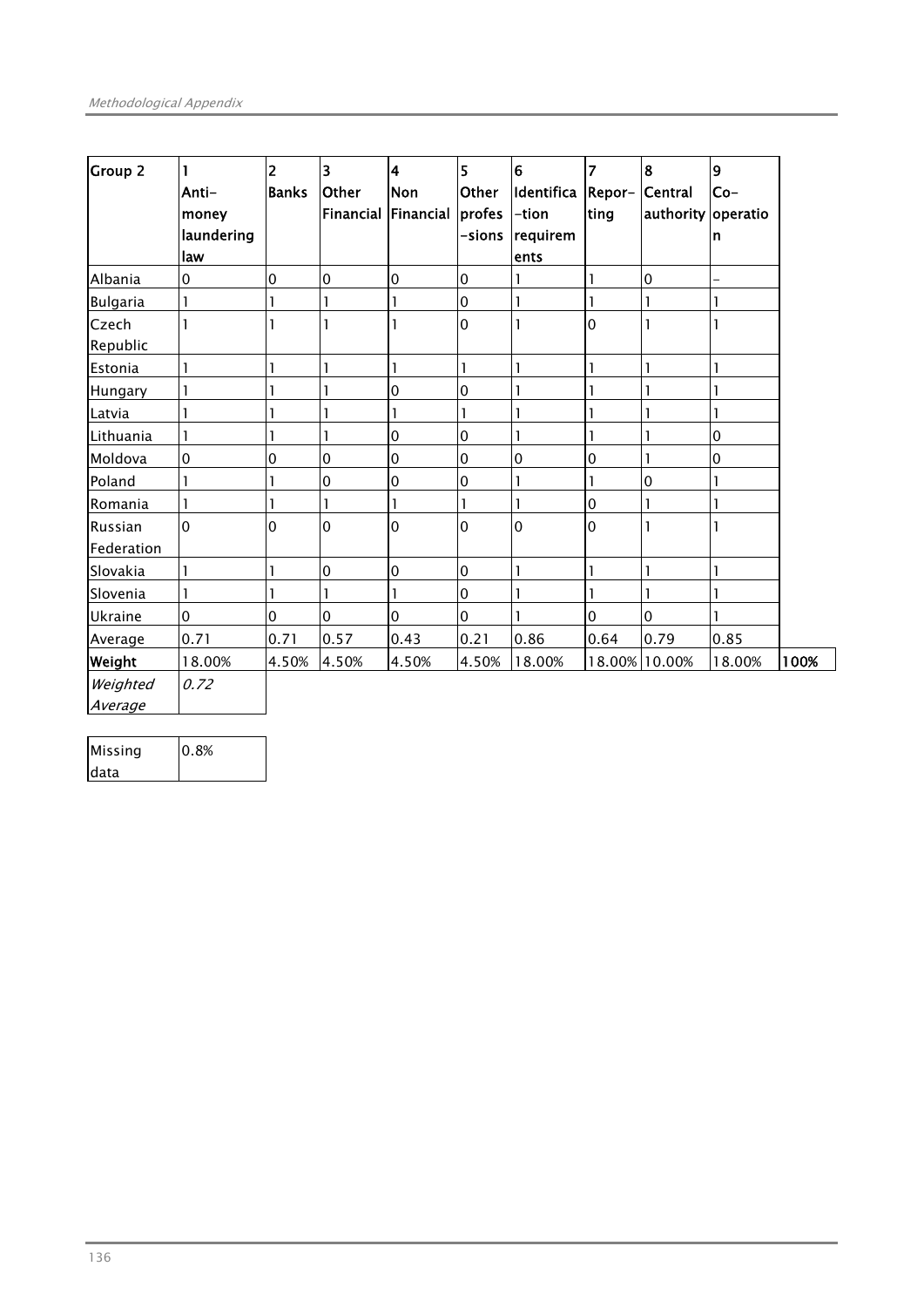| <b>Group 3</b>         | 1<br>Anti-<br>money<br>laundering<br>law | $\overline{2}$<br><b>Banks</b> | $\overline{\mathbf{3}}$<br>Other<br><b>Financial</b> | $\overline{\mathbf{4}}$<br><b>Non</b><br>Financial | $\overline{5}$<br>Other<br>profes<br>-sions | $6\overline{6}$<br>Identifica<br>-tion<br>requirem<br>ents | $\overline{z}$<br>Repor-<br>ting | 8<br><b>Central</b><br>authority | 9<br>$Co-$<br>operatio<br>n |      |
|------------------------|------------------------------------------|--------------------------------|------------------------------------------------------|----------------------------------------------------|---------------------------------------------|------------------------------------------------------------|----------------------------------|----------------------------------|-----------------------------|------|
| <b>Bahamas</b>         | 1                                        |                                | $\mathbf{I}$                                         | $\mathbf 0$                                        | $\overline{0}$                              |                                                            |                                  | 1                                | 1                           |      |
| <b>Barbados</b>        | $\mathbf{I}$                             |                                | $\mathbf{I}$                                         | $\mathbf 0$                                        | $\mathbf 0$                                 | $\mathbf{1}$                                               |                                  | 1                                | 1                           |      |
| Cook<br>Islands        | 0                                        | $\overline{0}$                 | $\mathbf 0$                                          | $\overline{0}$                                     | 0                                           | 0                                                          | 0                                | $\mathbf 0$                      | 0                           |      |
| Hong Kong 1<br>(China) |                                          |                                | $\mathbf{I}$                                         | $\overline{0}$                                     | 0                                           | 1                                                          |                                  | 1                                | 1                           |      |
| Jamaica                | 1                                        | $\overline{\phantom{0}}$       | $\overline{a}$                                       |                                                    | -                                           | $\mathbf 0$                                                | $\overline{0}$                   | $\mathbf 0$                      |                             |      |
| Macao<br>(China)       | 1                                        |                                |                                                      | 1                                                  | $\mathbf 0$                                 |                                                            |                                  | $\mathbf 0$                      |                             |      |
| Malaysia<br>(Labuan)   | $\mathbf 0$                              | $\overline{0}$                 | $\overline{0}$                                       | $\overline{0}$                                     | $\overline{0}$                              |                                                            | $\overline{0}$                   | $\mathbf 0$                      |                             |      |
| Nauru                  | $\mathbf 0$                              | $\mathbf 0$                    | $\overline{0}$                                       | $\overline{0}$                                     | $\overline{0}$                              | $\mathbf 0$                                                | $\overline{0}$                   | $\mathbf 0$                      |                             |      |
| Niue                   | $\mathbf 0$                              | $\mathbf 0$                    | $\mathbf 0$                                          | 0                                                  | $\mathbf 0$                                 | $\mathbf 0$                                                | $\overline{0}$                   | $\mathbf 0$                      |                             |      |
| Philippines            | $\mathbf 0$                              | $\mathbf 0$                    | $\mathbf 0$                                          | $\mathbf 0$                                        | $\mathbf 0$                                 | 1                                                          | $\overline{0}$                   | $\mathbf 0$                      | 0                           |      |
| Puerto Rico            | 1                                        | 1                              | $\mathbf{1}$                                         | 1                                                  | $\overline{a}$                              |                                                            |                                  | 1                                | 1                           |      |
| Seychelles             | 1                                        |                                | $\mathbf{1}$                                         |                                                    | 1                                           |                                                            |                                  |                                  | 1                           |      |
| Singapore              | 1                                        |                                | $\mathbf{I}$                                         | $\overline{0}$                                     | $\mathbf 0$                                 |                                                            |                                  | $\mathbf 0$                      | -                           |      |
| Vanuatu                | 1                                        |                                | $\mathbf{1}$                                         |                                                    | $\mathbf 0$                                 |                                                            |                                  |                                  |                             |      |
| Average                | 0.64                                     | 0.62                           | 0.62                                                 | 0.31                                               | 0.08                                        | 0.71                                                       | 0.57                             | 0.38                             | 0.71                        |      |
| Weight                 | 18.00%                                   | 4.50%                          | 4.50%                                                | 4.50%                                              | 4.50%                                       | 18.00%                                                     |                                  | 18.00% 10.00%                    | 18.00%                      | 100% |
| Weighted<br>Average    | 0.59                                     |                                |                                                      |                                                    |                                             |                                                            |                                  |                                  |                             |      |

| Missing | 10.3% |
|---------|-------|
| data    |       |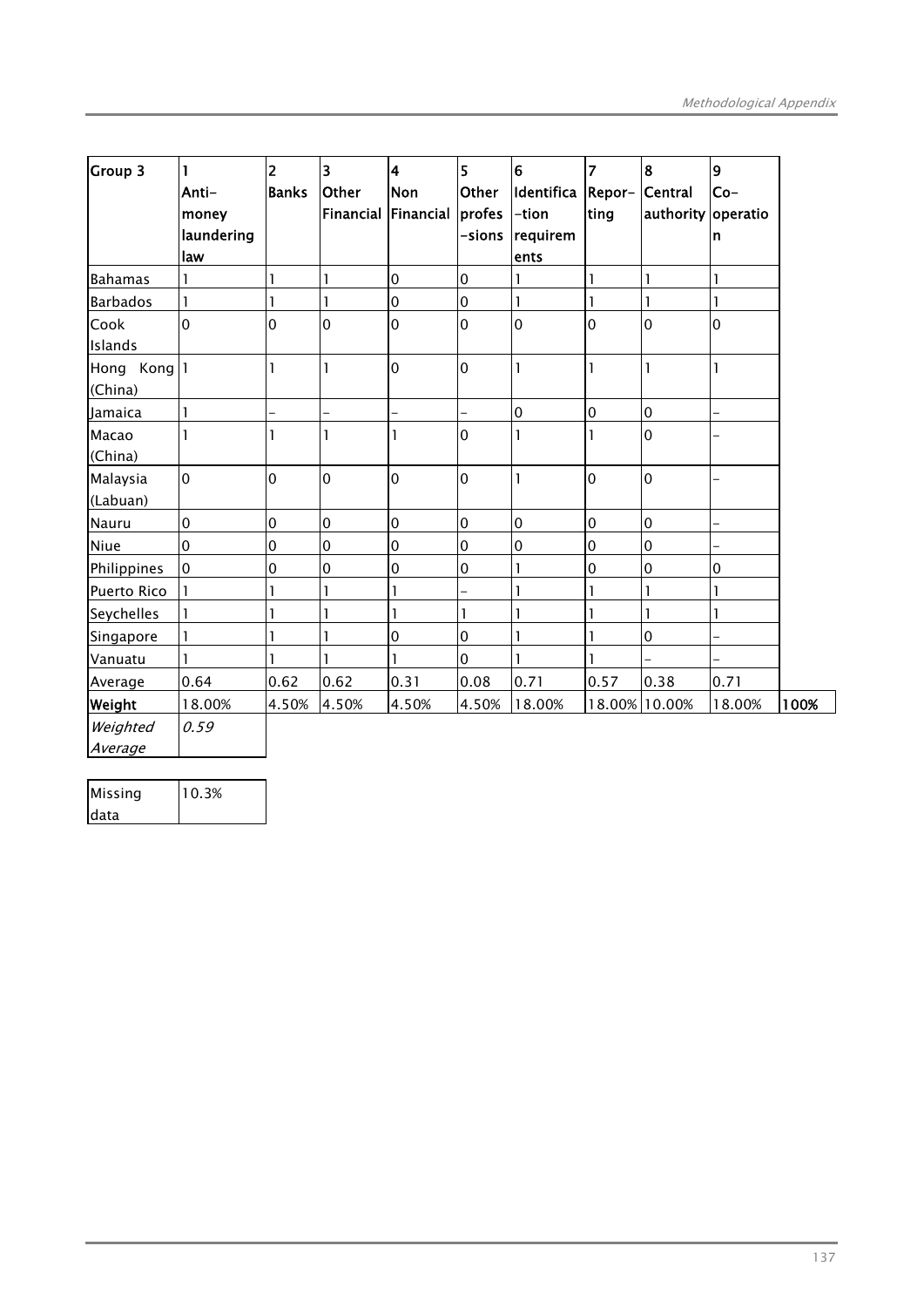## C) Banking law standard

Banking law regulations must be devised which require disclosure of the identities of the beneficial owners of all financial transactions. This standard, constituted by the optimal level of regulation in this sector, was obtained when, in a given jurisdiction, all indicators were met (i.e. when a 'yes' reply was given to all the questions asked). Two indicators of this third standard were used.

Indicator no. 1 (the possibility of opening a bank account without indicating the beneficial owner) was given the greatest importance (60%), because it is the main obstacle encountered by law enforcement agencies in acquiring information from financial records. The second indicator was given 40% importance in view of its role in determining the transparency/opacity of the financial sector.

1. Possibility of opening a bank account without indicating the beneficial owner: the existence of numbered bank accounts makes ascertaining the identities of real beneficial owners impossible.

Intended weight: 60%

− Is there a prohibition to open a bank account without indicating the identity of the beneficial owner?

| o  |  |
|----|--|
| e٢ |  |

2. Existence of limits to bank secrecy: the stricter the bank secrecy, the less effective the action of law enforcement agencies.

Intended weight: 40%

Are there limits to bank secrecy in case of criminal investigation and prosecution?

| <sup>'</sup> 0 |  |
|----------------|--|
| es             |  |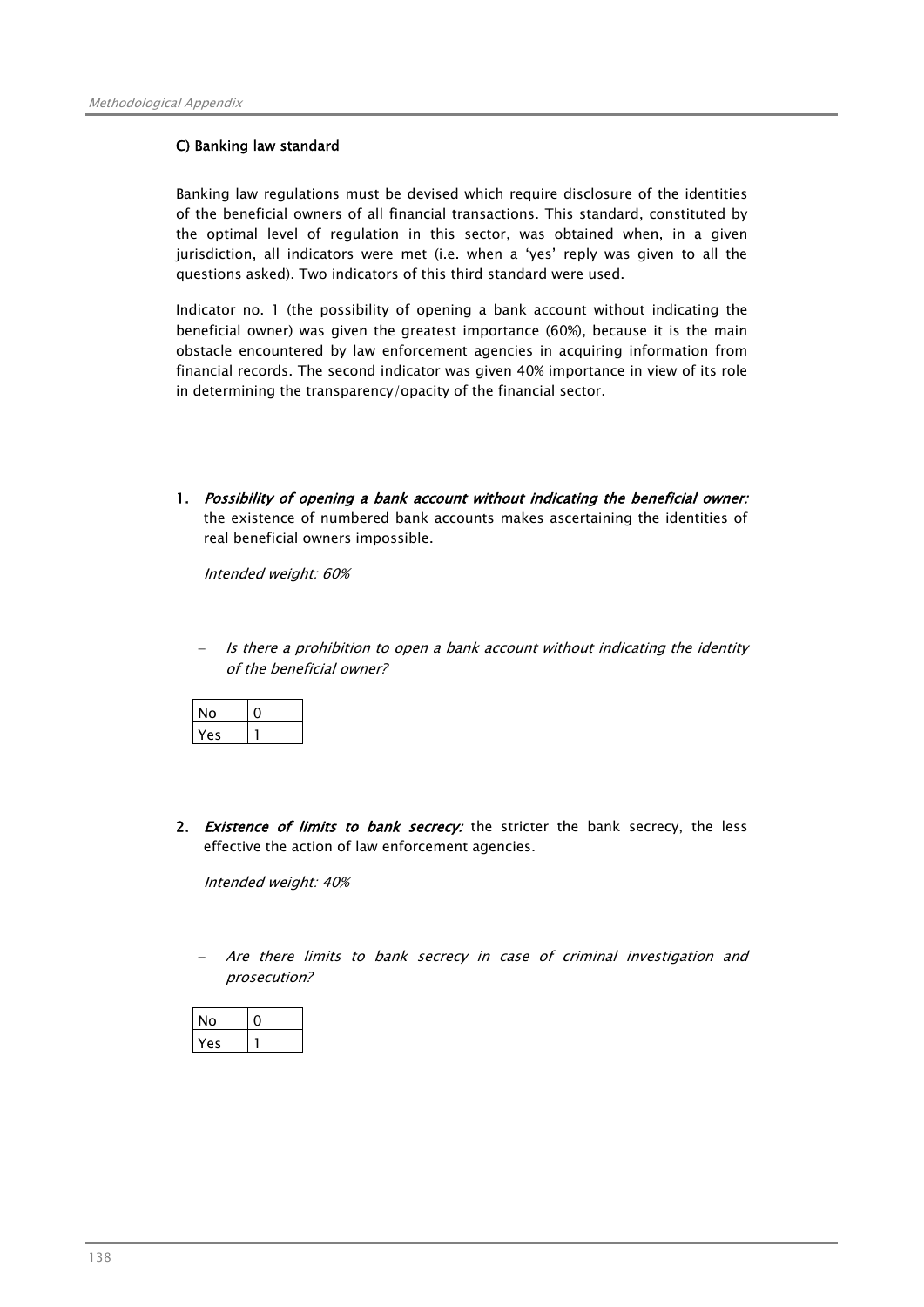| Group 0          |                     | 2                   |      |
|------------------|---------------------|---------------------|------|
|                  | <b>Bank account</b> | <b>Bank secrecy</b> |      |
| Austria          | 0                   |                     |      |
| Belgium          |                     |                     |      |
| Denmark          |                     |                     |      |
| Finland          |                     |                     |      |
| France           |                     |                     |      |
| Germany          |                     |                     |      |
| Greece           |                     |                     |      |
| Ireland          |                     |                     |      |
| Italy            |                     |                     |      |
| Luxembourg       |                     |                     |      |
| The Netherlands  |                     |                     |      |
| Portugal         |                     |                     |      |
| Spain            |                     |                     |      |
| Sweden           |                     |                     |      |
| United Kingdom   | 1                   |                     |      |
| Average          | 0.93                |                     |      |
| Weight           | 60%                 | 40%                 | 100% |
| Weighted Average | 0.96                |                     |      |

| Missing data | 0% |
|--------------|----|
|--------------|----|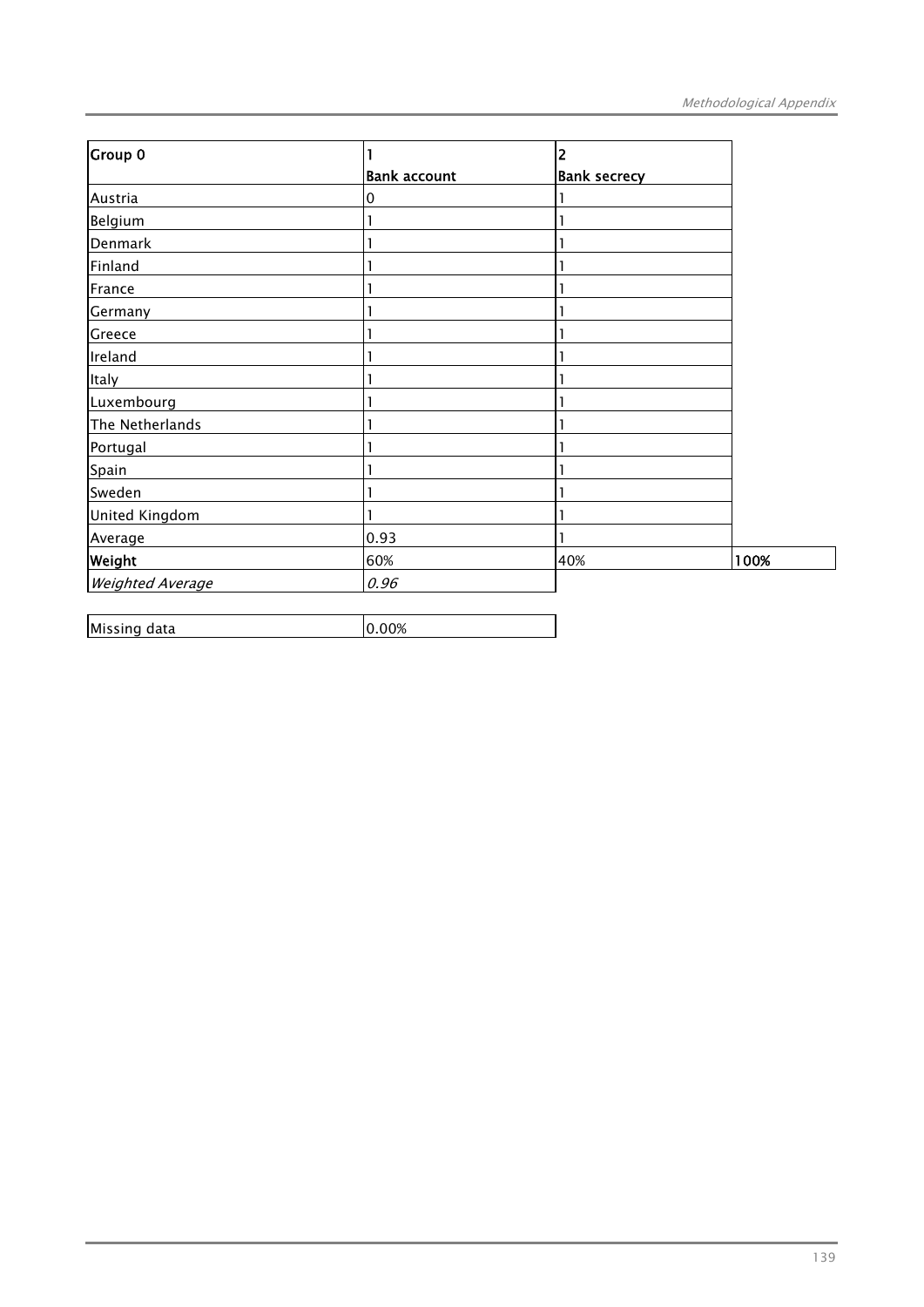| Group 1                 |                     | 2                   |      |
|-------------------------|---------------------|---------------------|------|
|                         | <b>Bank account</b> | <b>Bank secrecy</b> |      |
| Andorra                 |                     |                     |      |
| Anguilla                |                     | $\overline{0}$      |      |
| Aruba                   |                     | 0                   |      |
| Bermuda                 |                     |                     |      |
| <b>BVI</b>              |                     |                     |      |
| Cayman Islands          |                     |                     |      |
| Cyprus                  |                     |                     |      |
| French West Indies      |                     |                     |      |
| Gibraltar               |                     |                     |      |
| Guernsey                |                     |                     |      |
| Isle of Man             |                     |                     |      |
| Jersey                  |                     |                     |      |
| Liechtenstein           |                     | 0                   |      |
| Malta                   | 0                   | 0                   |      |
| Montserrat              |                     |                     |      |
| Netherlands Antilles    |                     |                     |      |
| Monaco                  |                     |                     |      |
| San Marino              |                     |                     |      |
| Switzerland             | 0                   |                     |      |
| Turks & Caicos Islands  |                     |                     |      |
| Average                 | 0.85                | 0.74                |      |
| <b>Weight</b>           | 60%                 | 40%                 | 100% |
| <b>Weighted Average</b> | 0.80                |                     |      |

| Missing data | ገ% |
|--------------|----|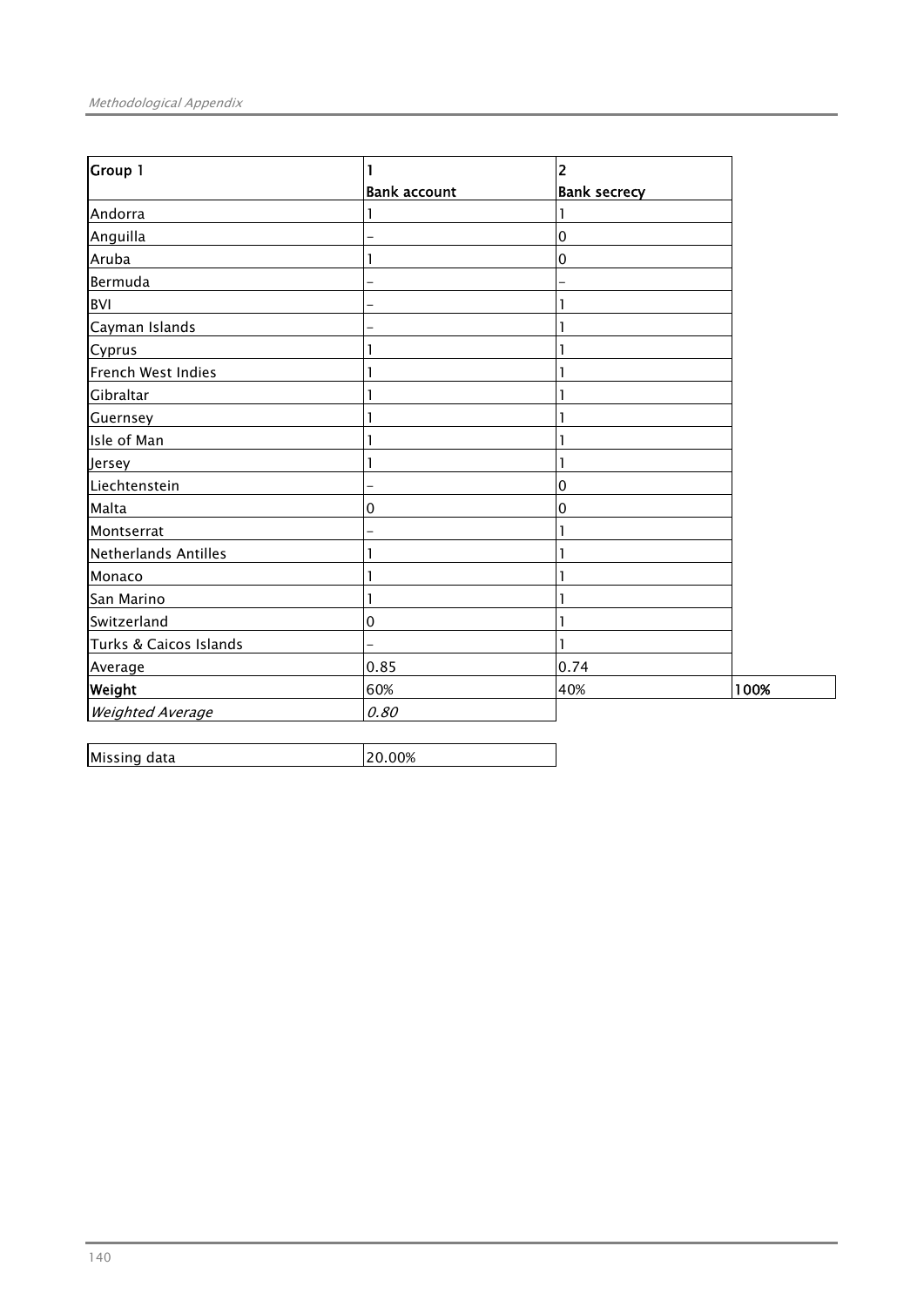| <b>Group 2</b>          |                     | 2                   |      |
|-------------------------|---------------------|---------------------|------|
|                         | <b>Bank account</b> | <b>Bank secrecy</b> |      |
| Albania                 |                     |                     |      |
| <b>Bulgaria</b>         |                     |                     |      |
| Czech Republic          | 0                   |                     |      |
| Estonia                 |                     |                     |      |
| Hungary                 | 0                   |                     |      |
| Latvia                  |                     |                     |      |
| Lithuania               |                     |                     |      |
| Moldova                 |                     |                     |      |
| Poland                  |                     |                     |      |
| Romania                 |                     |                     |      |
| Russian Federation      | 0                   |                     |      |
| Slovakia                | 0                   | 0                   |      |
| Slovenia                |                     |                     |      |
| Ukraine                 | 0                   |                     |      |
| Average                 | 0.58                | 0.92                |      |
| <b>Weight</b>           | 60%                 | 40%                 | 100% |
| <b>Weighted Average</b> | 0.72                |                     |      |

| Missing data |  |
|--------------|--|
|              |  |

| Group 3                 |                     | $\overline{2}$      |      |
|-------------------------|---------------------|---------------------|------|
|                         | <b>Bank account</b> | <b>Bank secrecy</b> |      |
| <b>Bahamas</b>          |                     |                     |      |
| <b>Barbados</b>         |                     |                     |      |
| Cook Islands            |                     |                     |      |
| Hong Kong (China)       |                     |                     |      |
| Jamaica                 |                     |                     |      |
| Macao (China)           |                     |                     |      |
| Malaysia (Labuan)       |                     |                     |      |
| Nauru                   |                     |                     |      |
| Niue                    |                     |                     |      |
| Philippines             | 0                   | $\mathbf 0$         |      |
| <b>Puerto Rico</b>      |                     |                     |      |
| Seychelles              |                     |                     |      |
| Singapore               |                     | 0                   |      |
| Vanuatu                 |                     |                     |      |
| Average                 | 0.83                | 0.71                |      |
| Weight                  | 60%                 | 40%                 | 100% |
| <b>Weighted Average</b> | 0.79                |                     |      |

| Missing data |  |
|--------------|--|
|              |  |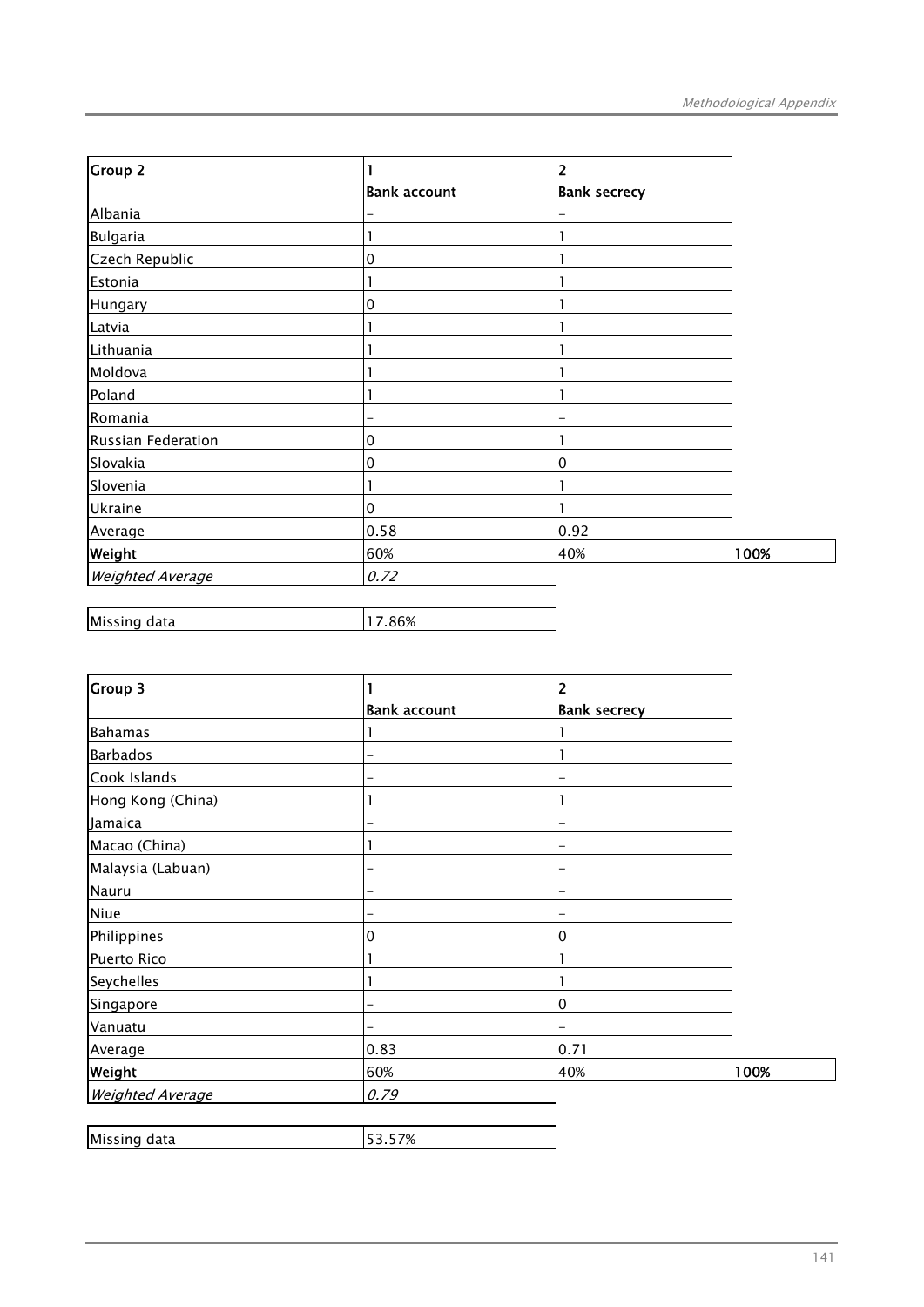## D) Company law standard

Company regulations in a jurisdiction must be devised which ensure an adequate degree of transparency. The less the transparency of company law, the more vulnerable corporations become to exploitation for money laundering purposes, that is, to their use as shields to conceal the real identities of the persons on whose behalf financial transactions are carried out. Even in jurisdictions where disclosure of the real identities of such persons is obligatory, in fact, this can be either a corporation or a trust. In other words, the opacity of company law may restrict the disclosure of the real identities of the persons on whose behalf operations are performed and of the real owners of corporations. The standard, constituted by the optimal level of regulation in this sector, was obtained when, in a given jurisdiction, all indicators were met (i.e. when a 'yes' reply was given to all the questions asked). Seven indicators of this fourth standard were used.

Five out of the six indicators were assigned the same weight of 18%, because they contribute, in the different aspects and phases of a company's life, to achievement of the same objective, namely the identification of the person/s actually running the company. Indicator no. 6 (existence of a registered office), on the other hand, was given a value of 10% because, rather than operating independently, it contributes to the effectiveness of the other indicators.

1. Existence of a minimum share-capital for limited liability company: the requirement that limited liability companies must have a minimum share capital increases the costs incurred by criminals when using corporations for illicit purposes.

Intended weight: 18%

Is a minimum share capital of at least Euro 1000 required for limited liability companies?

| Άς |  |
|----|--|

2. Non-existence of the possibility to issue bearer shares for limited liability company: limited liability companies should not be permitted to issue bearer shares because these enable criminals to control corporations without disclosing their identities.

Intended weight: 18%

− Is there a prohibition to issue bearer shares in limited liability companies?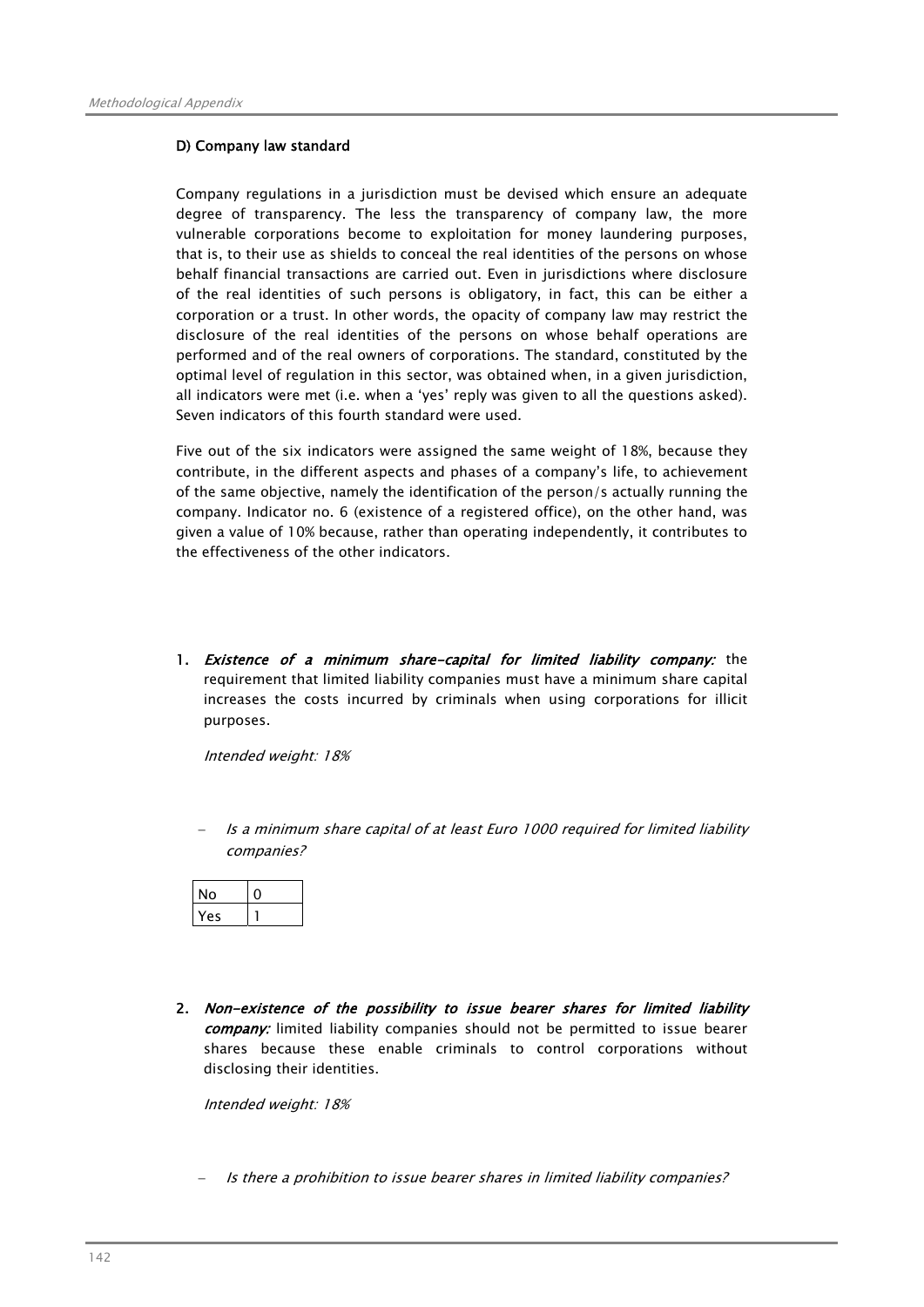| O<br>ш |  |
|--------|--|
| e٢     |  |

3. Non-existence of the possibility to have legal entities as directors: the fact that a director of a corporation may be a legal entity reduces the overall transparency of company law. It makes it difficult, in fact, to establish a connection between a corporation and the physical person running it.

Intended weight: 18%

Is there a prohibition to have legal entities as directors of limited liability companies?

| No |  |
|----|--|
| e٢ |  |

4. Existence of a registered office: linking a corporation to a physical location makes its investigation more effective.

Intended weight: 10%

Does a registered office exist for limited liability companies?

| N۵ |  |
|----|--|
| ۵ς |  |

5. Existence of a duty to audit financial statements in limited liability companies: the provision of controls on financial statements reduces the risk of fraud and other illicit activities involving the falsification of documents and increases the transparency of commercial law.

Intended weight: 18%

Is there any annual auditing by (at least internal) auditors for limited liability companies?

| NO |  |
|----|--|
| es |  |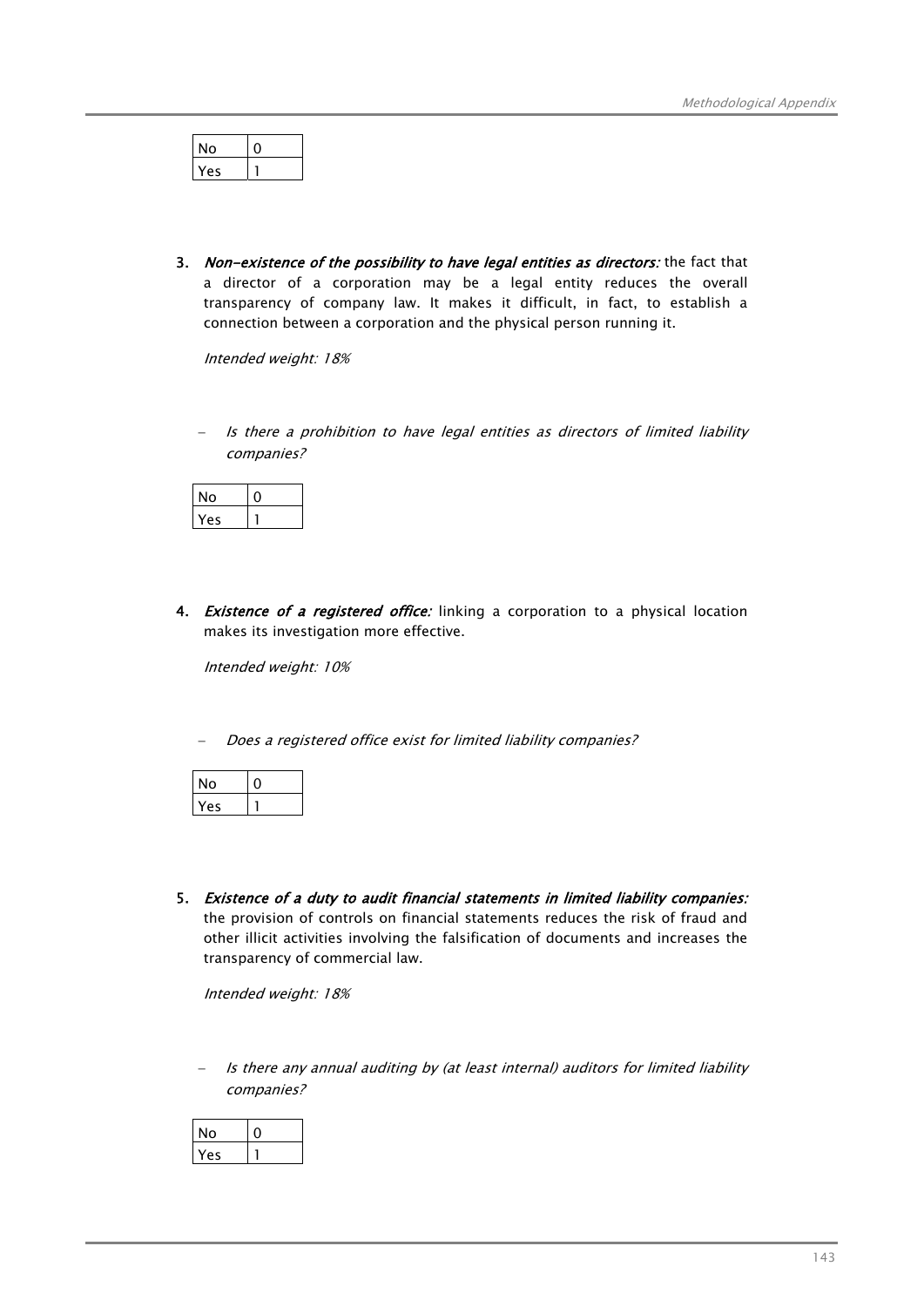6. Existence of a share-holder register: a share-holder register is an important means to render the names of shareholders public, and it certainly helps to create transparency in company law.

Intended weight: 18%

Does a shareholder register exist for limited liability companies?

| N٥ |  |
|----|--|
| ρς |  |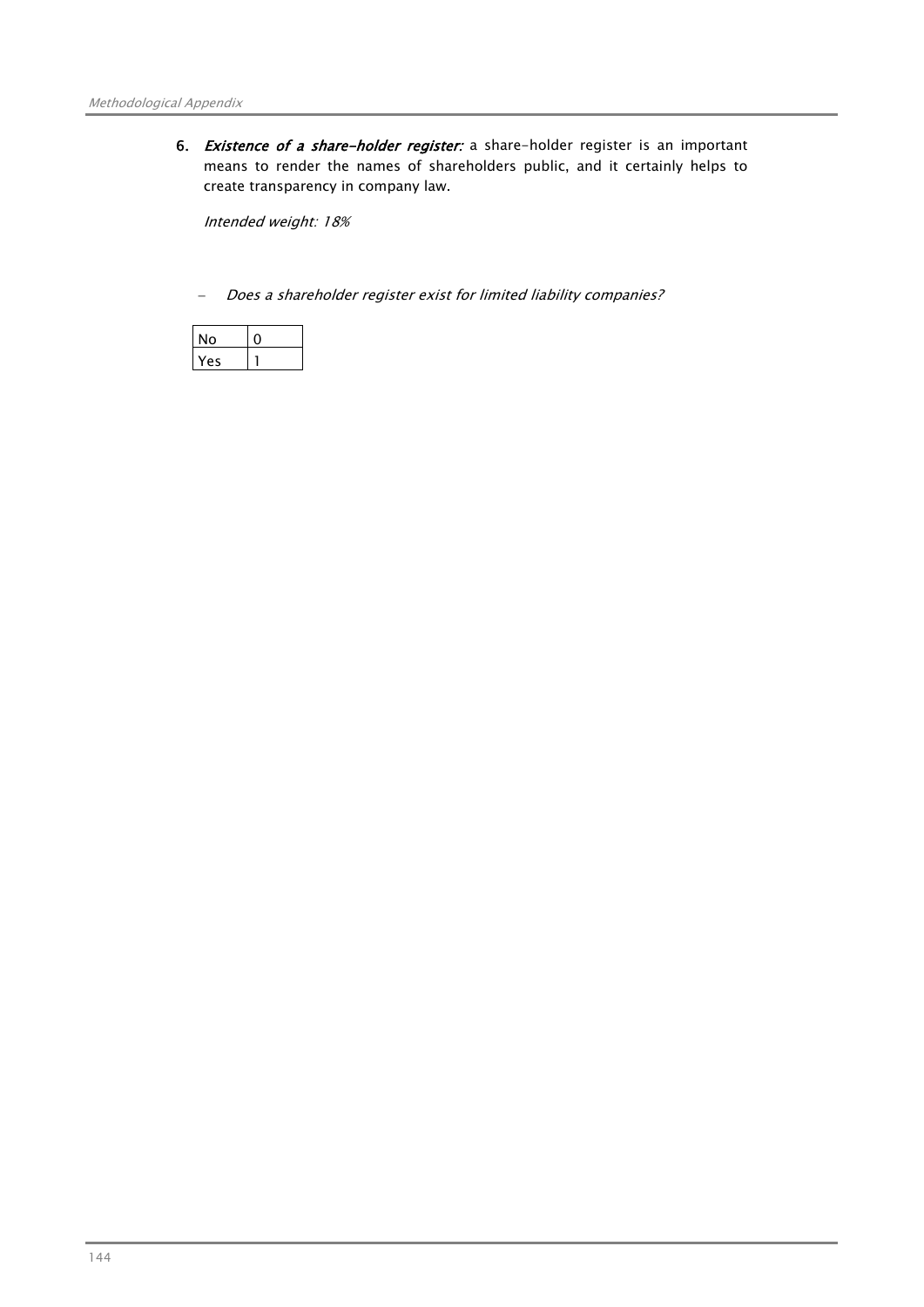| <b>Group 0</b>          | Minimum<br>Capital<br>required | 2<br><b>Bearer</b><br>shares<br>prohibited | 3<br>Legal<br><b>Entities as</b><br><b>Directors</b><br>prohibited | 4<br><b>Existence</b><br>lof<br>Registered<br><b>Office</b> | 5<br>Annual (at<br>least<br>internal)<br><b>Auditing</b><br>required | 6<br><b>Existence of</b><br><b>Shareholders</b><br><b>Register</b> |      |
|-------------------------|--------------------------------|--------------------------------------------|--------------------------------------------------------------------|-------------------------------------------------------------|----------------------------------------------------------------------|--------------------------------------------------------------------|------|
| Austria                 |                                | 0                                          |                                                                    |                                                             |                                                                      |                                                                    |      |
| Belgium                 |                                | 0                                          | 0                                                                  |                                                             |                                                                      |                                                                    |      |
| Denmark                 |                                | 0                                          |                                                                    |                                                             |                                                                      |                                                                    |      |
| Finland                 |                                |                                            |                                                                    |                                                             |                                                                      |                                                                    |      |
| France                  |                                | 1                                          | 0                                                                  |                                                             |                                                                      |                                                                    |      |
| Germany                 |                                | 0                                          |                                                                    |                                                             |                                                                      |                                                                    |      |
| Greece                  |                                | 0                                          | 0                                                                  |                                                             |                                                                      |                                                                    |      |
| Ireland                 |                                | 0                                          |                                                                    |                                                             |                                                                      |                                                                    |      |
| Italy                   |                                |                                            |                                                                    |                                                             |                                                                      |                                                                    |      |
| Luxembourg              |                                | 0                                          | 0                                                                  |                                                             |                                                                      |                                                                    |      |
| The Netherlands         |                                | 0                                          | 0                                                                  |                                                             |                                                                      |                                                                    |      |
| Portugal                |                                | 0                                          |                                                                    |                                                             |                                                                      |                                                                    |      |
| Spain                   |                                | 0                                          | 0                                                                  |                                                             |                                                                      |                                                                    |      |
| Sweden                  |                                | 1                                          |                                                                    |                                                             |                                                                      |                                                                    |      |
| United Kingdom          | 0                              |                                            | 0                                                                  |                                                             |                                                                      |                                                                    |      |
| Media                   | 0.93                           | 0.33                                       | 0.53                                                               | 1.00                                                        | 1.00                                                                 | 1.00                                                               |      |
| Weight                  | 18%                            | 18%                                        | 18%                                                                | 10%                                                         | 18%                                                                  | 18%                                                                | 100% |
| <b>Weighted Average</b> | 0.78                           |                                            |                                                                    |                                                             |                                                                      |                                                                    |      |

Missing data 10.00%

 $\overline{\phantom{0}}$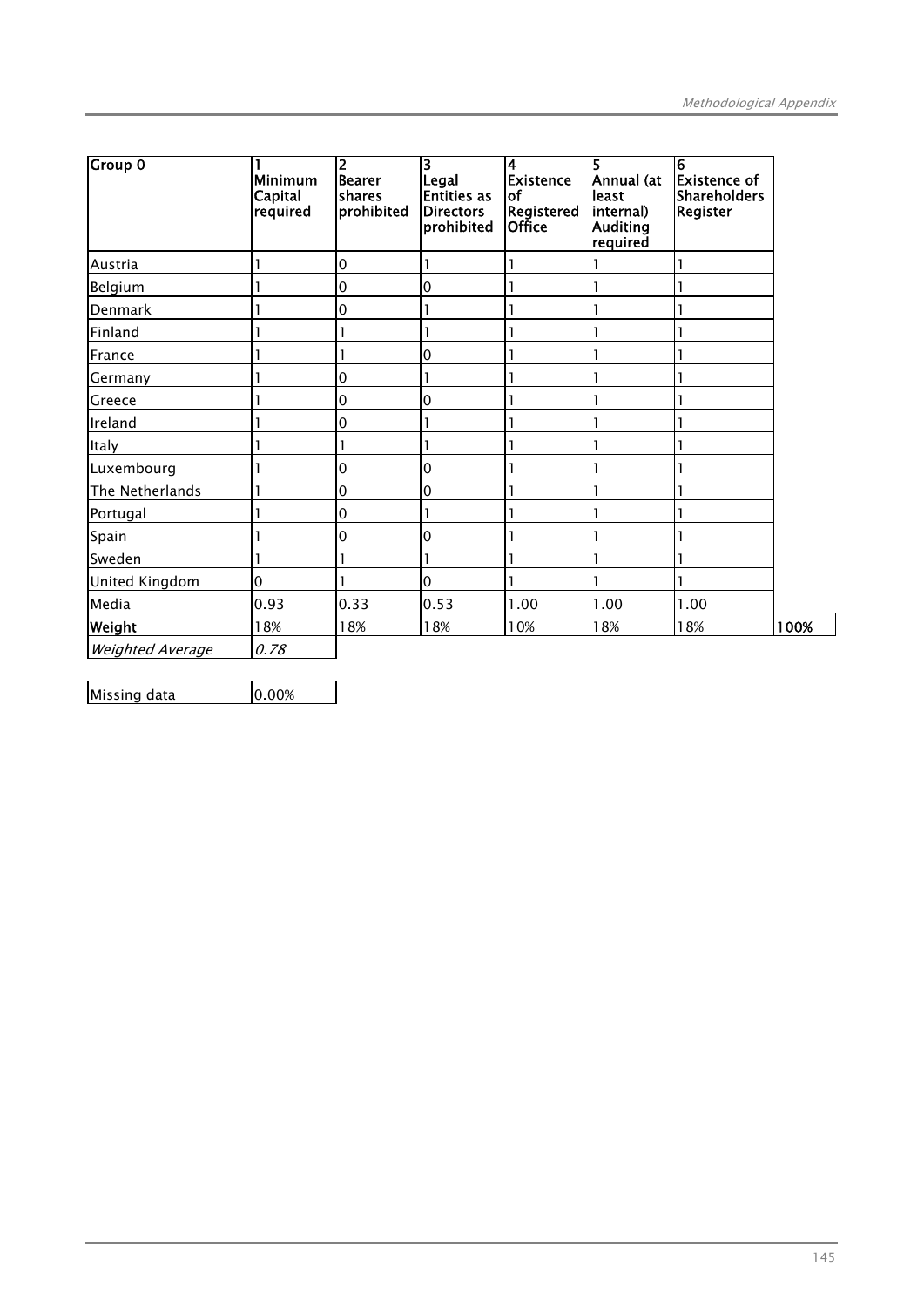| <b>Group 1</b>              | <b>Minimum</b><br>Capital<br>required | $\overline{2}$<br>Bearer<br><b>shares</b><br>prohibited | $\overline{\mathbf{3}}$<br>Legal<br><b>Entities as</b><br><b>Directors</b><br>prohibited | 4<br>Existence<br><b>of</b><br>Registered<br><b>Office</b> | 5<br>Annual (at<br>least<br>internal)<br><b>Auditing</b><br>required | 6<br><b>Existence of</b><br><b>Shareholders</b><br><b>Register</b> |      |
|-----------------------------|---------------------------------------|---------------------------------------------------------|------------------------------------------------------------------------------------------|------------------------------------------------------------|----------------------------------------------------------------------|--------------------------------------------------------------------|------|
| Andorra                     |                                       | $\overline{0}$                                          |                                                                                          |                                                            | 0                                                                    |                                                                    |      |
| Anguilla                    | $\mathbf 0$                           | $\overline{0}$                                          | 0                                                                                        |                                                            | $\mathbf 0$                                                          |                                                                    |      |
| Aruba                       |                                       | 0                                                       | 0                                                                                        |                                                            |                                                                      | 0                                                                  |      |
| Bermuda                     | $\mathbf 0$                           | 1                                                       |                                                                                          |                                                            | $\mathbf 0$                                                          |                                                                    |      |
| <b>BVI</b>                  | $\mathbf 0$                           | $\overline{0}$                                          | 0                                                                                        |                                                            | 1                                                                    |                                                                    |      |
| Cayman Islands              | 0                                     | $\overline{0}$                                          | 0                                                                                        |                                                            | 0                                                                    |                                                                    |      |
| Cyprus                      | 0                                     | 1                                                       | 0                                                                                        |                                                            |                                                                      |                                                                    |      |
| French West Indies          | $\mathbf{1}$                          |                                                         | 0                                                                                        |                                                            |                                                                      |                                                                    |      |
| Gibraltar                   | 0                                     |                                                         | 0                                                                                        |                                                            |                                                                      |                                                                    |      |
| Guernsey                    | 0                                     |                                                         |                                                                                          |                                                            | 0                                                                    |                                                                    |      |
| Isle of Man                 | 0                                     |                                                         |                                                                                          |                                                            | 1                                                                    |                                                                    |      |
| Jersey                      | 0                                     | ı                                                       |                                                                                          |                                                            | 0                                                                    |                                                                    |      |
| Liechtenstein               | 1                                     | $\overline{0}$                                          | 0                                                                                        |                                                            | 1                                                                    |                                                                    |      |
| Malta                       | 0                                     | 1                                                       | 0                                                                                        |                                                            | 1                                                                    |                                                                    |      |
| Montserrat                  |                                       | $\overline{0}$                                          |                                                                                          |                                                            | $\mathbf 0$                                                          |                                                                    |      |
| <b>Netherlands Antilles</b> | 1                                     | $\overline{0}$                                          | 0                                                                                        |                                                            | $\mathbf 0$                                                          | 0                                                                  |      |
| Monaco                      |                                       | $\overline{0}$                                          | 0                                                                                        |                                                            | 1                                                                    |                                                                    |      |
| San Marino                  |                                       | $\overline{0}$                                          |                                                                                          |                                                            | $\mathbf 0$                                                          |                                                                    |      |
| Switzerland                 |                                       | $\overline{0}$                                          | 0                                                                                        |                                                            | 1                                                                    |                                                                    |      |
| Turks & Caicos              | $\mathbf 0$                           | $\overline{0}$                                          | $\Omega$                                                                                 |                                                            | $\mathbf 0$                                                          | $\Omega$                                                           |      |
| Average                     | 0.39                                  | 0.35                                                    | 0.32                                                                                     | 1.00                                                       | 0.47                                                                 | 0.85                                                               |      |
| Weight                      | 18%                                   | 18%                                                     | 18%                                                                                      | 10%                                                        | 18%                                                                  | 18%                                                                | 100% |
| <b>Weighted Average</b>     | 0.53                                  |                                                         |                                                                                          |                                                            |                                                                      |                                                                    |      |

 $\overline{\phantom{0}}$ 

Missing data 3.33%

l,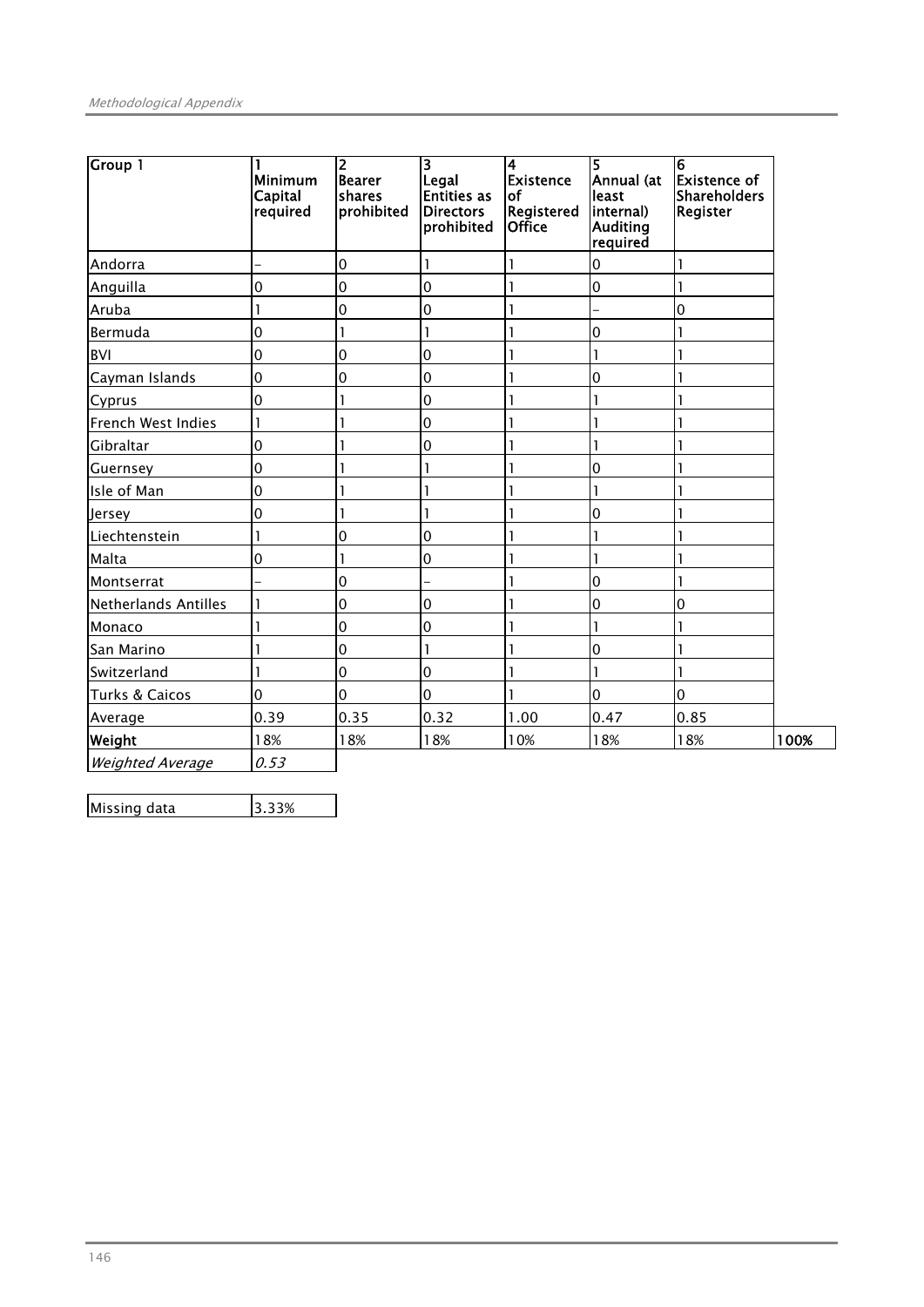| <b>Group 2</b>     | <b>Minimum</b><br>Capital<br>required | $\overline{2}$<br><b>Bearer</b><br>shares<br>prohibited | 3<br>Legal<br><b>Entities as</b><br><b>Directors</b><br>prohibited | $\overline{\mathbf{4}}$<br><b>Existence</b><br>lof<br><b>Registered</b><br><b>Office</b> | 5<br>Annual (at<br>least<br>internal)<br><b>Auditing</b><br>required | $\overline{6}$<br><b>Existence of</b><br><b>Shareholders</b><br><b>Register</b> |      |
|--------------------|---------------------------------------|---------------------------------------------------------|--------------------------------------------------------------------|------------------------------------------------------------------------------------------|----------------------------------------------------------------------|---------------------------------------------------------------------------------|------|
| Albania            |                                       |                                                         |                                                                    |                                                                                          | 0                                                                    |                                                                                 |      |
| <b>Bulgaria</b>    |                                       | $\Omega$                                                | 0                                                                  |                                                                                          |                                                                      |                                                                                 |      |
| Czech Republic     |                                       | 0                                                       | 0                                                                  |                                                                                          |                                                                      |                                                                                 |      |
| Estonia            | 0                                     | 0                                                       |                                                                    |                                                                                          |                                                                      |                                                                                 |      |
| Hungary            |                                       | 0                                                       |                                                                    |                                                                                          |                                                                      |                                                                                 |      |
| Latvia             |                                       | $\Omega$                                                |                                                                    |                                                                                          |                                                                      |                                                                                 |      |
| Lithuania          |                                       | 0                                                       | 0                                                                  |                                                                                          |                                                                      |                                                                                 |      |
| Moldova            |                                       | 0                                                       |                                                                    | 0                                                                                        |                                                                      |                                                                                 |      |
| Poland             |                                       |                                                         |                                                                    |                                                                                          |                                                                      | 0                                                                               |      |
| Romania            |                                       | $\Omega$                                                | 0                                                                  |                                                                                          |                                                                      |                                                                                 |      |
| Russian Federation |                                       |                                                         | 0                                                                  |                                                                                          |                                                                      | $\mathbf 0$                                                                     |      |
| Slovakia           |                                       | 0                                                       |                                                                    |                                                                                          |                                                                      |                                                                                 |      |
| Slovenia           |                                       | 0                                                       | 0                                                                  |                                                                                          |                                                                      |                                                                                 |      |
| Ukraine            |                                       |                                                         |                                                                    | $\overline{0}$                                                                           |                                                                      |                                                                                 |      |
| Average            | 0.92                                  | 0.23                                                    | 0.50                                                               | 0.85                                                                                     | 0.93                                                                 | 0.83                                                                            |      |
| Weight             | 18%                                   | 18%                                                     | 18%                                                                | 10%                                                                                      | 18%                                                                  | 18%                                                                             | 100% |
| Weighted Average   | 0.70                                  |                                                         |                                                                    |                                                                                          |                                                                      |                                                                                 |      |

Missing data  $\begin{array}{|l|l|} 8.3\% \end{array}$ 

l,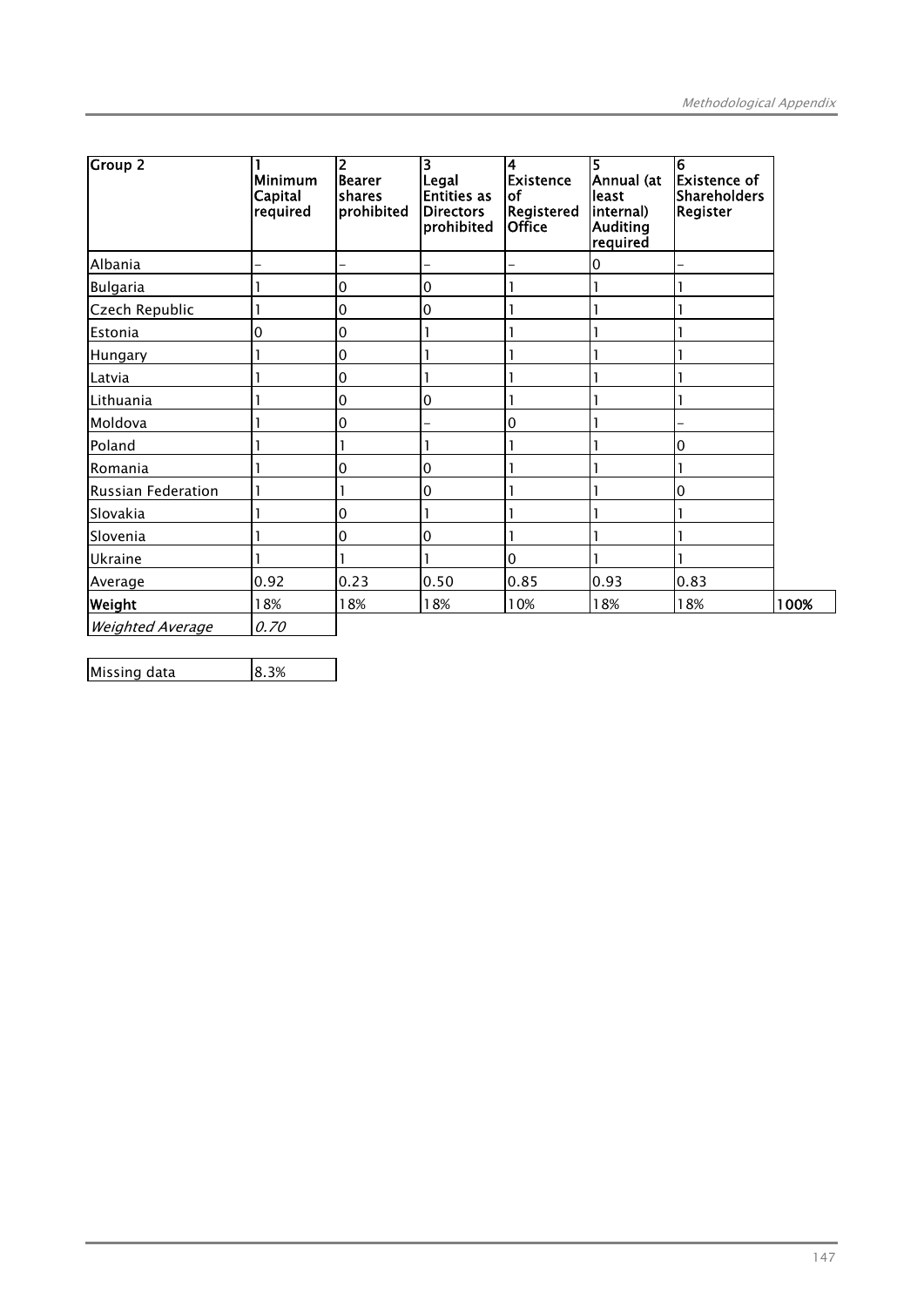| <b>Group 3</b>     | <b>Minimum</b><br>Capital<br>required | $\overline{2}$<br><b>Bearer</b><br>shares<br>prohibited | 3<br>Legal<br><b>Entities as</b><br><b>Directors</b><br>prohibited | 4<br>Existence<br>lof<br>Registered<br><b>Office</b> | 5<br>Annual (at<br>least<br> internal)<br><b>Auditing</b><br>required | $\overline{6}$<br><b>Existence of</b><br><b>Shareholders</b><br><b>Register</b> |      |
|--------------------|---------------------------------------|---------------------------------------------------------|--------------------------------------------------------------------|------------------------------------------------------|-----------------------------------------------------------------------|---------------------------------------------------------------------------------|------|
| Bahamas            | 0                                     | 0                                                       | 0                                                                  |                                                      |                                                                       | 0                                                                               |      |
| <b>Barbados</b>    | 0                                     |                                                         |                                                                    |                                                      |                                                                       |                                                                                 |      |
| Cook Islands       |                                       | 0                                                       | 0                                                                  |                                                      | 0                                                                     | 0                                                                               |      |
| Hong Kong (China)  | 0                                     |                                                         | 0                                                                  |                                                      |                                                                       |                                                                                 |      |
| Jamaica            | 0                                     | 0                                                       |                                                                    |                                                      |                                                                       |                                                                                 |      |
| Macao (China)      |                                       |                                                         | ÷,                                                                 |                                                      |                                                                       |                                                                                 |      |
| Malaysia (Labuan)  | 0                                     |                                                         | 0                                                                  |                                                      | 0                                                                     |                                                                                 |      |
| Nauru              |                                       | 0                                                       | -                                                                  |                                                      |                                                                       |                                                                                 |      |
| Niue               | 0                                     | 0                                                       | 0                                                                  |                                                      | 0                                                                     | 0                                                                               |      |
| Philippines        |                                       |                                                         |                                                                    |                                                      |                                                                       |                                                                                 |      |
| <b>Puerto Rico</b> |                                       |                                                         |                                                                    |                                                      |                                                                       |                                                                                 |      |
| Seychelles         | 0                                     | 0                                                       | 0                                                                  |                                                      | 0                                                                     | 0                                                                               |      |
| Singapore          | 0                                     |                                                         |                                                                    |                                                      |                                                                       |                                                                                 |      |
| Vanuatu            | 0                                     | 0                                                       | 0                                                                  |                                                      | 0                                                                     | 0                                                                               |      |
| Average            | 0.31                                  | 0.46                                                    | 0.36                                                               | 1.00                                                 | 0.62                                                                  | 0.62                                                                            |      |
| Weight             | 18%                                   | 18%                                                     | 18%                                                                | 10%                                                  | 18%                                                                   | 18%                                                                             | 100% |
| Weighted Average   | 0.53                                  |                                                         |                                                                    |                                                      |                                                                       |                                                                                 |      |
| Missing data       | 8.3%                                  |                                                         |                                                                    |                                                      |                                                                       |                                                                                 |      |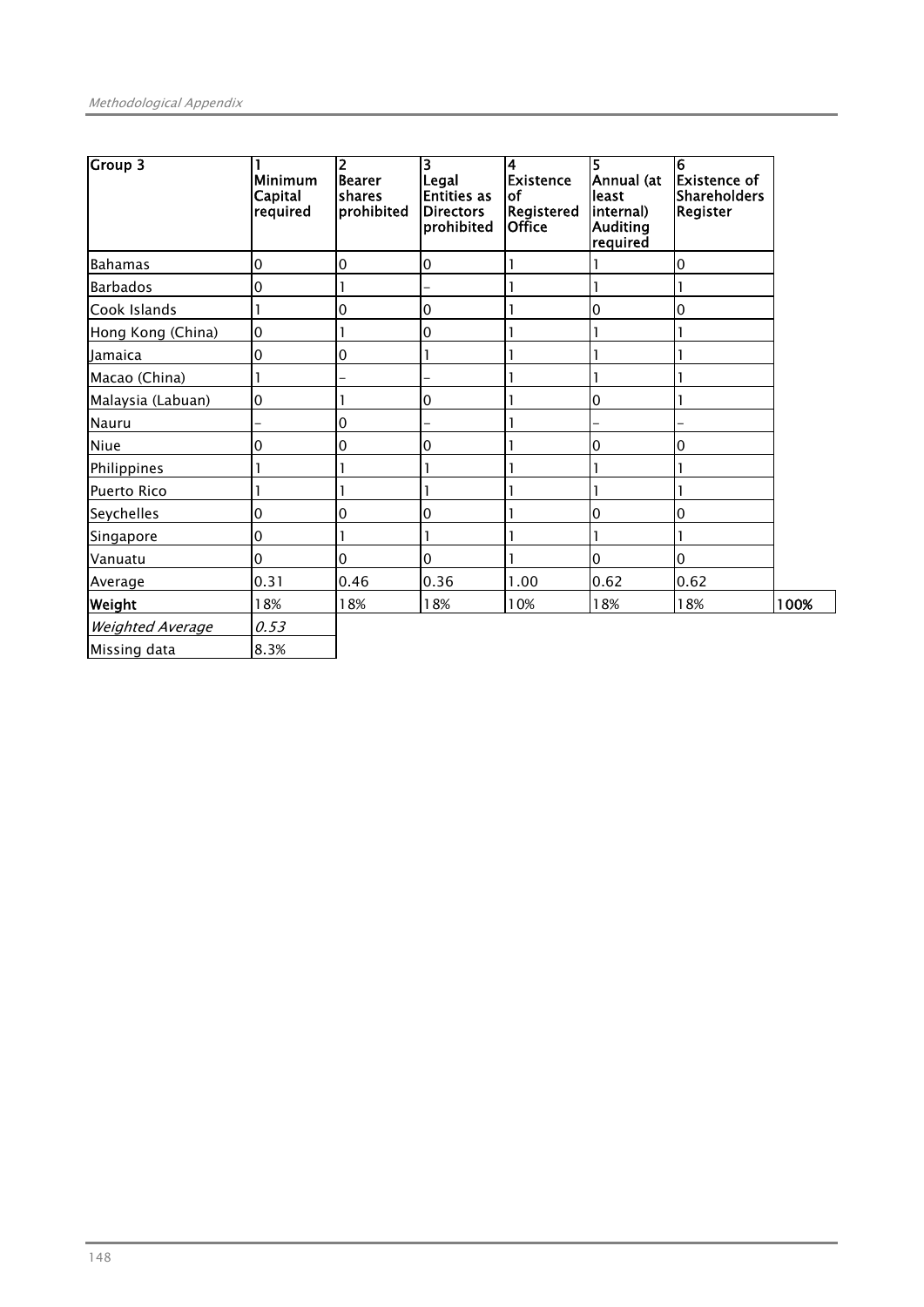## E) International co-operation standard

Criminals increasingly exploit discrepancies among jurisdictions in the effectiveness of anti-money laundering policies, and notably differences in co-operation with foreign law enforcement authorities. This standard, constituted by the optimal level of regulation in this sector, was obtained when, in a given jurisdiction, all indicators were met (i.e. when a 'yes' reply was given to all the questions asked). Five indicators of this fifth standard were used.

The four indicators were assigned the same value because they are equally important factors in the effectiveness of law enforcement, albeit in different phases of international co-operation.

1. Existence of provisions enabling extradition for money laundering offences: a good indicator of the level of international co-operation is the existence of extradition provisions for persons convicted of money laundering.

Intended weight: 20%

Is there a provision allowing extradition (at least of foreigners) for money laundering offences?

| ი   |  |
|-----|--|
| es. |  |

2. Existence of provisions allowing assistance to foreign law enforcement **agencies**: a good level of co-operation also means that assistance is given to foreign law enforcement authorities in the investigation of suspected cases of money laundering.

Intended weight: 20%

Is there a provision allowing to provide assistance to foreign law enforcement agencies in the investigation of money laundering cases?

| lo |  |
|----|--|
| es |  |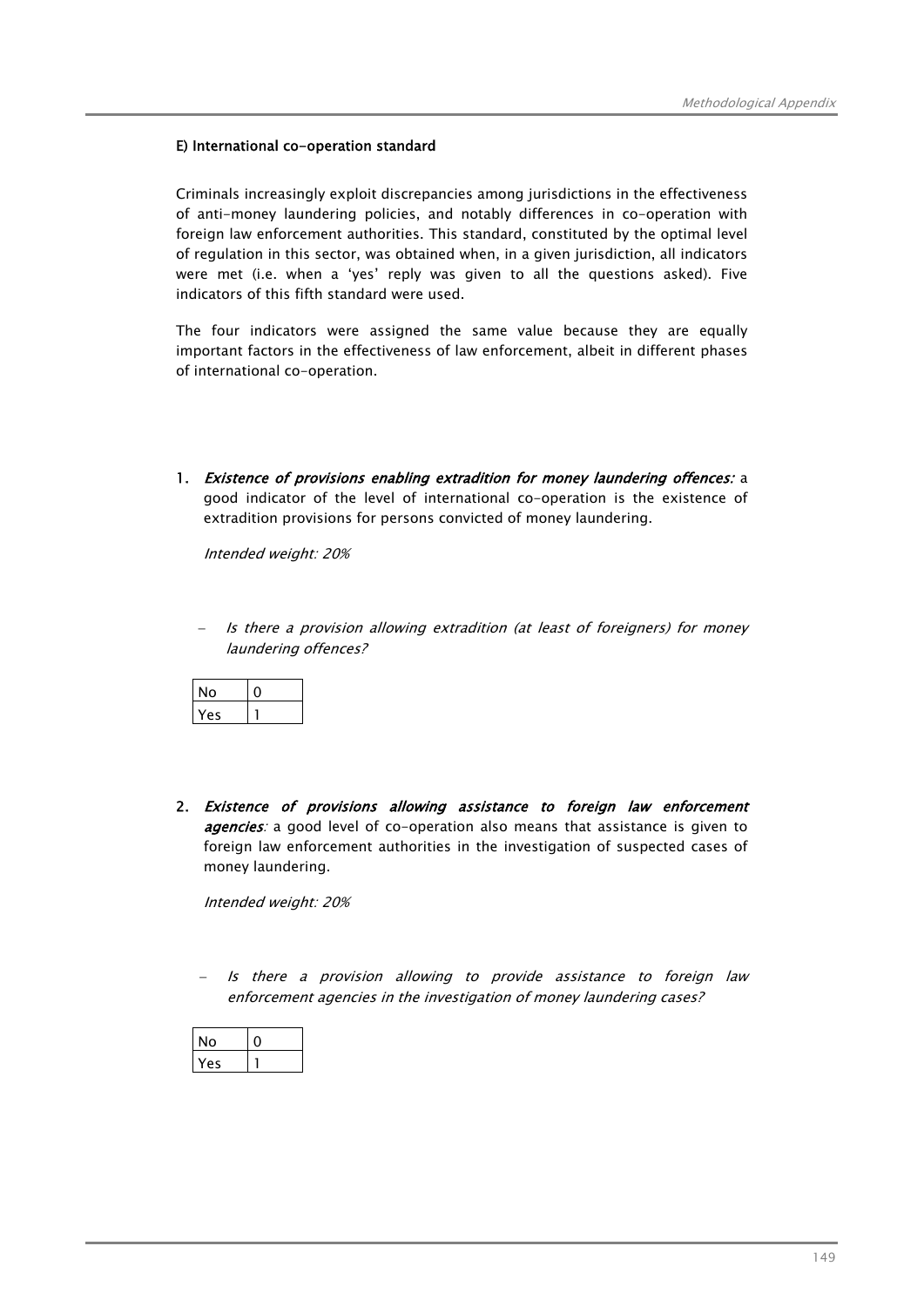3. Existence of provisions allowing assistance to a request for financial records: this allows more effective action by law enforcement agencies in following paper trails to establish the origin of illicit assets.

Intended weight: 20%

Can law enforcement, judicial authorities, the FIU or other governmental departments respond to a request from a foreign country for financial records (bank records)?

| ١c |  |
|----|--|

4. Existence of the possibility to share confiscated assets: the existence of provisions relative to the sharing of confiscated assets among different jurisdictions is a good indicator of co-operation.

Intended weight: 20%

Is sharing of confiscated assets possible for money laundering offences?

| ١o |  |
|----|--|
| es |  |

5. Ratification of the 1988 UN Convention against Illicit Traffic in Narcotic Drugs and Psychotropic Substances: ratification of the 1988 UN Convention is a good indicator of a country's international effort to combat the money laundering activities associated with drug trafficking.

Intended weight: 20%

Has the 1988 UN Convention been ratified?

| ი  |  |
|----|--|
| ρç |  |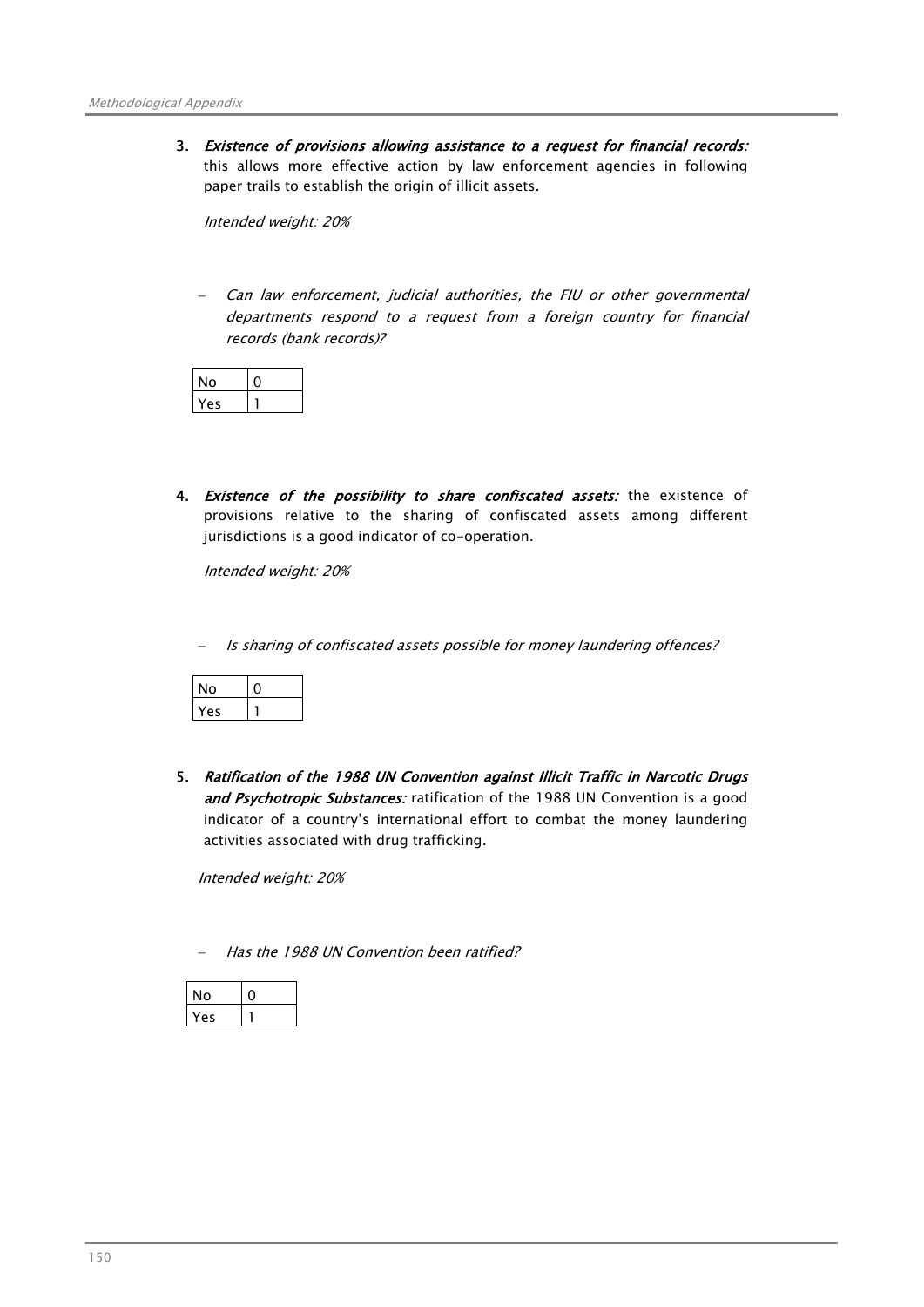| <b>Group 0</b>          |                       | $\overline{2}$       | 3           | $\overline{\mathbf{4}}$ | 5            |      |
|-------------------------|-----------------------|----------------------|-------------|-------------------------|--------------|------|
|                         | <b>Extradition of</b> | <b>Assistance to</b> | Respondance | <b>Asset</b>            | Ratification |      |
|                         | foreigners            | foreign law          | to requests | sharing                 | of the 1988  |      |
|                         |                       | enforcement          |             |                         | <b>UN</b>    |      |
|                         |                       | provided             |             |                         | Convention   |      |
| Austria                 |                       |                      |             |                         |              |      |
| Belgium                 |                       |                      |             |                         |              |      |
| Denmark                 |                       |                      |             |                         |              |      |
| Finland                 |                       |                      |             |                         |              |      |
| France                  |                       |                      |             |                         |              |      |
| Germany                 |                       |                      |             |                         |              |      |
| Greece                  |                       |                      |             |                         |              |      |
| Ireland                 |                       |                      |             |                         |              |      |
| Italy                   |                       |                      |             |                         |              |      |
| Luxembourg              |                       |                      |             |                         |              |      |
| The Netherlands         |                       |                      |             |                         |              |      |
| Portugal                |                       |                      |             |                         |              |      |
| Spain                   |                       |                      |             | 0                       |              |      |
| Sweden                  |                       |                      |             |                         |              |      |
| United Kingdom          |                       |                      |             |                         |              |      |
| Average                 | 1.00                  | 1.00                 | 1.00        | 0.92                    | 1.00         |      |
| Weight                  | 20%                   | 20%                  | 20%         | 20%                     | 20%          | 100% |
| <b>Weighted Average</b> | 0.98                  |                      |             |                         |              |      |

| Missing data | 5.3% |  |
|--------------|------|--|
|--------------|------|--|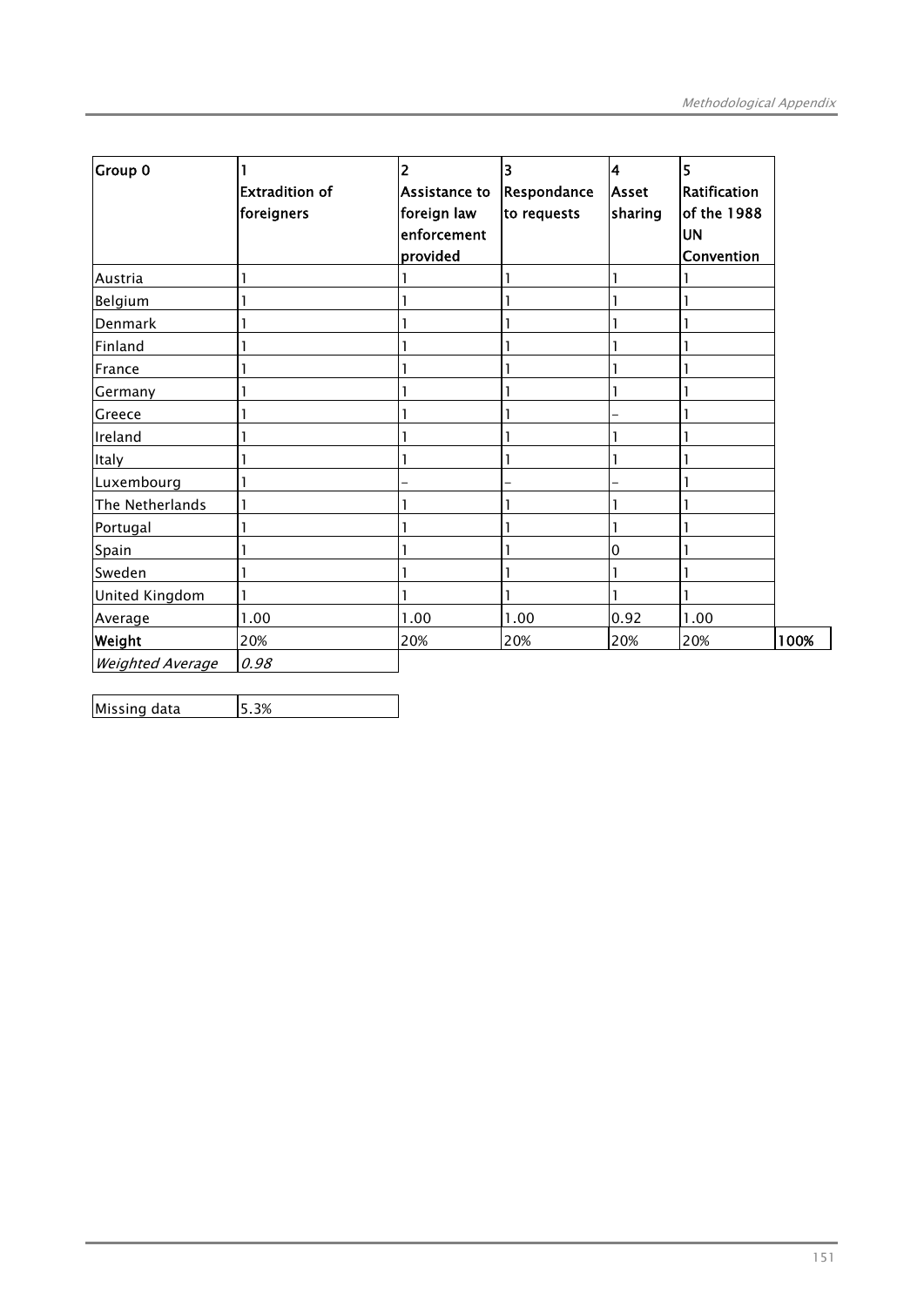| <b>Group 1</b>              | <b>Extradition</b><br>of foreigners | 2<br>Assistance to<br>foreign law<br>enforcement<br>provided | 3<br><b>Respondance to Asset</b><br>requests | $\overline{\mathbf{4}}$<br>sharing | 5<br><b>Ratification of</b><br>the 1988 UN<br>Convention |
|-----------------------------|-------------------------------------|--------------------------------------------------------------|----------------------------------------------|------------------------------------|----------------------------------------------------------|
| Andorra                     | 1                                   |                                                              | ı                                            | $\mathbf 0$                        | ı                                                        |
| Anguilla                    | 0                                   |                                                              |                                              | 0                                  |                                                          |
| Aruba                       |                                     |                                                              | $0*$                                         | 0                                  |                                                          |
| Bermuda                     | $0*$                                |                                                              | $0*$                                         | $0*$                               |                                                          |
| <b>BVI</b>                  |                                     |                                                              |                                              | $0^*$                              |                                                          |
| Cayman Islands              |                                     |                                                              |                                              | $0^*$                              |                                                          |
| Cyprus                      |                                     |                                                              |                                              | 1                                  | ı                                                        |
| French West Indies          | $0^*$                               |                                                              | $0^*$                                        | $0*$                               | 0*                                                       |
| Gibraltar                   |                                     |                                                              |                                              | $0*$                               | 1                                                        |
| Guernsey                    |                                     |                                                              |                                              | $0*$                               | 1                                                        |
| Isle of Man                 |                                     |                                                              |                                              | $0^*$                              | $0*$                                                     |
| Jersey                      |                                     |                                                              |                                              | $0*$                               | 1                                                        |
| Liechtenstein               |                                     |                                                              | $0*$                                         | 1                                  | 0                                                        |
| Malta                       |                                     |                                                              |                                              | 1                                  |                                                          |
| Montserrat                  |                                     | 0*                                                           | 0*                                           | $0*$                               |                                                          |
| <b>Netherlands Antilles</b> |                                     |                                                              |                                              | $0*$                               |                                                          |
| Monaco                      |                                     |                                                              |                                              | $\mathbf 0$                        | 1                                                        |
| San Marino                  |                                     |                                                              |                                              | 0                                  | 0                                                        |
| Switzerland                 |                                     |                                                              |                                              |                                    | 0                                                        |
| Turks & Caicos Islands      | 1                                   |                                                              |                                              | $0*$                               | 1                                                        |
| Average                     | 0.85                                | 0.95                                                         | 0.75                                         | 0.20                               | 0.75                                                     |
| Weight                      | 20%                                 | 20%                                                          | 20%                                          | 20%                                | 20%<br>100%                                              |
| Weighted Average            | 0.70                                |                                                              |                                              |                                    |                                                          |

Missing data 0.0%

 $0^*$  indicates that - despite a thorough search in the field of international co-operation - it was not possible to find indications of a positive reply for the jurisdiction considered. A negative answer was therefore assumed.

l,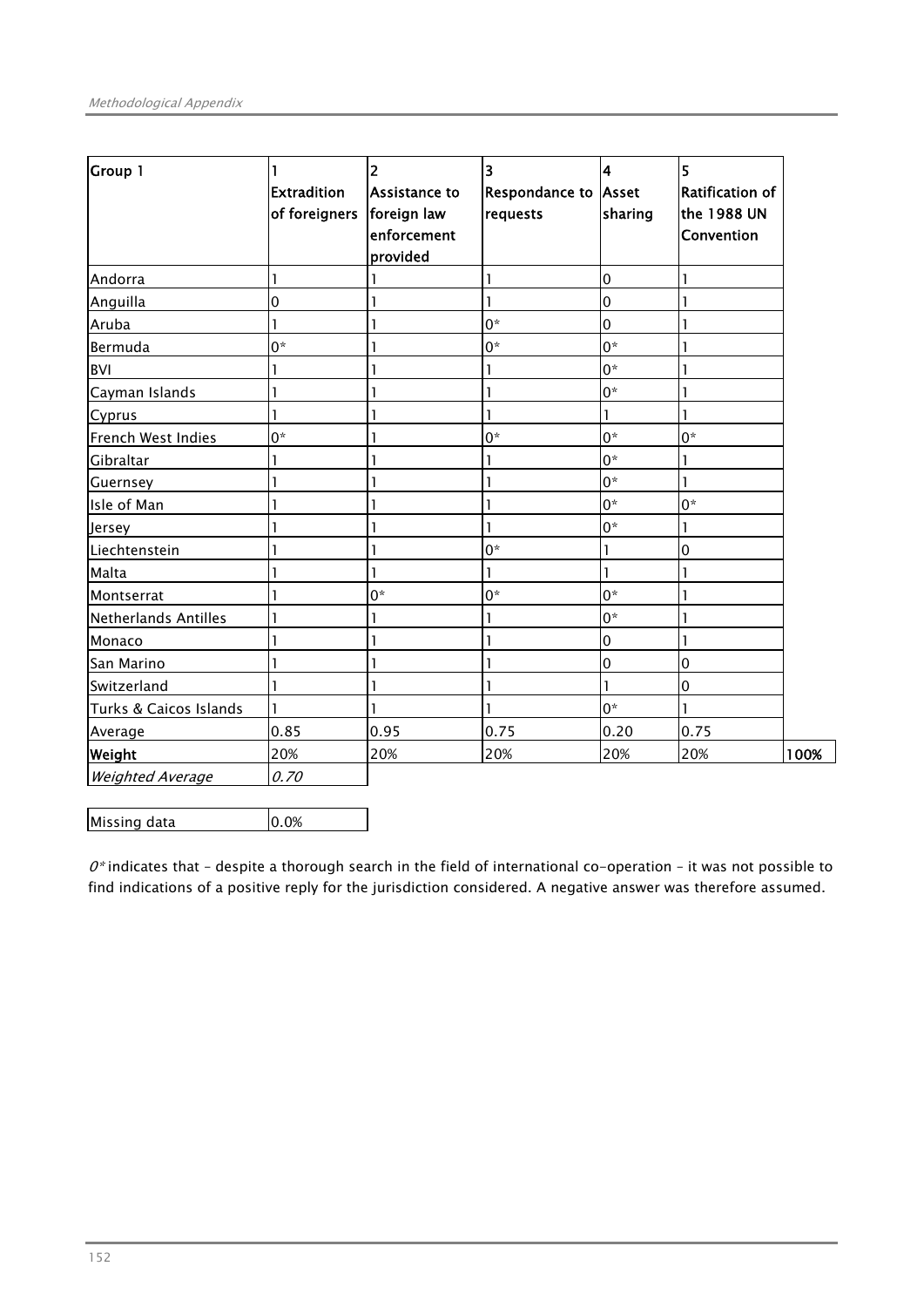| <b>Group 2</b>          | Extradition<br>of<br>foreigners | 2<br>Assistance to Respondance<br>foreign law<br>enforcement<br>provided | 3<br>to requests | 4<br>Asset<br>sharing | 5<br>Ratification<br>of the 1988<br><b>UN</b><br>Convention |      |
|-------------------------|---------------------------------|--------------------------------------------------------------------------|------------------|-----------------------|-------------------------------------------------------------|------|
| Albania                 |                                 | $0*$                                                                     | $0*$             | $0*$                  | 0                                                           |      |
| Bulgaria                |                                 |                                                                          |                  | 0                     |                                                             |      |
| Czech Republic          |                                 |                                                                          |                  | 0                     |                                                             |      |
| Estonia                 |                                 |                                                                          |                  | $0*$                  | 0                                                           |      |
| Hungary                 |                                 |                                                                          | 0                | 0                     |                                                             |      |
| Latvia                  |                                 |                                                                          |                  |                       |                                                             |      |
| Lithuania               |                                 |                                                                          |                  | 0                     |                                                             |      |
| Moldova                 | 0                               | 0                                                                        |                  | 0                     |                                                             |      |
| Poland                  |                                 |                                                                          |                  |                       |                                                             |      |
| Romania                 |                                 |                                                                          |                  |                       |                                                             |      |
| Russian Federation      |                                 |                                                                          |                  | 0                     |                                                             |      |
| Slovakia                |                                 |                                                                          | 0                | 0                     |                                                             |      |
| Slovenia                |                                 |                                                                          |                  | 0                     |                                                             |      |
| Ukraine                 |                                 |                                                                          |                  |                       |                                                             |      |
| Average                 | 0.93                            | 0.86                                                                     | 0.79             | 0.29                  | 0.86                                                        |      |
| Weight                  | 20%                             | 20%                                                                      | 20%              | 20%                   | 20%                                                         | 100% |
| <b>Weighted Average</b> | 0.74                            |                                                                          |                  |                       |                                                             |      |

| Missing data | 0.0% |
|--------------|------|

 $0^*$  indicates that - despite a thorough search in the field of international co-operation - it was not possible to find indications of a positive reply for the jurisdiction considered. A negative answer was therefore assumed.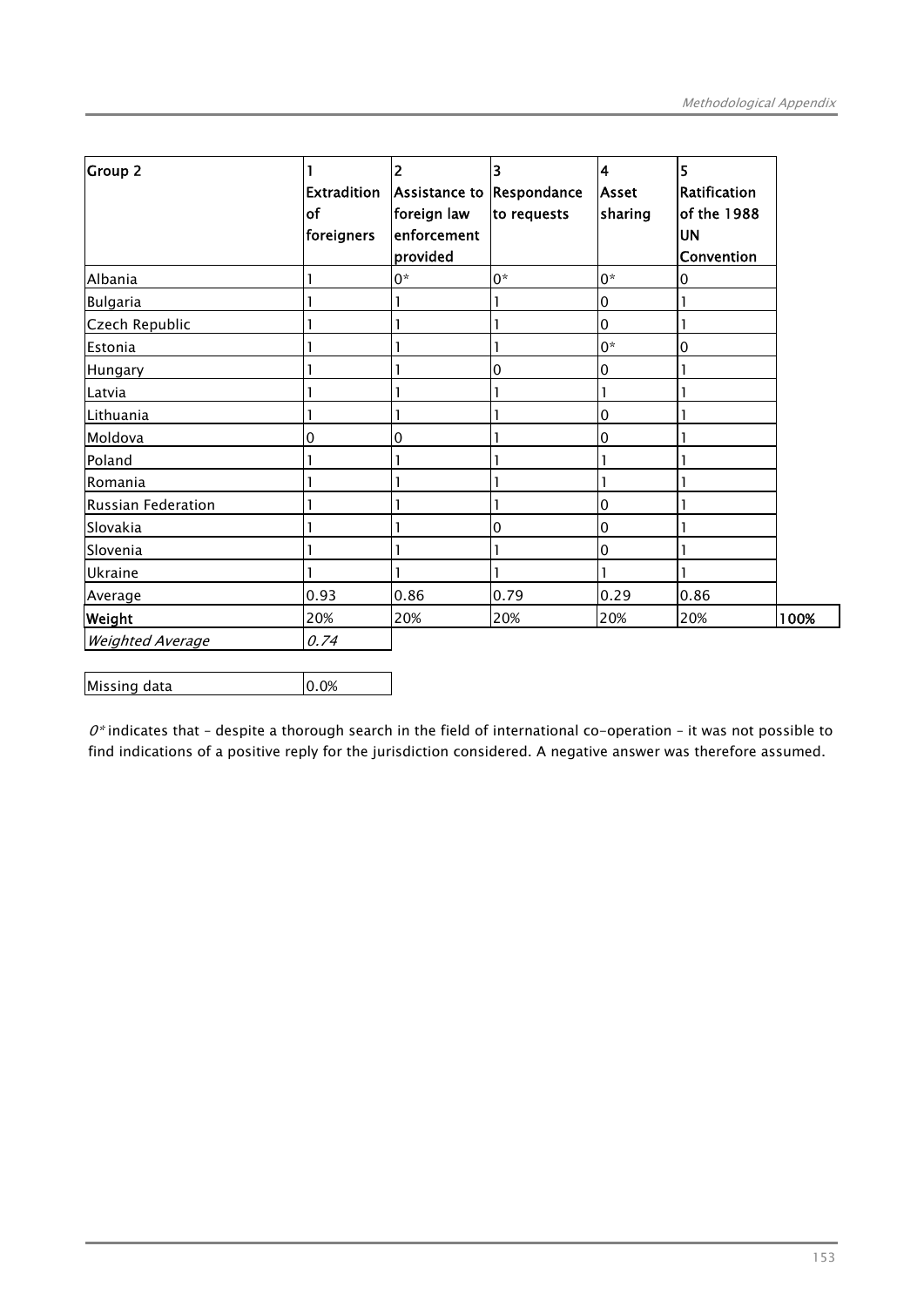| Group 3                 | <b>Extradition</b><br>of foreigners | 2<br>Assistance to<br>foreign law<br>enforcement<br>provided | 3<br><b>Respondance to Asset</b><br>requests | 4<br>sharing | 5<br>Ratification of<br>the 1988 UN<br><b>Convention</b> |      |
|-------------------------|-------------------------------------|--------------------------------------------------------------|----------------------------------------------|--------------|----------------------------------------------------------|------|
| <b>Bahamas</b>          |                                     |                                                              |                                              |              |                                                          |      |
| <b>Barbados</b>         |                                     |                                                              |                                              |              |                                                          |      |
| Cook Islands            | 0                                   | $0^*$                                                        | $0^*$                                        | $0^*$        | 0                                                        |      |
| Hong Kong (China)       |                                     |                                                              | $0^*$                                        | $0^*$        |                                                          |      |
| <b>Jamaica</b>          |                                     |                                                              |                                              | $0^*$        |                                                          |      |
| Macao (China)           |                                     | $0^*$                                                        | $0*$                                         | $0^*$        |                                                          |      |
| Malaysia (Labuan)       | 0                                   | $0*$                                                         | 0*                                           | $\pmb{0}$    |                                                          |      |
| Nauru                   | 0                                   | $0*$                                                         | $0*$                                         | 0            | 0                                                        |      |
| Niue                    | 0                                   |                                                              |                                              | 0            | 0                                                        |      |
| Philippines             | 0                                   | $0^*$                                                        | $0^*$                                        | 0            |                                                          |      |
| Puerto Rico             |                                     |                                                              |                                              |              |                                                          |      |
| Seychelles              |                                     |                                                              |                                              | 0            |                                                          |      |
| Singapore               |                                     |                                                              | $0^*$                                        | 0*           |                                                          |      |
| Vanuatu                 |                                     |                                                              | $0*$                                         | $0*$         | 0                                                        |      |
| Average                 | 0.64                                | 0.64                                                         | 0.43                                         | 0.21         | 0.71                                                     |      |
| Weight                  | 20%                                 | 20%                                                          | 20%                                          | 20%          | 20%                                                      | 100% |
| <b>Weighted Average</b> | 0.53                                |                                                              |                                              |              |                                                          |      |

| Missing data | 0.0% |
|--------------|------|

 $0^*$  means that - despite a thorough search in the field of international co-operation - it was not possible to find indications of a positive reply for the jurisdiction considered. A negative answer was therefore assumed.